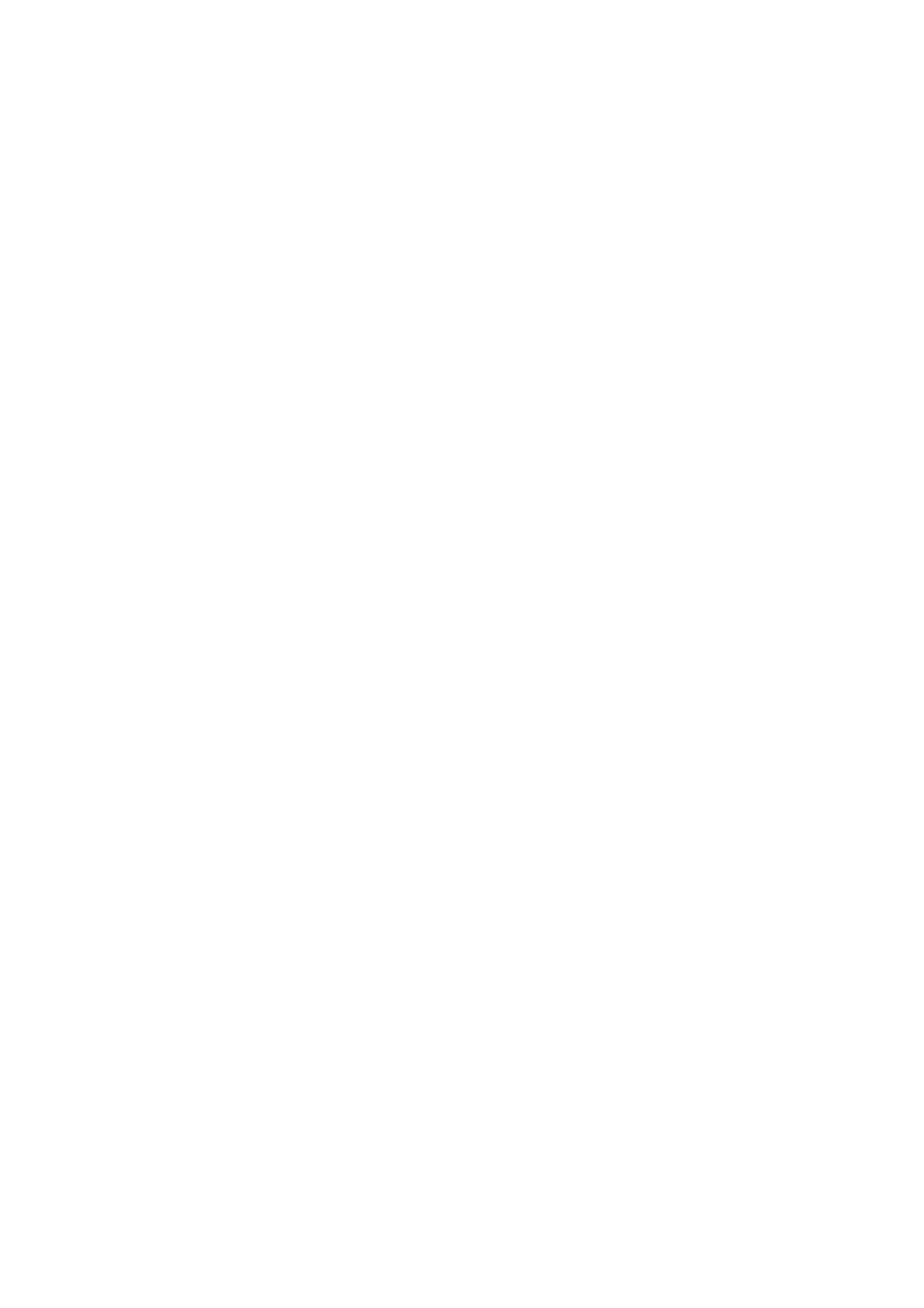# TABLE OF CONTENTS

| 1.               |                                                                    |  |
|------------------|--------------------------------------------------------------------|--|
| 2.               |                                                                    |  |
| 3.               |                                                                    |  |
| $\overline{4}$ . |                                                                    |  |
|                  |                                                                    |  |
| 5.               |                                                                    |  |
| 6.               |                                                                    |  |
| 7.               |                                                                    |  |
| 8.               |                                                                    |  |
| 9.               |                                                                    |  |
| 10.              | Absence of Quorum during Proceedings of the Committee of the Whole |  |
| 11.              |                                                                    |  |
| 12.              |                                                                    |  |
| 13.              |                                                                    |  |
|                  |                                                                    |  |
| 14.              |                                                                    |  |
| 15.              |                                                                    |  |
| 16.              |                                                                    |  |
| 17.              |                                                                    |  |
| 18.              |                                                                    |  |
| 19.              |                                                                    |  |
| 20.              |                                                                    |  |
|                  |                                                                    |  |
| 21.              |                                                                    |  |
| 22.              |                                                                    |  |
| 23.              |                                                                    |  |
|                  |                                                                    |  |
| 24.              |                                                                    |  |
| 25.              |                                                                    |  |
| 26.              |                                                                    |  |
| 27.              |                                                                    |  |
| 28.              |                                                                    |  |
| 29.              |                                                                    |  |
| 30.              |                                                                    |  |
| 31.              |                                                                    |  |
| 32.              |                                                                    |  |
| 33.              |                                                                    |  |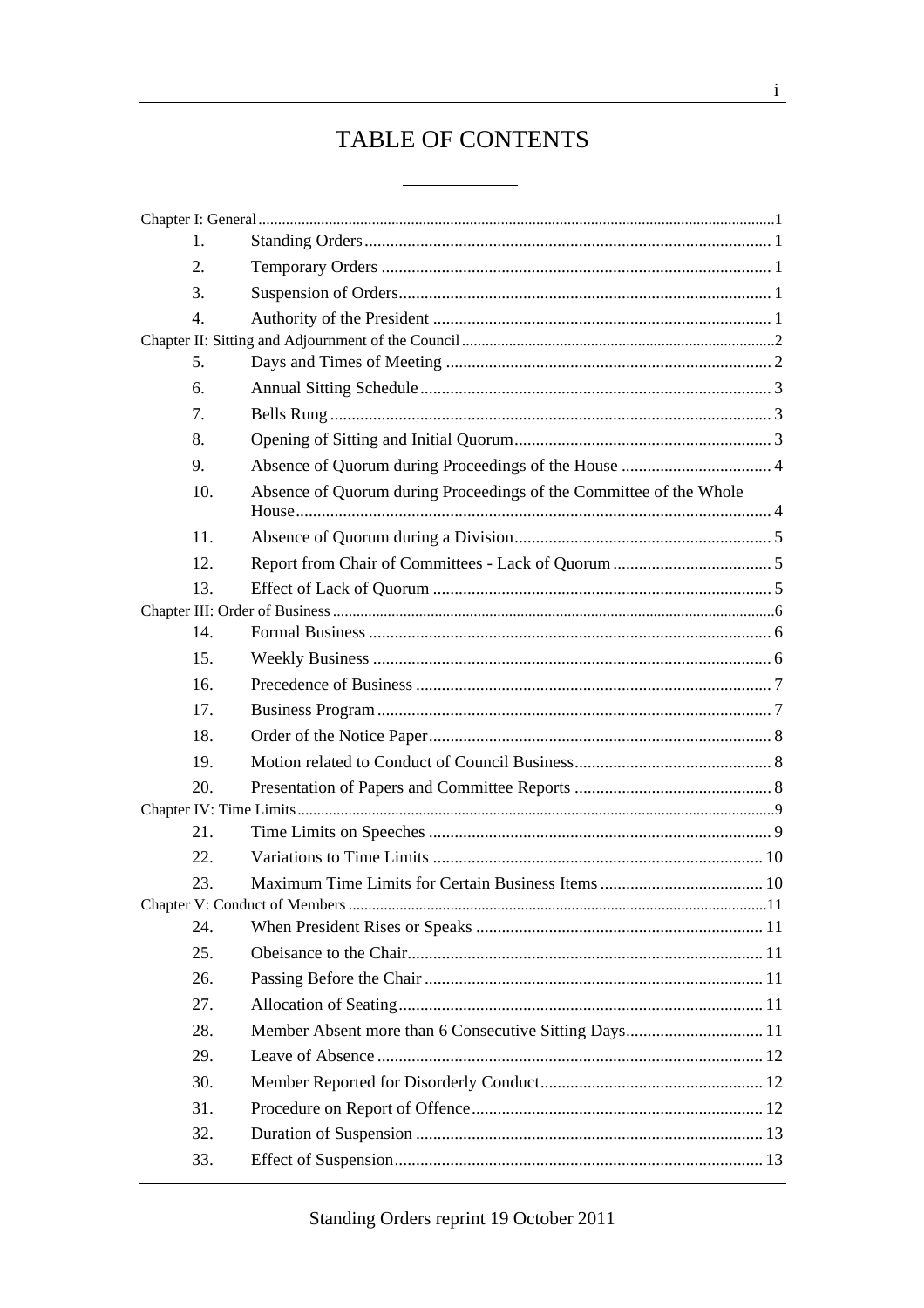| 34. |  |
|-----|--|
|     |  |
| 35. |  |
| 36. |  |
| 37. |  |
| 38. |  |
| 39. |  |
| 40. |  |
| 41. |  |
| 42. |  |
| 43. |  |
| 44. |  |
| 45. |  |
| 46. |  |
| 47. |  |
| 48. |  |
| 49. |  |
| 50. |  |
| 51. |  |
| 52. |  |
| 53. |  |
| 54. |  |
| 55. |  |
| 56. |  |
| 57. |  |
| 58. |  |
|     |  |
| 59. |  |
| 60. |  |
| 61. |  |
| 62. |  |
| 63. |  |
|     |  |
| 64. |  |
| 65. |  |
| 66. |  |
| 67. |  |
| 68. |  |
| 69. |  |
| 70. |  |
| 71. |  |
|     |  |

 $\rm ii$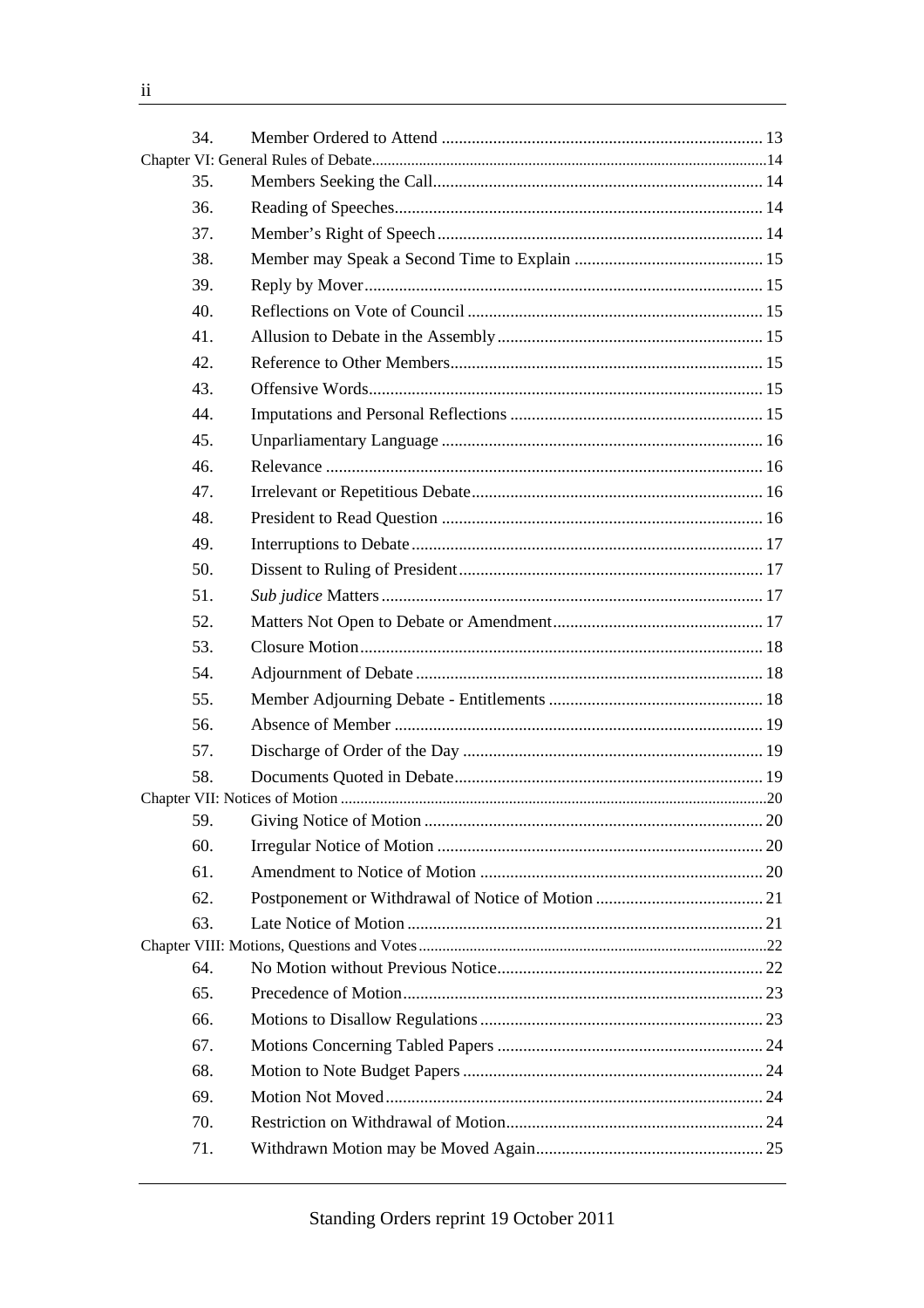| 72.  |                                                          |  |
|------|----------------------------------------------------------|--|
| 73.  |                                                          |  |
| 74.  |                                                          |  |
| 75.  |                                                          |  |
| 76.  |                                                          |  |
| 77.  |                                                          |  |
| 78.  |                                                          |  |
| 79.  |                                                          |  |
| 80.  |                                                          |  |
| 81.  |                                                          |  |
| 82.  |                                                          |  |
| 83.  |                                                          |  |
|      |                                                          |  |
| 84.  |                                                          |  |
| 85.  |                                                          |  |
| 86.  |                                                          |  |
| 87.  |                                                          |  |
| 88.  |                                                          |  |
| 89.  |                                                          |  |
| 90.  |                                                          |  |
| 91.  |                                                          |  |
|      |                                                          |  |
| 92.  |                                                          |  |
| 93.  |                                                          |  |
| 94.  |                                                          |  |
| 95.  |                                                          |  |
| 96.  |                                                          |  |
| 97.  |                                                          |  |
|      |                                                          |  |
| 98.  |                                                          |  |
| 99.  |                                                          |  |
|      |                                                          |  |
| 100. |                                                          |  |
| 101. |                                                          |  |
| 102. | Statements by Ministers and Parliamentary Secretaries 34 |  |
|      |                                                          |  |
| 103. |                                                          |  |
| 104. |                                                          |  |
| 105. |                                                          |  |
| 106. |                                                          |  |
| 107. |                                                          |  |
| 108. |                                                          |  |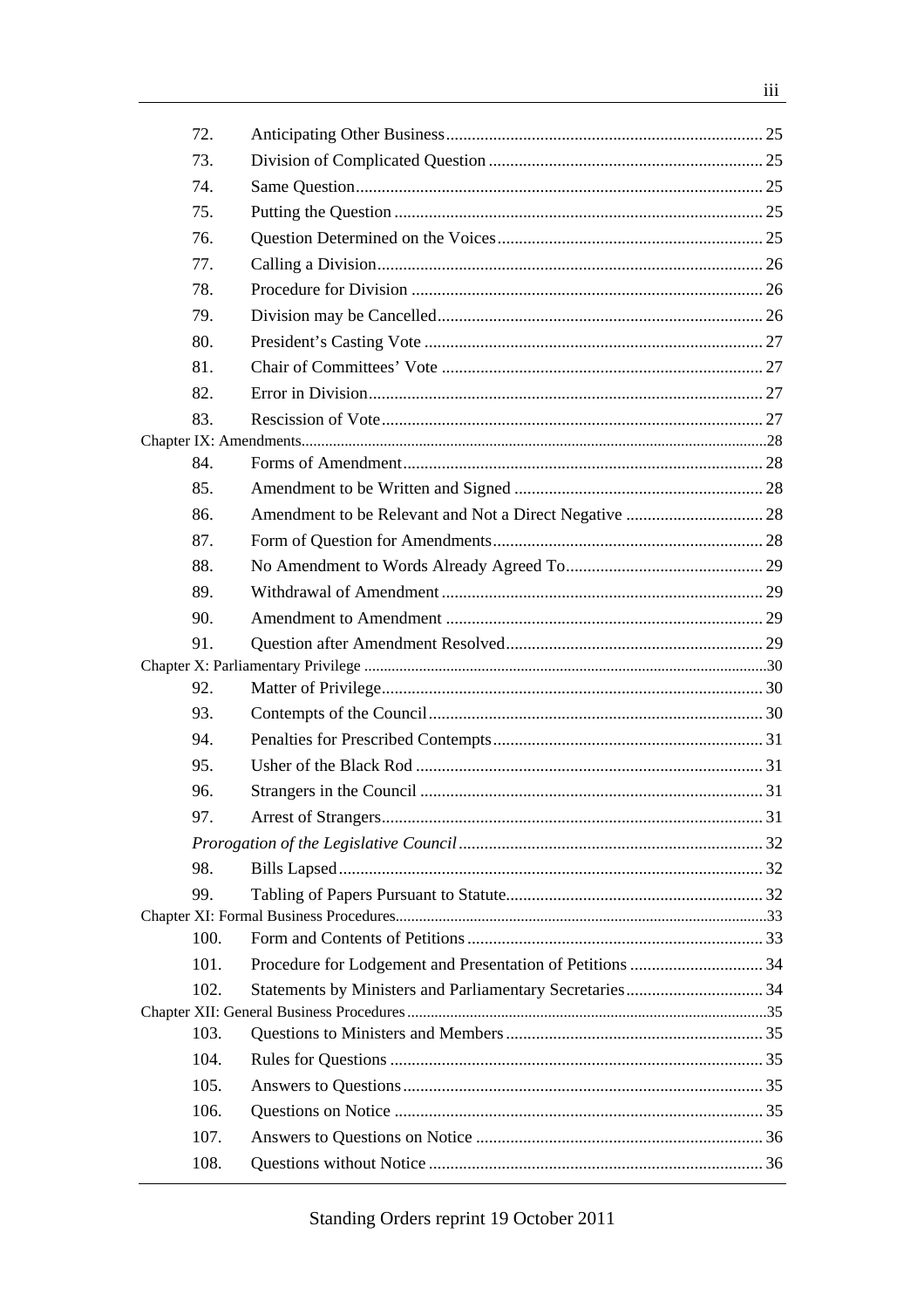| 109. |                                                                      |  |
|------|----------------------------------------------------------------------|--|
| 110. |                                                                      |  |
| 111. |                                                                      |  |
| 112. | Protection of Persons and Corporations Referred to in the Council 38 |  |
|      |                                                                      |  |
| 113. |                                                                      |  |
| 114  |                                                                      |  |
| 115. |                                                                      |  |
| 116. |                                                                      |  |
| 117. |                                                                      |  |
| 118. |                                                                      |  |
|      |                                                                      |  |
|      |                                                                      |  |
| 119. |                                                                      |  |
| 120. |                                                                      |  |
| 121. |                                                                      |  |
| 122. |                                                                      |  |
| 123. |                                                                      |  |
| 124. |                                                                      |  |
| 125. |                                                                      |  |
| 126. |                                                                      |  |
| 127. |                                                                      |  |
| 128. |                                                                      |  |
| 129. |                                                                      |  |
| 130. |                                                                      |  |
| 131. |                                                                      |  |
| 132. |                                                                      |  |
| 133. |                                                                      |  |
| 134. |                                                                      |  |
| 135. |                                                                      |  |
| 136. |                                                                      |  |
| 137. |                                                                      |  |
| 138. |                                                                      |  |
| 139. |                                                                      |  |
| 140. |                                                                      |  |
| 141. |                                                                      |  |
| 142. |                                                                      |  |
| 143. |                                                                      |  |
|      |                                                                      |  |
| 144. |                                                                      |  |
| 145. |                                                                      |  |
|      |                                                                      |  |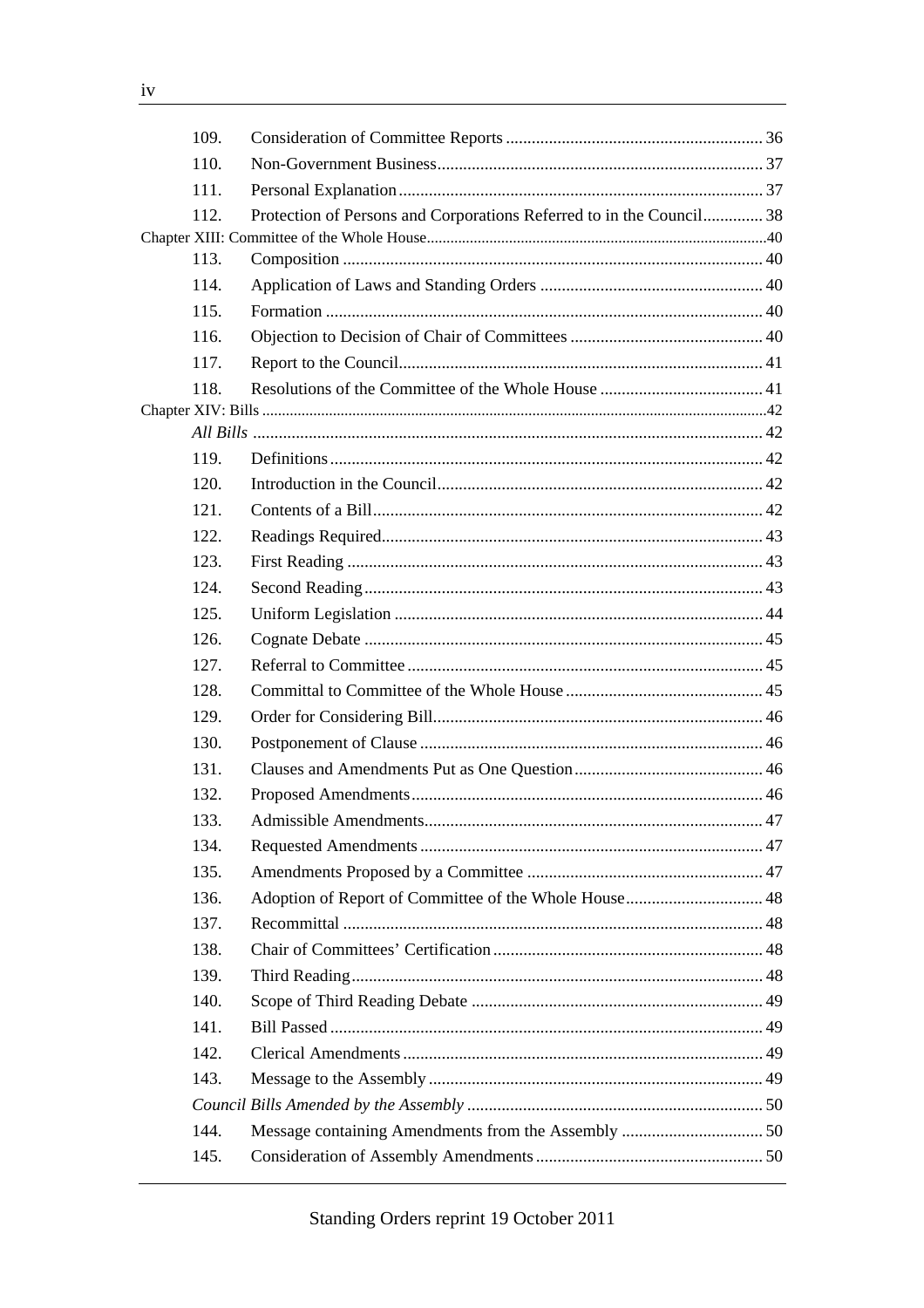| 146. |                                                                     |  |
|------|---------------------------------------------------------------------|--|
| 147. |                                                                     |  |
| 148. |                                                                     |  |
| 149. |                                                                     |  |
|      |                                                                     |  |
| 150. |                                                                     |  |
| 151. | Consideration of Assembly Disagreement with Council Amendments  52  |  |
| 152. |                                                                     |  |
| 153. |                                                                     |  |
| 154. |                                                                     |  |
|      |                                                                     |  |
|      |                                                                     |  |
| 155. |                                                                     |  |
| 156. |                                                                     |  |
| 157. |                                                                     |  |
| 158. |                                                                     |  |
| 159. |                                                                     |  |
| 160. |                                                                     |  |
| 161. |                                                                     |  |
| 162. |                                                                     |  |
| 163. |                                                                     |  |
| 164. |                                                                     |  |
| 165. |                                                                     |  |
| 166. |                                                                     |  |
| 167. |                                                                     |  |
| 168. |                                                                     |  |
| 169. |                                                                     |  |
| 170. |                                                                     |  |
| 171. |                                                                     |  |
| 172. |                                                                     |  |
| 173. | Definitions of Committee Evidence, Documentation, Deliberations and |  |
| 174  |                                                                     |  |
| 175. |                                                                     |  |
| 176. |                                                                     |  |
| 177. |                                                                     |  |
| 178. |                                                                     |  |
| 179. |                                                                     |  |
| 180. |                                                                     |  |
| 181. |                                                                     |  |
| 182. |                                                                     |  |
|      |                                                                     |  |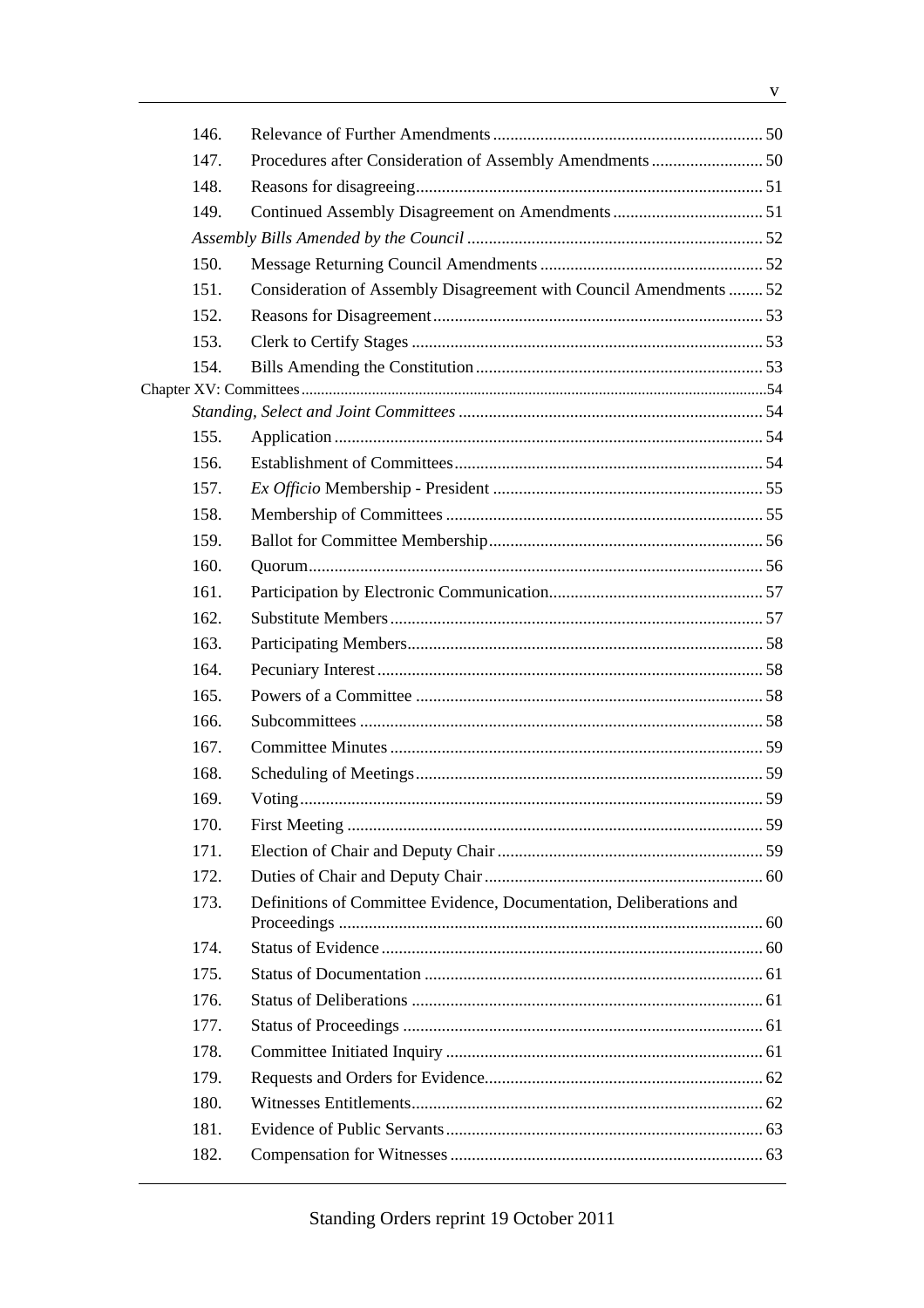| 183. |                                                                             |  |
|------|-----------------------------------------------------------------------------|--|
| 184. |                                                                             |  |
| 185. |                                                                             |  |
| 186. |                                                                             |  |
| 187. |                                                                             |  |
| 188. |                                                                             |  |
| 189. |                                                                             |  |
| 190. |                                                                             |  |
|      |                                                                             |  |
| 191. |                                                                             |  |
| 192. |                                                                             |  |
| 193. |                                                                             |  |
| 194. |                                                                             |  |
| 195. | Attendance of Member or Officer of Council before Assembly Committee 66     |  |
| 196. |                                                                             |  |
| 197. |                                                                             |  |
| 198. |                                                                             |  |
| 199. |                                                                             |  |
|      |                                                                             |  |
| 200. |                                                                             |  |
| 201. | Vacancy in the Office of President at Opening of New Parliament or Session. |  |
| 202. |                                                                             |  |
| 203. |                                                                             |  |
| 204. |                                                                             |  |
| 205. |                                                                             |  |
|      |                                                                             |  |
| 206. |                                                                             |  |
| 207. |                                                                             |  |
| 208. |                                                                             |  |
| 209. |                                                                             |  |
| 210. |                                                                             |  |
| 211. |                                                                             |  |
| 212. |                                                                             |  |
| 213. |                                                                             |  |
| 214. |                                                                             |  |
| 215. |                                                                             |  |
| 216. |                                                                             |  |
| 217. |                                                                             |  |
| 218. |                                                                             |  |
| 219. |                                                                             |  |
| 220. |                                                                             |  |
|      |                                                                             |  |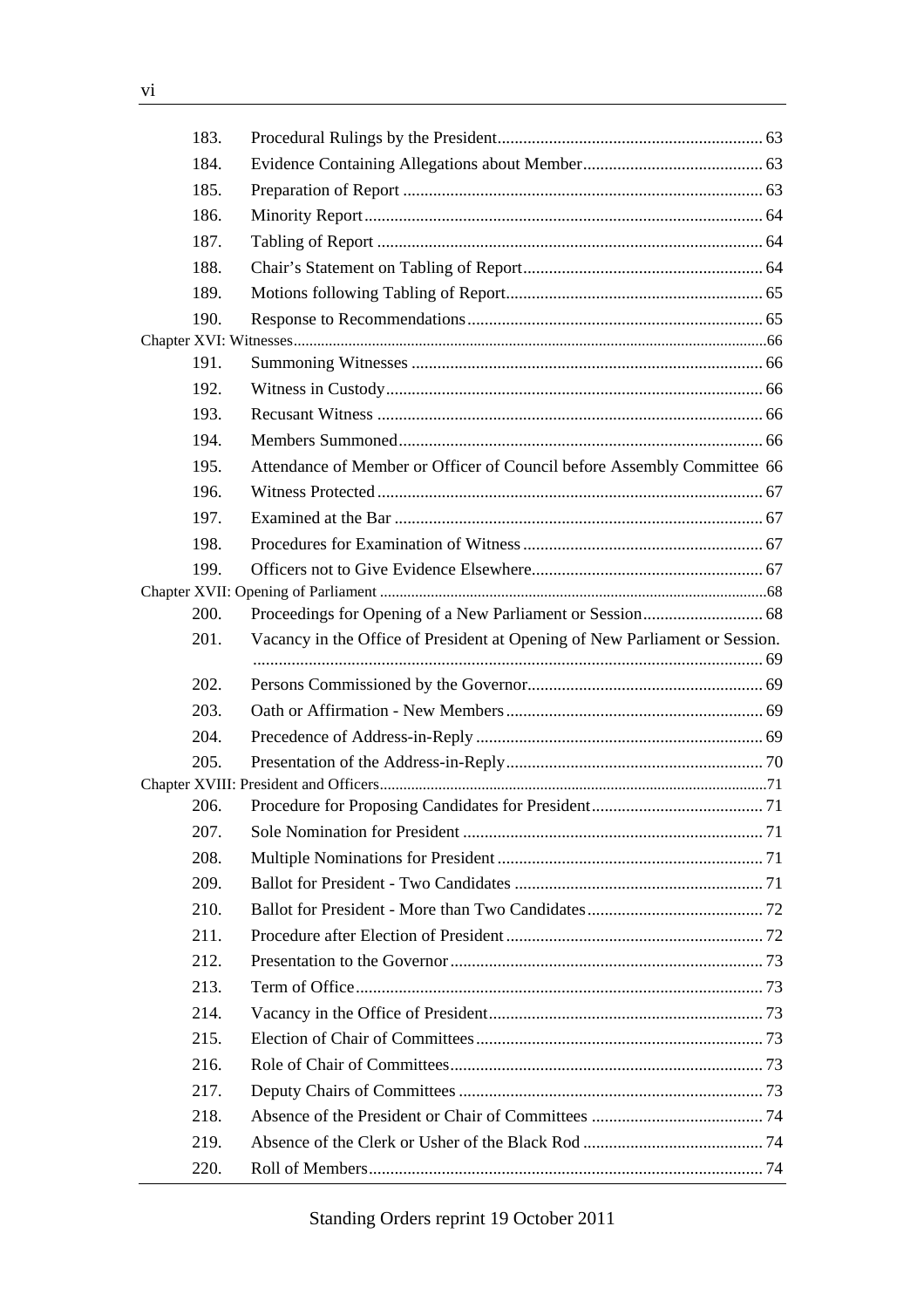| 221.             |                                                                                                     |  |
|------------------|-----------------------------------------------------------------------------------------------------|--|
| 222.             |                                                                                                     |  |
| 223.             |                                                                                                     |  |
|                  |                                                                                                     |  |
| 224.             |                                                                                                     |  |
| 225.             |                                                                                                     |  |
| 226.             |                                                                                                     |  |
| 227.             |                                                                                                     |  |
| 228.             |                                                                                                     |  |
| 229.             |                                                                                                     |  |
| 230.             |                                                                                                     |  |
| 231.             |                                                                                                     |  |
| 232.             |                                                                                                     |  |
| 233.             |                                                                                                     |  |
| 234.             |                                                                                                     |  |
| 235.             |                                                                                                     |  |
|                  |                                                                                                     |  |
| 236.             |                                                                                                     |  |
| 237.             |                                                                                                     |  |
| 238.             |                                                                                                     |  |
| 239.             |                                                                                                     |  |
|                  |                                                                                                     |  |
| 1.               |                                                                                                     |  |
| 2.               |                                                                                                     |  |
| 3.               |                                                                                                     |  |
| $\overline{4}$ . |                                                                                                     |  |
| 5.               |                                                                                                     |  |
| 6.               |                                                                                                     |  |
| 7.               |                                                                                                     |  |
| 8.               |                                                                                                     |  |
|                  | Schedule 2: Joint Standing Rules and Orders of the Legislative Council and Legislative Assembly  86 |  |
|                  |                                                                                                     |  |
| 1.               |                                                                                                     |  |
|                  |                                                                                                     |  |
| 2.               |                                                                                                     |  |
|                  | <b>BILLS</b>                                                                                        |  |
| 3.               |                                                                                                     |  |
| 4.               |                                                                                                     |  |
| 5.               |                                                                                                     |  |
| 6.               |                                                                                                     |  |
| 7.               |                                                                                                     |  |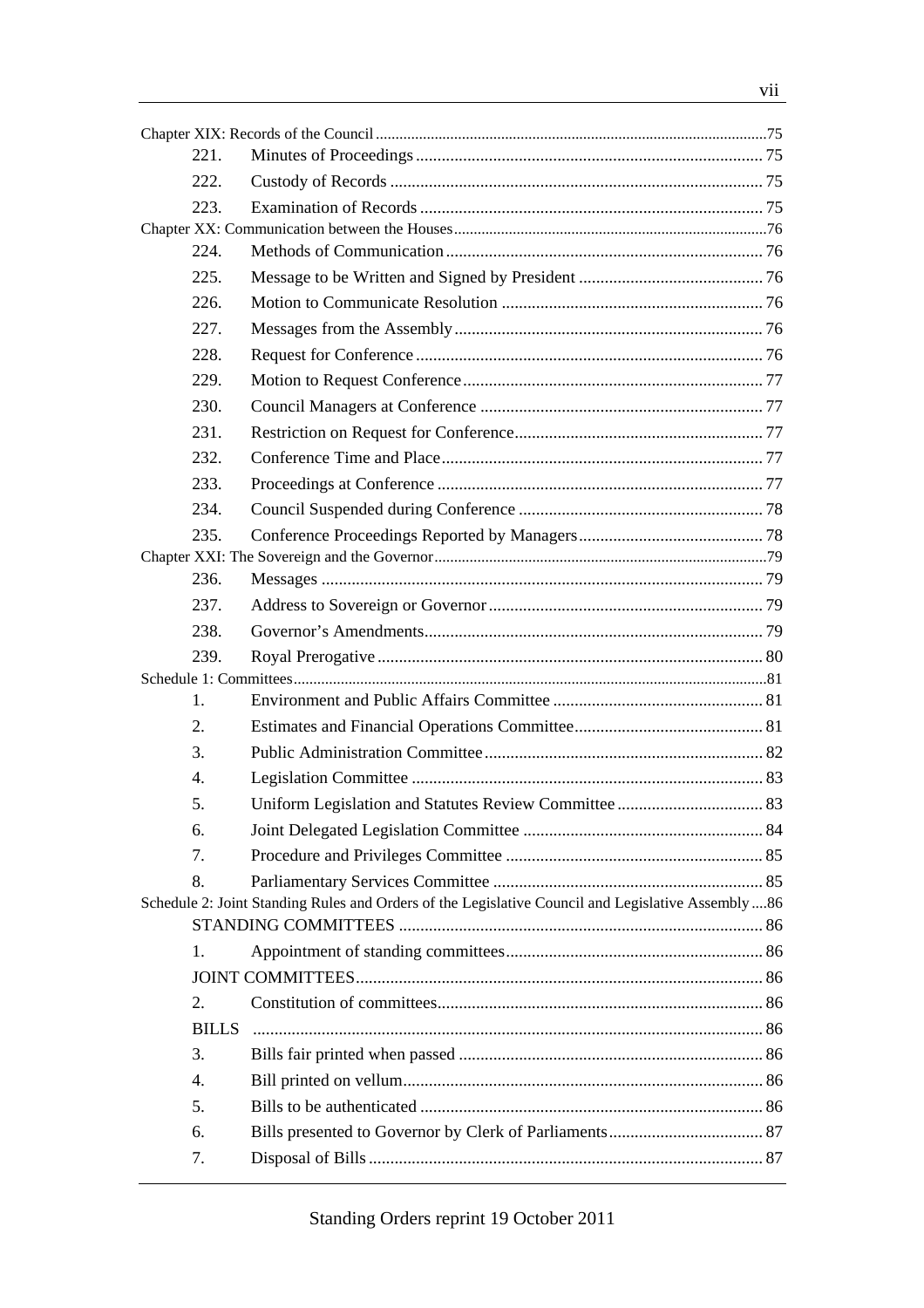| 8.               |                                                                                     |  |
|------------------|-------------------------------------------------------------------------------------|--|
| 9.               |                                                                                     |  |
| 10.              |                                                                                     |  |
| 11.              |                                                                                     |  |
| 12.              |                                                                                     |  |
| 13.              |                                                                                     |  |
|                  |                                                                                     |  |
| $\mathbf{1}$ .   |                                                                                     |  |
|                  |                                                                                     |  |
|                  | Criteria to be taken into Account when Determining Matters relating to Contempt  92 |  |
|                  |                                                                                     |  |
| $\mathfrak{1}.$  |                                                                                     |  |
| 2.               |                                                                                     |  |
| $\mathfrak{Z}$ . |                                                                                     |  |
| $\overline{4}$ . |                                                                                     |  |
| 5.               |                                                                                     |  |
| 6.               |                                                                                     |  |
| 7.               | Exemption from Compulsory Attendance in a Court or Tribunal  93                     |  |
| 8.               |                                                                                     |  |
| 9.               |                                                                                     |  |
| 10.              |                                                                                     |  |
| 11.              |                                                                                     |  |
| 12.              |                                                                                     |  |
| 13.              |                                                                                     |  |
| 14.              |                                                                                     |  |
|                  |                                                                                     |  |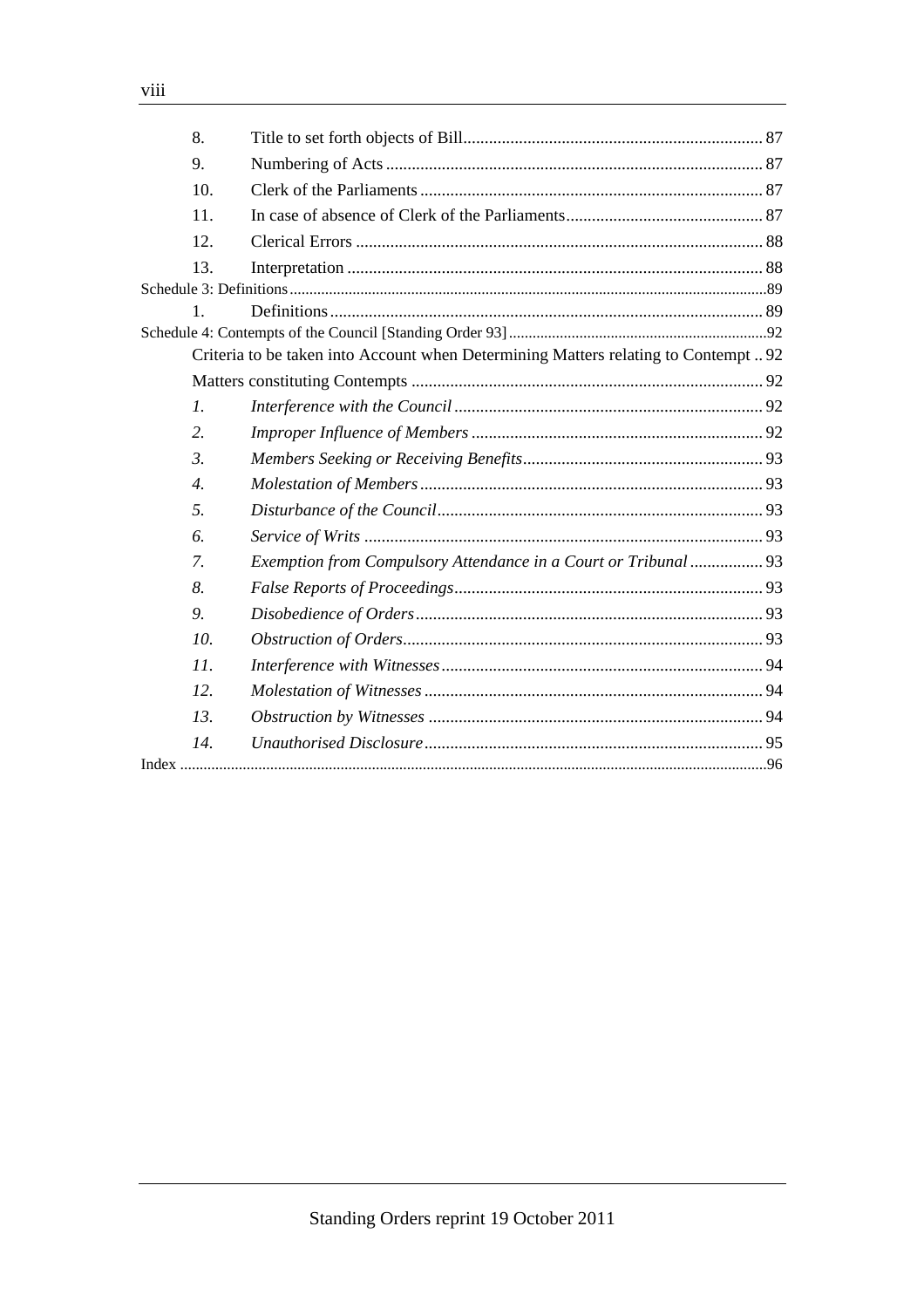# **STANDING ORDERS**

# **OF THE**

# **LEGISLATIVE COUNCIL**

# **Chapter I: General**

### **1. Standing Orders**

- (1) These Standing Orders are adopted pursuant to and for the purposes prescribed in section 34 of the *Constitution Act 1889*.
- (2) The definitions of terms used in these Standing Orders are contained in Schedule 3.
- (3) These Standing Orders shall in no way restrict or prejudice the method in which the Council may exercise and uphold its powers, privileges and immunities.

## **2. Temporary Orders**

The Council may adopt Temporary Orders, for a specified period, which shall prevail over the Standing Orders during that period.

## **3. Suspension of Orders**

Any Standing or Temporary Order may be suspended at any time -

- (a) on motion with notice; or
- (b) on motion without notice provided that the motion has the concurrence of an absolute majority of the Council.

## **4. Authority of the President**

- (1) Order shall be maintained in the Council by the President.
- (2) In all cases that are not provided for in these Standing Orders or by Temporary or other Orders, the President shall determine a matter with reference to the custom and practice of the House, and may refer to parliamentary practice in other relevant jurisdictions.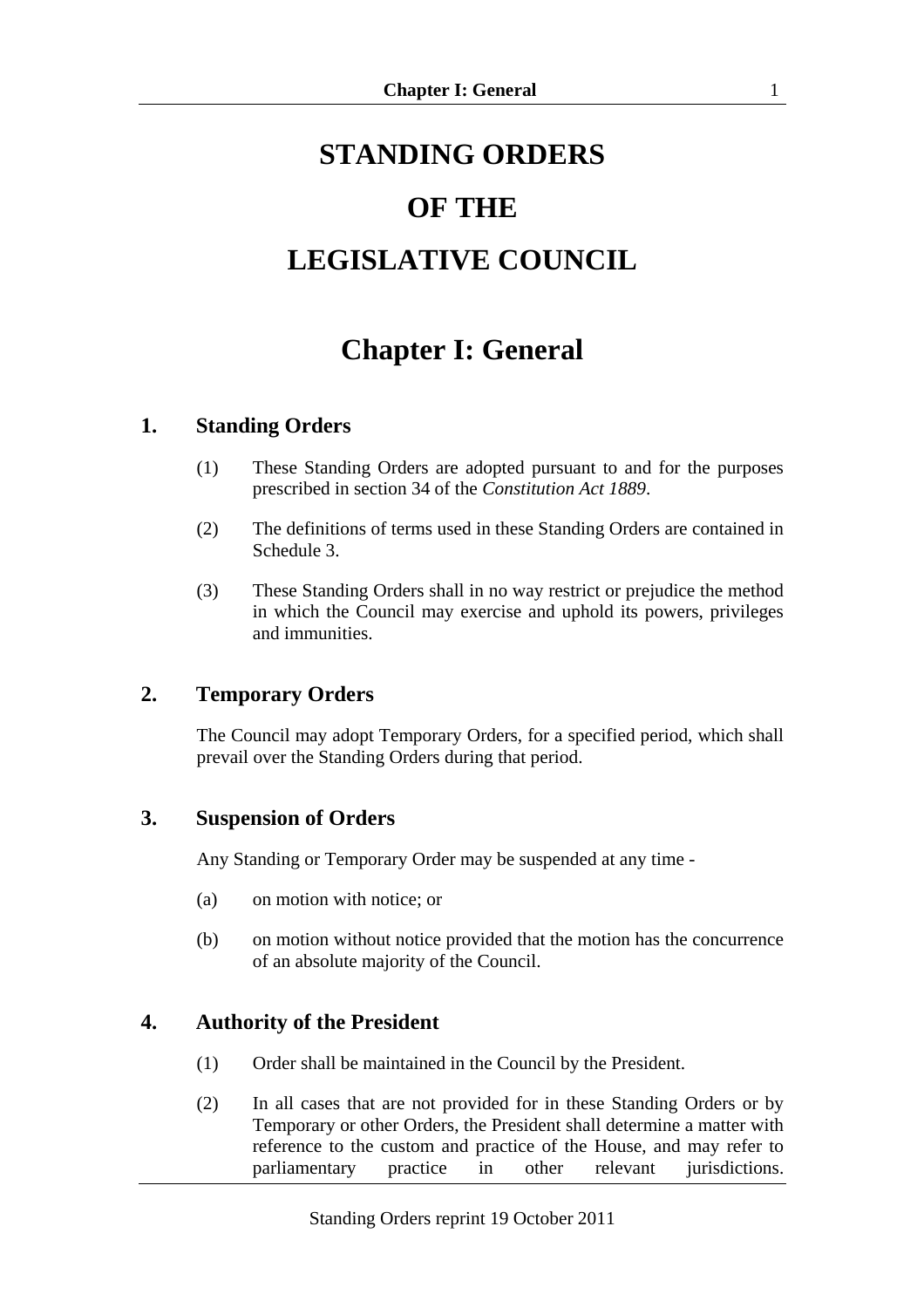# **Chapter II: Sitting and Adjournment of the Council**

#### **5. Days and Times of Meeting**

(1) Unless otherwise ordered and subject to Standing Order 6, the Council shall meet for business on the days and at the times as follows -

Tuesday 3.00 pm Wednesday 2.00 pm Thursday 10.00 am

(2) Unless otherwise ordered by the President, the proceedings of the House shall be suspended on the days and at the times as follows -

| Tuesday  | $6.00$ pm to $7.30$ pm                                                                      |                                           |
|----------|---------------------------------------------------------------------------------------------|-------------------------------------------|
|          | Wednesday $4.15 \text{ pm}$ to $4.30 \text{ pm}$ and $6.00 \text{ pm}$ to $7.30 \text{ pm}$ |                                           |
| Thursday |                                                                                             | 1.00 pm to 2.00 pm and 4.15 pm to 4.30 pm |

(3) Unless sooner adjourned or following business taken under (5), the Council stands adjourned at the following times -

| Tuesday   | $10.25$ pm        |
|-----------|-------------------|
| Wednesday | $10.25$ pm        |
| Thursday  | $6.00 \text{ pm}$ |

- (4) The Council may be adjourned earlier than the time specified in (3) by a Minister moving that Members' Statements be now taken.
- (5) At the conclusion of Members' Statements, no further business shall be transacted by the Council, except -
	- (a) the receipt of Messages and, in the case of a Bill received from the Assembly, the moving of its second reading by the Minister or Member in charge; and
	- (b) a motion for the Council to adjourn until a date and/or time different than provided for by (1).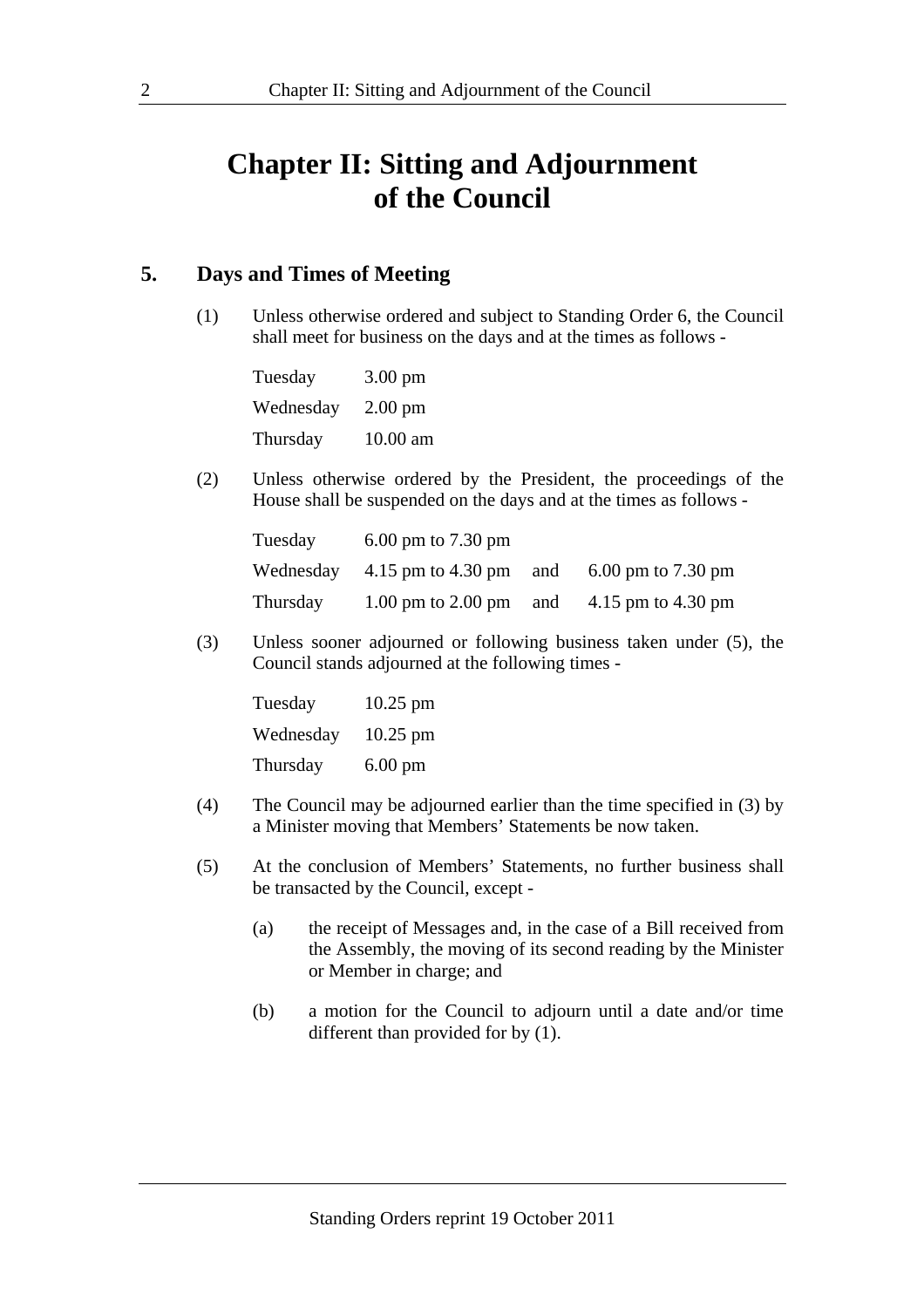#### **6. Annual Sitting Schedule**

- (1) Prior to the conclusion of sittings each calendar year (except for the year prior to a scheduled general election), the Leader of the House shall table a schedule of dates for sittings of the Council for the forthcoming calendar year.
- (2) The schedule of sittings tabled under (1) shall only be varied by motion supported by an absolute majority of the Council, unless the Council adjourns until a date and time to be fixed by the President.

#### **7. Bells Rung**

1

The Bells shall be rung for 5 minutes prior to the time appointed on each day for the meeting of the Council.

### **8. Opening of Sitting and Initial Quorum<sup>1</sup>**

- (1) The President shall take the Chair at the time appointed on every day fixed for the meeting of the Council.
- (2) If a quorum is not present at that time, the bells shall be rung for a further maximum period of 10 minutes, during which time the doors of the Chamber shall remain unlocked and no Member shall leave the Chamber.
- (3) If a quorum is formed, the House shall commence its business.
- (4) If a quorum is not present at the conclusion of the ringing of the bells under (2), the President shall adjourn the Council until the next sitting day, and the names of the Members present shall be recorded in the Minutes.

<sup>&</sup>lt;sup>1</sup> whilst the membership of the Legislative Council is 36 Members, a quorum is 12 Members (exclusive of the President), pursuant to s.14 of the *Constitution Acts Amendment Act 1899*: "The presence of at least one-third of the members of the Legislative Council, exclusive of the President, shall be necessary to constitute a quorum for the dispatch of business …"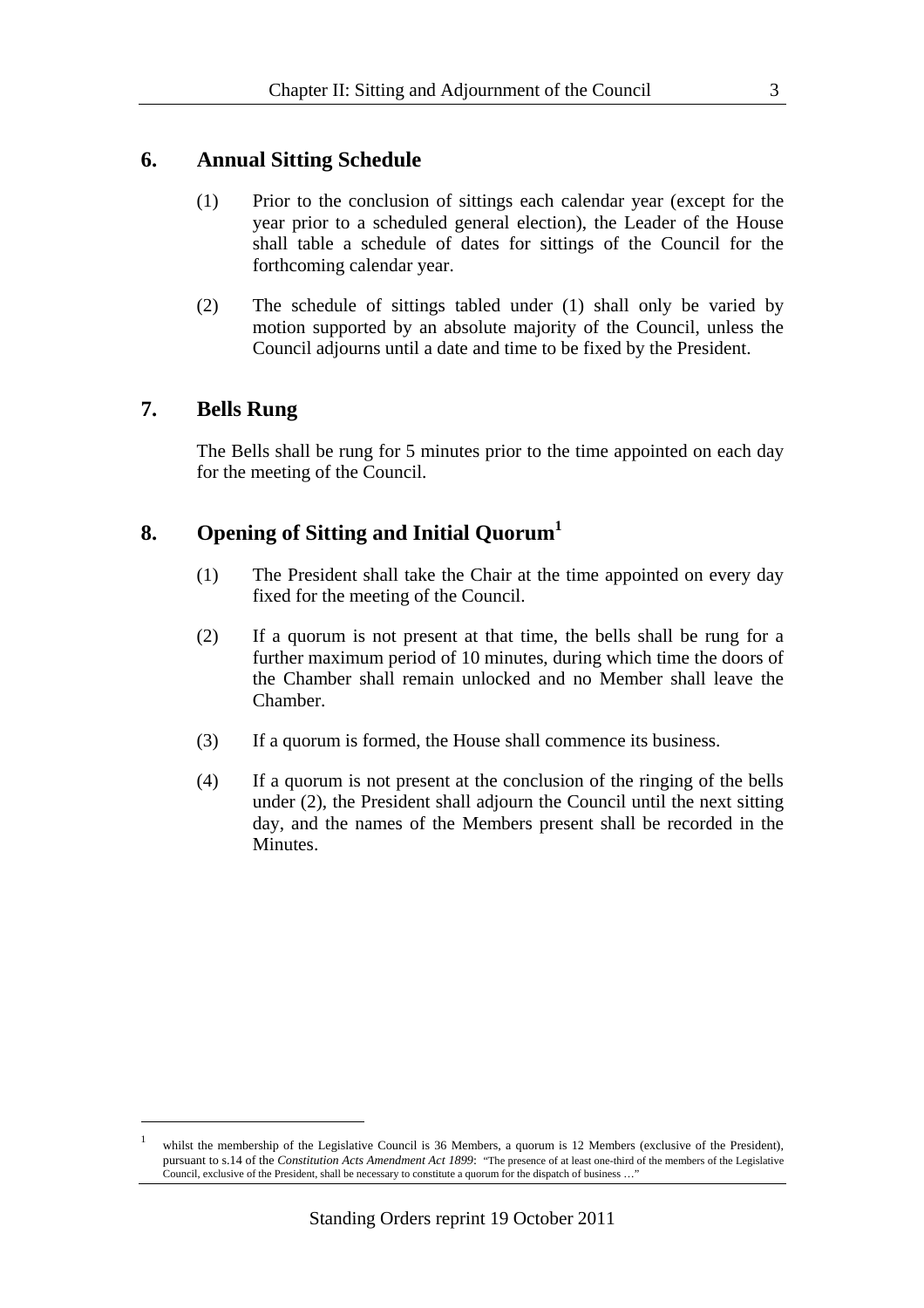#### **9. Absence of Quorum during Proceedings of the House**

- (1) A Member may advise the President of the absence of a quorum in the House at any time other than during a division.
- (2) If the President confirms that a quorum is not present
	- (a) the bells shall be rung, during which time the doors of the Chamber shall remain unlocked;
	- (b) the President shall count the House and when a quorum is formed business shall resume;
	- (c) no members shall leave the Chamber while the bells are ringing; and
	- (d) if there is no quorum within two minutes of the bells commencing, the President shall adjourn the Council until the next sitting day, and the names of the Members present shall be recorded in the Minutes.

### **10. Absence of Quorum during Proceedings of the Committee of the Whole House**

- (1) A Member may advise the Chair of Committees of the absence of a quorum in the Committee of the Whole House at any time other than during a division.
- (2) If the Chair of Committees confirms that a quorum is not present
	- (a) the bells shall be rung, during which time the doors of the Chamber shall remain unlocked;
	- (b) the Chair of Committees shall count the Committee of the Whole House and when a quorum is formed business shall resume;
	- (c) no members shall leave the Chamber while the bells are ringing; and
	- (d) if there is no quorum within two minutes of the bells commencing, the Chair of Committees shall interrupt proceedings and report to the President.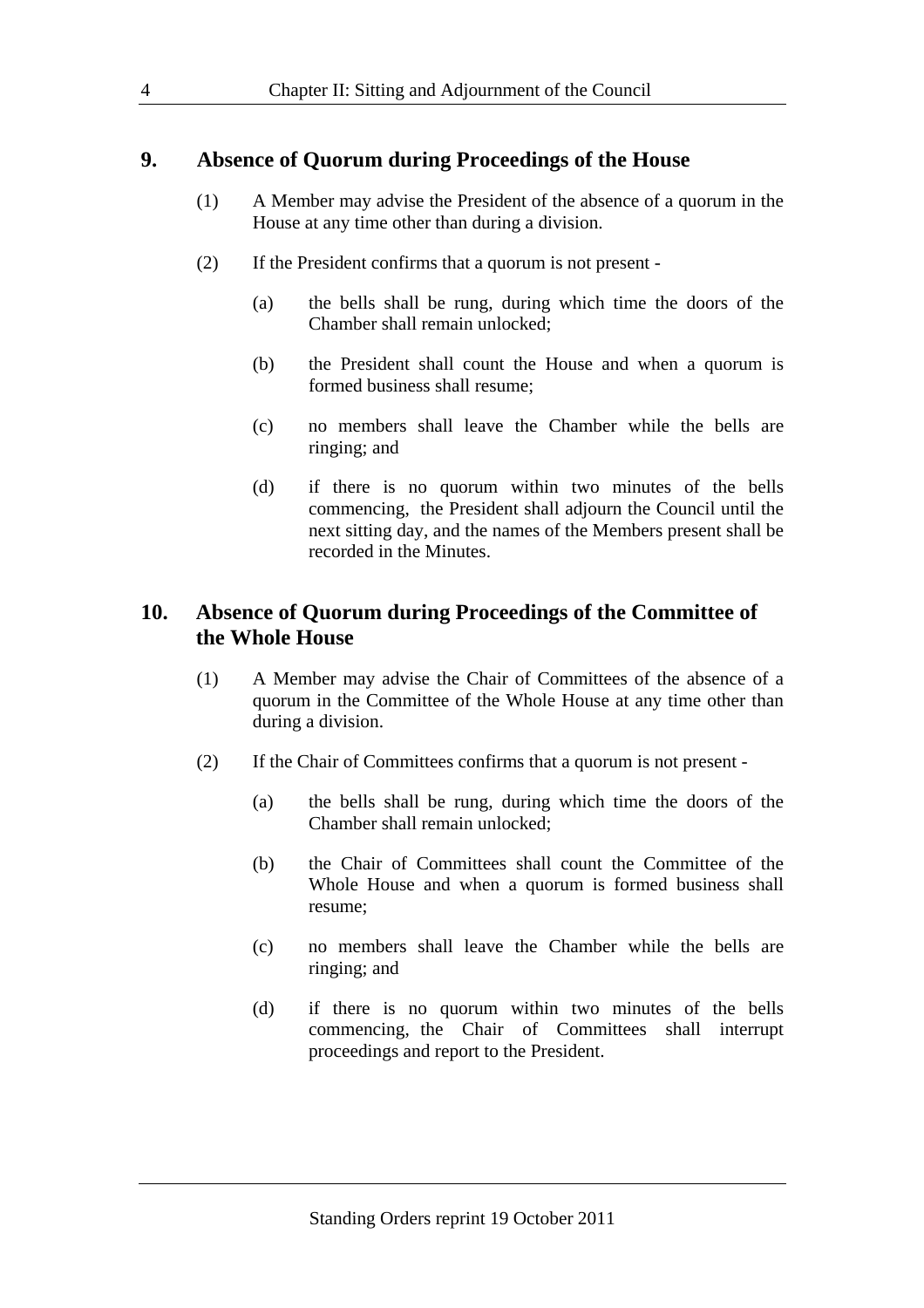### **11. Absence of Quorum during a Division**

- (1) If the Tellers' report on a division during proceedings of the House shows there is not a quorum of Members present, the President shall declare the division invalid, adjourn the Council until the next sitting day and the names of the Members present shall be recorded in the Minutes.
- (2) If the Tellers' report on a division during proceedings of the Committee of the Whole House shows there is not a quorum of Members present, the Chair of Committees shall declare the division invalid and report to the President.

### **12. Report from Chair of Committees - Lack of Quorum**

If the Chair of Committees reports to the President under Standing Order 10 or 11 that a quorum is not present in the Committee of the Whole House, the President shall act in accordance with Standing Order 9(2).

### **13. Effect of Lack of Quorum**

Any business which is interrupted by the absence of a quorum shall be set down on the Notice Paper for the next sitting day for resumption at the point where it was interrupted.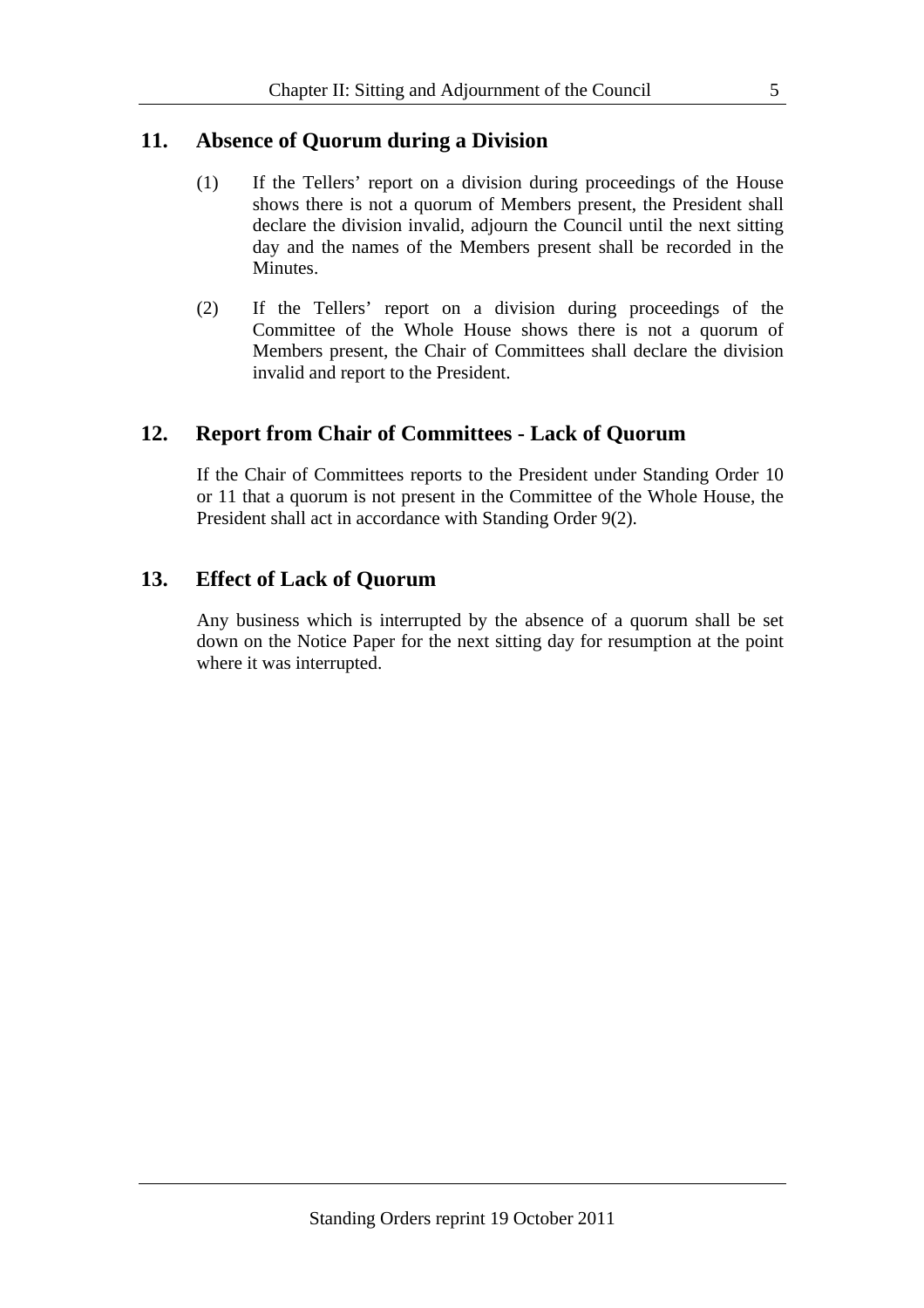# **Chapter III: Order of Business**

#### **14. Formal Business**

- (1) Unless otherwise ordered, the Council shall proceed with formal business each sitting day in the following order -
	- (a) prayers;
	- (b) condolence motions;
	- (c) reporting of Governor's messages;
	- (d) presentation of petitions;
	- (e) statements by Ministers and Parliamentary Secretaries;
	- (f) presentation of papers for tabling;
	- (g) giving notices of questions;
	- (h) giving notices of motions to introduce Bills;
	- (i) giving notices of motions to disallow statutory instruments;
	- (j) giving notices of motions; and
	- (k) motions without notice.
- (2) At the completion of formal business and subject to Standing Order 15, the Council shall proceed to motions and orders of the day as set down on the Business Program.

#### **15. Weekly Business**

The following business shall be taken each sitting week.

#### (1) **Questions without Notice**

Questions without notice shall be taken at 4.30pm each day for a period of approximately 30 minutes.

#### (2) **Motions on Notice**

After the conclusion of formal business each Wednesday, motions on notice shall be taken for a period of 120 minutes.

#### (3) **Consideration of Committee Reports**

After the conclusion of motions on notice under (2) each Wednesday, consideration of Committee reports shall be taken for a period of 60 minutes.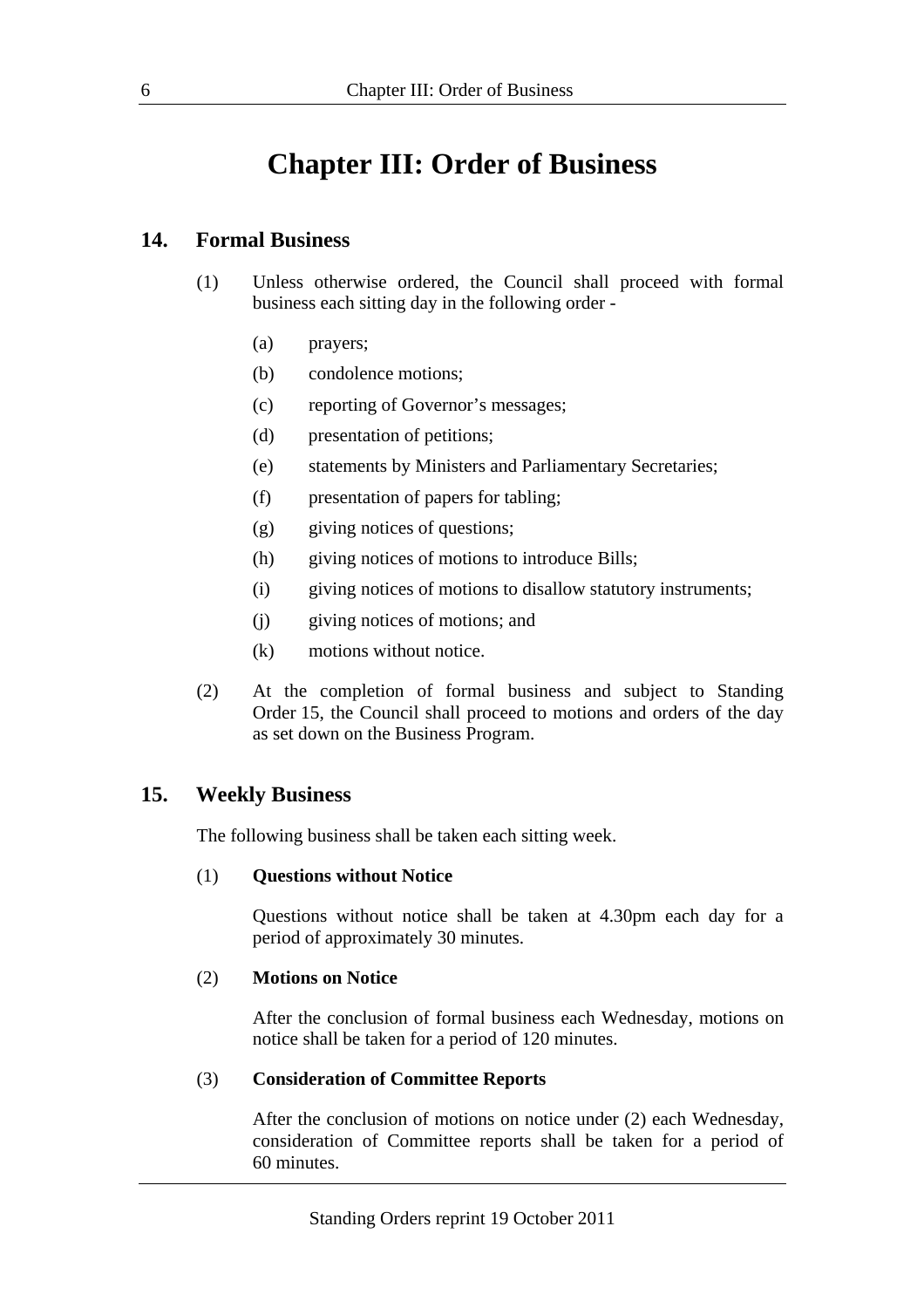#### (4) **Non-Government Business**

After the conclusion of formal business each Thursday, Non-Government Business shall be taken for a period of 80 minutes.

#### (5) **Members' Statements**

Members' statements shall be taken 40 minutes prior to the adjournment of the Council on Tuesday, Wednesday and Thursday.

#### **16. Precedence of Business**

When under Standing or Temporary Orders the time has arrived for other business to commence, the President shall interrupt and adjourn the matter under consideration.

#### **17. Business Program**

- (1) A Business Program shall be prepared for each sitting day, detailing the business proposed by the Leader of the House to be considered during that sitting of the Council, subject to Standing and Temporary Orders.
- (2) The Leader of the House may arrange the sequence of orders of the day on the Business Program.
- (3) A Minister or Parliamentary Secretary may move without notice that the sequence of orders of the day on the Business Program be varied, or other items of business on the Notice Paper be added to the Business Program. Any such motion shall be resolved without amendment or debate.
- (4) A Member may move without notice that any matter listed on the Business Program under the Member's name be postponed to a later sitting of the Council. Any such motion shall be resolved without amendment or debate.
- (5) A Member may move without notice that an order of the day or a notice of motion listed on the Notice Paper in the Member's name be made order of the day No. 1 or motion No. 1 on the Business Program for the next sitting of the Council. Any such motion shall be resolved without amendment or debate.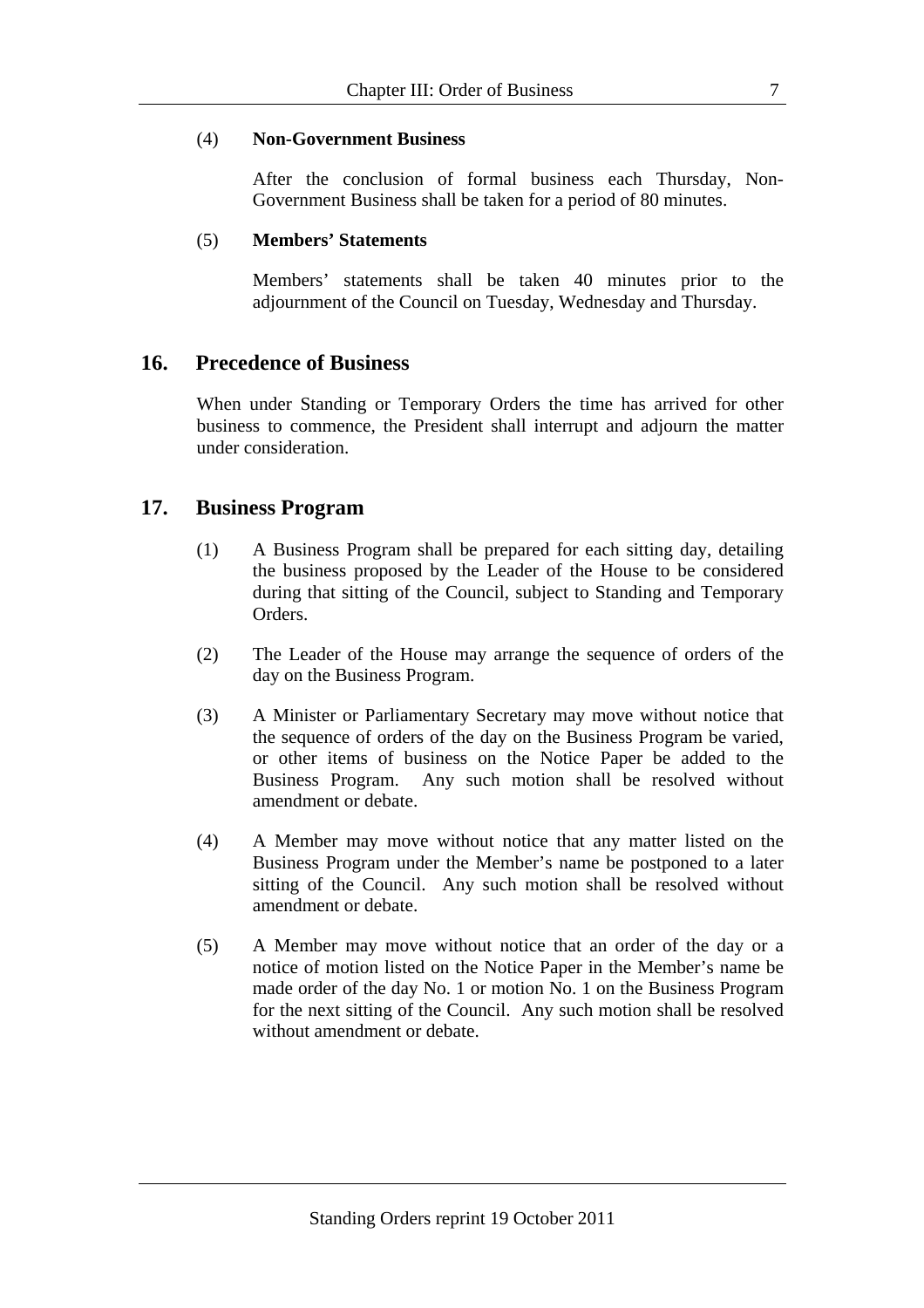#### **18. Order of the Notice Paper**

- (1) All notices of motion and orders of the day shall be placed on the Notice Paper in the order they were given or made.
- (2) Any notices of motion or orders of the day not called on or not disposed of at the conclusion of a sitting day shall be set down on the Notice Paper as business for the next sitting day.

#### **19. Motion related to Conduct of Council Business**

Any motion connected with the conduct of the business of the Council may be moved by a Minister or Parliamentary Secretary at any time without notice.

#### **20. Presentation of Papers and Committee Reports**

- (1) The President, a Minister or a Parliamentary Secretary may present a paper in the course of related business or at any time when other business is not before the Council.
- (2) Other Members, by leave, may present a paper in the course of related business.
- (3) A Committee Chair, or other Member nominated by a Committee for this purpose, may present a Committee report at any time when other business is not before the Council.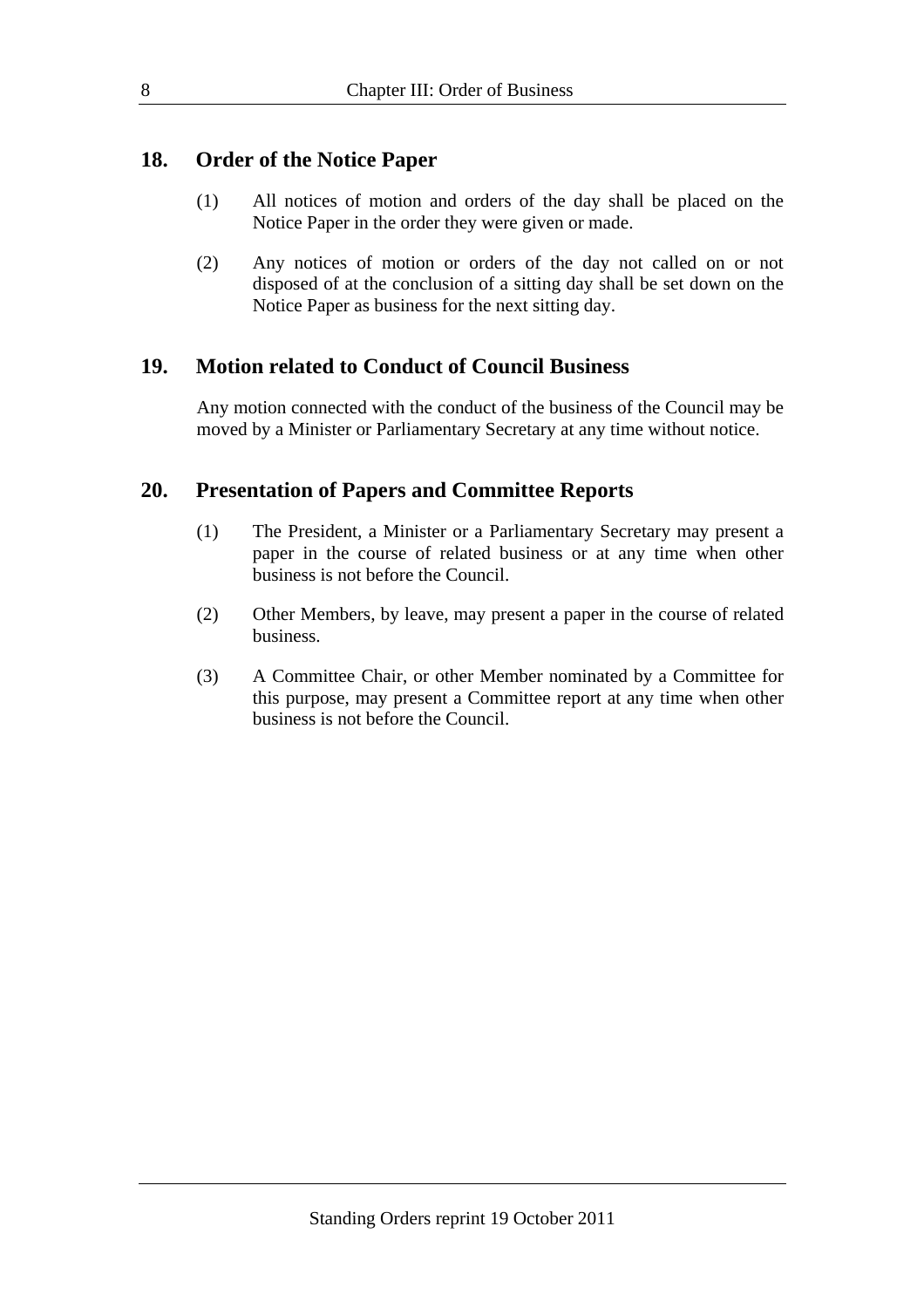# **Chapter IV: Time Limits**

# **21. Time Limits on Speeches**

Unless otherwise provided, a Member may speak for the specified period on the following business -

#### **Bills (Second and Third Reading)**

| Mover                                                  | unlimited                           |
|--------------------------------------------------------|-------------------------------------|
| Lead Member (Government or Opposition)                 | unlimited                           |
| Party Leader or Member deputed                         | unlimited                           |
| <b>Other Members</b>                                   | 45 minutes                          |
| Mover in Reply                                         | unlimited                           |
| <b>Committee of the Whole House</b>                    |                                     |
| <b>All Members</b>                                     | unlimited periods of 10 minutes     |
| <b>Motions</b>                                         |                                     |
| <b>All Members</b>                                     | 45 minutes                          |
| Mover in Reply                                         | 15 minutes                          |
| <b>Amendments to Motions</b>                           |                                     |
| All Members                                            | 20 minutes                          |
| <b>Non-Government Business Motion</b>                  |                                     |
| Mover                                                  | 20 minutes                          |
| <b>Responsible Minister or Parliamentary Secretary</b> | 15 minutes                          |
| <b>Other Members</b>                                   | 10 minutes                          |
| Mover in Reply                                         | 10 minutes                          |
| <b>Consideration of Committee Reports</b>              |                                     |
| <b>All Members</b>                                     | one period of 10 minutes per report |

#### **Members' Statements**

All Members 10 minutes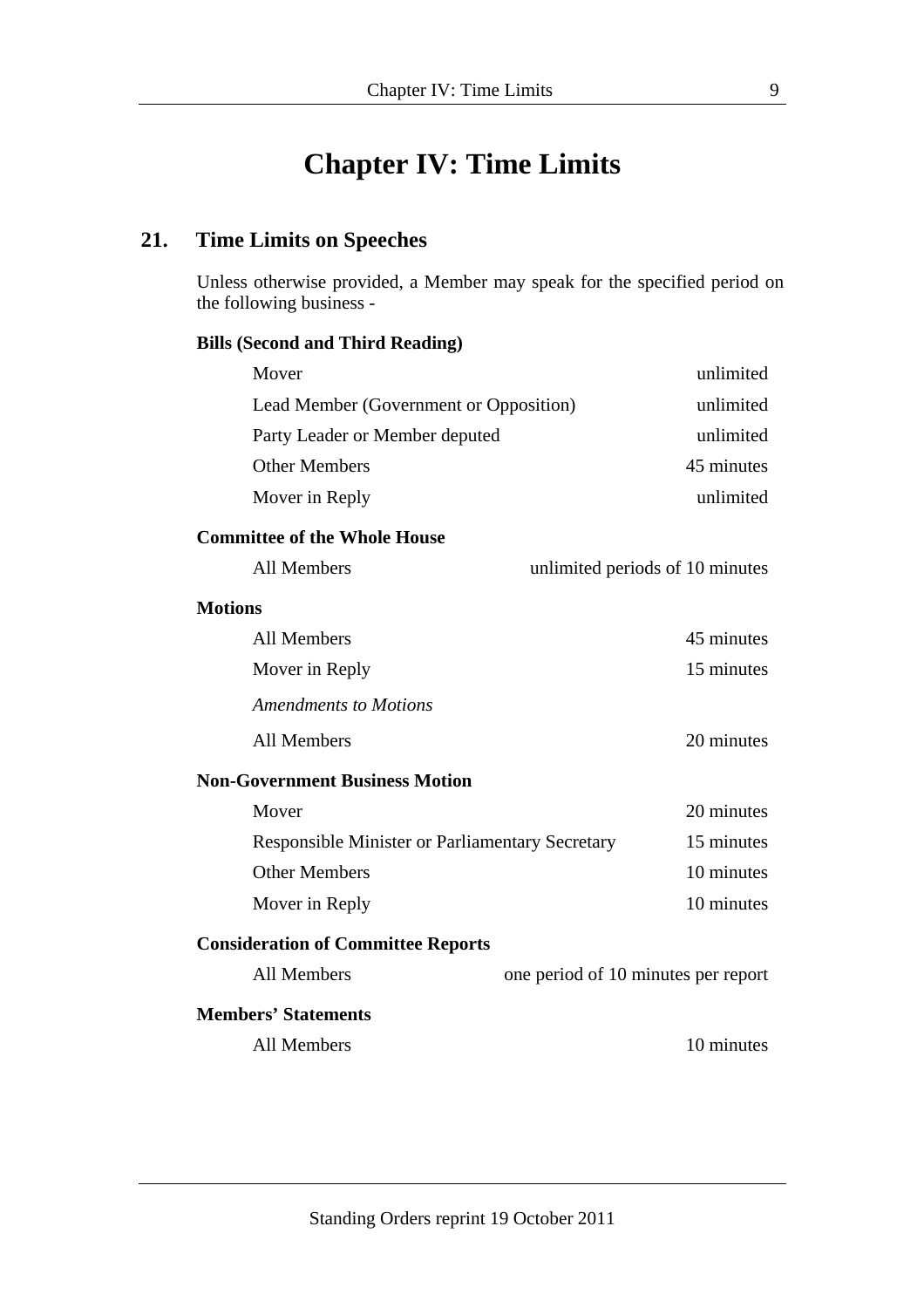#### **Address-in-Reply, Dissent Motions**

| Mover                                                    | unlimited  |
|----------------------------------------------------------|------------|
| Lead Member (Government or Opposition)                   | unlimited  |
| Party Leader or Member deputed                           | unlimited  |
| <b>Other Members</b>                                     | 60 minutes |
| Mover in Reply                                           | unlimited  |
| Amendments to Address-in-Reply                           |            |
| All Members                                              | 20 minutes |
| <b>Matter of Privilege (SO 92)</b>                       |            |
| Member raising matter                                    | 45 minutes |
| <b>Other Members</b>                                     | 20 minutes |
| <b>Statement on Tabling of Committee Report (SO 188)</b> |            |
| Chair (or nominated Member)                              | 3 minutes  |

#### **22. Variations to Time Limits**

- (1) A Member limited to 45 or 60 minutes speaking time may, by leave, be granted an extension of 15 minutes.
- (2) Subject to order of the Council, the time limits relating to Committee of the Whole House may be applied to other business.

#### **23. Maximum Time Limits for Certain Business Items**

(1) Unless otherwise ordered, the following maximum total debate time limits shall apply per item of business for the following categories -

| (a) | motions on notice $(SO 15(2))$                  | 240 minutes |
|-----|-------------------------------------------------|-------------|
| (b) | consideration of Committee reports $(SO 15(3))$ | 60 minutes  |

- 
- (c) Non-Government Business motion  $(SO 15(4))$  80 minutes
- (2) At the completion of the maximum total debate time prescribed for a motion on notice, the question for any amendments moved and the principal question (as amended) shall be put without further debate.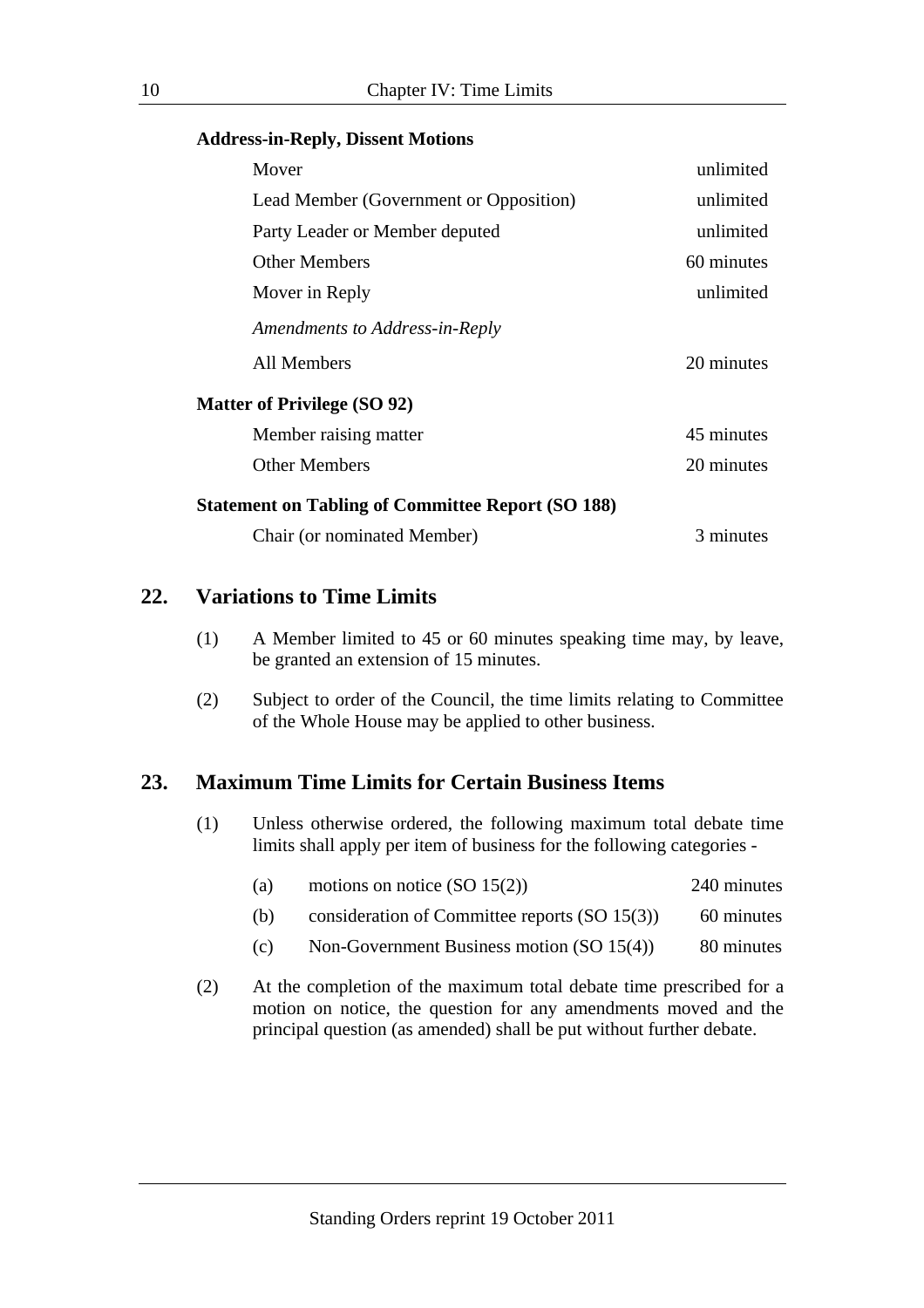# **Chapter V: Conduct of Members**

### **24. When President Rises or Speaks**

Whenever the President rises, puts a question, or delivers a statement or ruling, any Member then speaking shall be seated, and other Members and officers present in the Council shall remain stationary and be silent.

### **25. Obeisance to the Chair**

Every Member and officer shall make obeisance to the Chair on entering or leaving the Council.

### **26. Passing Before the Chair**

No Member or officer shall pass between the Chair and any Member who is speaking, nor between the Chair and the Table.

### **27. Allocation of Seating**

-

The President shall determine the allocation of seats to be occupied by Members, with the front seats nearest to the right hand of the President being reserved for Ministers.

## **28. Member Absent more than 6 Consecutive Sitting Days<sup>2</sup>**

A Member who is absent for more than 6 consecutive sittings of the Council without leave of the Council shall be deemed guilty of contempt, and may be dealt with under Standing Order 34.

<sup>&</sup>lt;sup>2</sup> If a Member fails to attend in the House for an entire session without leave of the Council, the Member's seat thereupon becomes vacant pursuant to s.38(g) of the *Constitution Acts Amendment Act 1899*.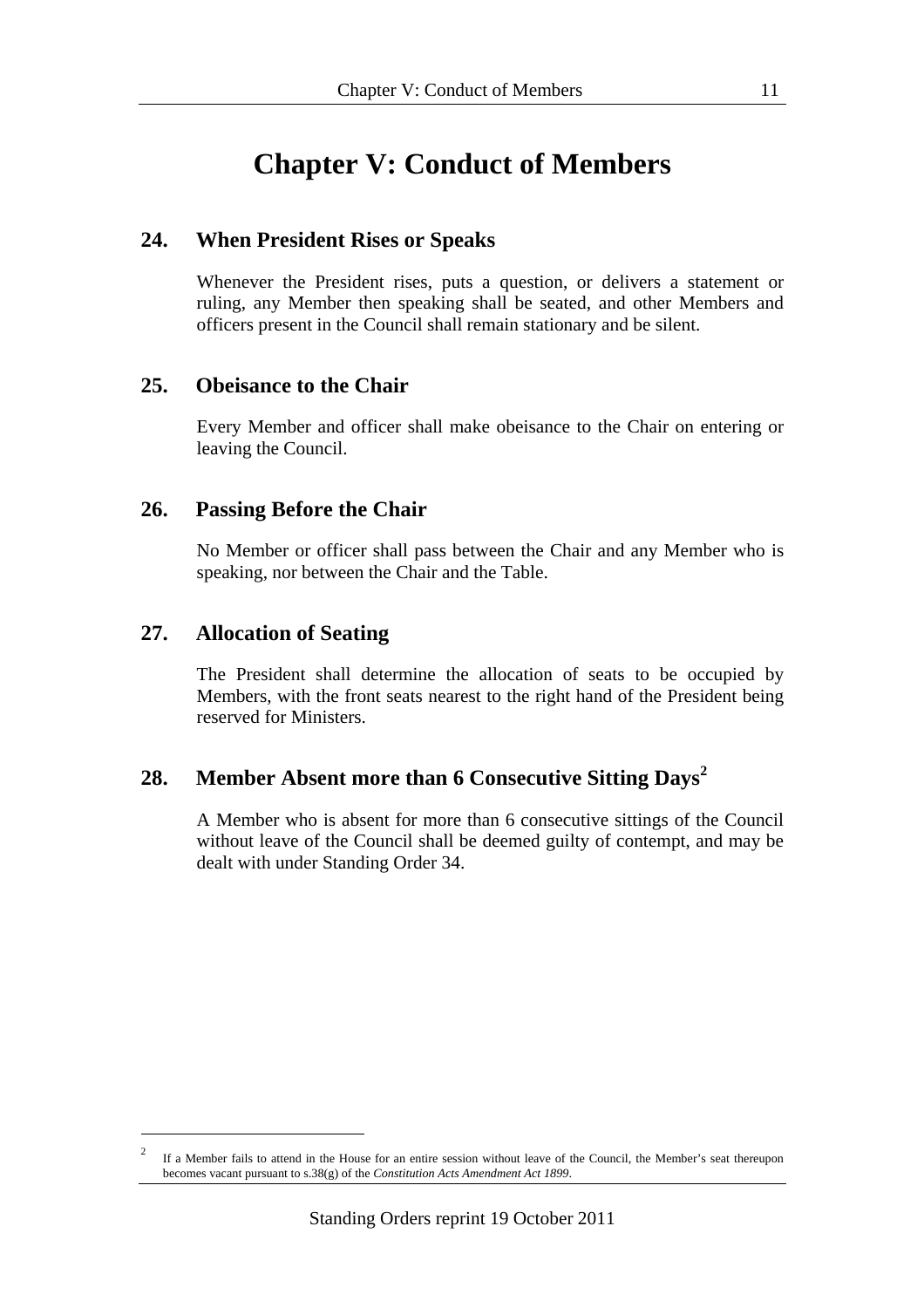#### **29. Leave of Absence**

- (1) Leave of absence may be given by the Council to any Member, on motion without notice, stating the period and cause of absence.
- (2) A Member shall be excused from service in the Council or on any Committee so long as the Member has leave of absence.
- (3) Any Member having leave of absence shall forfeit the same by their attendance in the Council or at a meeting of a Committee before the expiration of such leave.

### **30. Member Reported for Disorderly Conduct**

- (1) If any Member
	- (a) persistently and wilfully obstructs the business of the Council;
	- (b) is guilty of disorderly conduct;
	- (c) uses objectionable words, and refuses to withdraw such words;
	- (d) persistently and wilfully refuses to conform to any Standing Order; or
	- (e) persistently and wilfully disregards the authority of the Chair,

 the President may report to the Council that the Member has committed an offence.

(2) If any of the above offences is committed by a Member in Committee of the Whole House, the Chair of Committees may suspend the proceedings and report the matter to the President.

#### **31. Procedure on Report of Offence**

- (1) If a Member has been reported under Standing Order 30, the Member shall be called upon to stand in the Member's place and make an explanation or apology.
- (2) Following the Member's explanation or apology under (1), a motion may be moved "That the Member be suspended from the service of the Council.".
- (3) A question moved under (2) shall be resolved without amendment, debate or adjournment.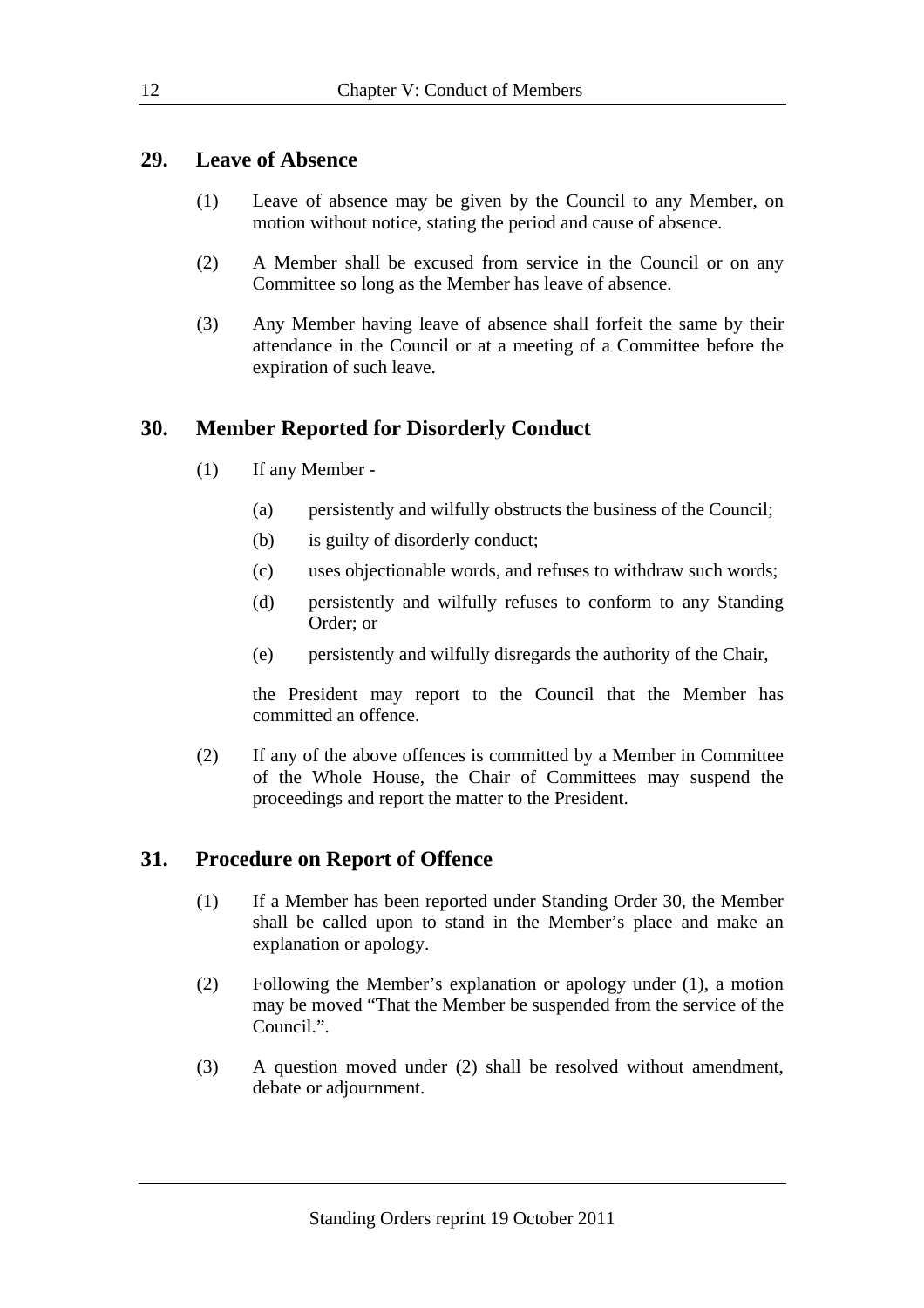# **32. Duration of Suspension**

- (1) If a Member is suspended
	- (a) for the first time within a year commencing 1 January, the suspension shall be for one sitting day;
	- (b) for a second time within that year, the suspension shall be for four sitting days; and
	- (c) on any subsequent occasion within that year, the suspension shall be for 13 sitting days.
- (2) The uncompleted portion of the sitting day during which the Member was suspended shall count as one sitting day.

# **33. Effect of Suspension**

A Member who has been suspended from the service of the Council -

- (a) shall be excluded from the Chamber and all its galleries;
- (b) may not attend or participate in a meeting of a Council Committee or Joint Committee; and
- (c) cannot have a
	- (i) notice of motion given;
	- (ii) motion moved;
	- (iii) question asked; or
	- (iv) petition presented,

on their behalf,

for the duration of the period of suspension.

#### **34. Member Ordered to Attend**

- (1) If any Member wilfully disobeys any order of the Council, or is guilty of contempt by infringing the terms of Standing Order 28, the Member may be ordered to attend in their place or, if under suspension, at the Bar, to answer for their conduct.
- (2) Unless the Member's explanation is deemed satisfactory by the Council, the Member may be found to be in contempt of the Council.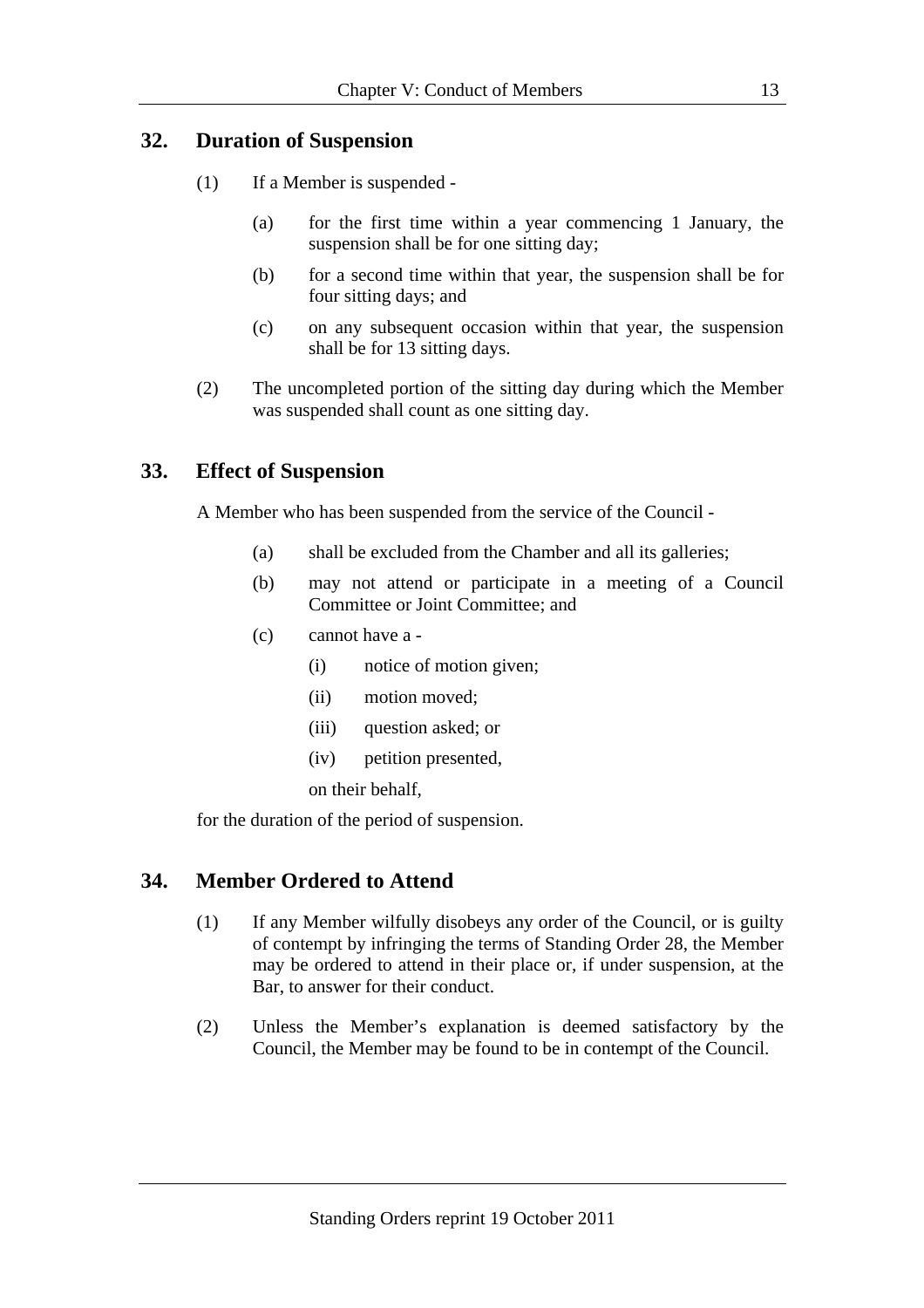# **Chapter VI: General Rules of Debate**

### **35. Members Seeking the Call**

- (1) A Member who wishes to speak
	- (a) shall stand and seek the call;
	- (b) when called by the President, shall speak from the Member's place or, when in charge of a Bill during Committee of the Whole House, may speak from the Table;
	- (c) shall address the President; and
	- (d) if unable to stand because of injury, illness or disability, may seek the call and speak while seated.
- (2) When 2 or more Members stand and seek the call, the President shall determine which Member shall speak.
- (3) A Member seeking to raise a point of order during a division may do so while standing in another Member's place.

#### **36. Reading of Speeches**

Except when introducing a Bill or by leave of the President, a Member shall not read a speech.

## **37. Member's Right of Speech**

- (1) A Member may speak once
	- (a) on any question before the Council;
	- (b) on any amendment thereon; or
	- (c) in reply (if entitled under Standing Order 39).
- (2) A Member may speak more than once
	- (a) in Committee of the Whole House; or
	- (b) in explanation in accordance with Standing Order 38.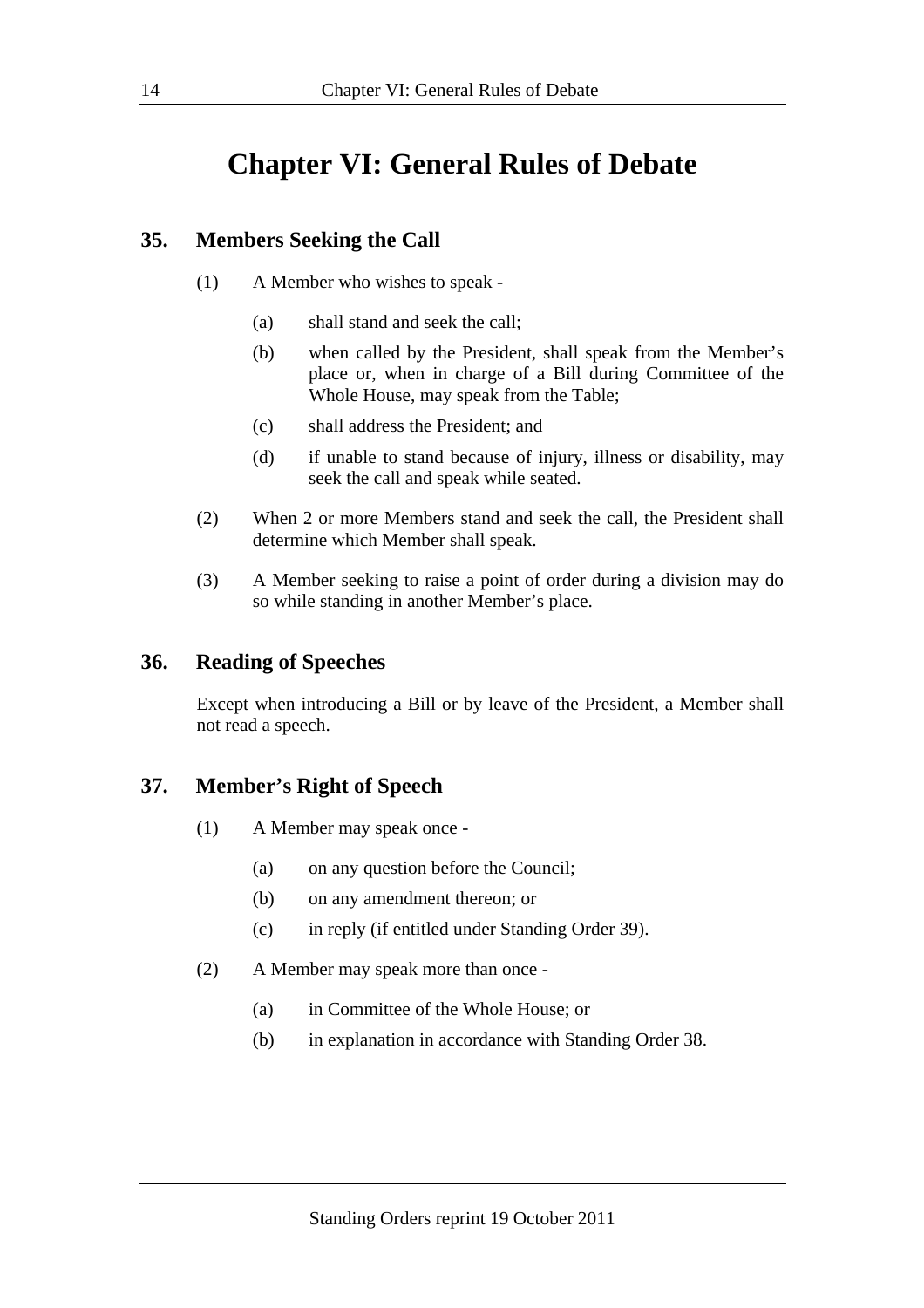## **38. Member may Speak a Second Time to Explain**

A Member who has spoken to a question may speak again to explain some material part of the Member's speech which has been misquoted or misunderstood, but shall not introduce any new or debatable matter.

#### **39. Reply by Mover**

- (1) A Member who has moved a substantive motion or the second or third reading of a Bill may reply to that motion.
- (2) A Member who has moved an amendment does not have a right of reply to the amendment.
- (3) The reply of a Member closes the debate.

#### **40. Reflections on Vote of Council**

A Member shall not reflect upon any vote of the Council except for the purpose of moving that such vote be rescinded.

#### **41. Allusion to Debate in the Assembly**

A Member shall not allude to any debate of the current calendar year in the Assembly, or to any measure impending therein.

#### **42. Reference to Other Members**

A Member shall only refer to other Members by their title of office or their name.

#### **43. Offensive Words**

A Member shall not use offensive words in debate, including offensive words against either House of Parliament, any Member of either House, the Sovereign, the Governor or a judicial officer.

#### **44. Imputations and Personal Reflections**

All imputations of improper motives and all personal reflections on Members shall be considered highly disorderly.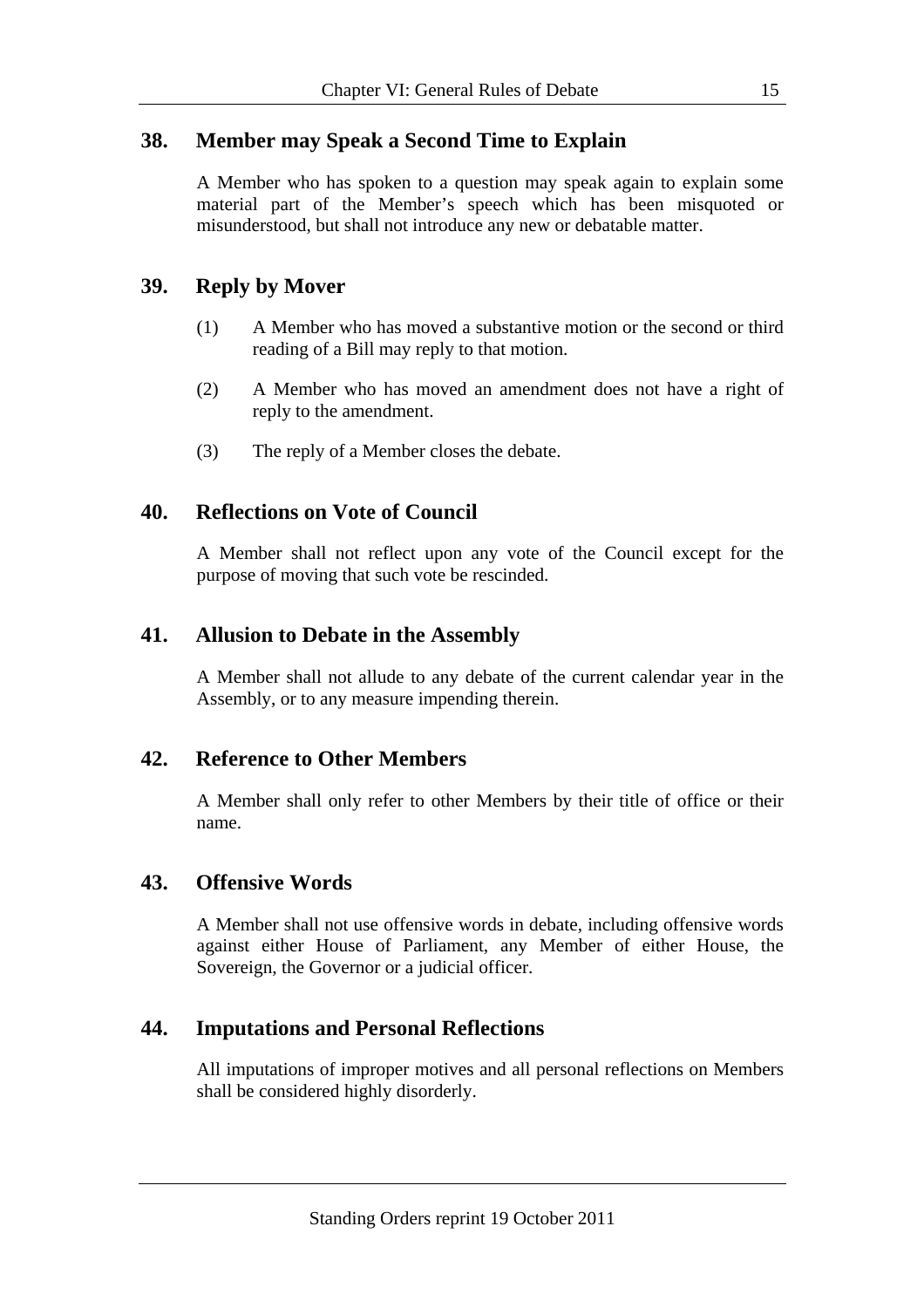# **45. Unparliamentary Language**

- (1) For the purposes of these Standing Orders, "unparliamentary language" is any language that falls within Standing Orders 43 and 44.
- (2) A Member may object to the President that the words used by another Member constitute unparliamentary language, so long as the objection is taken immediately after the words have been used.
- (3) If the President determines that the words used by a Member constitute unparliamentary language, whether or not an objection has been raised by another Member, the President shall direct the Member to withdraw those words and may require an apology.
- (4) Any withdrawal or apology made by a Member must be made without explanation or qualification.

#### **46. Relevance**

A Member's speech must be relevant to the matter under discussion, and shall not anticipate any other matter which is listed on the Notice Paper.

## **47. Irrelevant or Repetitious Debate**

- (1) A Member who persists in making irrelevant or repetitive arguments may be ordered by the President to discontinue the speech.
- (2) A Member ordered to discontinue may require that the question "That the Member be further heard." be put, which shall be put without debate or amendment.

## **48. President to Read Question**

- (1) Before the President puts any question, the question shall be read to the Council.
- (2) A Member may require that the President read the question before the Council at any time during debate when no other Member is speaking.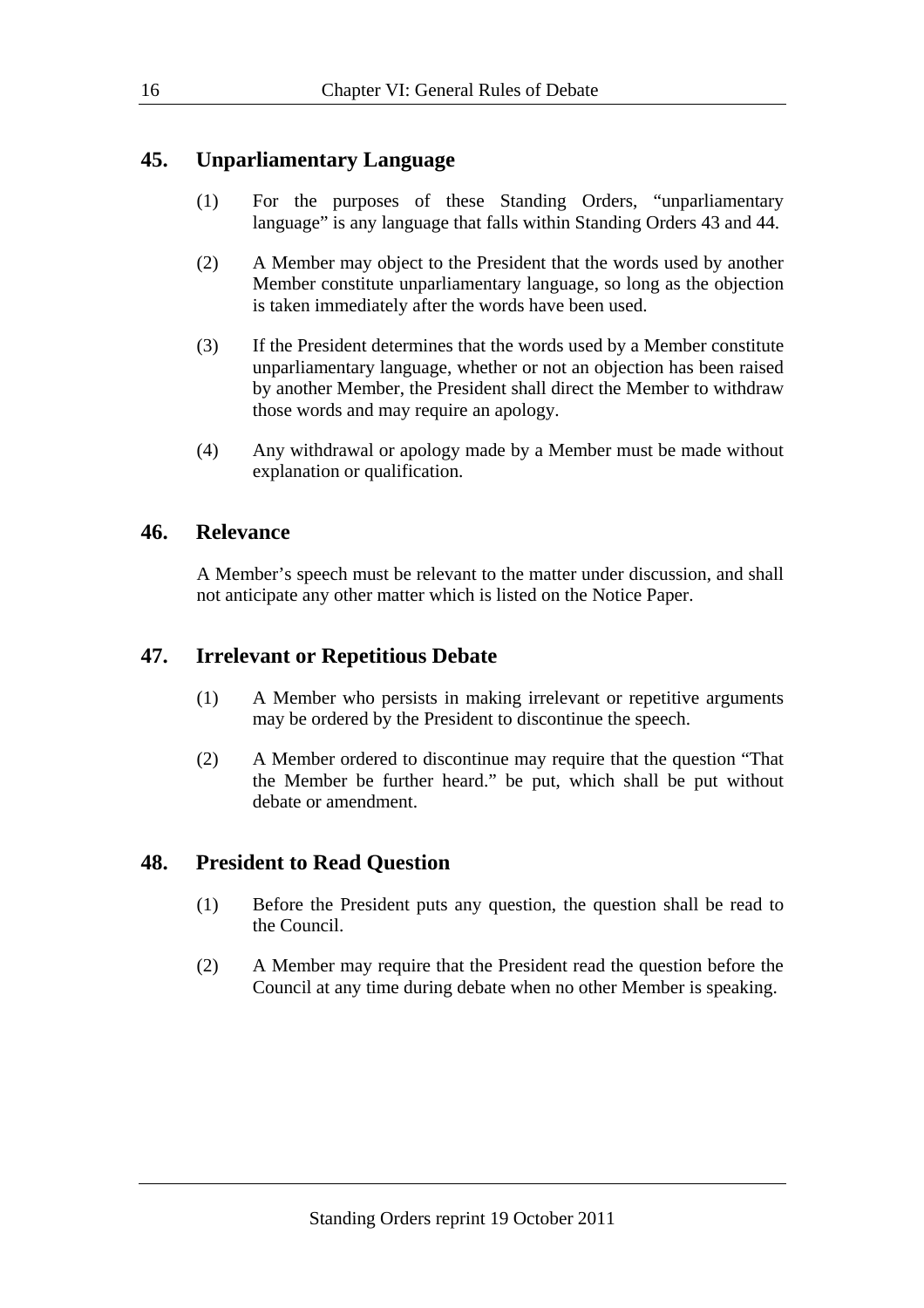#### **49. Interruptions to Debate**

- (1) A Member may not interrupt another Member speaking, unless to call attention to -
	- (a) a point of order or matter of privilege; or
	- (b) the absence of a quorum.
- (2) Upon a point of order or matter of privilege being raised, the Member with the call shall sit down.

#### **50. Dissent to Ruling of President**

A motion to dissent from a President's ruling -

- (a) must be moved immediately after the ruling; and
- (b) takes priority until it is determined by the Council.

#### **51.** *Sub judice* **Matters**

Subject always to the right of the Council to debate any matter it deems appropriate, a matter before any court of record may not be referred to in any motion, debate or question (other than in relation to bills or ministerial decisions) if it appears to the President that there is a real and substantial danger of prejudice to the adjudication of the case.

#### **52. Matters Not Open to Debate or Amendment**

The following matters are not open to debate or amendment -

| SO 5(4)             | Members' Statements be now taken                                                 |
|---------------------|----------------------------------------------------------------------------------|
| SO $17(3)$ to $(5)$ | <b>Business Program - Variation of Business</b>                                  |
| $SO\ 22(2)$         | Time Limits for Committee of the Whole House applied to<br><b>Other Business</b> |
| $SO\,31(2)$         | Suspension of Member                                                             |
| $SO\,47(2)$         | That the Member be further heard                                                 |
| SO <sub>53</sub>    | <b>Closure Motion</b>                                                            |
| SO 54               | <b>Adjournment of Debate</b>                                                     |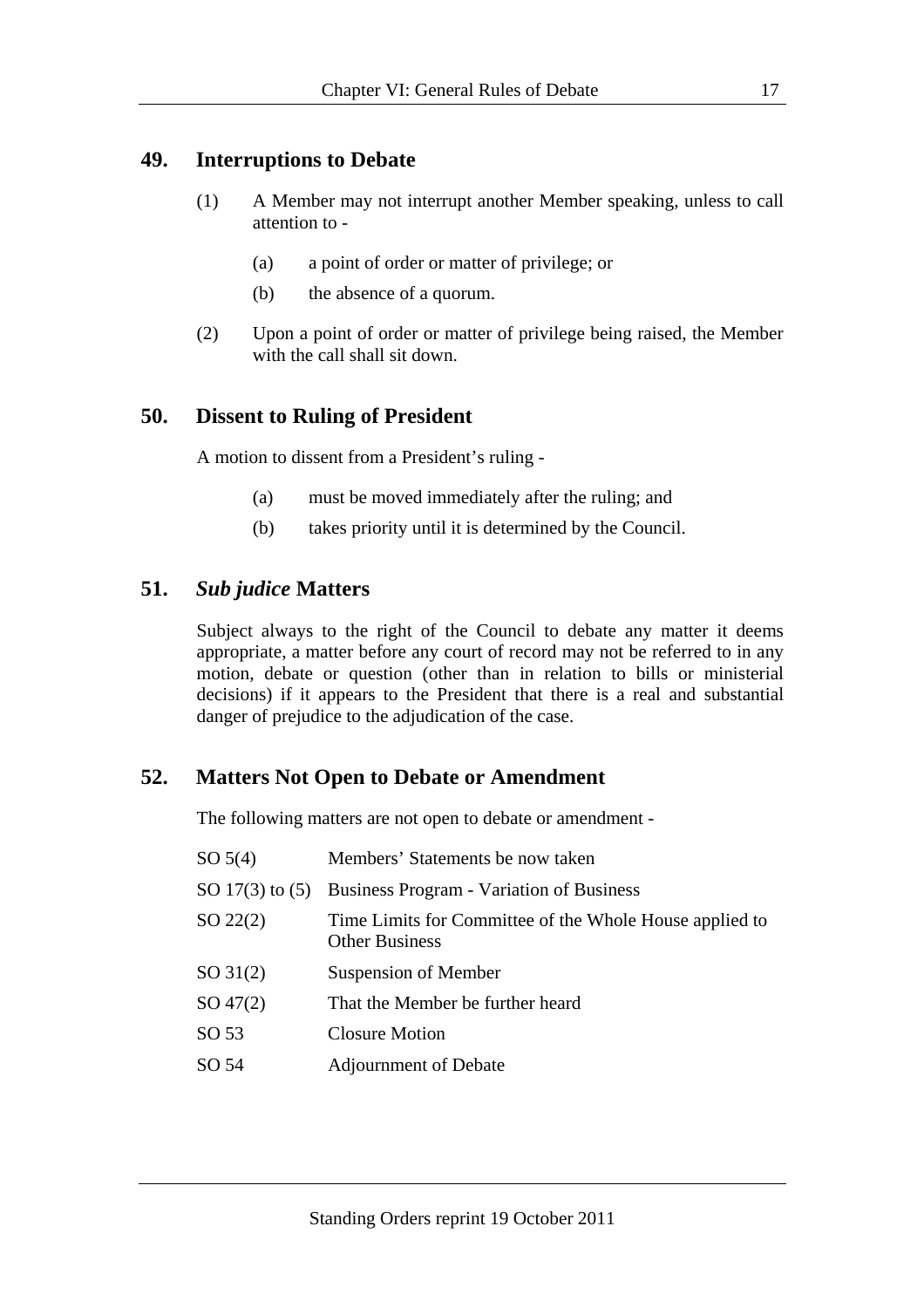| SO 101(4)      | Presentation of a Petition                                      |
|----------------|-----------------------------------------------------------------|
| SO 102         | <b>Statements by Ministers and Parliamentary Secretaries</b>    |
| SO 111         | Personal Explanation                                            |
| SO $117(2)(b)$ | Report Progress - Committee of the Whole House                  |
| SO 123         | <b>First Reading</b>                                            |
| SO 136         | Adoption of Report on Bill from Committee of the Whole<br>House |
| SO 188         | Chair's Statement on Tabling of Report                          |

#### **53. Closure Motion**

- (1) The motion "That the question be now put." may be moved by any Member who has not spoken in a debate, but not so as to interrupt a Member speaking.
- (2) The motion shall be put immediately and without debate, and must be carried by an absolute majority.
- (3) If the motion is carried, the Council shall vote immediately on the question before it.
- (4) If the motion is resolved in the negative, debate is resumed.

#### **54. Adjournment of Debate**

A debate may be adjourned either to a later hour of the same day or to another day.

#### **55. Member Adjourning Debate - Entitlements**

- (1) The Member upon whose motion any debate is adjourned shall be entitled to be heard first on the resumption of debate.
- (2) If a motion for the adjournment of the debate is resolved in the negative, the mover does not lose the right to speak in the debate.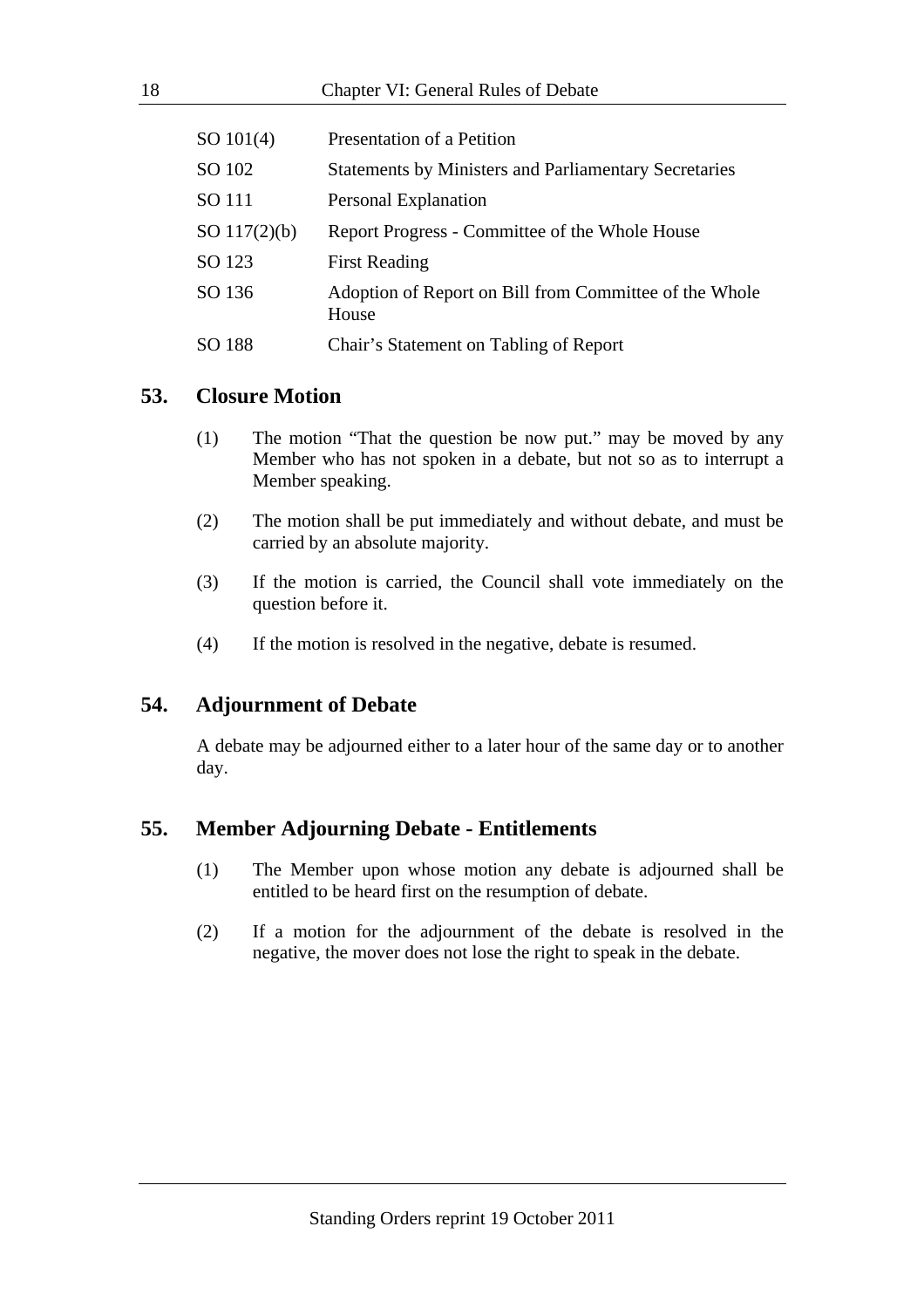#### **56. Absence of Member**

A Member may -

- (a) move or move to postpone an Order of the Day;
- (b) give a notice of motion;
- (c) move a motion;
- (d) ask a question without notice; or
- (e) present a petition,

on behalf of and with the approval of an absent Member.

### **57. Discharge of Order of the Day**

An Order of the Day may be discharged by motion without notice moved at any stage when the Council is considering the matter.

### **58. Documents Quoted in Debate**

- (1) A Member must identify any document quoted from by the Member in debate, including an uncorrected version of Hansard.
- (2) At the conclusion of a speech in which a Member has quoted from a document, the document shall be tabled upon the request of any other Member, unless the Member states the document is a confidential document.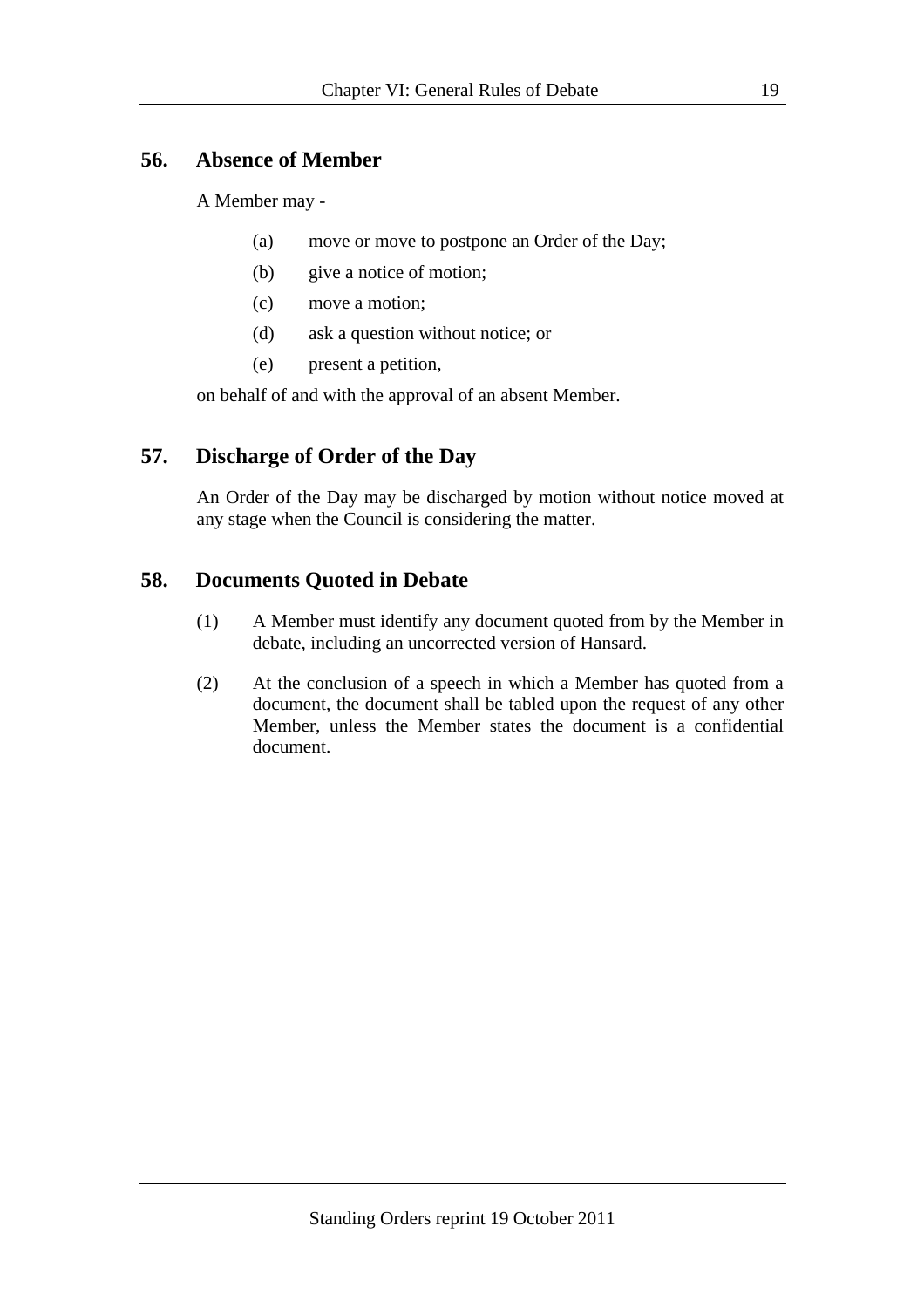# **Chapter VII: Notices of Motion**

### **59. Giving Notice of Motion**

- (1) A notice of motion shall be given by the Member reading it aloud and delivering a signed copy to the Clerk.
- (2) A Member, other than a Minister or Parliamentary Secretary, shall not give more than -
	- (a) one notice of motion consecutively if another Member has any notice of motion to give; and
	- (b) two notices of motion per sitting day.
- (3) Paragraph (2) does not apply to a notice of motion given under Standing Order 66.

#### **60. Irregular Notice of Motion**

The President may order that a notice of motion containing -

- (a) unparliamentary language or which offends against any Standing Order be amended or withdrawn; or
- (b) more than one matter be divided.

#### **61. Amendment to Notice of Motion**

A notice of motion may be amended -

- (a) on any day prior to the motion being moved, by the Member reading the amended notice of motion aloud at the usual time for giving notices of motion and delivering a signed copy to the Clerk; or
- (b) at the time the notice of motion is called upon, by leave of the Council to move the motion in an amended form.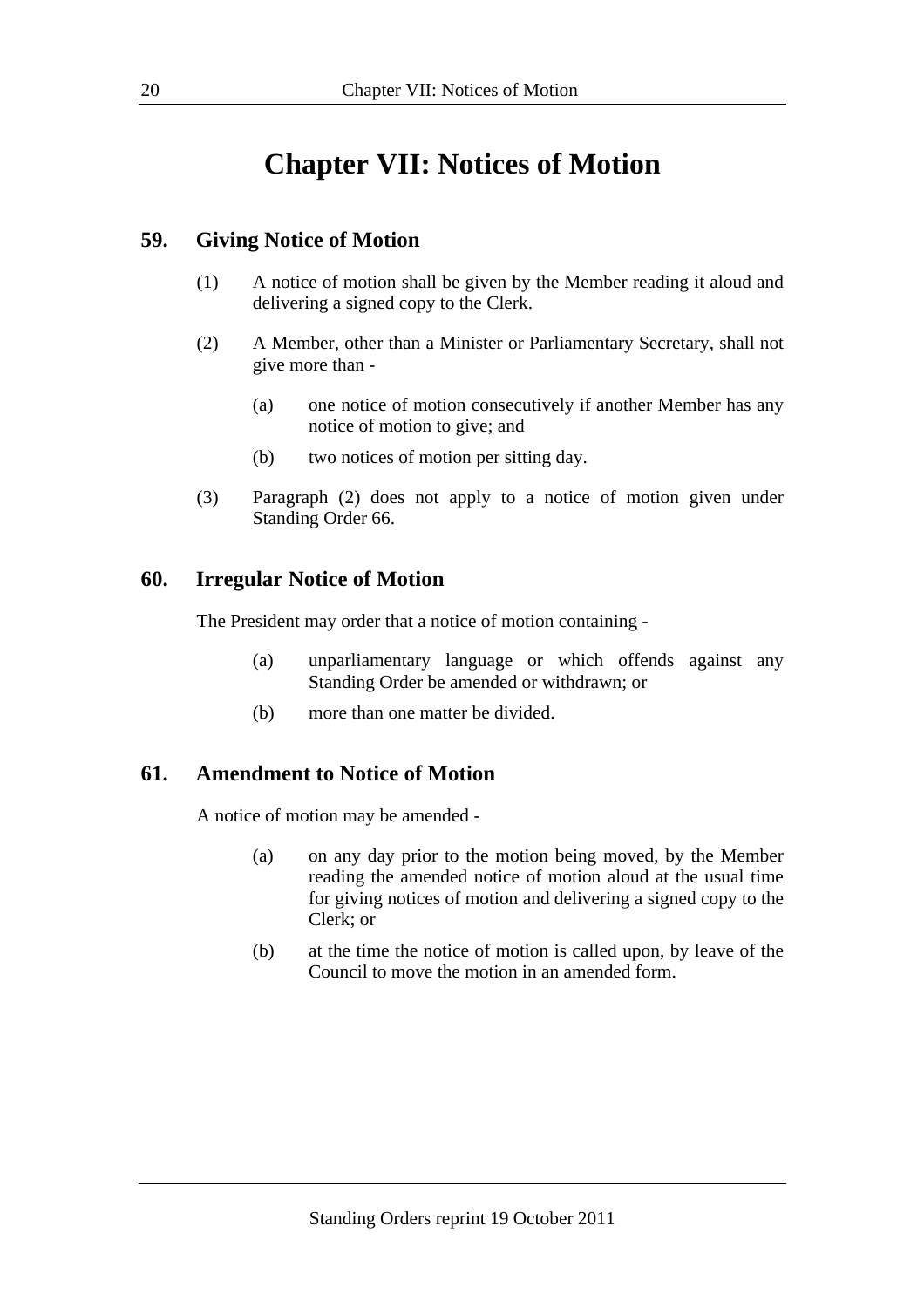# **62. Postponement or Withdrawal of Notice of Motion**

At the time for giving notices of motion or when the notice of motion is called upon, a Member may withdraw or move to postpone a notice of motion given by the Member.

# **63. Late Notice of Motion**

No notice of motion shall be given other than at the time for giving notices of motion (Standing Order 14), unless by leave of the Council.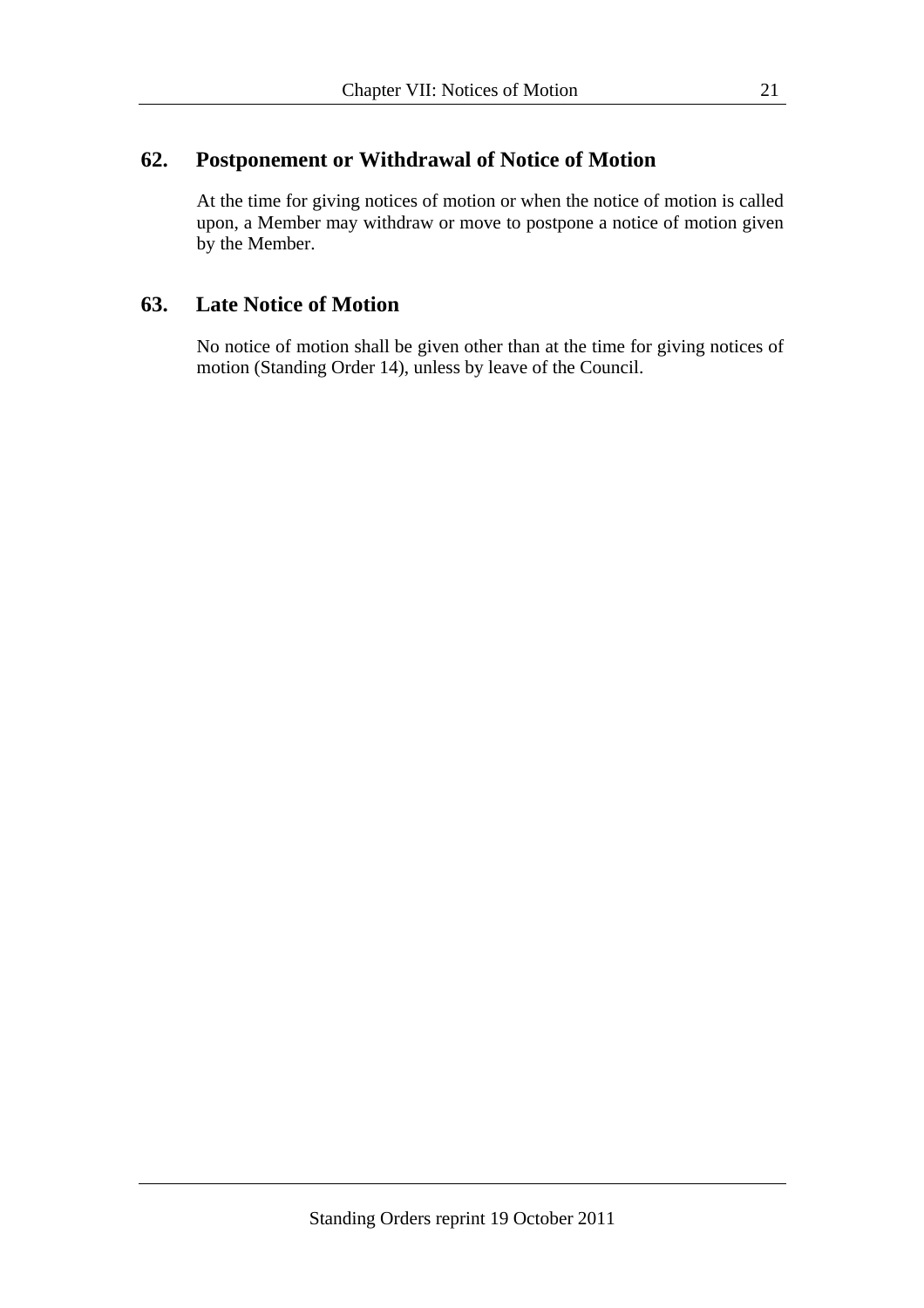# **Chapter VIII: Motions, Questions and Votes**

#### **64. No Motion without Previous Notice**

- (1) No Member shall move a motion, other than those motions specified in (2), unless notice of the motion was given at a previous sitting of the Council or leave is granted by the Council.
- (2) The following motions may be moved without notice -

| SO(3(b))                   | Suspension of Standing or Temporary Orders                                 |
|----------------------------|----------------------------------------------------------------------------|
| SO <sub>5</sub> (4)        | Members' Statements be now taken                                           |
| SO 5(5)(b)                 | Special Adjournment                                                        |
| SO(6(2))                   | Variation of Annual Sitting Schedule                                       |
| SO $17(3)$ to $(5)$        | <b>Business Program - Variation of Business</b>                            |
| SO 19                      | <b>Conduct of Council Business</b>                                         |
| $SO\ 22(2)$                | Time Limits for Committee of the Whole House<br>applied to Other Business  |
| $SO\,29(1)$                | Leave of Absence                                                           |
| $SO\,31(2)$                | <b>Suspension of Member</b>                                                |
| $SO\,47(2)$                | That the Member be further heard                                           |
| SO <sub>s</sub> 50, 116(4) | Dissent to Ruling of President                                             |
| SO <sub>53</sub>           | <b>Closure Motion</b>                                                      |
| SO 54                      | <b>Adjournment of Debate</b>                                               |
| SO 57                      | Discharge of Order of the Day                                              |
| SO 62                      | Postponement of Notice of Motion                                           |
| SO 67                      | <b>Motions Concerning Tabled Papers</b>                                    |
| SO 68(1)                   | Motion to Note Budget Papers                                               |
| SO 101(5)                  | That a petition not be received                                            |
| SO 109(4)                  | Reinstatement of Order of the Day - Noting of a<br><b>Committee Report</b> |
| SO 110                     | <b>Non-Government Business</b>                                             |
| SO $117(2)(b)$             | Report Progress - Committee of the Whole<br>House                          |
| SO 118                     | Motions Pertaining to Resolutions of the<br>Committee of the Whole House   |
| SO 124                     | Second Reading of a Bill                                                   |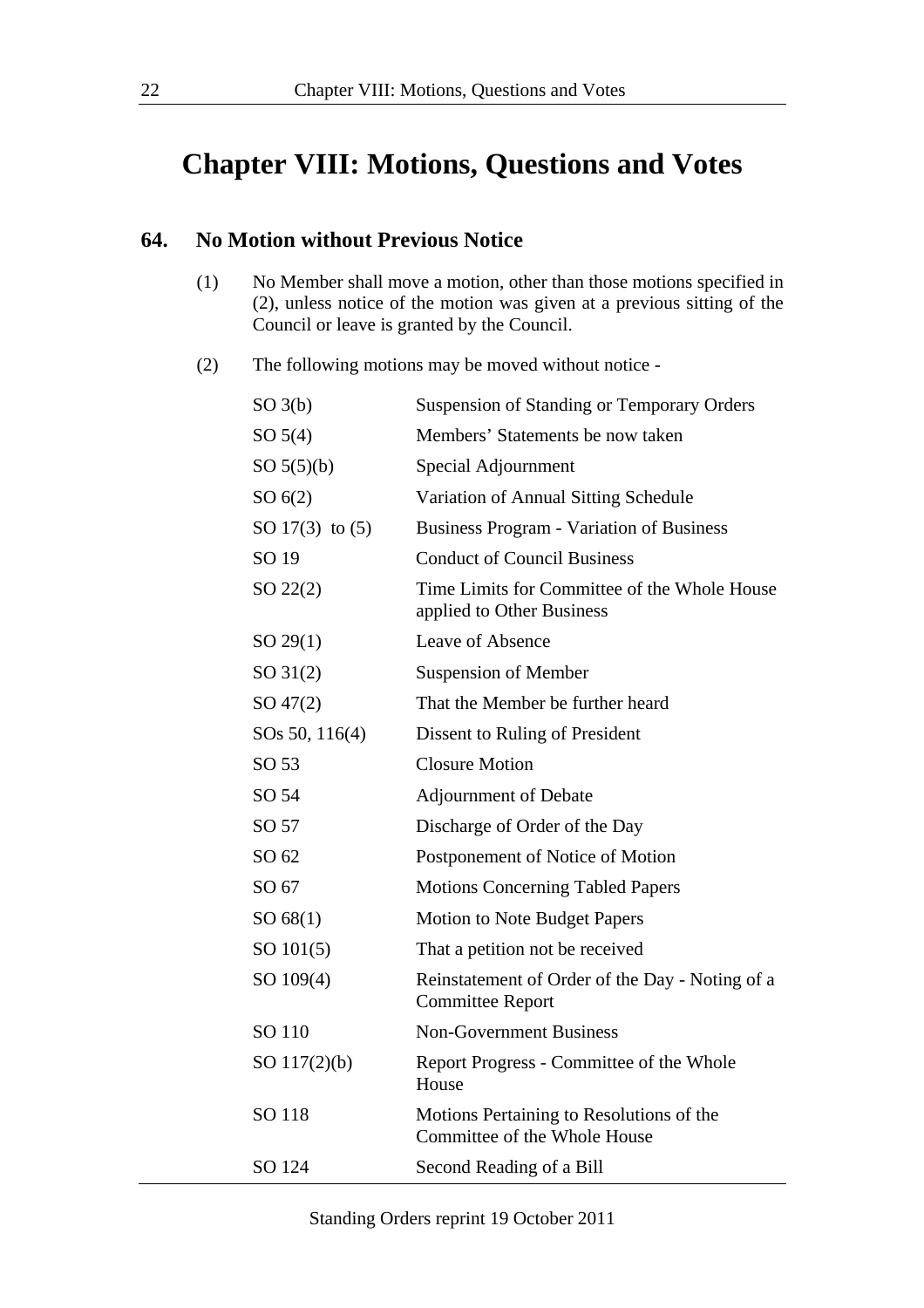| SO 125(3)                     | Referral of Uniform Legislation Bill                                                  |
|-------------------------------|---------------------------------------------------------------------------------------|
| $SO\ 127(1)$                  | Referral of Bill to Committee                                                         |
| SO 128(c)                     | Motion to Divide or Consolidate Bills                                                 |
| SO 130                        | Postponement of Consideration of Clause                                               |
| SO $135(2)(a)$                | Incorporation of Recommended Committee<br>Amendments into a Bill                      |
| SO(137(1))                    | Recommittal of a Bill                                                                 |
| SO 139                        | Third Reading of a Bill                                                               |
| SOs $144(b)$ , $150(b)$       | Consideration of Message containing<br>Amendments to a Bill                           |
| SO <sub>s</sub> 145, 149, 151 | <b>Consideration of Amendments</b>                                                    |
| SO 148, 152                   | Appointment of Committee of Reasons                                                   |
| SO $156(5)(b)$                | <b>Consideration of Message requesting</b><br><b>Establishment of Joint Committee</b> |
| SO $158(1)(b)$                | Committee Membership                                                                  |
| SO 171(2)                     | Appointment of Chair or Deputy Chair                                                  |
| SO 189                        | Motions following Tabling of Committee Report                                         |
| $SO\,200(10)$                 | Address-in-Reply to Governor's Speech                                                 |
| SO 206                        | <b>Nomination of President</b>                                                        |
| SO 226                        | Motion to Communicate Resolution by Message                                           |
| $SO\ 227(2)$                  | <b>Consideration of Message containing Resolution</b>                                 |
| SO 229                        | <b>Request for Conference of Managers</b>                                             |

#### **65. Precedence of Motion**

Motions shall have precedence each day according to the order in which they appear on the Notice Paper.

#### **66. Motions to Disallow Regulations**

- (1) For the purposes of this Standing Order, a "regulation" includes any statutory instrument made subject to disallowance by a written law.
- (2) A notice of motion to disallow a regulation shall have precedence over other notices of motion.
- (3) If a notice of motion to disallow a regulation has not been moved at the expiration of 2 sitting days after the day on which notice was given, that motion shall be deemed to have been moved *pro forma* upon that expiration.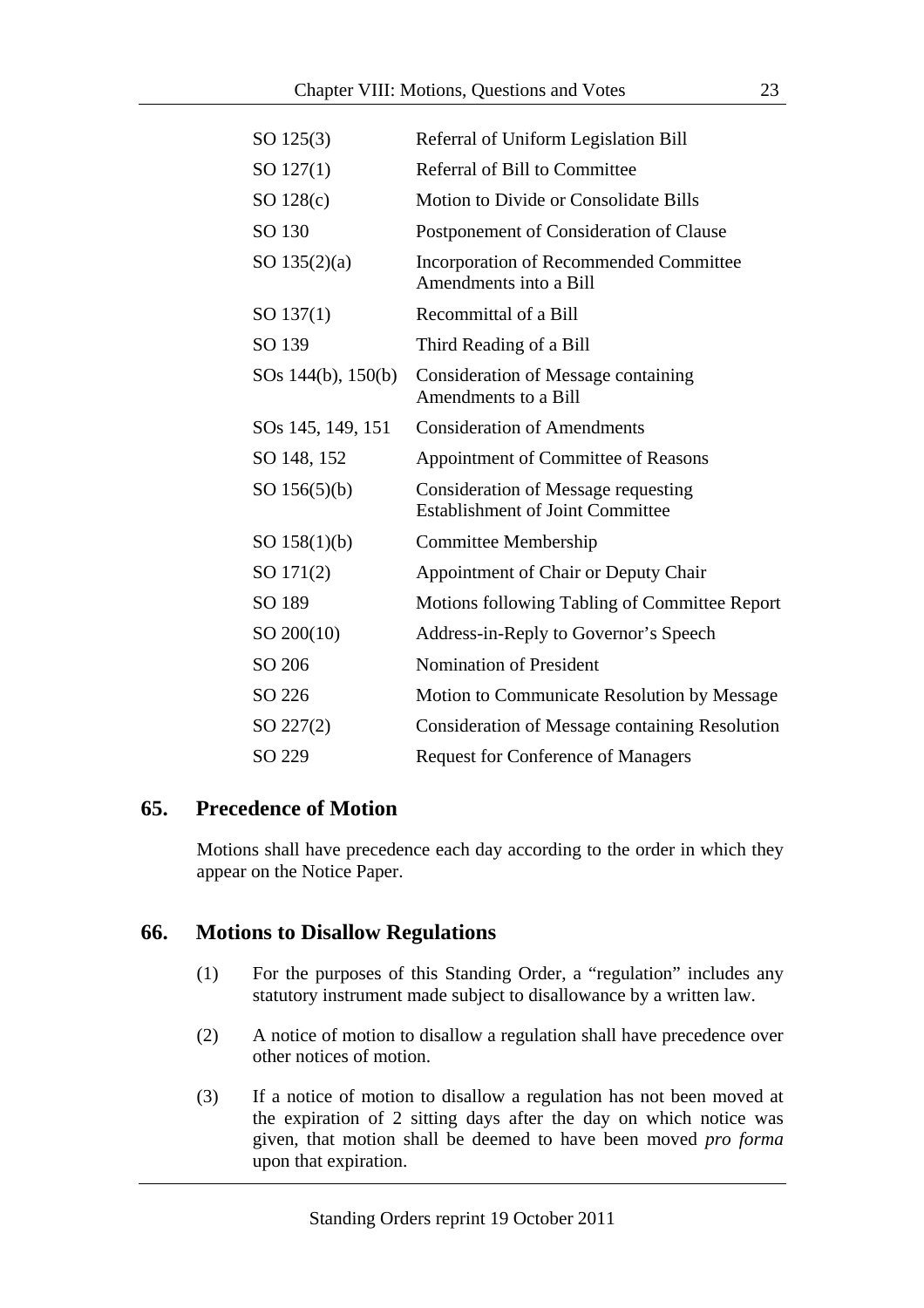- (4) An order of the day to disallow a regulation has precedence over other orders of the day.
- (5) Where
	- (a) on the 17th sitting day after the motion was moved (exclusive of the day on which the motion was moved); or
	- (b) on the proposed last sitting day prior to a general election,

a motion to disallow a regulation remains unresolved, then the question shall be put before the Council rises on that day.

#### **67. Motions Concerning Tabled Papers**

Immediately following the tabling of a paper, a motion may be moved that it be printed or that consideration of the paper be made an order of the day for a future sitting day.

#### **68. Motion to Note Budget Papers**

- (1) Upon the tabling of the Budget Papers, a motion that the papers be noted shall be moved.
- (2) A motion moved under (1) shall
	- (a) have precedence over other orders of the day on
		- (i) the first sitting day of the next sitting week following the day on which the papers were tabled; and
		- (ii) each of the nine succeeding sitting days, unless the question is resolved sooner; and
	- (b) lapse if not resolved at the conclusion of the period under  $(a)(ii)$ .

#### **69. Motion Not Moved**

If a motion is not moved when called upon, it shall be discharged from the Notice Paper.

#### **70. Restriction on Withdrawal of Motion**

After a motion has been moved, it shall be deemed to be in the possession of the Council, and can only be withdrawn by leave of the Council.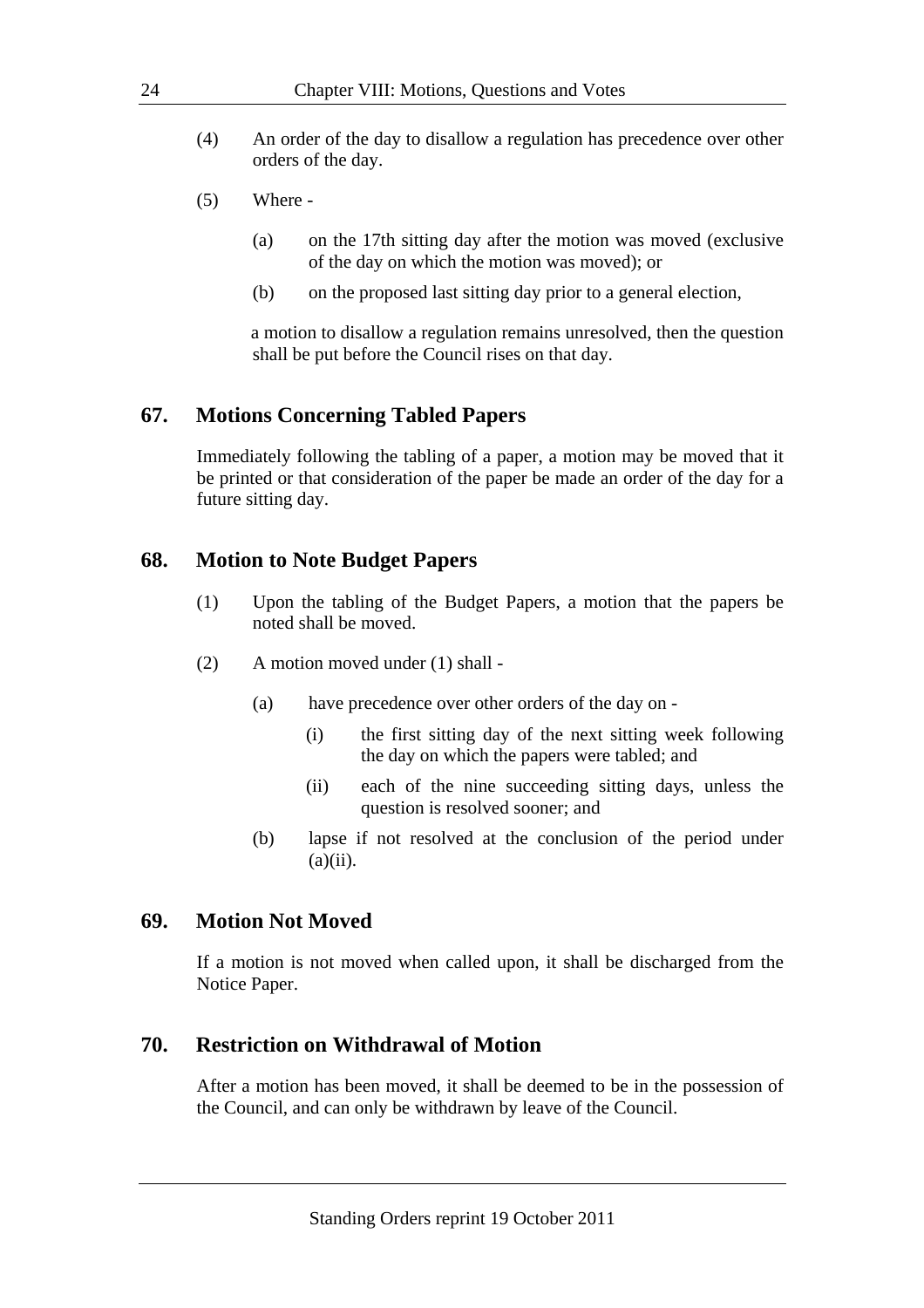# **71. Withdrawn Motion may be Moved Again**

A motion that has been withdrawn may be moved again.

## **72. Anticipating Other Business**

Except as provided by Standing Orders 66, 92 and 110, no motion or amendment shall anticipate an order of the day or another motion of which notice has been given.

# **73. Division of Complicated Question**

The President may order a complicated question to be divided.

### **74. Same Question**

- (1) A question shall not be proposed which is the same in substance as any question which was resolved during the same year commencing 1 January.
- (2) Paragraph (1) does not apply to any question for which the vote was rescinded.

## **75. Putting the Question**

When the debate upon the question is concluded, the President shall put the question.

#### **76. Question Determined on the Voices**

- (1) A question being put shall be resolved in the affirmative or negative by the majority of voices 'Aye' or 'No', upon which the President shall declare an opinion whether the 'Ayes' or 'Noes' have it.
- (2) The question shall be resolved in accordance with the President's opinion unless a division is called for immediately.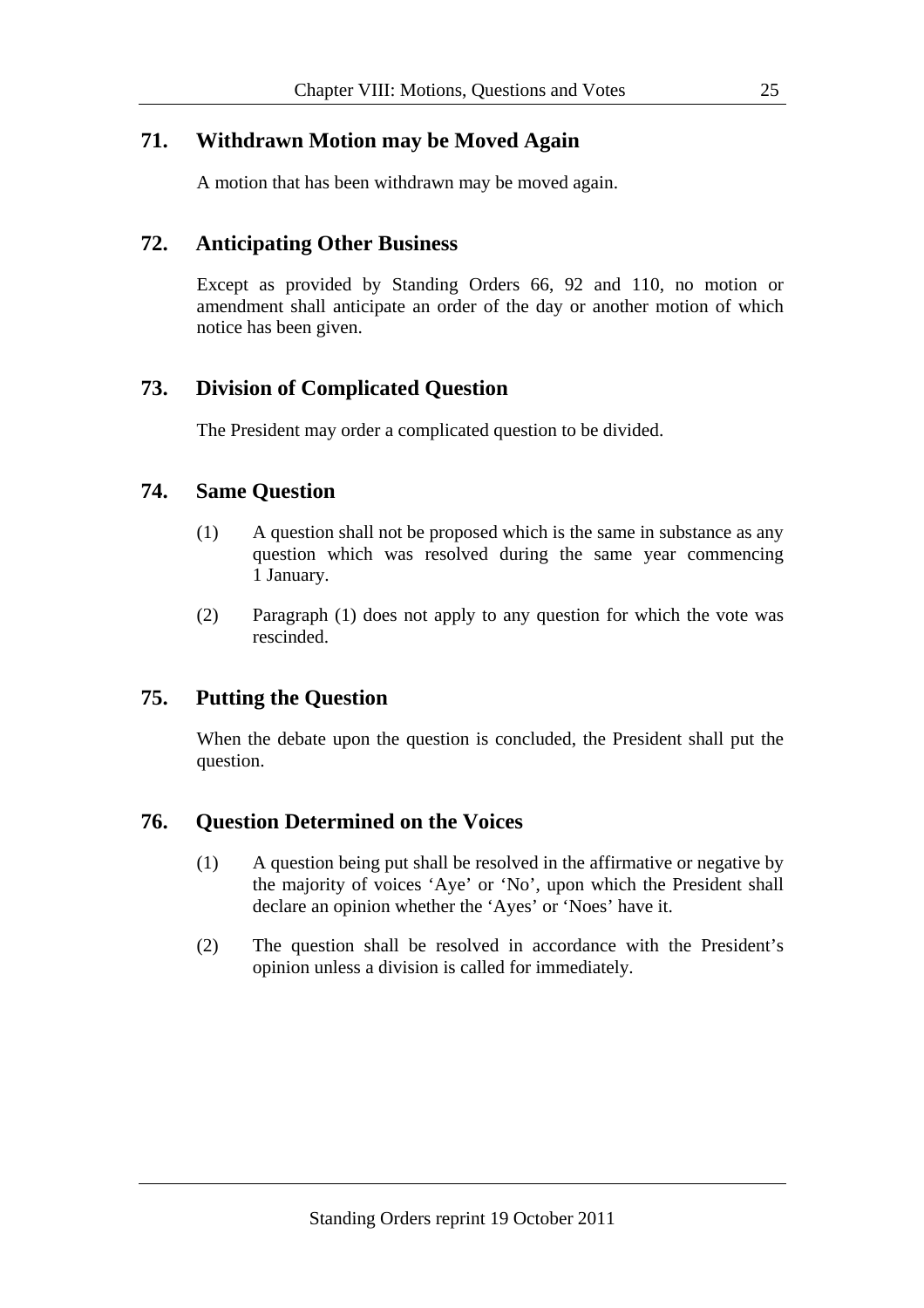#### **77. Calling a Division**

- (1) After the President has declared an opinion on the resolution of a question (Standing Order 76), a Member may challenge that opinion by calling for a division immediately.
- (2) A Member who calls for a division shall not leave the Council, and shall vote with those Members who, in the opinion of the President, were in the minority.
- (3) If the President determines that an absolute majority is required, the President shall advise the Council accordingly and conduct a division.

#### **78. Procedure for Division**

When a division has been called for -

- (a) strangers shall withdraw from the Chamber;
- (b) the President shall order the division bells to be rung for two minutes;
- (c) after 2 minutes have expired, the President shall order the doors be locked, and no Member shall enter or leave the Council until after the division;
- (d) the President shall state the question and direct that the Members voting 'aye' pass to the right of the Chair and the Members voting 'no' to the left;
- (e) all Members present shall vote;
- (f) the President shall appoint at least one Teller for each side;
- (g) no Member shall cross from one side to the other after the President has appointed the Tellers;
- (h) after counting the votes the Tellers shall sign their respective list; and
- (i) the President shall declare the result of the division.

#### **79. Division may be Cancelled**

At any time before the Tellers are appointed, a call for a division may be withdrawn by leave of the Council, and the division shall not be proceeded with. The decision of the President which was challenged shall then stand.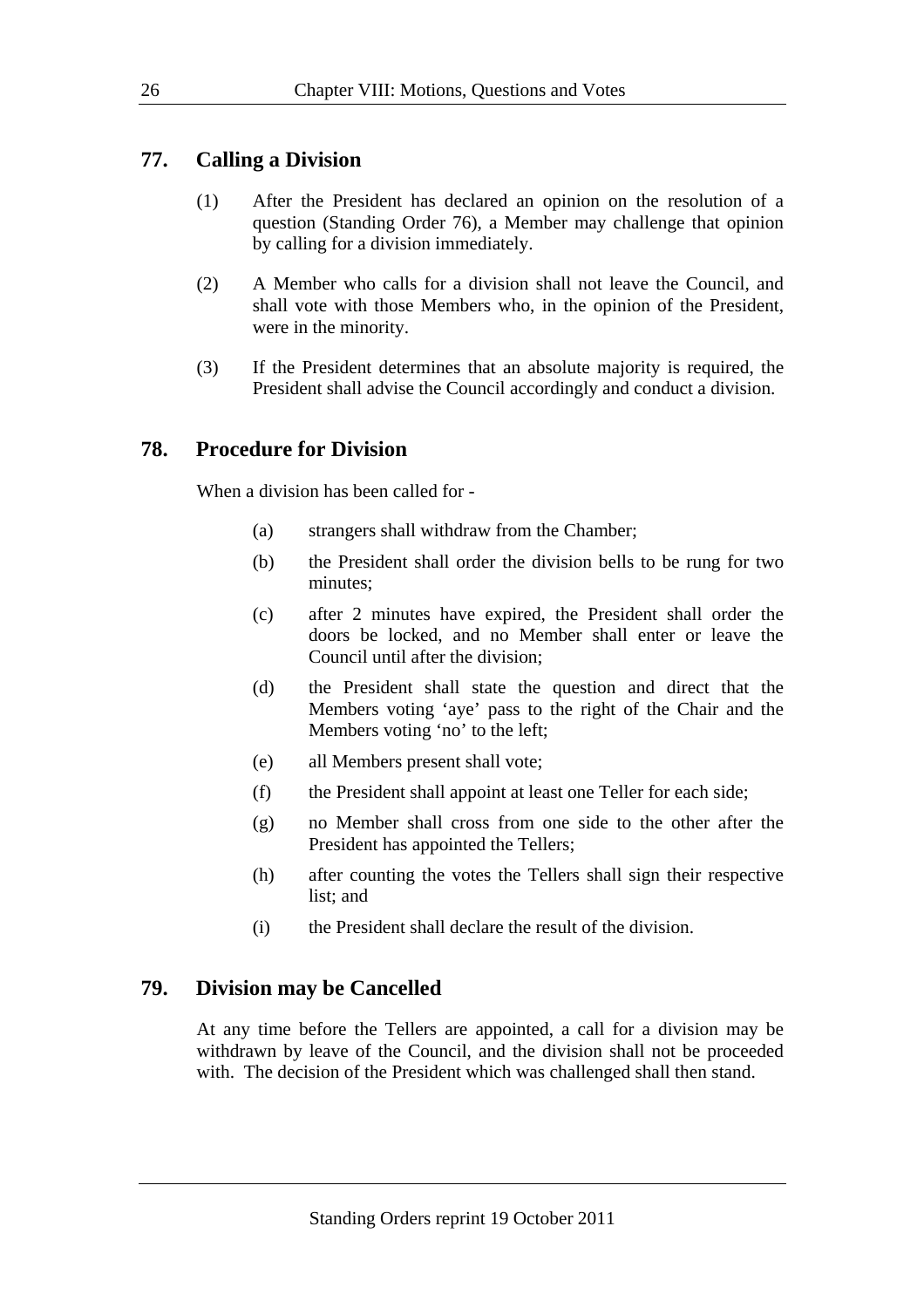# **80. President's Casting Vote<sup>3</sup>**

When the votes are equal, the President shall give a casting vote. The President may state the reasons for giving the casting vote, and these reasons shall be recorded in the Minutes.

## **81. Chair of Committees' Vote**

When in the Chair, the Chair of Committees -

- (a) shall be entitled to a deliberative vote;
- (b) shall exercise this vote from the Chair; and
- (c) may state reasons.

#### **82. Error in Division**

In the case of confusion or error in the numbers reported, unless the matter can be corrected, the President shall conduct another division.

#### **83. Rescission of Vote**

1

A vote of the Council may be rescinded by motion with notice, provided that seven days notice of the motion is given and the rescission is supported by an absolute majority.

<sup>&</sup>lt;sup>3</sup> The President's casting vote applies to the President only. Any other Member in the Chair (Chair or Deputy Chair of Committees) retains their deliberative vote.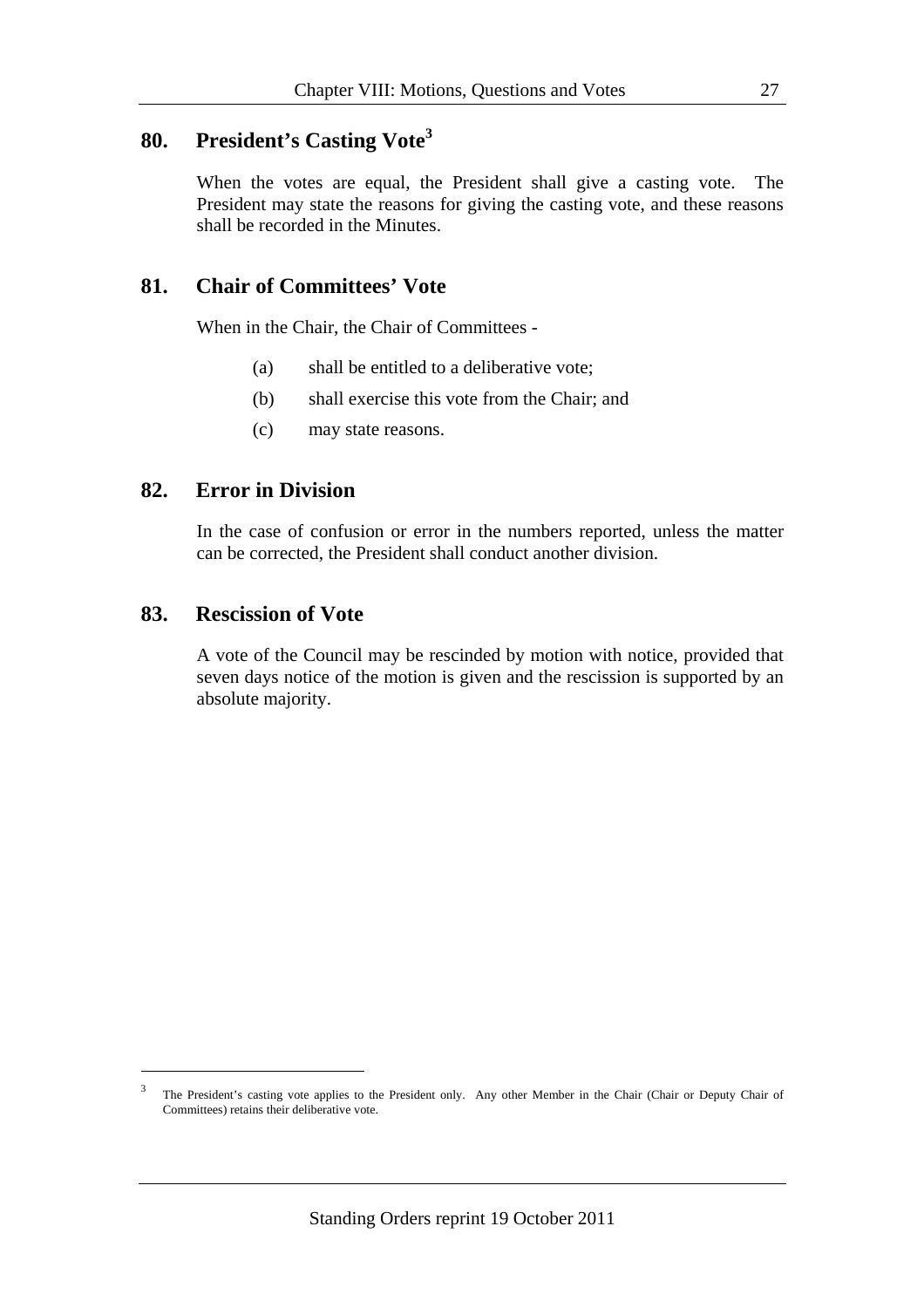# **Chapter IX: Amendments**

#### **84. Forms of Amendment**

After a question has been proposed, it may be amended, unless otherwise prescribed in these Standing Orders, by -

- (a) deleting words;
- (b) deleting words in order to insert other words; or
- (c) inserting words.

#### **85. Amendment to be Written and Signed**

An amendment shall be in writing and signed by the mover.

#### **86. Amendment to be Relevant and Not a Direct Negative**

An amendment shall -

- (a) be relevant to the question before the Council; and
- (b) not be a direct negative.

#### **87. Form of Question for Amendments**

(1) When an amendment is to delete words, the President shall put the question -

"That the words proposed to be deleted, be deleted.".

(2) When an amendment is to insert words, the President shall put the question -

"That the words proposed to be inserted, be inserted.".

(3) When an amendment is to delete words and insert other words, the President shall first put the question -

"That the words proposed to be deleted, be deleted.",

 which if resolved in the negative shall dispose of the amendment, but if agreed to, the President shall then put the question -

"That the words proposed to be inserted, be inserted.".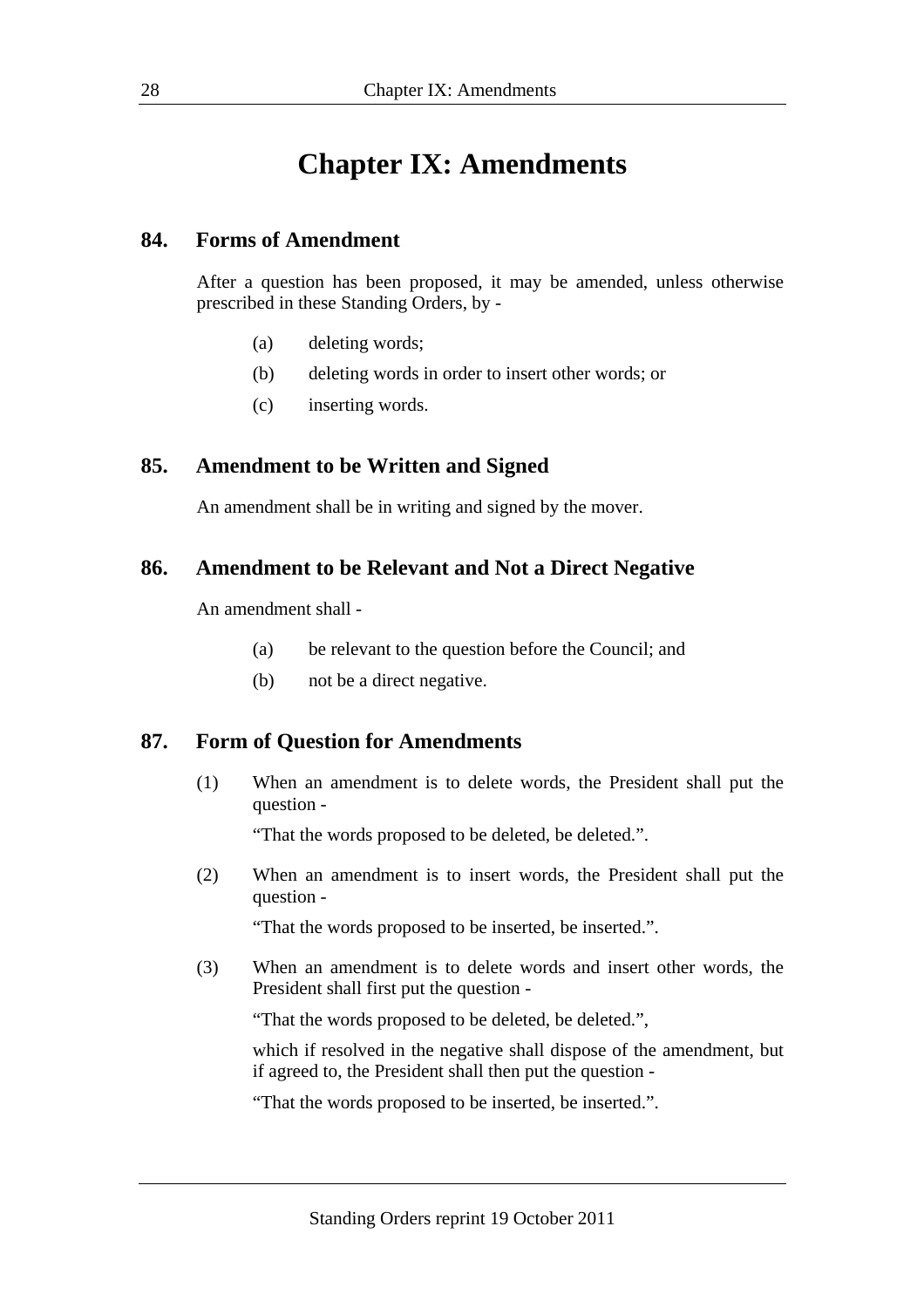# **88. No Amendment to Words Already Agreed To**

Except as provided by Standing Order 129, no amendment shall be proposed -

- (a) in any part of a question if a later part has
	- (i) been amended; or
	- (ii) had an amendment moved to it, unless the proposed amendment has been withdrawn by leave;
	- or
- (b) to any words which the Council has resolved shall stand part of a question except to insert other words.

## **89. Withdrawal of Amendment**

A proposed amendment may be withdrawn by leave of the Council.

#### **90. Amendment to Amendment**

An amendment may be moved to a proposed amendment as if the proposed amendment was the original question.

## **91. Question after Amendment Resolved**

- (1) When an amendment has been agreed to, the original question, as amended, shall be proposed.
- (2) When an amendment has been proposed but resolved in the negative, the original question shall again be proposed.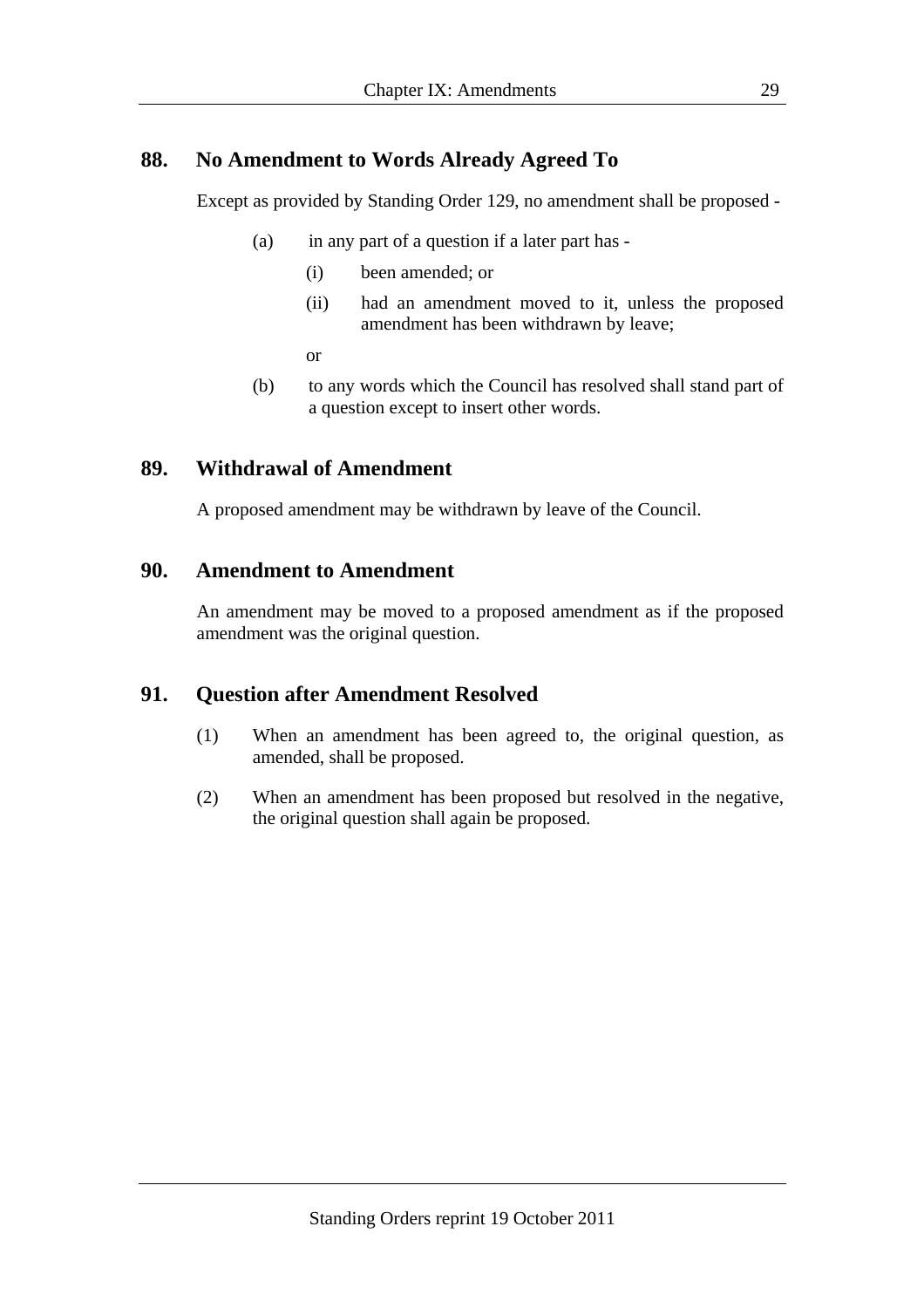# **Chapter X: Parliamentary Privilege**

# **92. Matter of Privilege**

- (1) A Member may at any time raise a matter of privilege, which shall, until disposed of, suspend consideration of any other business before the Council.
- (2) A Member raising a matter of privilege under (1) may table any relevant documents.
- (3) If the President otherwise becomes aware of a matter of privilege that the President determines is of sufficient substance to warrant consideration by the Council, the President shall advise the Council.
- (4) The President may
	- (a) determine the matter and provide a ruling to the Council immediately; or
	- (b) defer the matter and provide a ruling to the Council at the earliest possible opportunity.
- (5) If the President rules that there is some substance to the matter, the President shall refer the matter to the *Procedure and Privileges Committee* for inquiry and report to the Council.

## **93. Contempts of the Council**

- (1) Criteria for the Council to take into account when determining whether a contempt has been committed and examples of conduct which may be treated by the Council as a contempt are specified in Schedule 4.
- (2) The examples provided in Schedule 4 are not intended to be an exhaustive list of all conduct constituting a contempt of the Council, and do not derogate from the Council's power to determine that any particular act constitutes a contempt.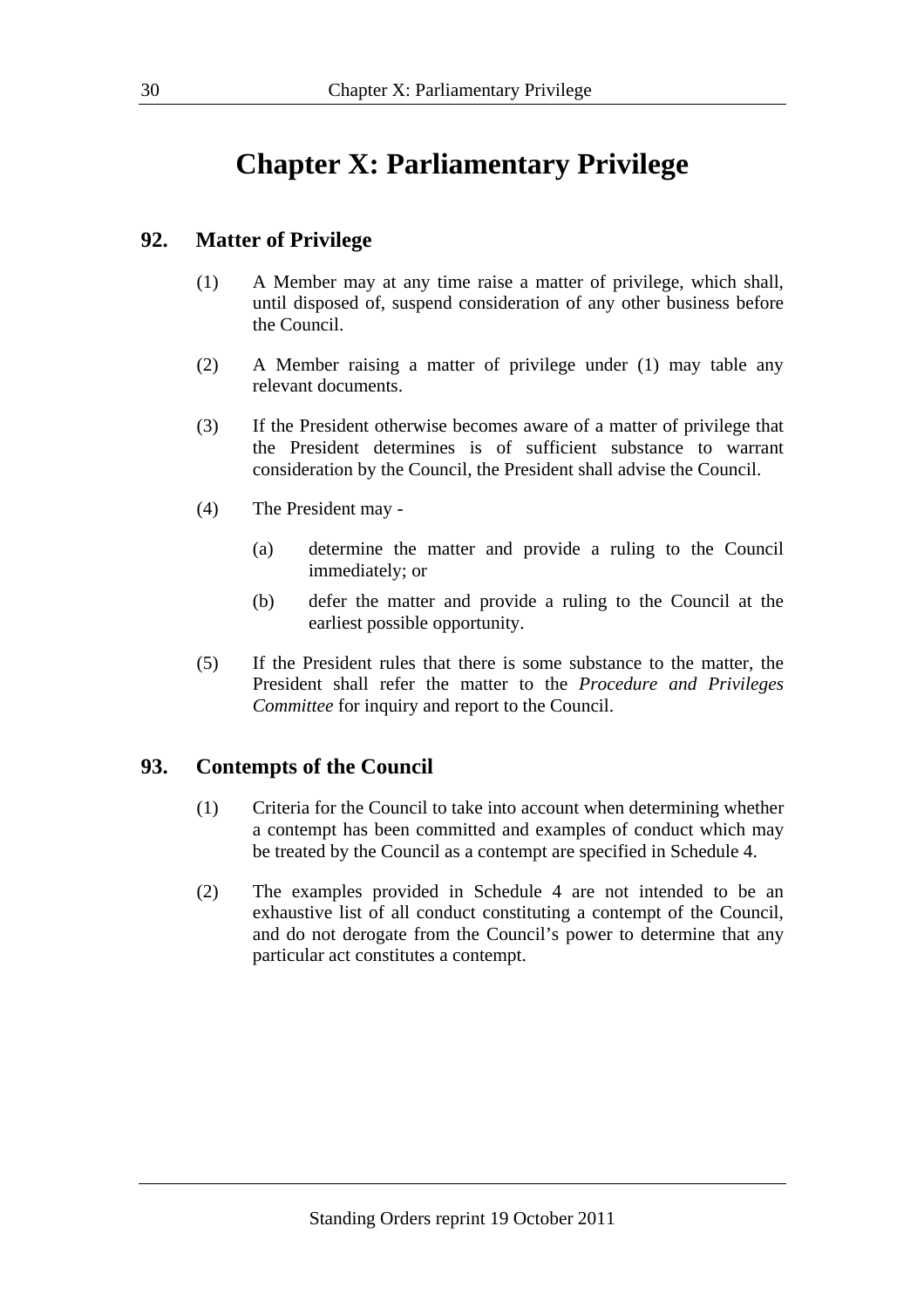## **94. Penalties for Prescribed Contempts**

- (1) Any person declared guilty of contempt by the Council for an offence defined by section 8 of the *Parliamentary Privileges Act 1891* may be fined a penalty of such amount as the Council orders.
- (2) If a fine imposed under (1) is not paid immediately, the offender may be imprisoned in the custody of the Usher of the Black Rod, in such place within the State as the Council orders, until -
	- (a) the fine is paid; or
	- (b) the expiration of the then existing session or a lesser period as ordered by the Council.

# **95. Usher of the Black Rod**

In all matters of contempt or misconduct, the Usher of the Black Rod shall act on the direction of the President.

## **96. Strangers in the Council**

- (1) Only the President may admit strangers onto the floor of the Council.
- (2) When a division is called or as otherwise ordered by the President, strangers shall withdraw.

## **97. Arrest of Strangers**

- (1) The President may order the taking into custody of a stranger who
	- (a) is in any part of the Council reserved for Members without the permission of the President; or
	- (b) having been admitted to the precincts of the Council
		- (i) misconducts themselves;
		- (ii) creates a disturbance;
		- (iii) wilfully interrupts the business of the Council; or
		- (iv) does not withdraw when strangers are ordered to withdraw.
- (2) Whenever the President orders that a stranger be taken into custody, the President shall report this to the Council as soon as practicable.
- (3) A person taken into custody shall only be discharged from custody by order of the President or the Council.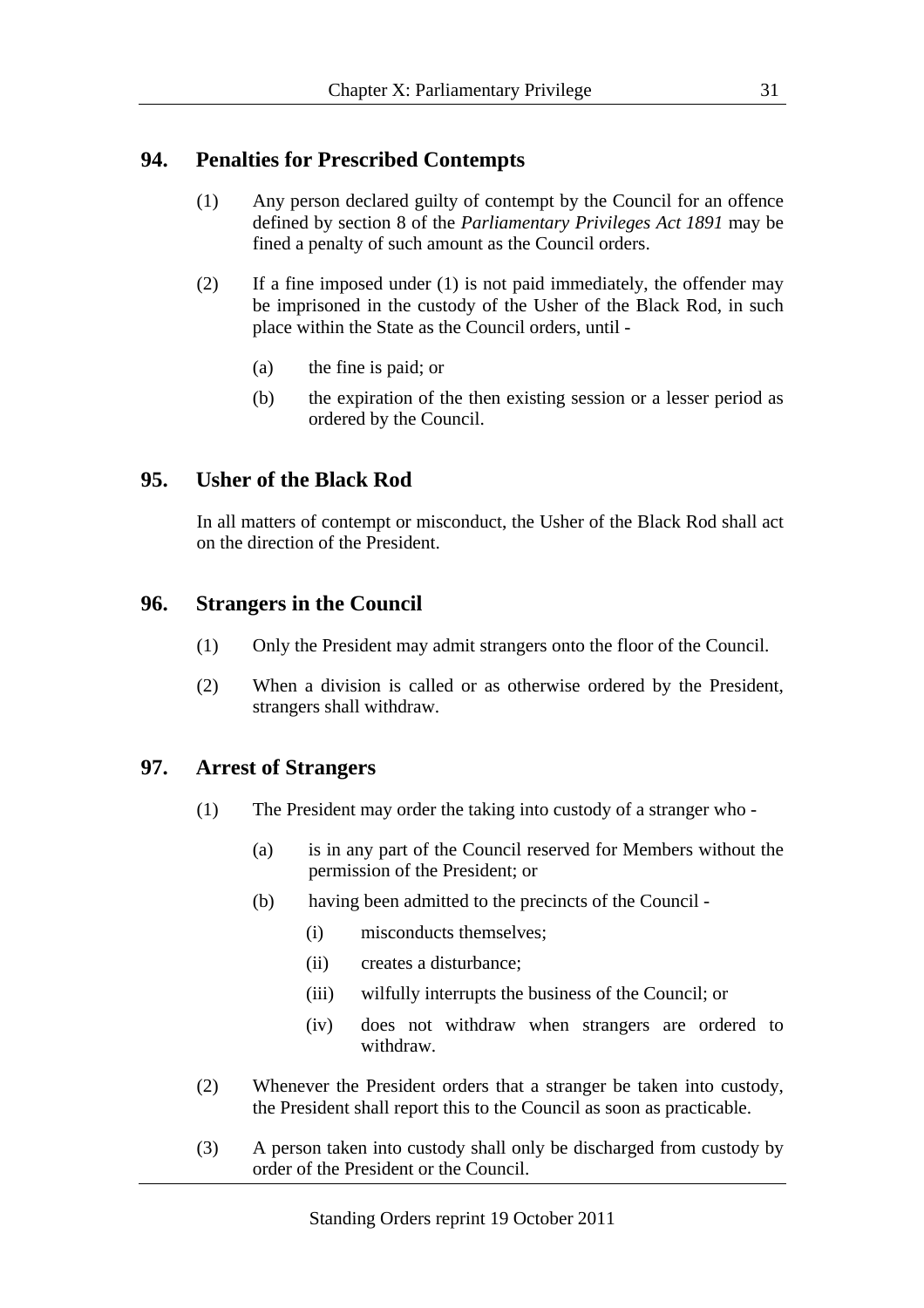# *Prorogation of the Legislative Council*

# **98. Bills Lapsed**

- (1) A Bill that has lapsed due to prorogation before it has been passed may be proceeded with in the next Session from the point of interruption in the previous Session of the same Parliament.
- (2) A Council Bill in the possession of the Council, including consideration of Assembly amendments, may be restored by motion on notice.
- (3) An Assembly Bill in the possession of the Council may be restored by motion on notice, subject to receipt of a Message from the Assembly requesting that action.
- (4) If a Council Bill is in the possession of the Assembly, a Message may be sent to the Assembly requesting the Bill be restored.
- (5) Any Bill restored shall be proceeded with as if its consideration had not been interrupted by a prorogation.
- (6) If a motion for restoration is not agreed to by the House in which the Bill originated, the Bill may be re-introduced as a new Bill.

## **99. Tabling of Papers Pursuant to Statute**

Where an Act specifies that a document may be deemed tabled during a period when the Council is not sitting, such period shall include when the Council has been prorogued.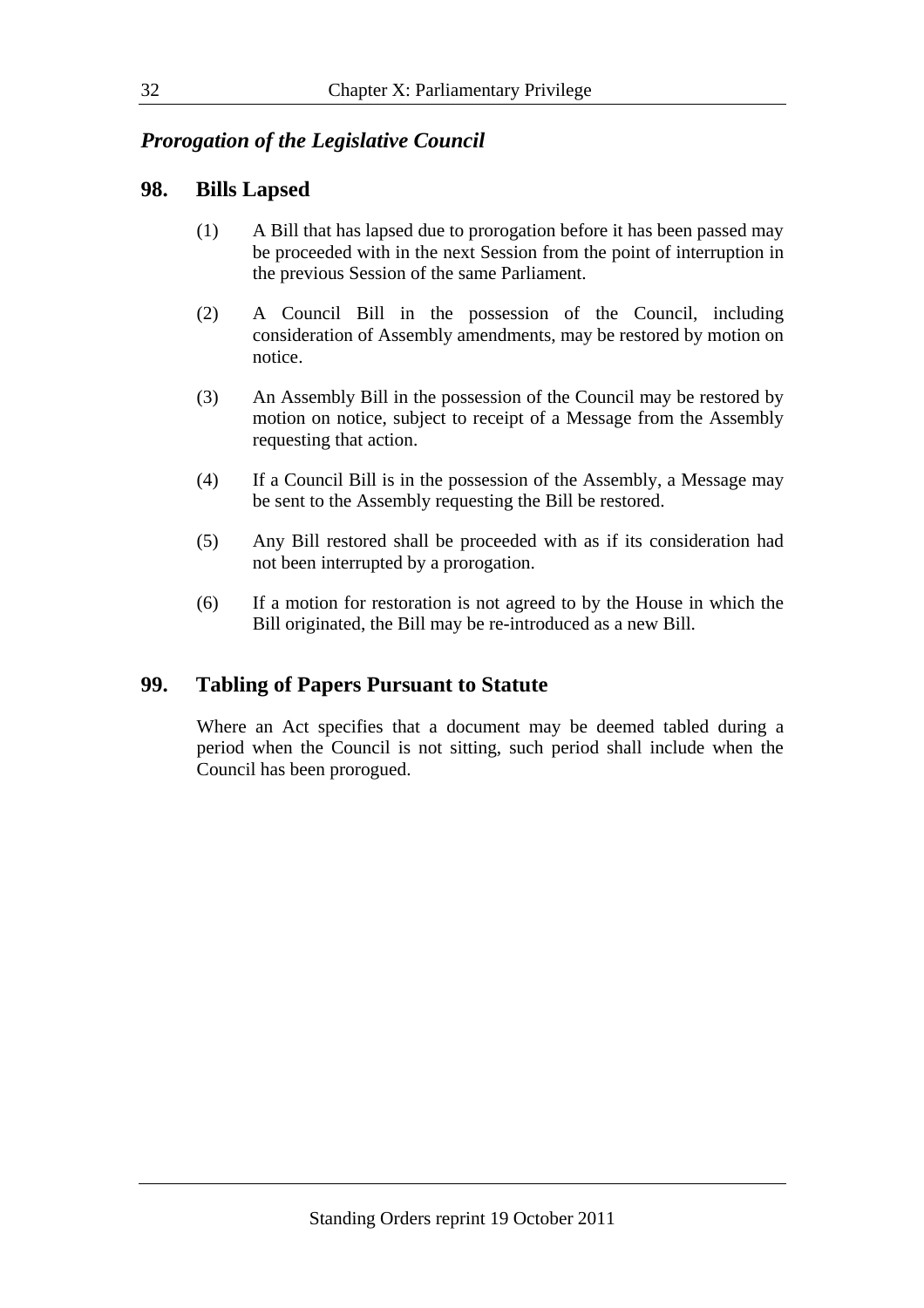# **Chapter XI: Formal Business Procedures**

## **100. Form and Contents of Petitions**

- (1) A petition shall
	- (a) be addressed to the President and Members of the Council;
	- (b) state the action or remedy sought from the Council, which must be repeated at the top of every page of the petition;
	- (c) be legible and unamended whether by insertion or deletion or inter-lineation;
	- (d) be couched in reasonable language;
	- (e) be in the English language, or be accompanied by a certified English translation;
	- (f) contain the name, address, and original signature or mark of the petitioners;
	- (g) be signed by the person or persons promoting the petition, who must reside in Western Australia or, if a corporation, have its registered office in Western Australia; and
	- (h) if from a corporation, be made under its common seal.
- (2) A petition shall not
	- (a) have any documents attached to it;
	- (b) be presented by a Member who has signed the petition as a petitioner;
	- (c) reflect upon a vote of the Council in the same calendar year;
	- (d) seek a direct grant of public money from the Council;
	- (e) contain statements adverse to, or make allegations of improper, corrupt or illegal conduct against, a person whether by name or office; or
	- (f) contain or disclose a matter in breach of a secrecy provision of, or order imposed or made under the authority of, a written law.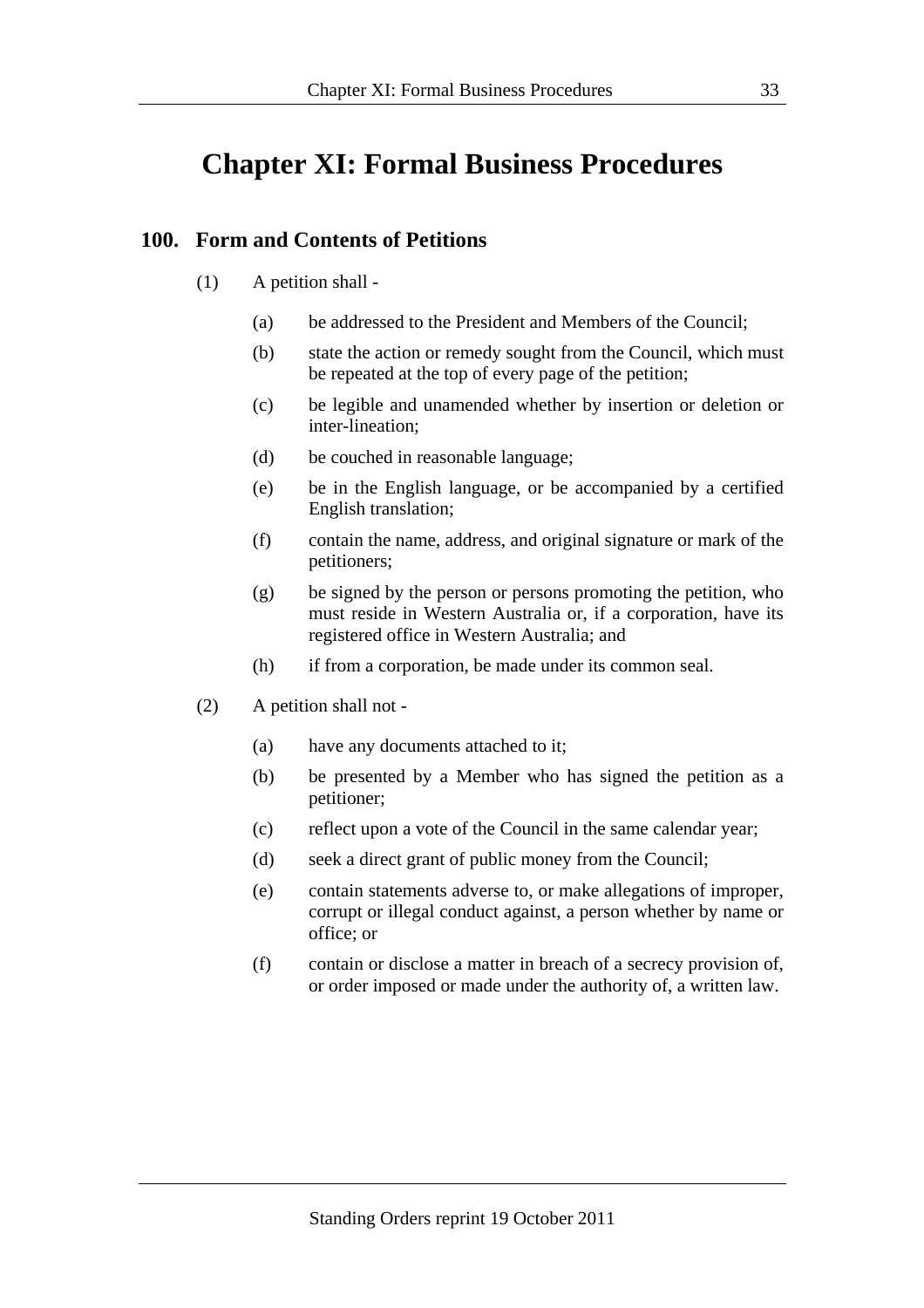- (3) The Member presenting the petition shall sign the petition at the top of the front page of the petition.
- (4) The total number of petitioners shall be stated at the top of the front page of the petition.
- (5) The petition must be certified to conform with the Standing Orders by the Clerk before it may be presented to the Council.

#### **101. Procedure for Lodgement and Presentation of Petitions**

- (1) A petition shall be lodged with the Clerk at least one hour prior to the sitting of the Council at which a Member proposes to present the petition, in order that the Clerk may certify that the petition conforms with the Standing Orders.
- (2) A petition may be presented at the time nominated for presentation of petitions, or by leave at a later stage of proceedings when no question is before the Council.
- (3) The Member presenting the petition shall
	- (a) read the address of the petition;
	- (b) read the text of the petition or a summary of that text; and
	- (c) advise the number of signatories to the petition.
- (4) No debate of the subject matter is allowed upon presentation of a petition, except for the purposes of a motion moved under (5).
- (5) The Council may order that a petition not be received.
- (6) Every petition presented shall stand referred to the *Environment and Public Affairs Committee*.

#### **102. Statements by Ministers and Parliamentary Secretaries**

- (1) A Minister or Parliamentary Secretary may make a statement at the time specified under Standing Order 14, or by leave when no other business is before the Council.
- (2) A statement must impart factual information relating to public affairs, and must not contain debateable matter other than matter that is inherent in the content of the statement.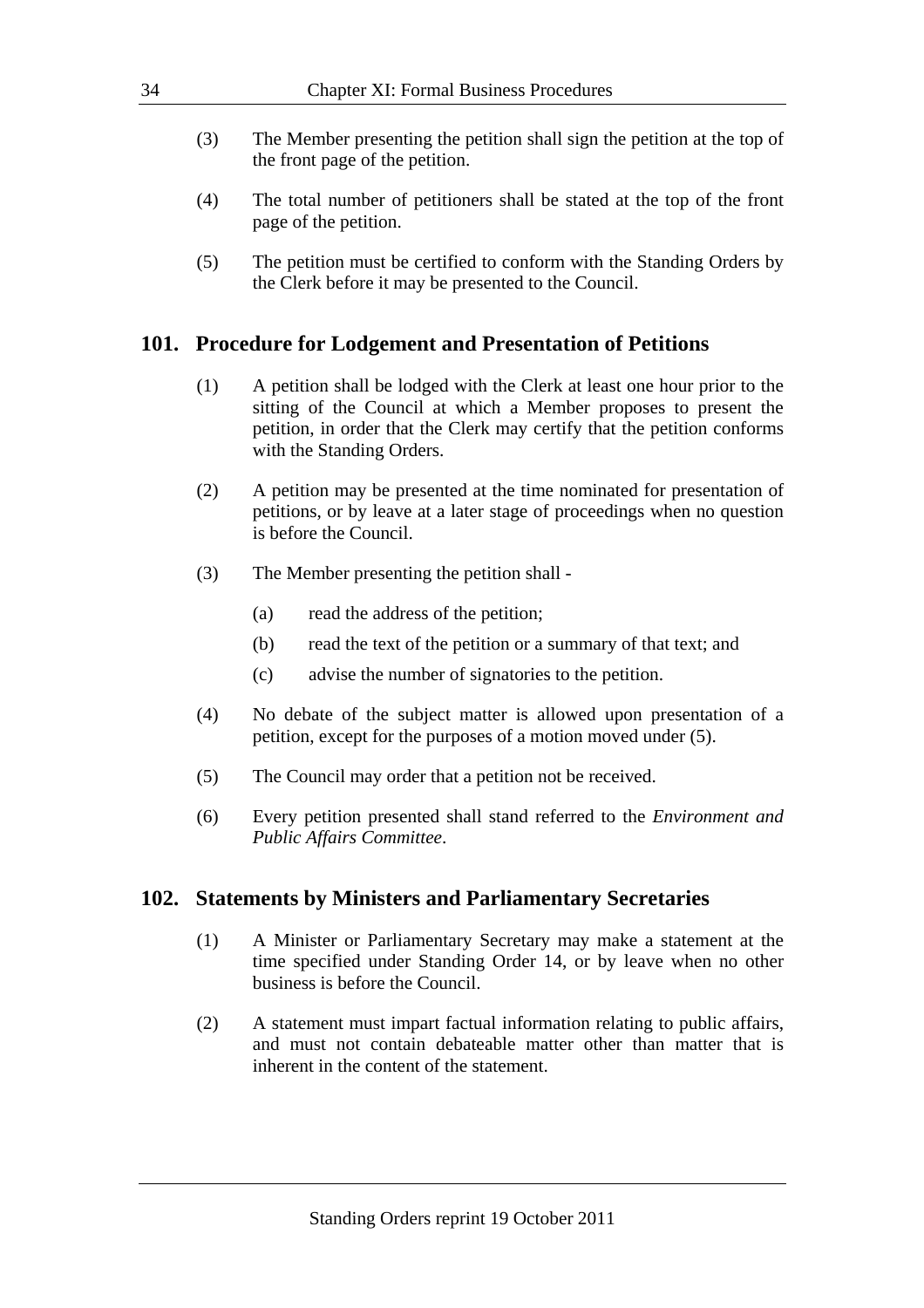# **Chapter XII: General Business Procedures**

# **103. Questions to Ministers and Members**

Questions may be asked of -

- (a) a Minister or Parliamentary Secretary relating to public affairs with which the Minister or Parliamentary Secretary is connected, to proceedings in the Council, or to any matter of administration for which the Minister or Parliamentary Secretary is responsible; or
- (b) a Member, except the President, relating to any Bill, motion or other public matter connected with the business of the Council of which the Member has charge.

## **104. Rules for Questions**

- (1) Questions shall
	- (a) be concise; and
	- (b) not seek an opinion or a legal interpretation or opinion.
- (2) Any question that infringes upon this Standing Order may be amended, disallowed or withdrawn as ordered by the President.

# **105. Answers to Questions**

An answer shall be concise and relevant.

## **106. Questions on Notice**

- (1) Members may lodge written questions on notice, signed by or on behalf of the Member, for any sitting day with the Clerk not later than midday on that day.
- (2) A question on notice may also be lodged orally by a Member in accordance with Standing Order  $14(1)(g)$ .
- (3) Questions lodged under (1) and (2) shall be published in a Supplementary Notice Paper in the order in which the questions were received by the Clerk.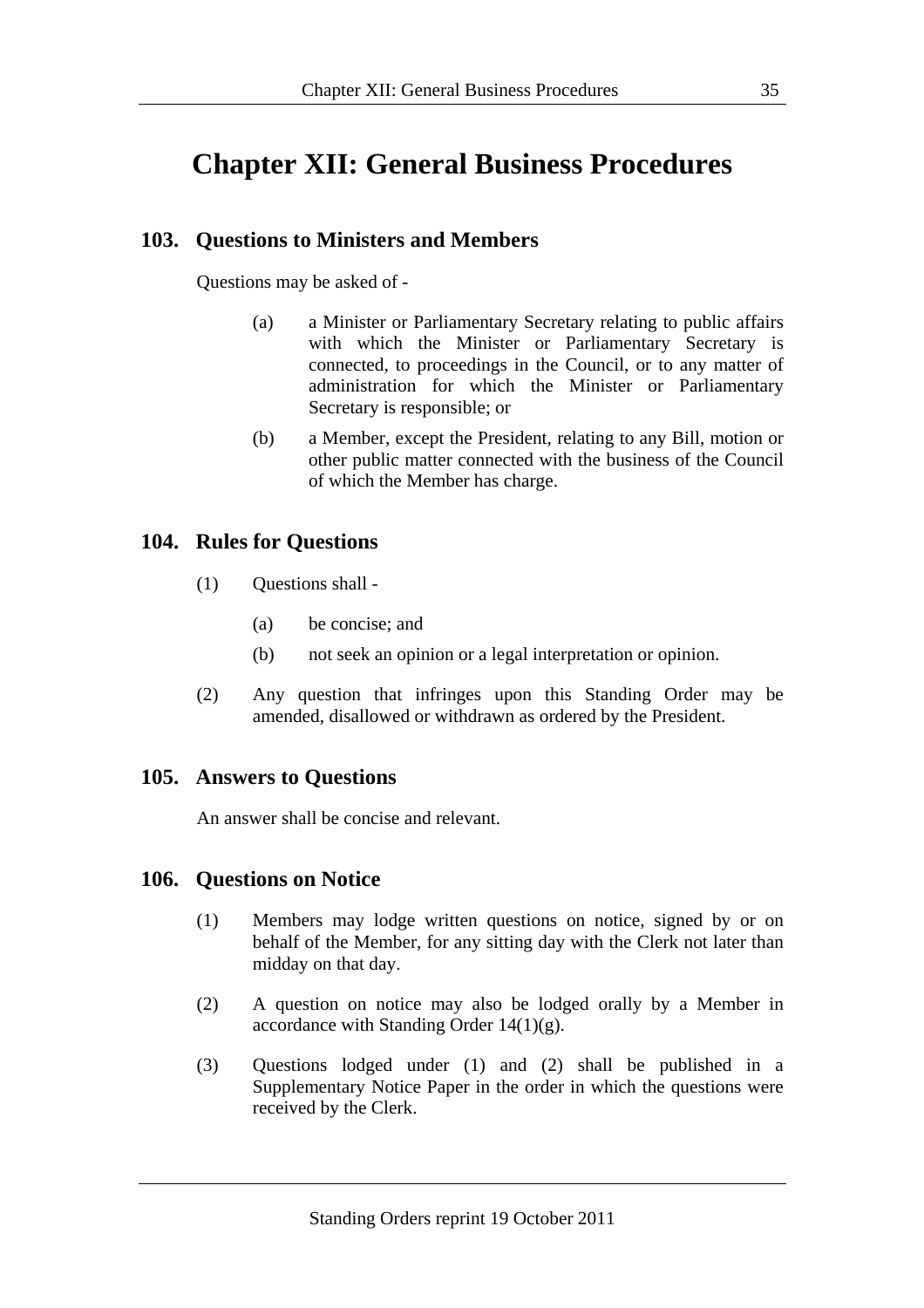## **107. Answers to Questions on Notice**

- (1) Answers to questions on notice shall be transmitted to the Clerk, who shall arrange for their distribution and publication.
- (2) When a question on notice remains unanswered after 9 sitting days, the Member to whom the question is directed shall advise the Council, at the conclusion of the period for questions without notice on the next sitting day, the date when an answer is expected to be provided.

## **108. Questions without Notice**

- (1) Questions without notice shall be taken each sitting day in accordance with Standing Order 15.
- (2) Immediately after the period for questions without notice
	- (a) a Member may give further brief, factual information in relation to a question already answered by that Member;
	- (b) a Member may provide an answer to a question without notice that was not answered previously; and
	- (c) a Minister or Parliamentary Secretary may table documents relating to an answer to a question.
- (3) The Leader of the House may terminate questions without notice on any sitting day by requesting the President to proceed to the next item of business.

## **109. Consideration of Committee Reports**

- (1) Consideration of Committee reports presented under Standing Order 187 (except reports pertaining to Bills) shall be listed for noting in Committee of the Whole House as orders of the day on the Notice Paper.
- (2) Orders of the day under (1) shall be listed in the order in which the reports were presented to the House.
- (3) Where an order of the day listed under (2) has remained on the Notice Paper for 12 months without being moved, the President shall announce that the order of the day will be removed from the Notice Paper on the next sitting day.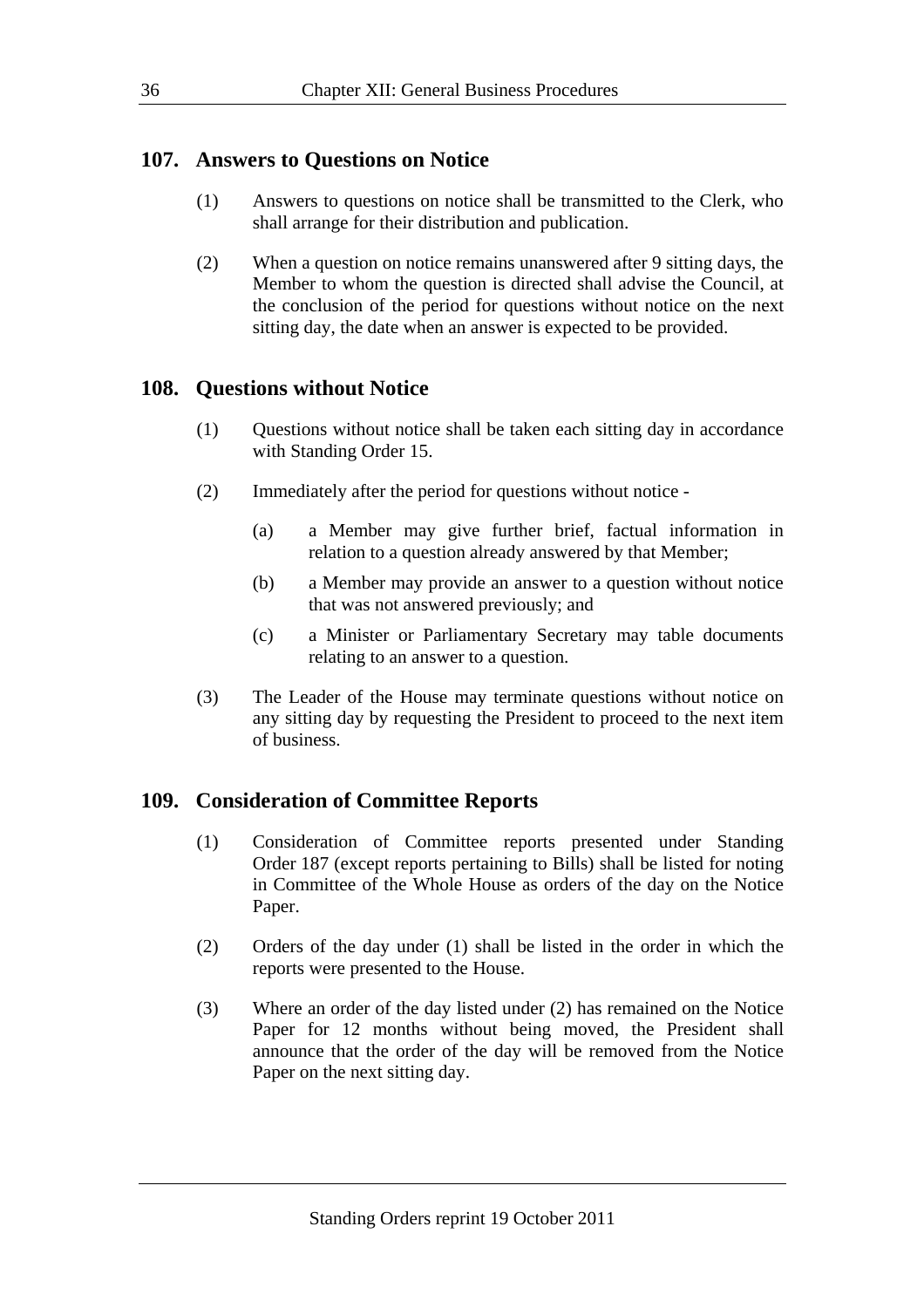- (4) A Member may move without notice that an order of the day removed under (3) be reinstated to the Notice Paper.
- (5) An order of the day reinstated under (4) shall be dealt with before the consideration of other Committee reports.

#### **110. Non-Government Business**

- (1) Motions without notice and orders of the day that are in the name of non-Government Members may be listed for consideration by the Council during the period prescribed under Standing Order 15(4).
- (2) For the purposes of this Standing Order, a non-Government Member is a Member that does not support the Government.
- (3) Business subject to this Standing Order
	- (a) shall be allocated according to the proportion of representation of political groups of non-Government Members;

and

- (b) is to be provided, together with the text of any motion without notice, to the Clerk by 4.00pm on the Wednesday prior.
- (4) The weekly rotation schedule under (3)(a) shall be tabled by the President at the commencement of each Parliament, and otherwise as required, and must be adopted by the Council prior to its application.
- (5) A motion without notice moved under this Standing Order
	- (a) cannot be amended;
	- (b) cannot be adjourned; and
	- (c) lapses at the conclusion of the debate.

#### **111. Personal Explanation**

- (1) When there is no business before the Council, a Member may, by leave, explain a matter of a personal nature.
- (2) A personal explanation shall not be debated.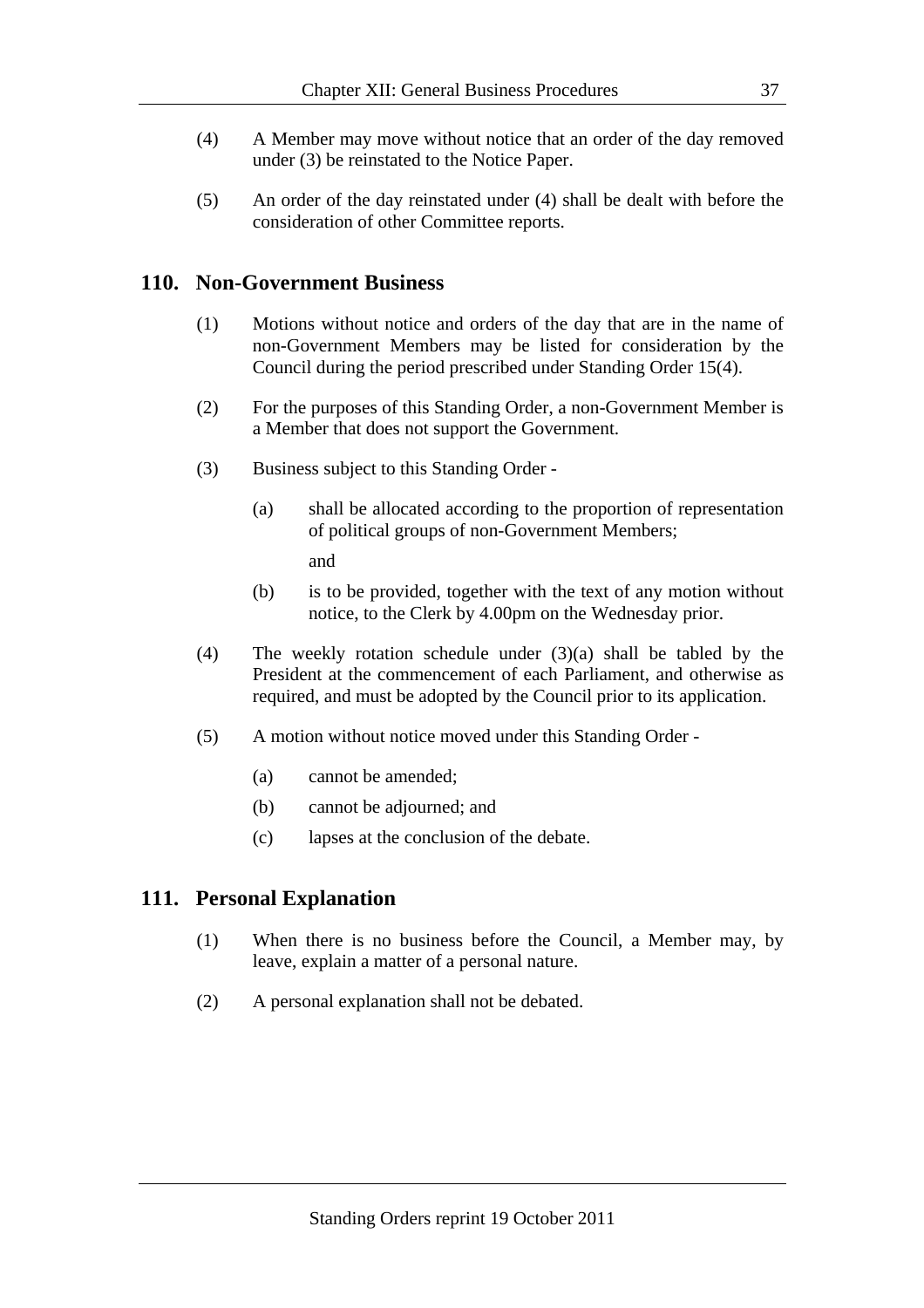# **112. Protection of Persons and Corporations Referred to in the Council**

- (1) Where a submission is made in writing to the President by a person or corporation who has been referred to in the Council by name, or in such manner as to be readily identified -
	- (a) claiming that the person or corporation has been adversely affected in reputation or in respect of dealings or associations with others, or injured in occupation, trade, office or financial credit, or that the person's privacy has been unreasonably invaded, by reason of that reference to the person or corporation; and
	- (b) requesting that the person or corporation be able to incorporate an appropriate response in Hansard,

and the President is satisfied -

- (c) that the subject of the submission is not so obviously trivial or the submission so frivolous, vexatious or offensive in character as to make it inappropriate that it be considered by the *Procedure and Privileges Committee* ("the Committee"); and
- (d) that it is practicable for the Committee to consider the submission under this Standing Order,

the President shall refer the submission to the Committee.

- (2) The Committee may decide not to consider a submission referred to it under this Standing Order if the Committee considers that the subject of the submission is not sufficiently serious or the submission is frivolous, vexatious or offensive in character, and such a decision shall be reported to the Council.
- (3) If the Committee decides to consider a submission under this Standing Order, the Committee may confer with the person who made the submission and any Member who referred in the Council to that person or corporation.
- (4) In considering a submission under this Standing Order, the Committee shall meet in private session.
- (5) The Committee shall not publish a submission referred to it under this Standing Order or its proceedings in relation to such a submission, but may present minutes of its proceedings and all or part of such submission to the Council.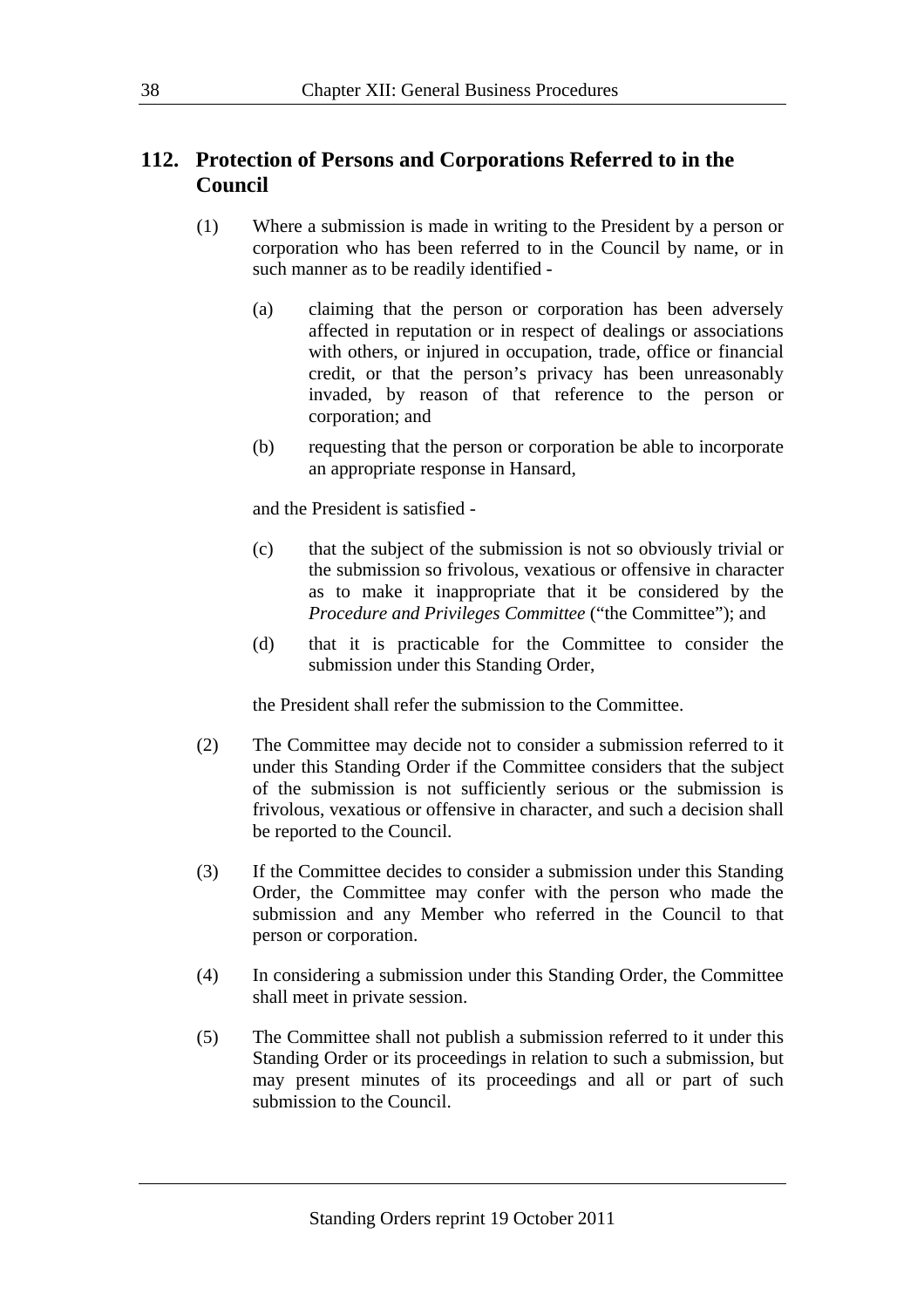- (6) In considering a submission under this Standing Order and reporting to the Council, the Committee shall not consider or judge the truth of any statements made in the Council or the submission.
- (7) In its report to the Council on a submission under this Standing Order, the Committee may make either of the following recommendations -
	- (a) that no further action be taken by the Council or by the Committee in relation to the submission; or
	- (b) that a response by the person who made the submission, in terms specified in the report and agreed to by the person or corporation and the Committee, be incorporated in Hansard,

and shall not make any other recommendations.

- (8) A document presented to the Council under paragraph  $(5)$  or  $(7)$  -
	- (a) in the case of a response by a person or corporation who made a submission, shall be succinct and strictly relevant to the questions in issue and shall not contain anything offensive in character; and
	- (b) shall not contain any matter the publication of which would have the effect of -
		- (i) unreasonably adversely affecting or injuring a person or corporation, or unreasonably invading a person's privacy, in the manner referred to in paragraph (1); or
		- (ii) unreasonably adding to or aggravating any such adverse effect, injury or invasion of privacy suffered by a person or corporation.
- (9) A corporation making a submission under this Standing Order is required to make it under its common seal.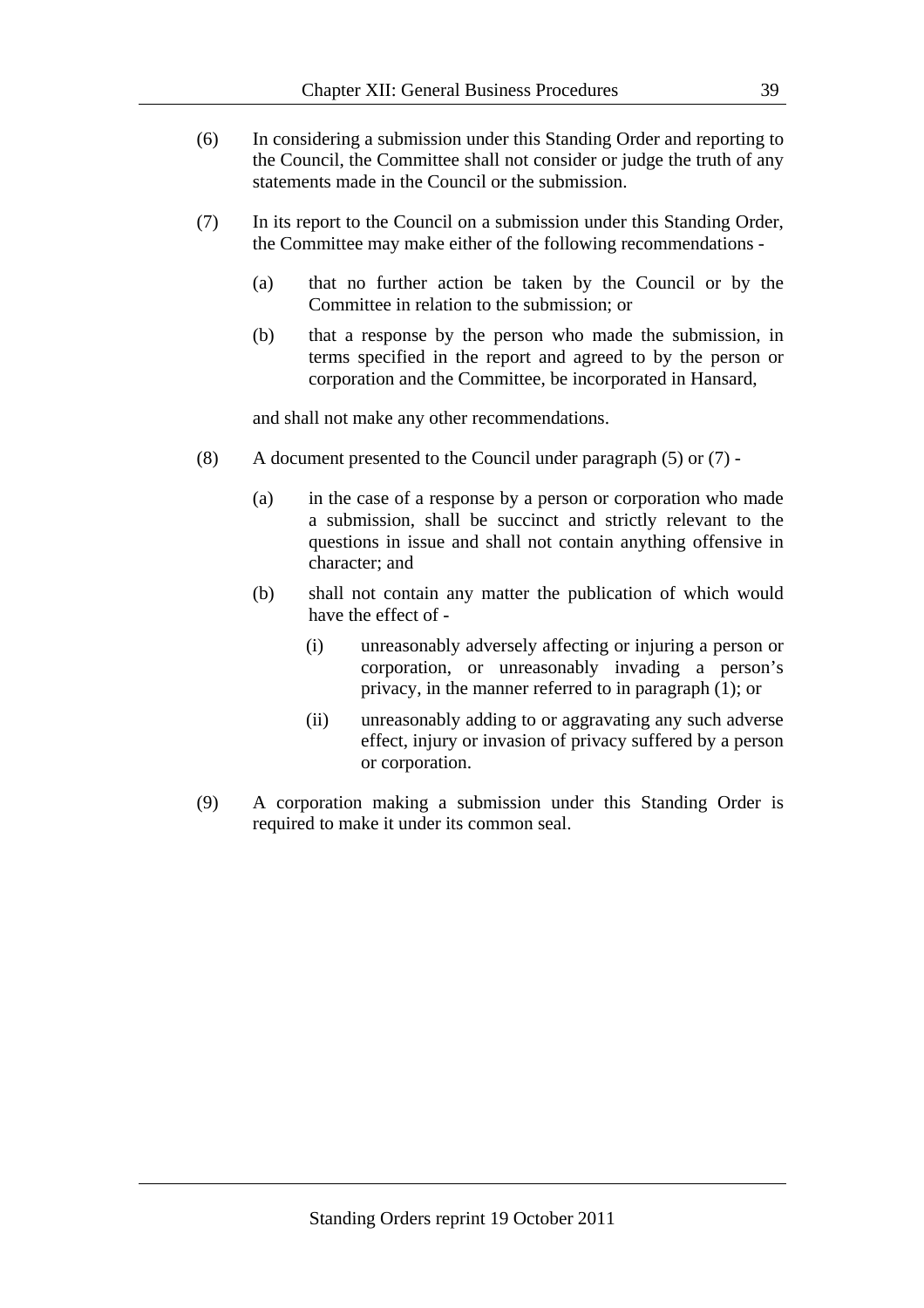# **Chapter XIII: Committee of the Whole House**

#### **113. Composition**

The composition of the Committee of the Whole House is the same as that of the Council.

#### **114. Application of Laws and Standing Orders**

Insofar as they can be applied -

- (a) the laws applicable to the operation of the Council shall apply to the Committee of the Whole House; and
- (b) unless otherwise provided, the Standing Orders applicable to the operation of the Council shall apply to the Committee of the Whole House.

#### **115. Formation**

- (1) The Council forms itself into a Committee of the Whole House either
	- (a) for consideration of a Bill in detail; or
	- (b) pursuant to order of the Council.
- (2) When the Council forms itself into a Committee of the Whole House, the President leaves the Chair and the Chair of Committees presides over proceedings.

#### **116. Objection to Decision of Chair of Committees**

- (1) If a Member objects to a decision made by the Chair of Committees, the Member shall state that objection immediately and provide the objection in writing.
- (2) Upon receipt of a written objection under (1), the Chair of Committees shall leave the Chair, the Council shall resume, and the Chair of Committees shall report the objection to the President.
- (3) The President may invite Members to address the objection, and shall rule on the matter.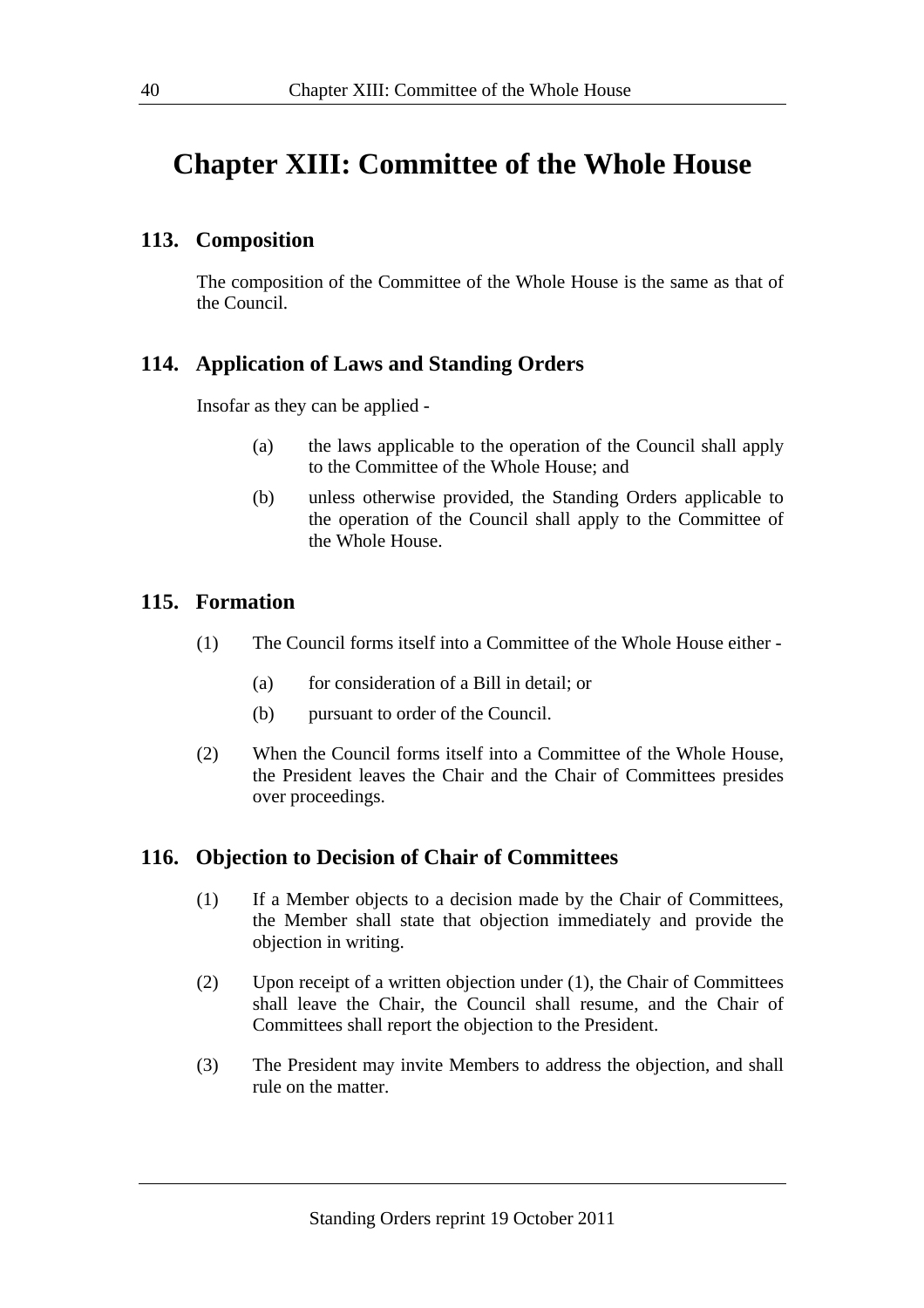- (4) A Member may move dissent to the President's ruling in accordance with Standing Order 50.
- (5) Once the matter is determined, business shall resume in Committee of the Whole House.

#### **117. Report to the Council**

- (1) When all matters referred to the Committee of the Whole House have been considered, the Chair of Committees shall report the same to the Council.
- (2) Prior to the consideration of all matters referred to the Committee of the Whole House, the Chair of Committees shall report progress and seek to sit again when -
	- (a) the time for precedence of other business before the Council has arrived; or
	- (b) a motion to that effect is resolved by the Committee of the Whole House.
- (3) A motion under (2)(b) may be moved by a Member without notice at any time during proceedings of the Committee of the Whole House.

#### **118. Resolutions of the Committee of the Whole House**

- (1) All resolutions of the Committee of the Whole House shall be reported to the Council.
- (2) Resolutions reported under (1) may be agreed to or disagreed to by the Council, or agreed to with amendments, recommitted to the Committee of the Whole House, or postponed for further consideration.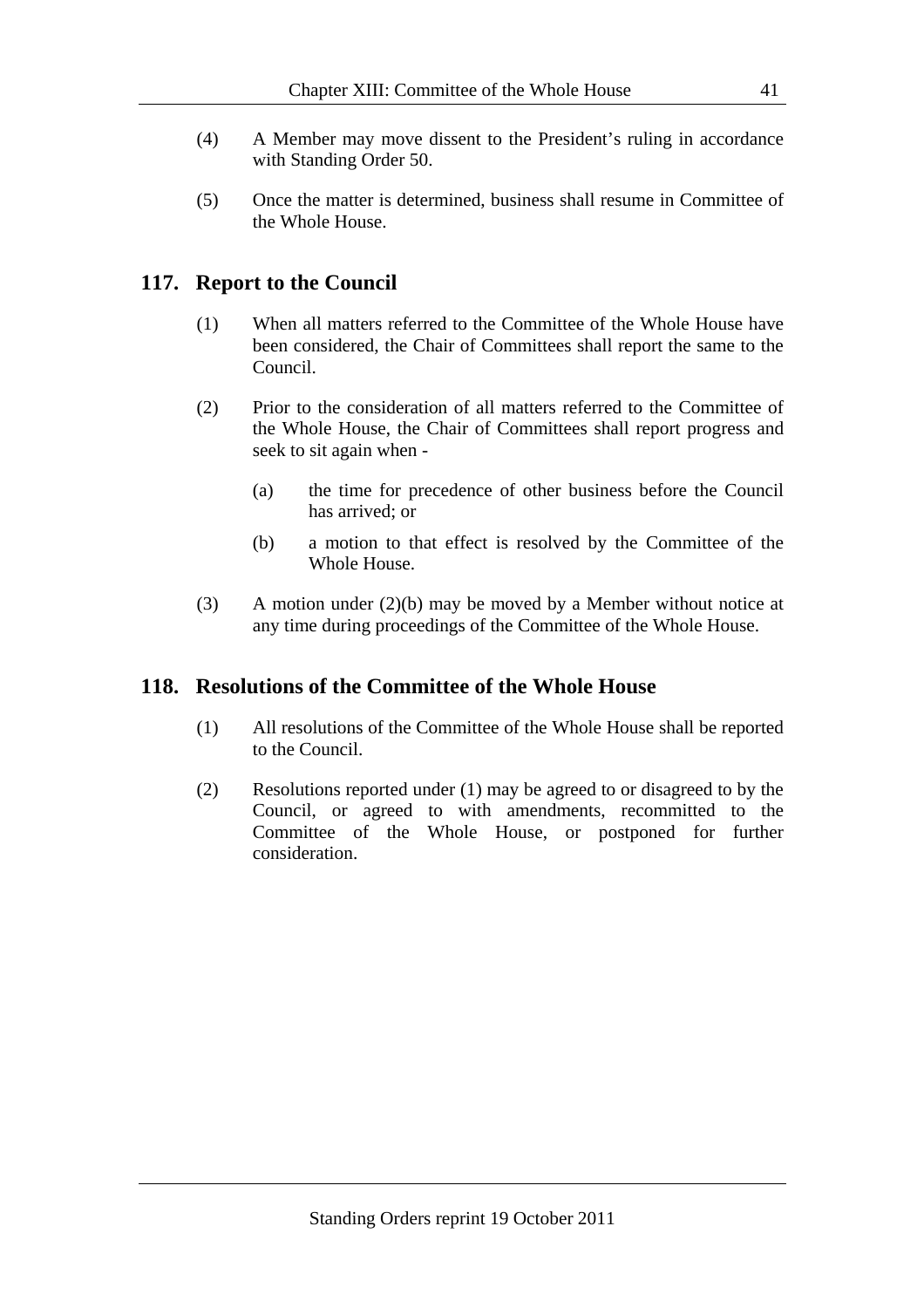# **Chapter XIV: Bills**

## *All Bills*

#### **119. Definitions**

For the purposes of these Standing Orders -

- (a) a "Council Bill" is a Bill originating in the Council; and
- (b) an "Assembly Bill" is a Bill originating in the Assembly.

#### **120. Introduction in the Council**

- (1) A Council Bill may be introduced by motion after notice at a time ordered by the Council.
- (2) An Assembly Bill shall be introduced by Message.
- (3) Every Bill shall be accompanied by an explanatory memorandum.

#### **121. Contents of a Bill**

- (1) No clause shall be included in any Bill that does not come within its title.
- (2) If any clause is amended after the Bill is introduced, the title may be altered accordingly.
- (3) Any Bill that the President determines
	- (a) does not conform to the Standing Orders; or
	- (b) in the case of a Council Bill, cannot be introduced in the Council in accordance with any constitutional or statutory provision,

shall be withdrawn by order of the President.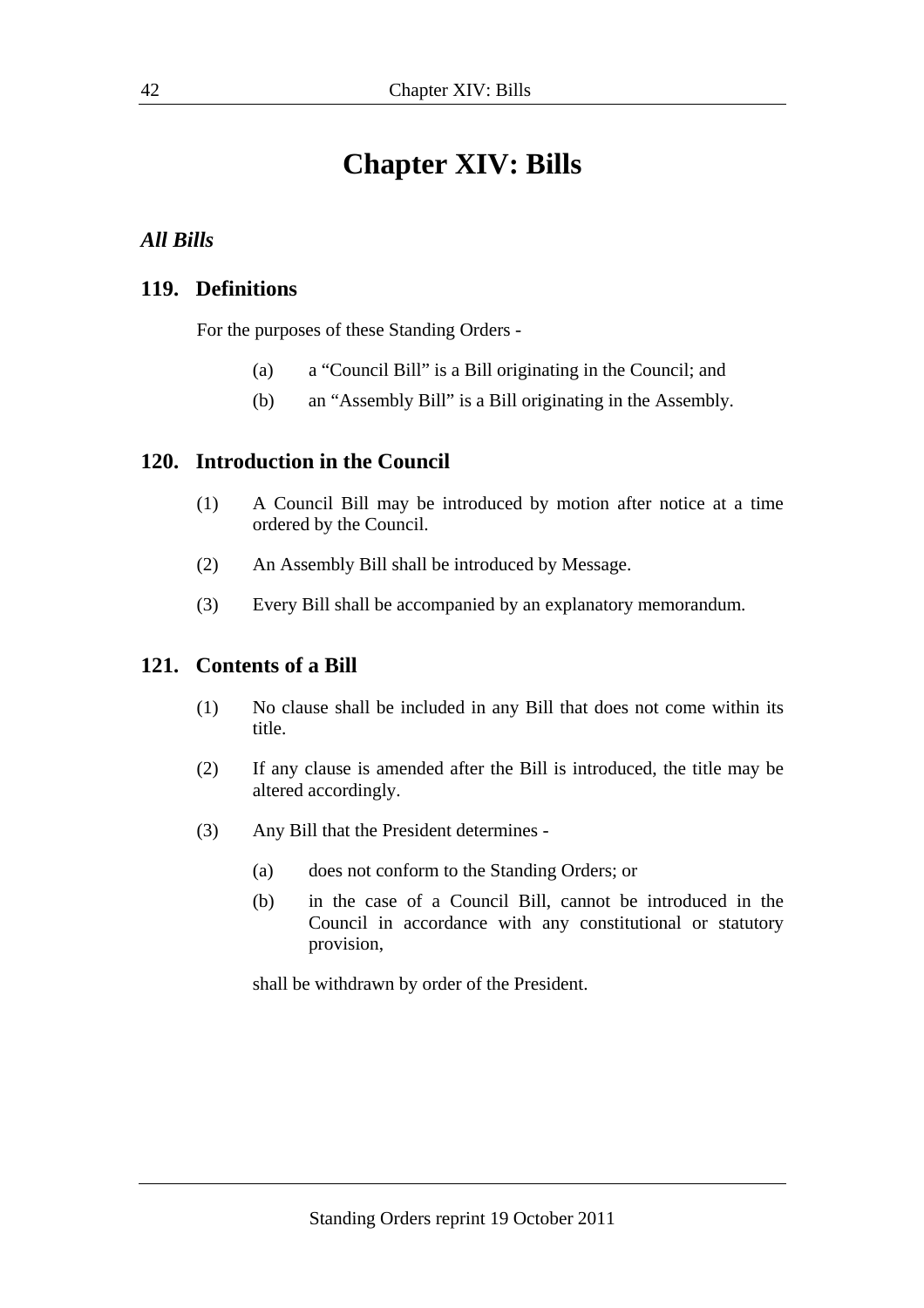# **122. Readings Required**

- (1) A Bill shall be given a first, second and third reading.
- (2) If the question for the first, second or third reading of the Bill is resolved in the negative, the Bill is defeated.
- (3) On every order for the reading of a Bill, the short title shall be read.

# **123. First Reading**

- (1) For each Council Bill, the question "That a Bill for an Act [long title] be introduced and read a first time." shall be put and decided without amendment or debate.
- (2) For each Assembly Bill, the question "That the Bill contained in Legislative Assembly Message No. [ ] be read a first time." shall be put and decided without amendment or debate.
- (3) After the first reading, copies of the Bill and explanatory memorandum shall be distributed, and the second reading may be moved immediately or ordered for a later stage of the sitting or the next sitting of the Council.

# **124. Second Reading**

- (1) Following the first reading of the Bill, the Member in charge of the Bill shall move "That the Bill be read a second time.", and speak to that motion.
- (2) At the conclusion of the Member's speech under (1), the debate shall be adjourned, and shall not be resumed until at least -
	- (a) for a Council Bill, 2 calendar weeks later; or
	- (b) for an Assembly Bill, one calendar week later,

unless otherwise ordered by the Council.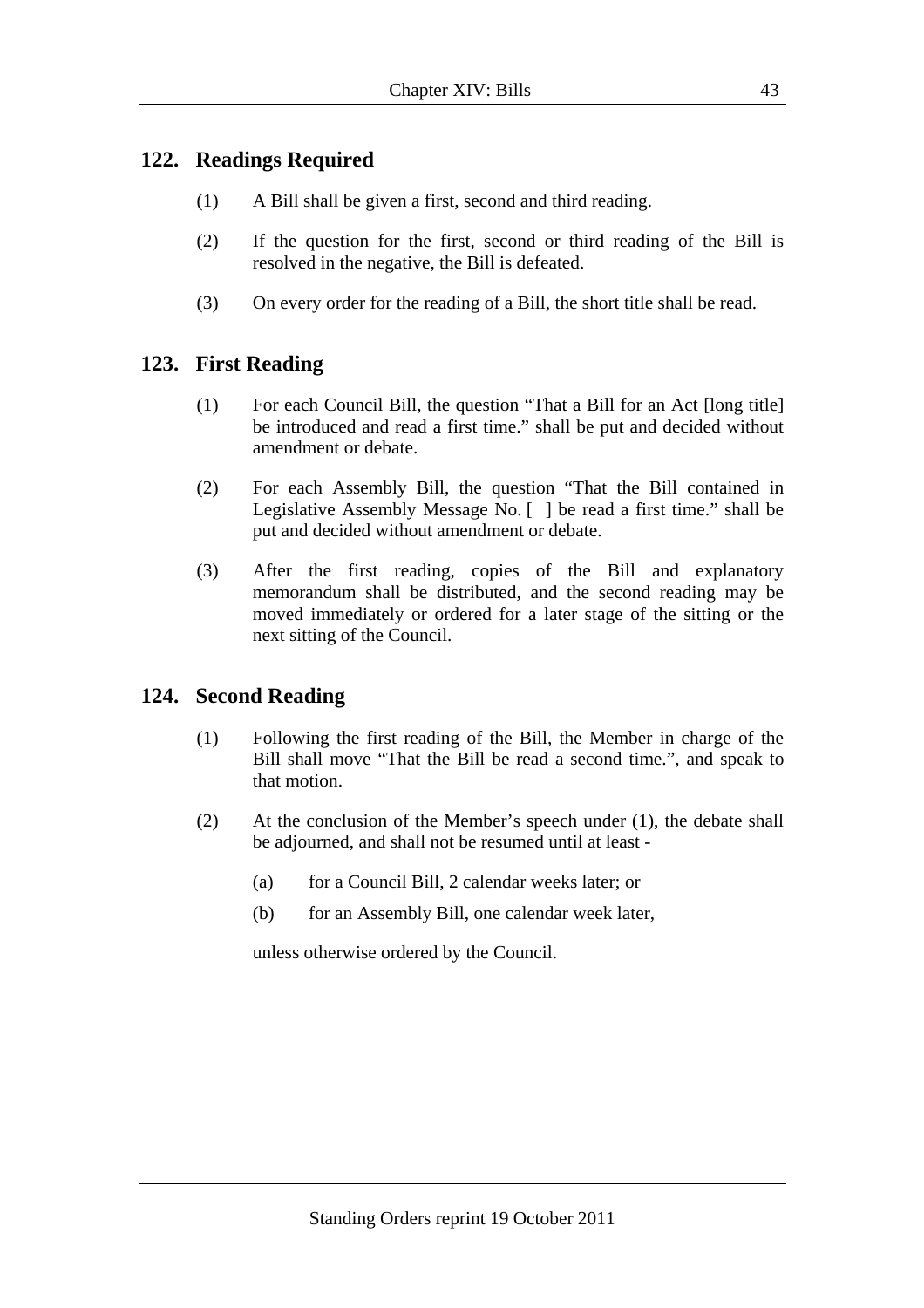# **125. Uniform Legislation**

- (1) During the second reading speech of a Member in charge of a Bill, the Member shall advise the Council whether or not the Bill is a Uniform Legislation Bill.
- (2) For the purposes of these Standing Orders, a Uniform Legislation Bill is a Bill that -
	- (a) ratifies or gives effect to a bilateral or multilateral intergovernmental agreement to which the Government of the State is a party; or
	- (b) by reason of its subject matter, introduces a uniform scheme or uniform laws throughout the Commonwealth.
- (3) The Council may order that a Bill is a Uniform Legislation Bill notwithstanding contrary advice from the Member in charge of the Bill.
- (4) Any Bill nominated by the Member in charge or ordered by the Council as a Uniform Legislation Bill shall stand referred to the *Uniform Legislation and Statutes Review Committee* ("the Committee") at the conclusion of the second reading speech of the Member in charge or immediately following an order of the Council under  $(3)$ .
- (5) The Member in charge of a Bill referred to the Committee shall ensure that all documentation required by the Committee is provided to the Committee within three working days after referral under (4).
- (6) The Committee shall inquire into any Bill referred under (4) in accordance with the Committee's terms of reference, and present its final report to the Council.
- (7) A report due under (6) shall be presented to the Council by
	- (a) not later than 45 days after the Bill was referred to the Committee; or
	- (b) such other date as ordered by the Council.
- (8) The second reading stage of the Bill shall not be resumed until the Committee has presented its final report to the Council.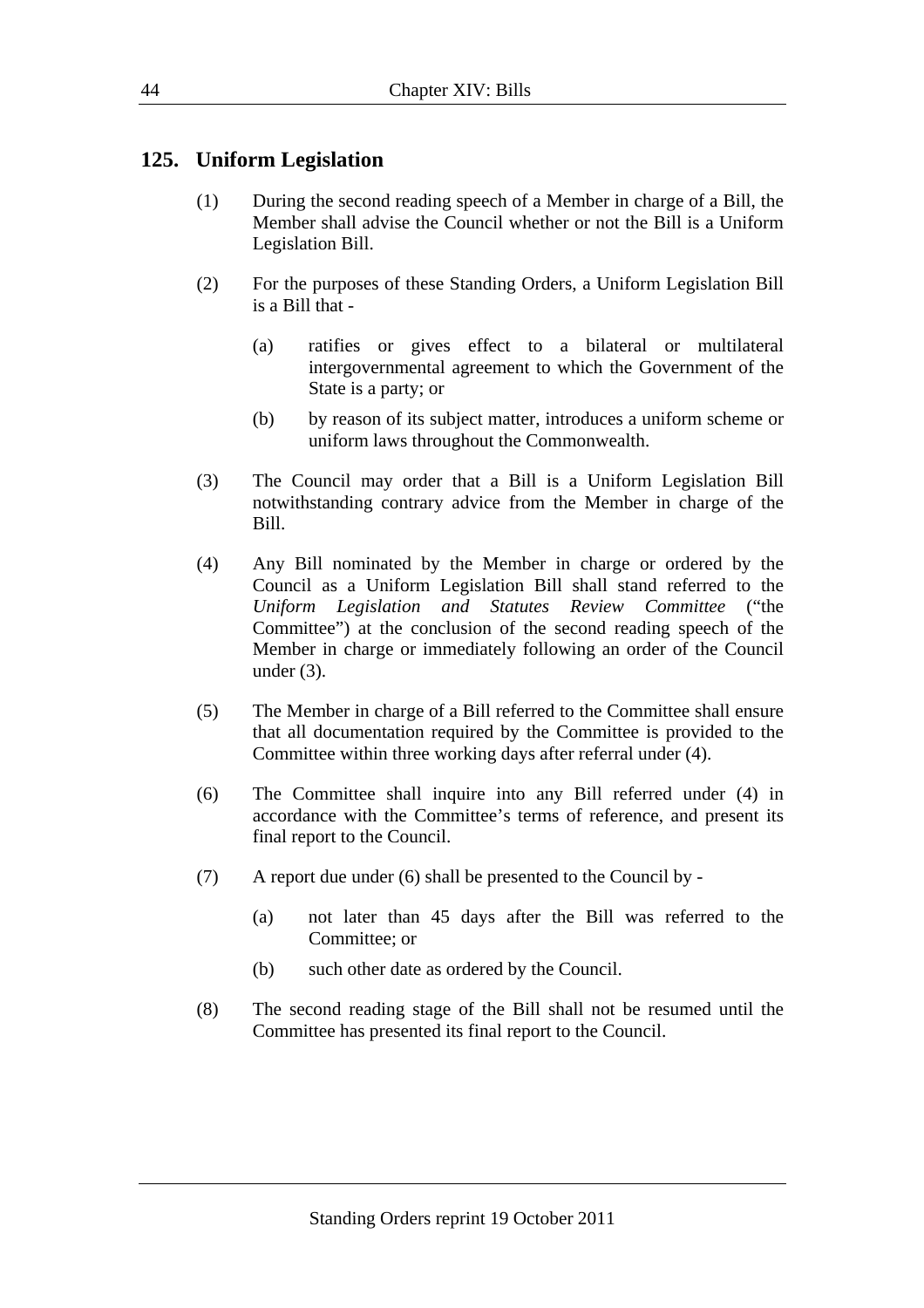# **126. Cognate Debate**

- (1) Where two or more Bills are complementary to each other, the debate on the second and third reading of the Bills may, by leave, take place on the Bill declared by the Member in charge to be the principal Bill.
- (2) At the conclusion of a cognate debate
	- (a) the question for the second or third reading of the principal Bill shall be put; and
	- (b) the question for each other Bill shall be put separately without further debate.

# **127. Referral to Committee**

- (1) At any time after the second reading has been moved and before the third reading has been moved, a motion without notice may be moved to refer the Bill to a Standing or Select Committee.
- (2) Unless otherwise ordered, if a Bill is referred under (1) after the second reading of the Bill has been agreed, the Committee shall not inquire into the policy of the Bill.
- (3) A motion to refer a Bill to a Committee may include an instruction to the Committee, including an instruction to divide the Bill into two or more Bills, or to consolidate several Bills into one Bill.

## **128. Committal to Committee of the Whole House**

After the question for the second reading has been agreed by the Council, the President shall leave the Chair and the Council shall form a Committee of the Whole House to consider the Bill, unless -

- (a) the consideration by the Committee of the Whole House is ordered for a later stage of the sitting or the next sitting of the Council;
- (b) the Bill is referred to a Committee;
- (c) a motion is moved to instruct the Committee of the Whole House to divide the Bill into two or more Bills, or to consolidate several Bills into one Bill; or
- (d) leave is granted to proceed forthwith to the third reading of the Bill.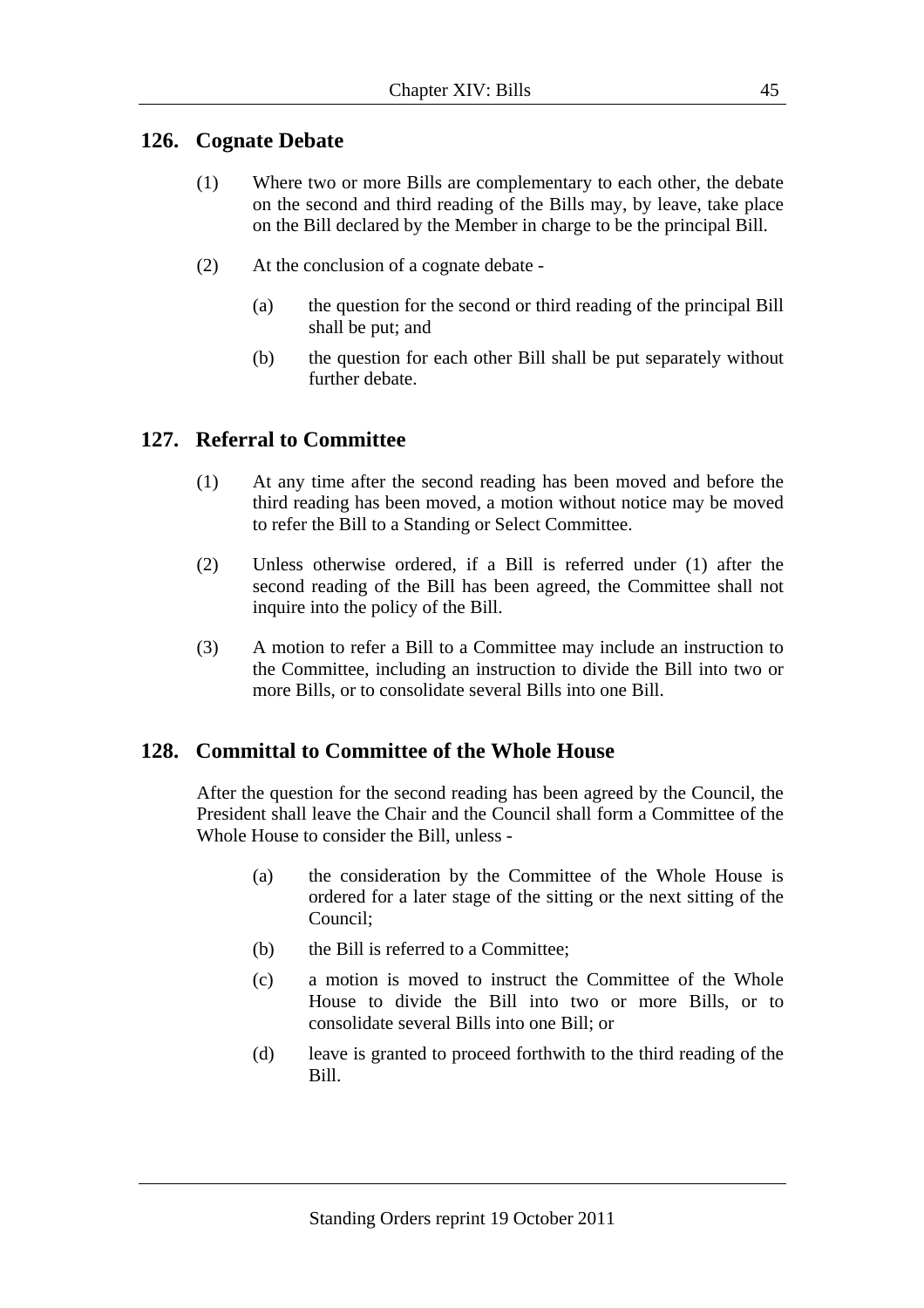# **129. Order for Considering Bill**

- (1) Unless the Committee of the Whole House otherwise determines, a Bill shall be considered in Committee of the Whole House in the following order -
	- (a) clauses as printed and new clauses proposed, in their numerical order;
	- (b) schedules as printed and new schedules proposed, in their numerical order;
	- (c) postponed clauses (unless specifically postponed until after certain other clauses);
	- (d) preamble (if any); and
	- (e) long title,

 and a question shall be proposed for each "That the [ ] stand as printed.".

- (2) Consequential amendments may be made to a clause previously agreed to by the Committee of the Whole House.
- (3) If a clause or schedule is amended, the question shall be proposed "That the [clause/schedule], as amended, be agreed to.".

## **130. Postponement of Clause**

Consideration of a clause, including a clause that has been amended, may be postponed by motion without notice.

#### **131. Clauses and Amendments Put as One Question**

Any number of -

- (a) clauses or schedules; or
- (b) amendments in any one or more clauses or schedules,

may, by leave, be put as one question.

## **132. Proposed Amendments**

Members may submit proposed amendments to a Bill to the Clerk at any time after the first reading of the Bill.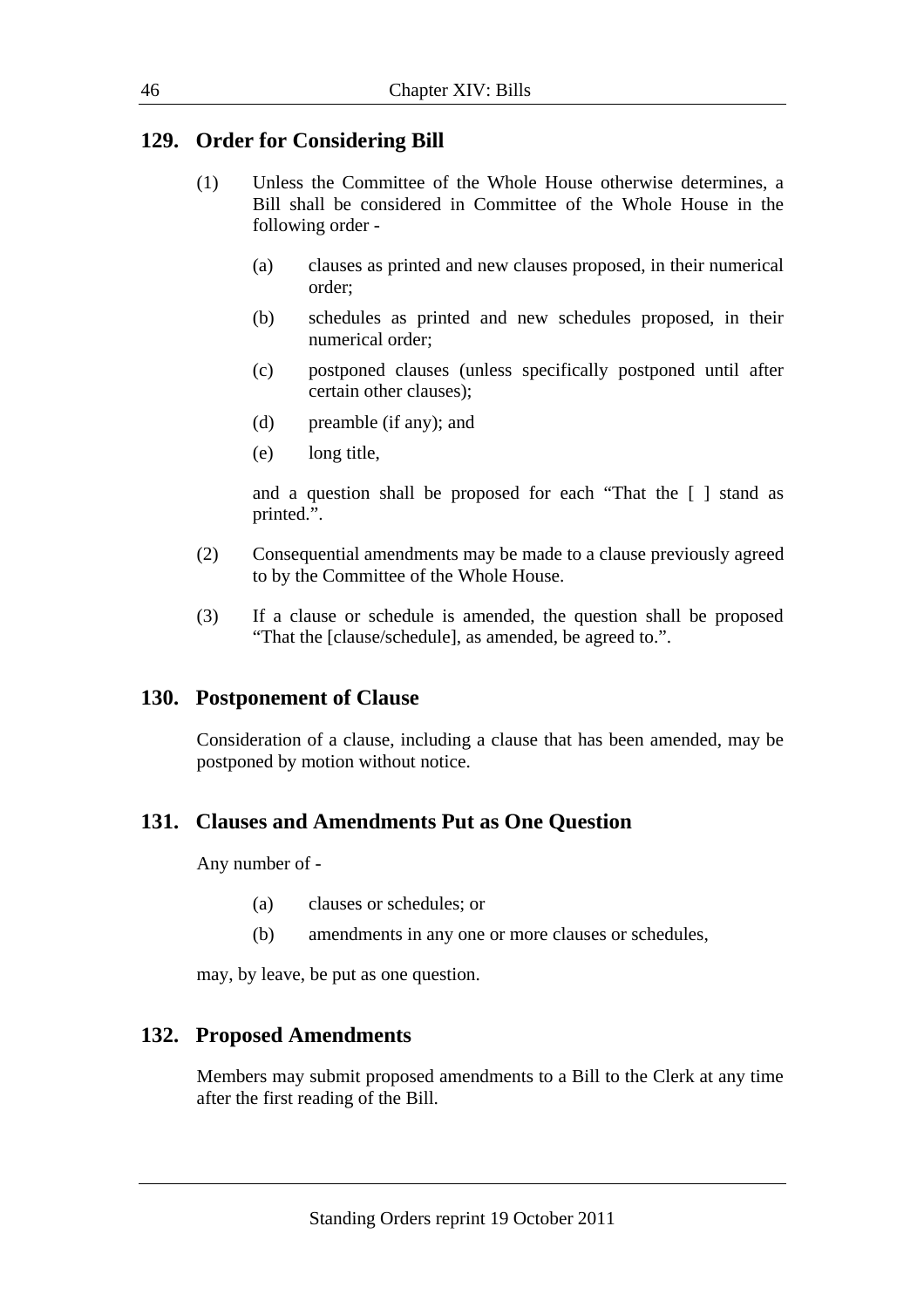## **133. Admissible Amendments**

- (1) Any amendment may be moved during consideration in Committee of the Whole House to any part of a Bill, provided the amendment -
	- (a) is within the Subject Matter of the Bill;
	- (b) is in accordance with section 46 of the *Constitution Acts Amendment Act 1899*; and
	- (c) does not propose to amend a schedule or attachment to a Bill where the schedule or attachment cannot be amended by the Council.
- (2) If any amendment made does not come within the long title of the Bill, the long title shall be amended accordingly.

## **134. Requested Amendments**

If an amendment may only be made by request to the Assembly pursuant to section 46 of the *Constitution Acts Amendment Act 1899*, the requested amendment shall be proposed and dealt with as any other amendment.

## **135. Amendments Proposed by a Committee**

- (1) When a Committee reports a Bill to the Council, the report may include recommended amendments to the Bill.
- (2) If the Council has not proceeded to consider the Bill in Committee of the Whole House -
	- (a) the Member in charge of the Bill may move without notice that all or some of the amendments recommended by a Committee be incorporated into the Bill; and
	- (b) if a motion moved under  $(2)(a)$  is agreed to by the Council, the amendments shall be incorporated into a re-printed version of the Bill prior to consideration of the Bill in Committee of the Whole House, unless leave is granted to proceed with consideration of the Bill immediately.
- (3) If the Council has commenced consideration of the Bill in Committee of the Whole House or the procedure outlined in (2) is not adopted, any amendments recommended by a Committee shall be listed under the Committee's name in the Supplementary Notice Paper related to the Bill, and shall be put by the Chair of Committees when the Committee of the Whole House is considering the relevant clause or schedule.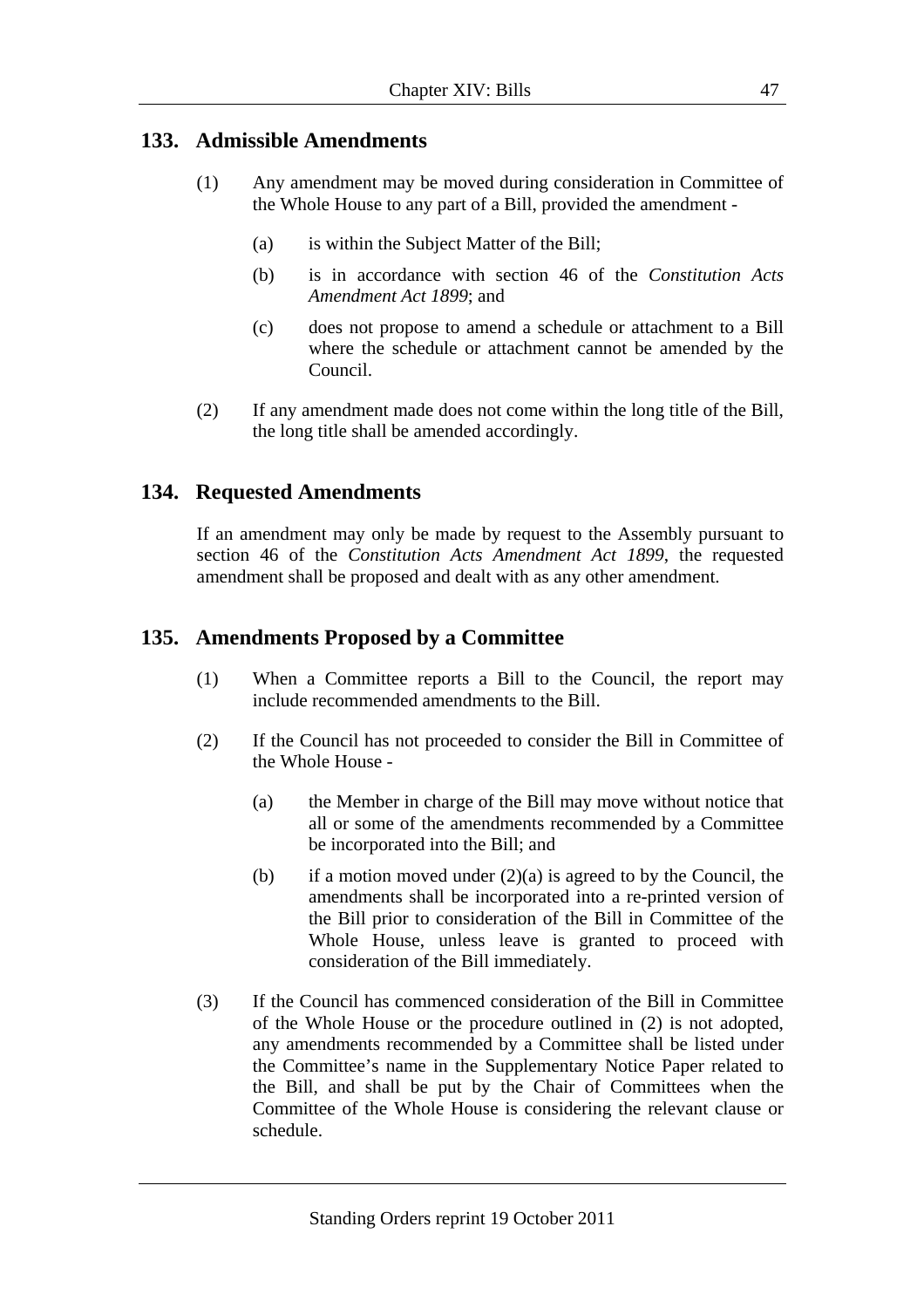(4) When required, a Bill shall be recommitted in Committee of the Whole House for the purpose of considering an amendment recommended by a Committee.

# **136. Adoption of Report of Committee of the Whole House**

- (1) The report on an unamended Bill may be adopted on presentation.
- (2) Consideration and adoption of a report on an amended Bill shall be made an Order of the Day for a future sitting, unless leave is granted to consider the report on presentation.
- (3) Upon adoption of a report amending a Council Bill, the Bill shall be reprinted.

## **137. Recommittal**

- (1) After the presentation of the report of the Committee of the Whole House and prior to the question for the third reading being moved, a Member may move without notice that the Bill be recommitted to the Committee of the Whole House.
- (2) A motion to recommit a Bill shall restrict reconsideration to certain parts of the Bill or new proposed amendments.

## **138. Chair of Committees' Certification**

When a Bill has been considered by the Committee of the Whole House, before the Bill shall be read a third time, the Chair of Committees shall certify in writing that "This is a true copy of the Bill as agreed to in Committee of the Whole House and reported.", and the President shall announce that the Chair has so certified.

# **139. Third Reading**

When the report has been adopted by the Council -

- (a) if the Bill has not been amended, the Member in charge of the Bill may move the third reading immediately; or
- (b) if the Bill has been amended, the third reading of the Bill shall be made an order of the day for the next sitting day.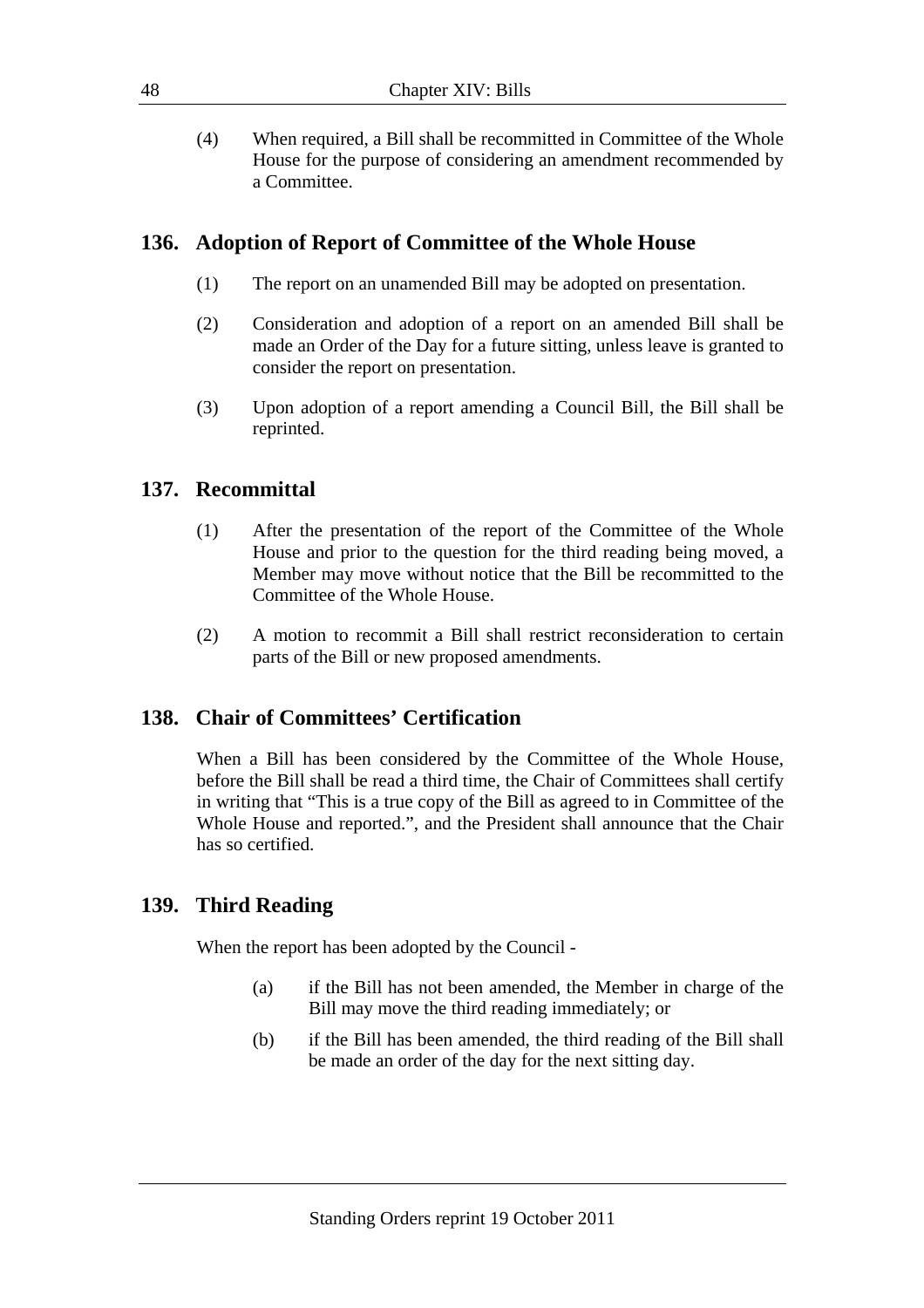# **140. Scope of Third Reading Debate**

The debate on the third reading of a Bill -

- (a) shall be limited to the contents of the Bill as agreed by the Council prior to that stage; and
- (b) shall not introduce new arguments or otherwise expand the debate.

#### **141. Bill Passed**

- (1) When the question for the third reading of a Bill has been agreed to, the Bill is passed.
- (2) When a Bill has been passed by the Council, the Clerk shall certify that fact on the Bill.

## **142. Clerical Amendments**

The Clerk may amend a Bill to correct -

- (a) any clerical or typographical error in the Bill; and
- (b) the short title and citation to reflect the calendar year in which the Bill completed its passage through the Parliament.

## **143. Message to the Assembly**

- (1) When a Bill has been passed, a Message shall be sent to the Assembly -
	- (a) for a Council Bill, forwarding the Bill for the concurrence of the Assembly; or
	- (b) for an Assembly Bill, advising the Assembly of the Bill's passage through the Council and returning the Bill, with a schedule of any amendments made by the Council.
- (2) When an Assembly Bill is defeated in the Council, a Message shall be sent to the Assembly, advising of the defeat of the Bill and returning the Bill.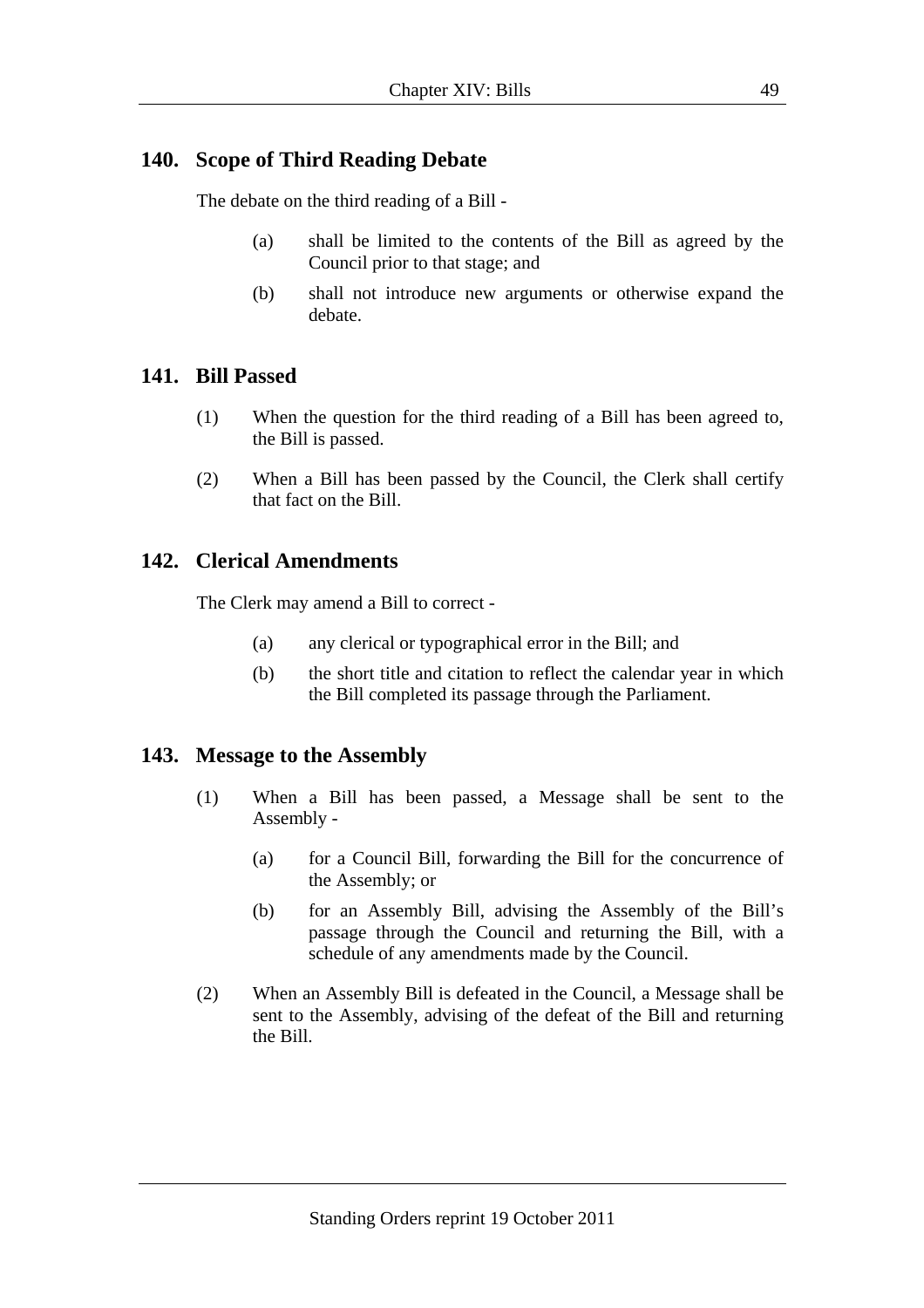# *Council Bills Amended by the Assembly*

#### **144. Message containing Amendments from the Assembly**

When a Council Bill is returned from the Assembly with amendments, the Message shall be read and ordered for consideration in Committee of the Whole House -

- (a) at the next sitting of the Council; or
- (b) by order of the Council, immediately or at a later stage of the sitting.

#### **145. Consideration of Assembly Amendments**

Amendments made by the Assembly may be -

- (a) agreed to with or without amendment;
- (b) disagreed to,

or the Bill may be referred to a Conference or laid aside.

## **146. Relevance of Further Amendments**

No amendment shall be proposed to an amendment of the Assembly unless the amendment is relevant to or consequent upon the Assembly's amendment.

## **147. Procedures after Consideration of Assembly Amendments**

If the Council -

- (a) agrees to the Assembly's amendments, it shall inform the Assembly by Message;
- (b) amends the Assembly's amendments, the Bill shall be returned by Message with a schedule of the Council amendments for the concurrence of the Assembly; or
- (c) disagrees with the amendments
	- (i) the Bill may be laid aside, in which case the Assembly shall be informed by Message; or
	- (ii) the Bill may again be sent by Message to the Assembly, requesting its reconsideration.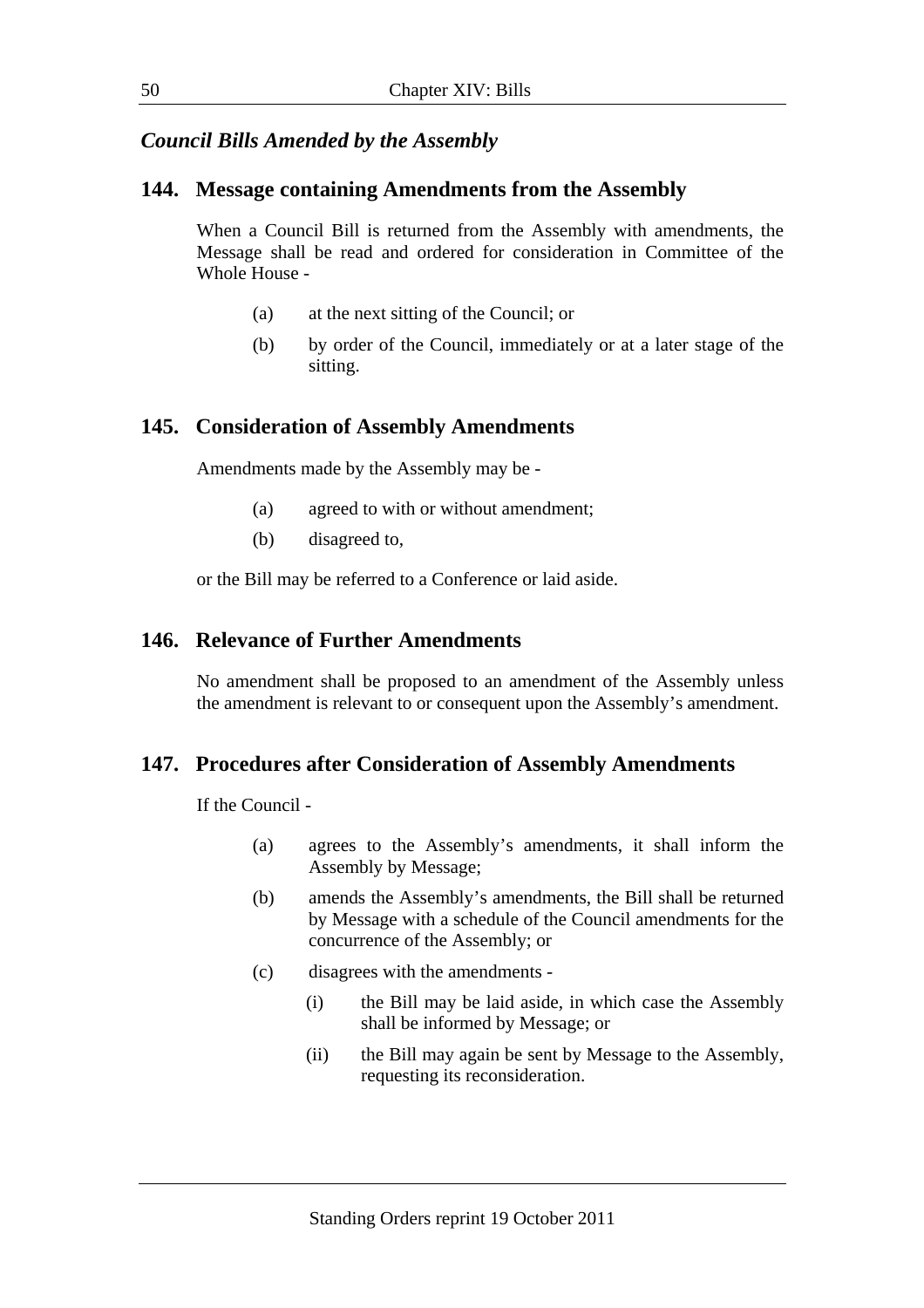#### **148. Reasons for disagreeing**

In any case when a Bill is returned to the Assembly with any of the amendments made by that House disagreed to, the Message returning such Bill may contain reasons for the Council not agreeing to the amendments proposed by the Assembly. Such reasons shall be drawn up by a committee of 3 Members to be appointed for that purpose when the Council adopts the report of the Committee of the Whole House disagreeing to the amendments in question.

## **149. Continued Assembly Disagreement on Amendments**

- (1) If the Assembly returns a Council Bill insisting on the original Assembly amendments to which the Council has disagreed, the Council may -
	- (a) agree, with or without amendment, to the Assembly amendments to which the Council had previously disagreed, and make any necessary consequential amendments to the Bill; or
	- (b) insist on its disagreement to the Assembly amendments and make any necessary amendments relevant to the rejection of the Assembly amendments.
- (2) If the Assembly returns a Council Bill disagreeing to Council amendments, the Council may -
	- (a) withdraw its amendments and agree to the original Assembly amendments;
	- (b) make further amendments to the Bill consequent upon the rejection of its amendments;
	- (c) make new amendments as alternative to its amendments to which the Assembly disagreed; or
	- (d) insist on its amendments to which the Assembly has disagreed.
- (3) If the Assembly returns a Council Bill with further amendments to the Bill or to Council amendments, the Council may -
	- (a) agree, with or without amendment, to the further Assembly amendments, and make any necessary consequential amendments to the Bill; or
	- (b) disagree to the further Assembly amendments and insist on its own amendments which the Assembly has amended.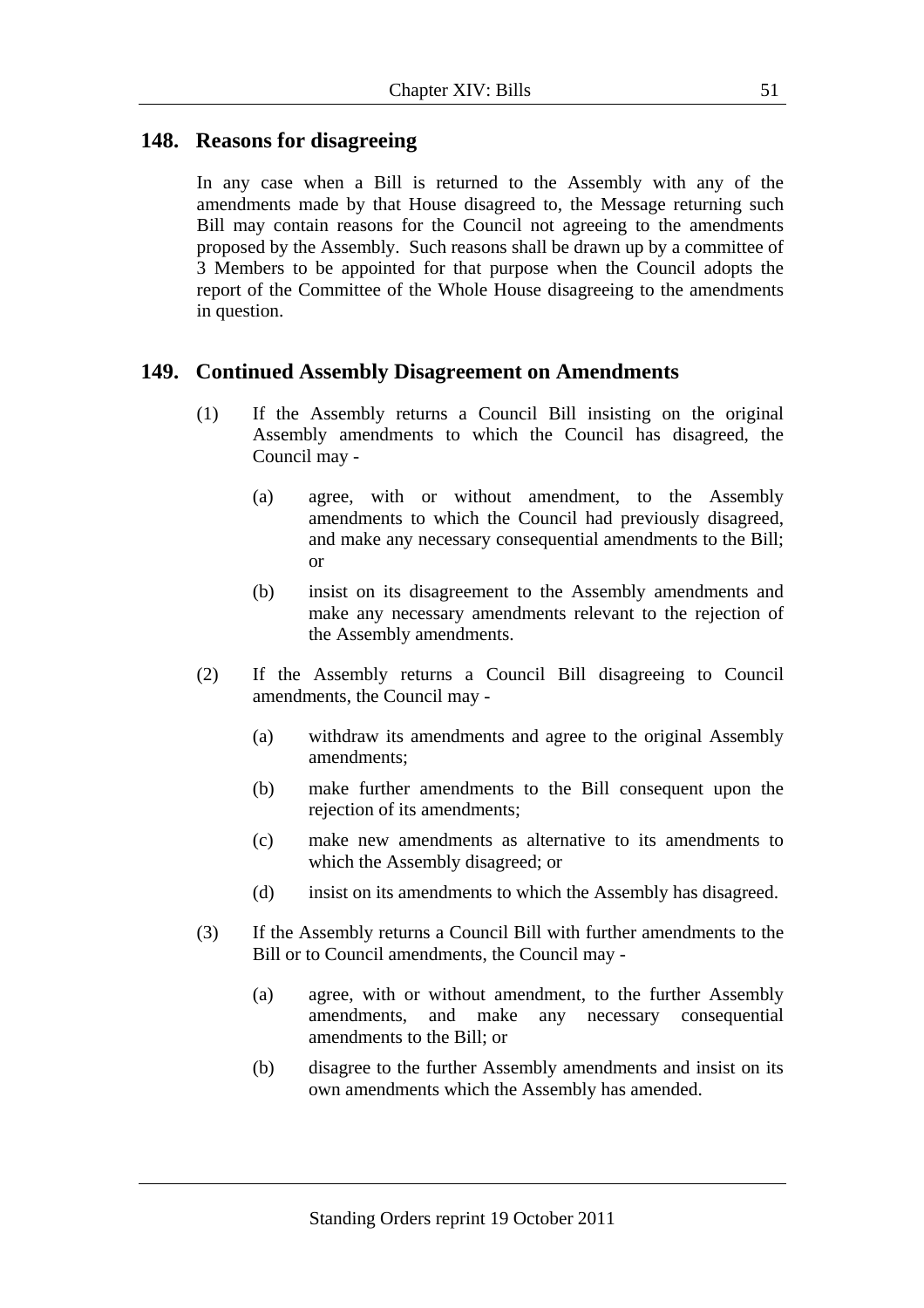- (4) In the situations described in  $(1)$ ,  $(2)$  and  $(3)$ , the Council may -
	- (a) return the Bill to the Assembly;
	- (b) order the Bill to be laid aside; or
	- (c) request a Conference.
- (5) If the Council returns a Bill to the Assembly, and the Assembly returns the Bill still disagreeing with any of the requirements of the Council, the Council shall act in accordance with (1) to (4).

#### *Assembly Bills Amended by the Council*

#### **150. Message Returning Council Amendments**

When an Assembly Bill is amended by the Council, and a Message is returned from the Assembly disagreeing to any of those amendments or proposing further amendments, the Message shall be read and ordered for consideration in Committee of the Whole House -

- (a) at the next sitting of the Council; or
- (b) by order of the Council, immediately or at a later stage of the sitting.

## **151. Consideration of Assembly Disagreement with Council Amendments**

- (1) If the Assembly disagrees to Council amendments to an Assembly Bill, the Council may -
	- (a) insist, or not insist, on its amendments;
	- (b) make further amendments to the Bill consequent upon the rejection of its amendments;
	- (c) make new amendments alternative to the amendments to which the Assembly disagreed; or
	- (d) order the Bill to be laid aside; or
	- (e) request a Conference.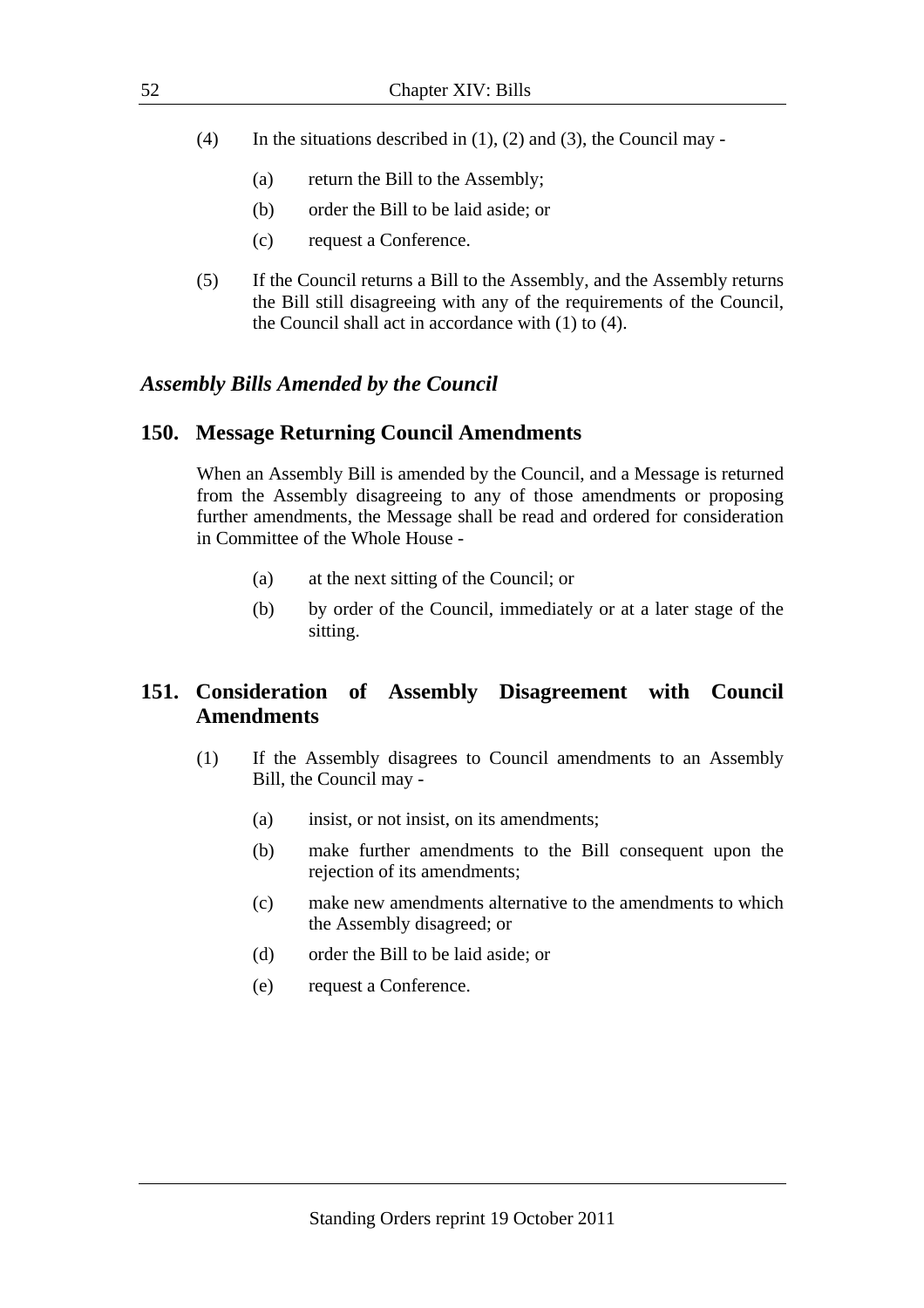- (2) If the Assembly agrees to Council amendments with further amendments, the Council may -
	- (a) agree to the Assembly's amendment, with or without further amendment, making any consequential changes to the Bill;
	- (b) disagree to the Assembly's amendments and insist on its own amendments;
	- (c) order the Bill to be laid aside; or
	- (d) request a Conference.
- (3) If the Council returns a Bill to the Assembly, and the Assembly returns the Bill still disagreeing with any of the requirements of the Council, the Council shall act in accordance with (1) and (2).

#### **152. Reasons for Disagreement**

In any case when a Bill is returned to the Assembly with any of the amendments made by the Assembly on the Council's amendments disagreed to, the Message returning such Bill may also contain written reasons for the Council not agreeing thereto. Such reasons shall be drawn up by a committee of 3 Members to be appointed for that purpose when the Council adopts the report of the Committee of the Whole House disagreeing to the amendments in question.

#### **153. Clerk to Certify Stages**

In whatever way the Council shall dispose of a Bill returned by the Assembly with amendments, or returned by the Assembly after being amended by the Council, the Clerk shall at every stage certify accordingly on the Bill.

## **154. Bills Amending the Constitution**

- (1) If a Bill received from the Assembly requires an absolute majority pursuant to the Constitution, the Council shall not proceed with such Bill unless the Clerk of the Assembly has certified on the Bill that its second and third readings were passed with the concurrence of an absolute majority of the whole number of the Members of the Assembly.
- (2) A division shall be taken on the second and third reading of any Bill which requires an absolute majority pursuant to the Constitution, and if the result of any such division is that the second or third reading has not been passed with the concurrence of an absolute majority of the whole number of the Members of the Council, the Bill shall be laid aside.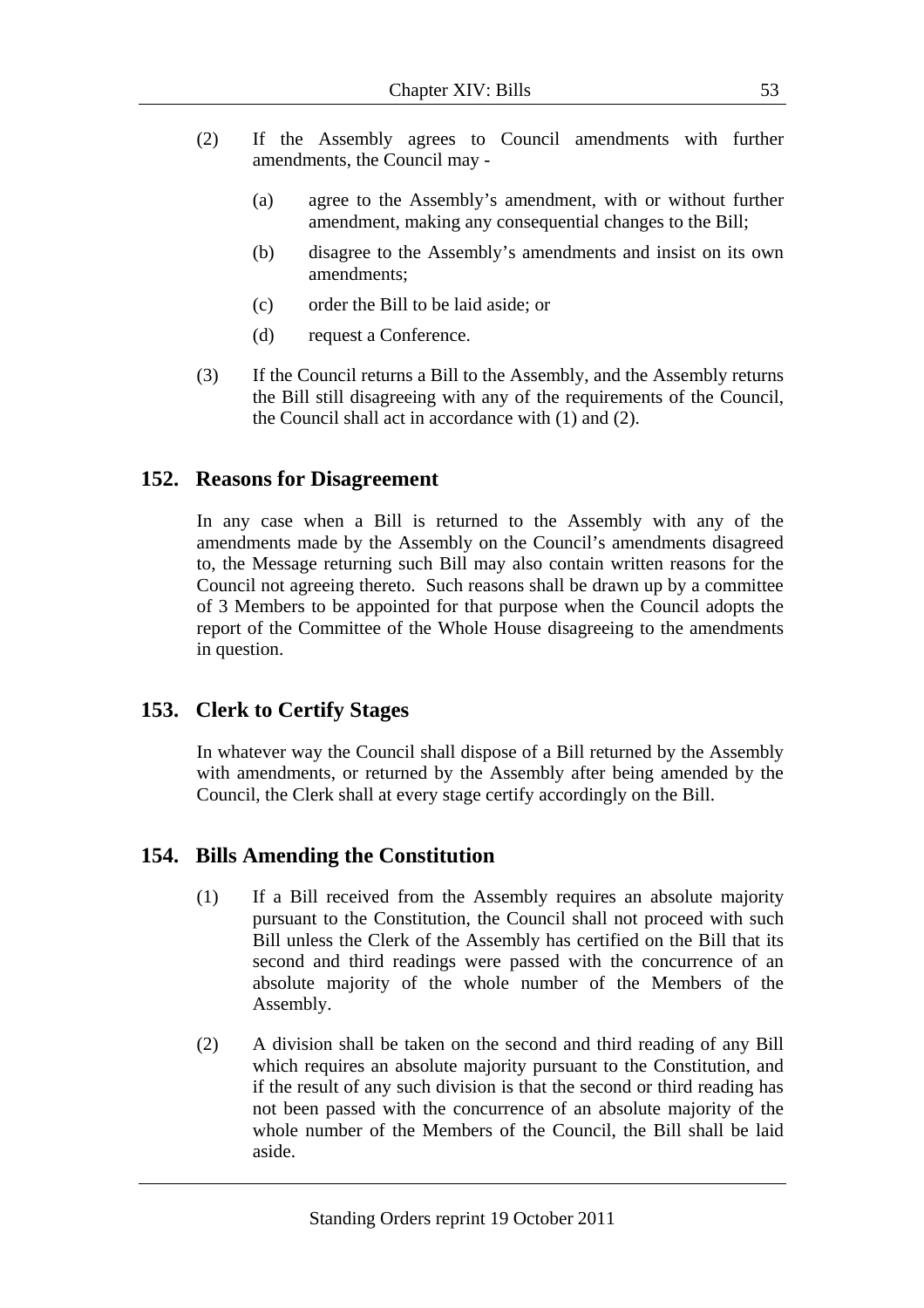# **Chapter XV: Committees**

#### *Standing, Select and Joint Committees*

#### **155. Application**

- (1) This chapter applies to Standing and Select Committees of the Council.
- (2) If ordered by the Houses, this chapter applies to Joint Committees of the Parliament.

#### **156. Establishment of Committees**

- (1) All Committees shall be established by motion on notice.
- (2) A motion to establish a Committee shall include
	- (a) the terms of reference for the Committee;
	- (b) the number of Members to be appointed to the Committee;
	- (c) any procedures specific to the operation of the Committee; and
	- (d) for a Select Committee, the date by which the Committee is to report to the Council.
- (3) Upon the Council agreeing to a motion under (2), the relevant terms of that motion shall be incorporated into Schedule 1 to these Standing Orders.
- (4) If the Council resolves to establish a Joint Committee, a Message shall be sent to the Assembly seeking the Assembly's agreement.
- (5) When a Message requesting the establishment of a Joint Committee is received from the Assembly, the Message shall be read and ordered for consideration -
	- (a) at the next sitting of the Council; or
	- (b) by order of the Council, immediately or at a later stage of the sitting.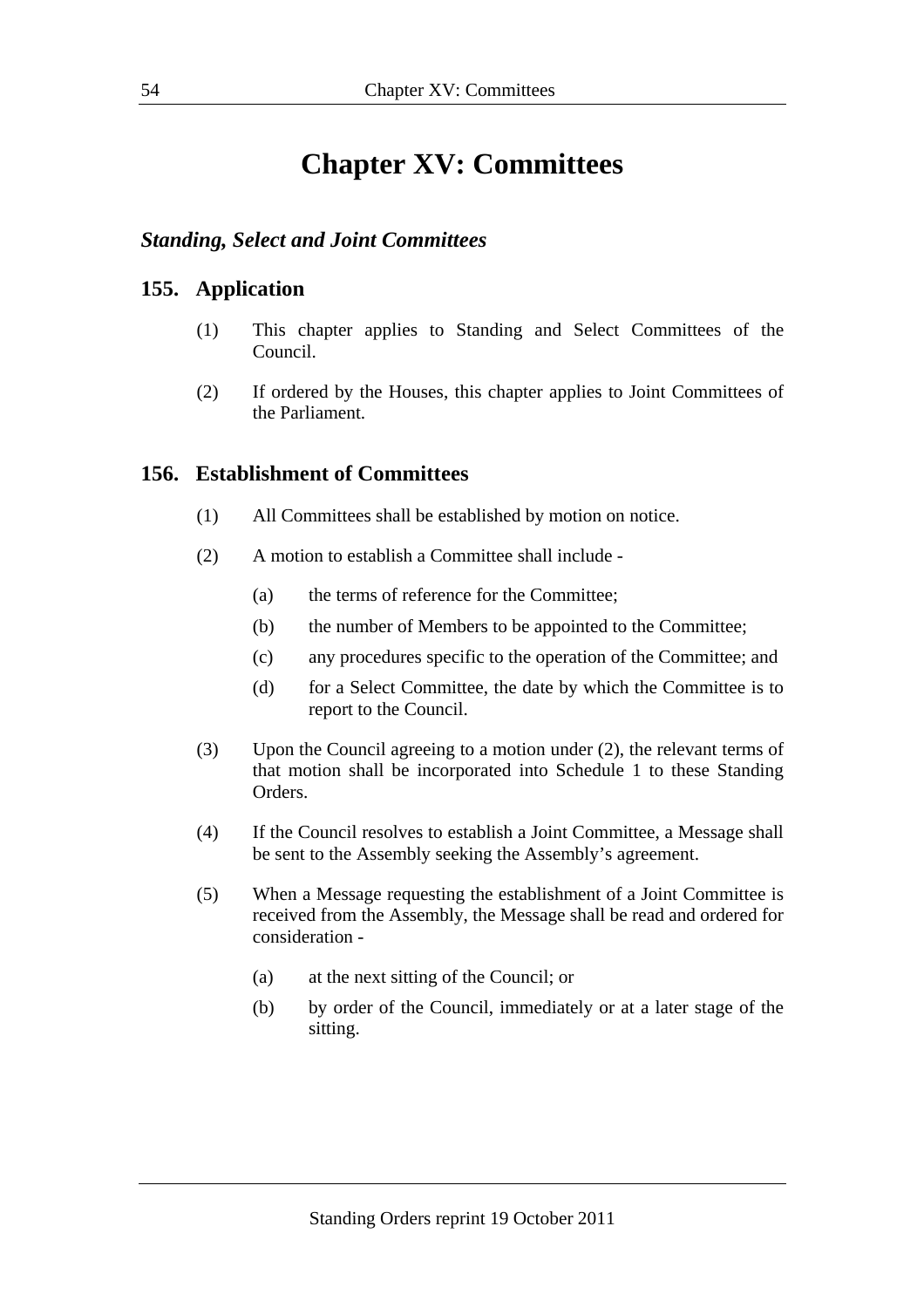# **157.** *Ex Officio* **Membership - President**

- (1) The President shall be *ex officio* a Member of each Committee.
- (2) For the purposes of this Standing Order, the President shall not be
	- (a) entitled to vote on any matter before a Committee; or
	- (b) counted for the purposes of a quorum.

#### **158. Membership of Committees**

- (1) Members shall be appointed to a Committee by
	- (a) motion on notice; or
	- (b) motion without notice if the motion is moved
		- (i) immediately after the motion establishing the Committee is agreed by the Council; or
		- (ii) consequent upon a discharge or resignation of a Member from a Committee.
- (2) A Member shall be discharged from a Committee
	- (a) by motion on notice; or
	- (b) if the Member fails to attend 3 consecutive meetings of the Committee, unless leave of absence has been granted to the Member by the Committee or the Council.
- (3) Unless otherwise ordered, a Minister shall not be appointed as a member of a Standing or Joint Committee.
- (4) A Member may resign from a Committee in writing to the President, and the resignation is effective upon receipt by the President.
- (5) When the Council is not sitting and a vacancy occurs on a Committee, the President may appoint a Member to fill the vacancy until an appointment can be made or confirmed by the Council.
- (6) An appointment made by the President under (5) shall maintain the political representation that existed on the Committee before the vacancy occurred.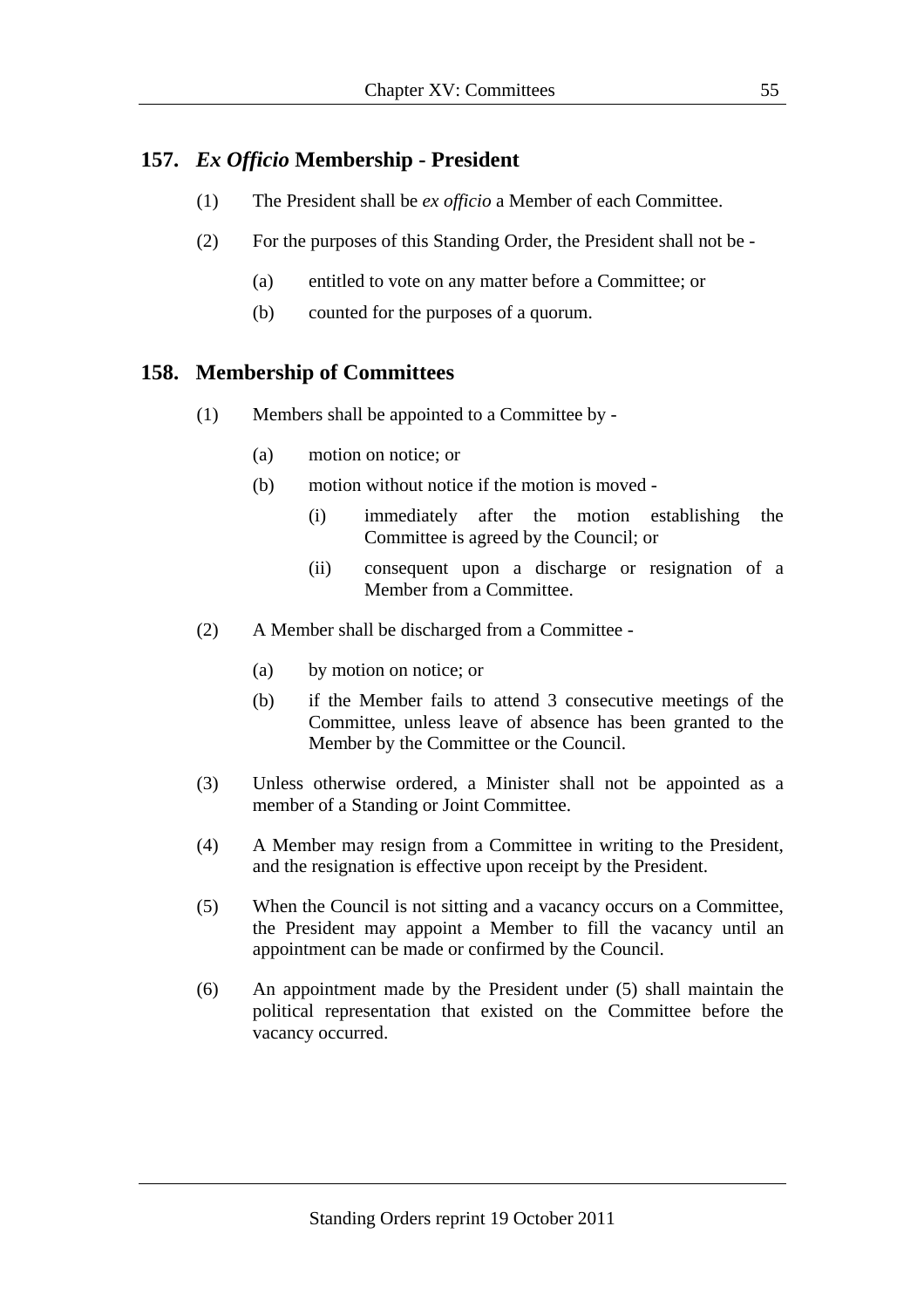#### **159. Ballot for Committee Membership**

- (1) Any Member may request a ballot for the election of Committee members.
- (2) When a ballot has been requested
	- (a) the bells shall be rung as for a division;
	- (b) the President shall advise the Council of the number of Members to be elected to the Committee;
	- (c) each Member shall write the names of the Members for whom they wish to vote on a ballot paper, not exceeding the number of Members to be elected;
	- (d) the ballot papers shall be returned to the Clerk;
	- (e) the Clerk shall count the votes;
	- (f) the Members who receive the most votes shall be declared by the President to be elected;
	- (g) if 2 or more Members have an equality of votes for the last place or places on the Committee, a second ballot shall be conducted to determine that place or those places;
	- (h) only those Members who achieved an equality of votes for that place or those places shall continue as candidates in the second ballot; and
	- (i) further ballots shall be conducted as necessary.

#### **160. Quorum**

- (1) At any Committee meeting, a majority of Members is a quorum.
- (2) Members participating in a meeting under Standing Order 161 shall be counted for the purposes of a quorum.
- (3) If a quorum is not present within 15 minutes of the time set for a meeting, the meeting shall be cancelled, and the names of the Members present shall be recorded in the Committee Minutes.
- (4) If attention is drawn to the absence of a quorum during a Committee meeting, the Chair shall suspend the Committee until a quorum is present or adjourn the Committee to a future time.
- (5) A motion to establish a Joint Committee may include quorum provisions specific to that Committee.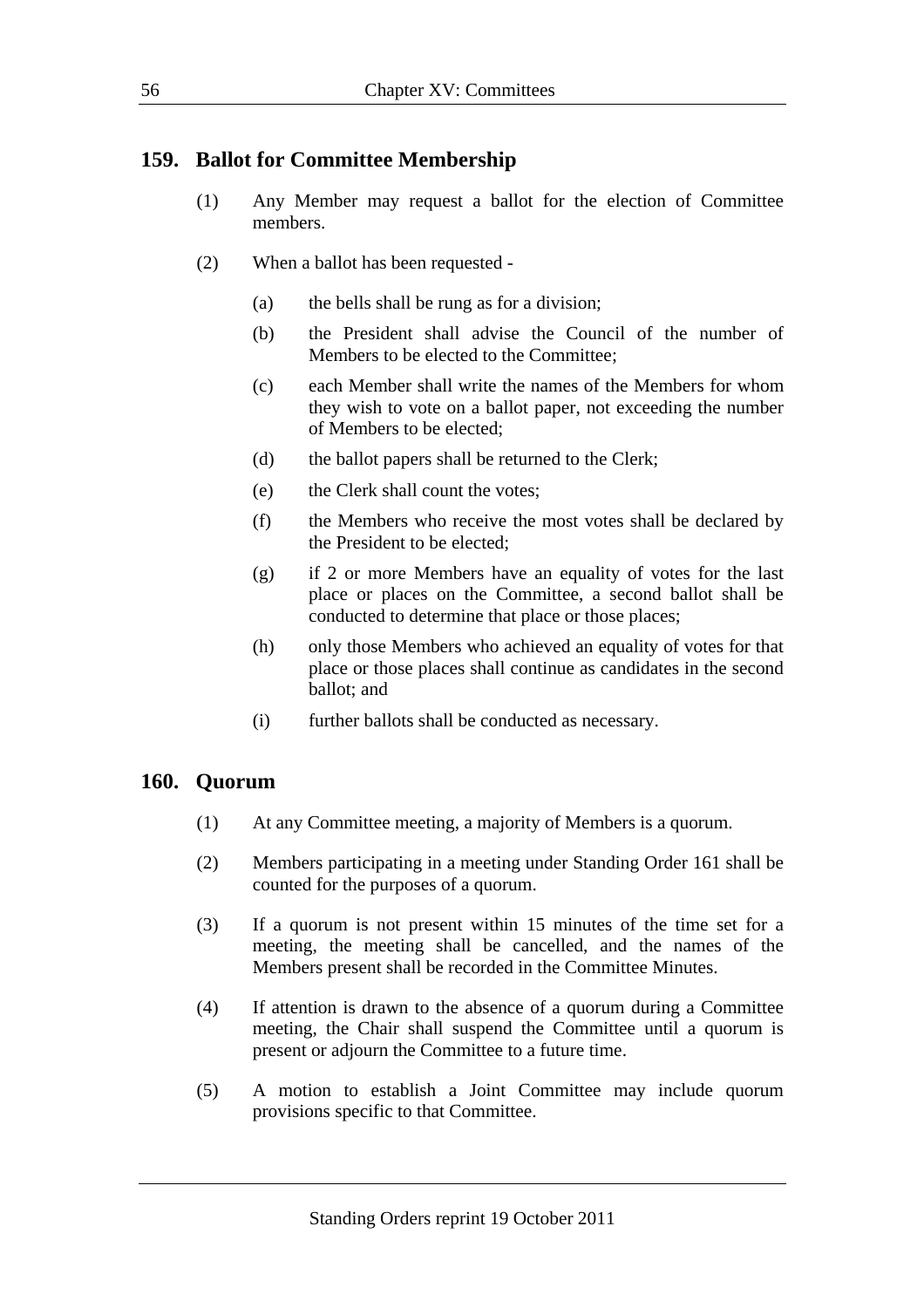# **161. Participation by Electronic Communication**

A Committee is authorised to hold meetings by electronic communication without the Members of the Committee or witnesses being present in one place, provided that -

- (a) during a Committee's deliberations or proceedings, Members of the Committee are able to speak to and hear each other contemporaneously;
- (b) when a witness gives oral evidence, Members of the Committee are able to hear the witness contemporaneously and to put questions to the witness in each other's hearing; and
- (c) the Chair of such a meeting takes care to ensure that a quorum is maintained during the meeting and that the Standing Orders of the Council are observed.

# **162. Substitute Members**

- (1) A Member of a committee may be replaced by another Member ("Substitute Member") for the duration of a particular inquiry. The Substitute Member, subject to this order, is a Member of the Committee for all purposes.
- (2) Substitution is made by order of the Committee and, once ordered, cannot be rescinded until the inquiry is completed.
- (3) A Substitute Member, by further order, may be a Substitute Member
	- (a) on 2 or more Committees at the same time; and/or
	- (b) for more than one inquiry being undertaken by the same Committee at the same time.
- (4) Except in relation to the inquiry for which substitution was made, the capacity of the Member substituted to act as a Member of the Committee is not affected.
- (5) Where a Committee
	- (a) presents its final report on an inquiry for which a substitution was made; or
	- (b) discontinues the inquiry for any reason,

 the order granting substitution lapses and the Substitute Member, subject to subclause (3), ceases to be a Member of the Committee.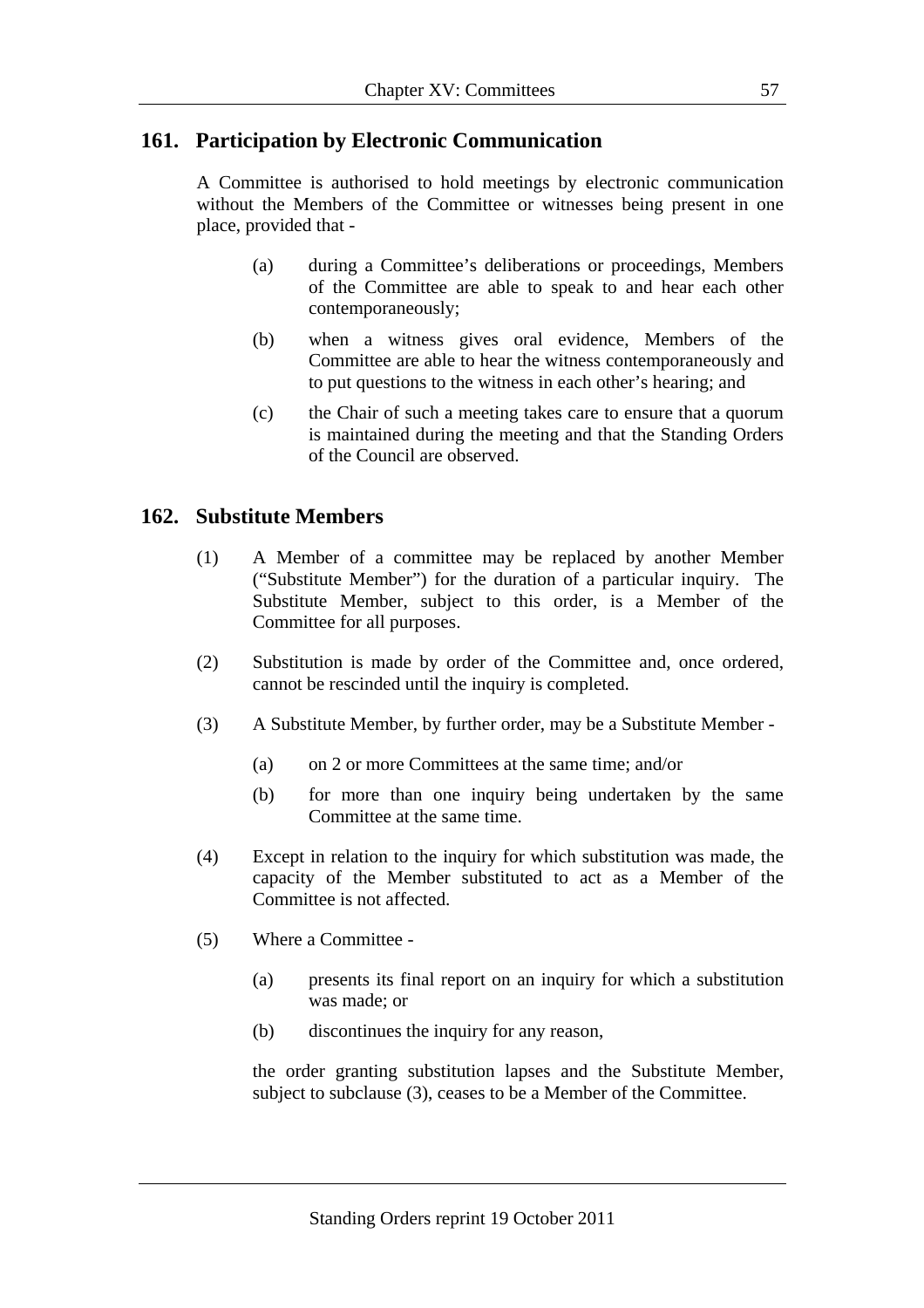(6) At the earliest opportunity after a substitution is made, the Clerk is to publish in the Notice Paper the names of the Member being substituted and the Substitute Member, and the purpose of the substitution.

# **163. Participating Members**

- (1) Any Member of the Council may participate in the taking of oral evidence by a Committee, and by leave of a Committee, its deliberations and proceedings, but may not vote.
- (2) Leave under (1) can be given only for a specific inquiry, but a Member may be given leave in relation to more than one inquiry.

#### **164. Pecuniary Interest**

A Member shall not participate in a Committee if the Member has a direct pecuniary interest in the matters being investigated by the Committee, unless the Member has declared that interest in the Council.

#### **165. Powers of a Committee**

In addition to any power conferred by order of the Council or by law, a Committee shall have the power to -

- (a) send for persons, papers and records; and
- (b) confer with a similar committee of the Assembly considering similar matters.

#### **166. Subcommittees**

- (1) A Committee may appoint a Subcommittee of 2 or more Members to inquire into and report to the Committee upon any matter which the Committee is empowered to examine.
- (2) The Standing Orders apply to a Subcommittee in like manner as they apply to a Committee.
- (3) A quorum of a Subcommittee shall be 2 Members, or a majority of Members where the Subcommittee is comprised of more than 2 Members.
- (4) A Subcommittee shall report to the Committee as soon as practicable on each matter referred to the Subcommittee.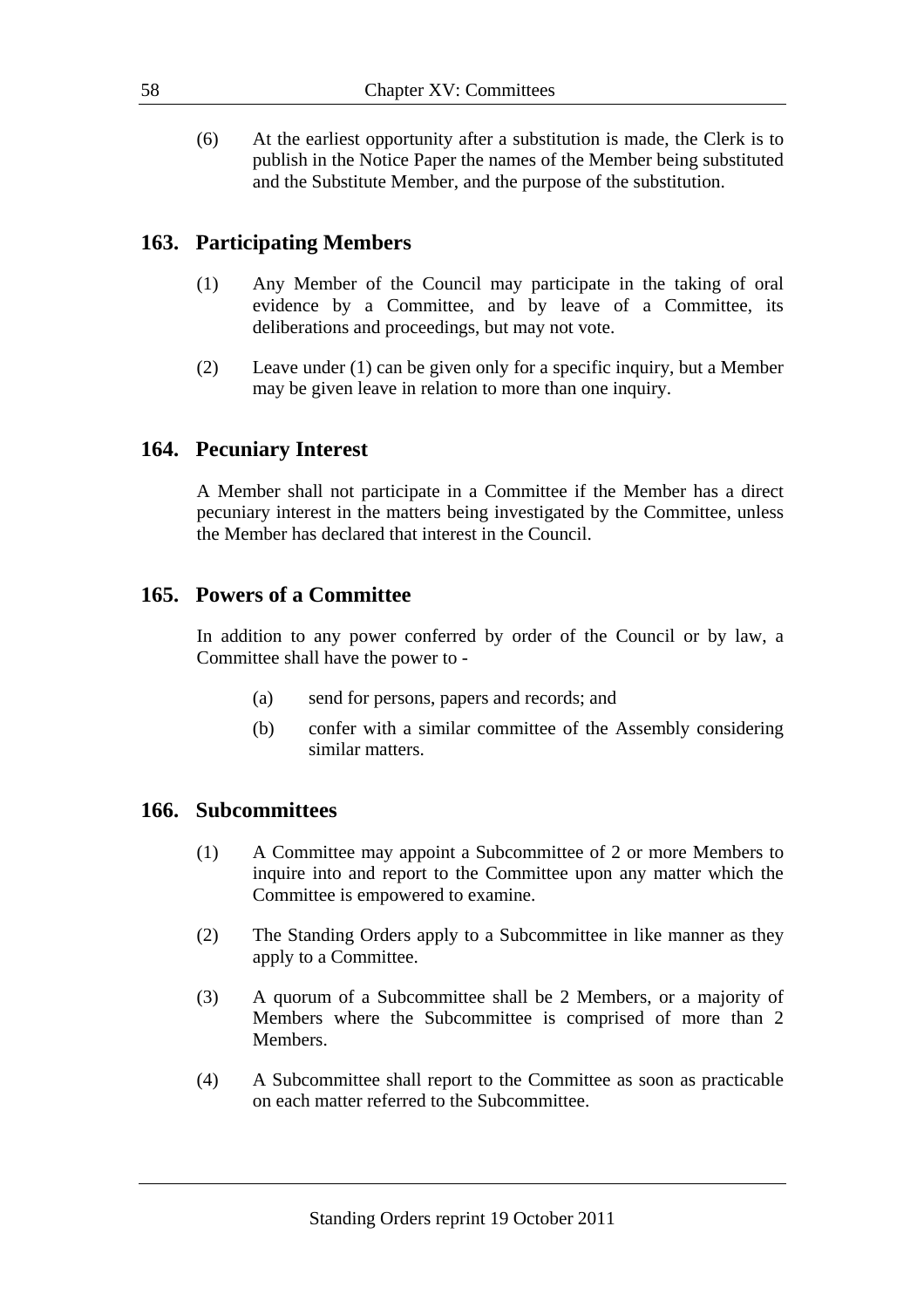# **167. Committee Minutes**

- (1) The Committee Minutes shall be the official record of each Committee meeting.
- (2) The Committee Minutes shall record
	- (a) Members present and apologies received; and
	- (b) the votes and proceedings of the meeting.

# **168. Scheduling of Meetings**

A Committee may meet during a suspension or adjournment of the Council.

## **169. Voting**

- (1) Each Member of a Committee has a deliberative vote only.
- (2) Questions are decided by a simple majority of Members present and voting.
- (3) When the votes are equal, the question is resolved in the negative.

# **170. First Meeting**

The Clerk shall call the first meeting of a Committee as soon as practicable following the establishment of the Committee.

# **171. Election of Chair and Deputy Chair**

- (1) Unless otherwise determined by the Council, each Committee shall elect a Chair and Deputy Chair from its own membership.
- (2) Where a Committee reports to the Council that is it unable to elect a Chair or Deputy Chair, the Council shall make an appointment.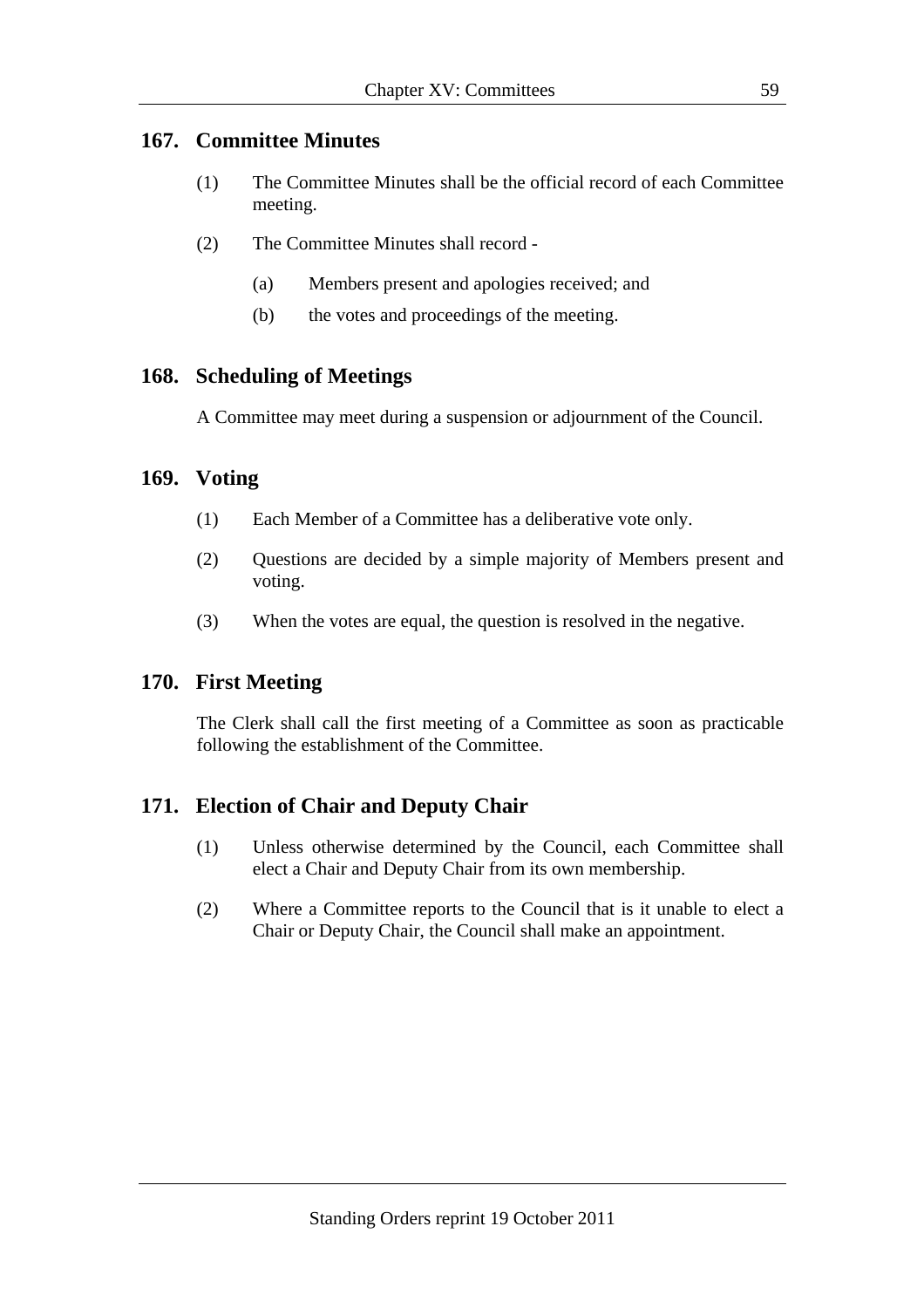## **172. Duties of Chair and Deputy Chair**

- (1) The Chair presides at meetings and has the powers necessary to conduct the Committee's proceedings in an orderly and expeditious manner.
- (2) In the absence of the Chair, the duties of the Chair shall be performed by the Deputy Chair or an Acting Chair appointed by the Committee for that purpose.

# **173. Definitions of Committee Evidence, Documentation, Deliberations and Proceedings**

For the purposes of these Standing Orders related to Committees -

- "evidence" is any information or item provided to, or received by, a Committee, and includes -
	- (a) an oral, written or electronic submission; and
	- (b) any document or record.
- "documentation" is any correspondence or information produced by a Committee.

"deliberations" are a Committee's consideration of evidence or a draft report.

"proceedings" are any Committee business that is not "evidence", "documentation" or "deliberations".

## **174. Status of Evidence**

- (1) All evidence shall fall within one of three categories
	- (a) public evidence;
	- (b) private evidence; or
	- (c) *in camera* evidence.
- (2) All oral evidence shall be public and may be disclosed or published by any Committee Member or person, unless otherwise ordered by the Committee or the Council.
- (3) All evidence other than oral evidence shall be private and may not be disclosed or published by any Committee Member or person, unless otherwise ordered by the Committee or the Council.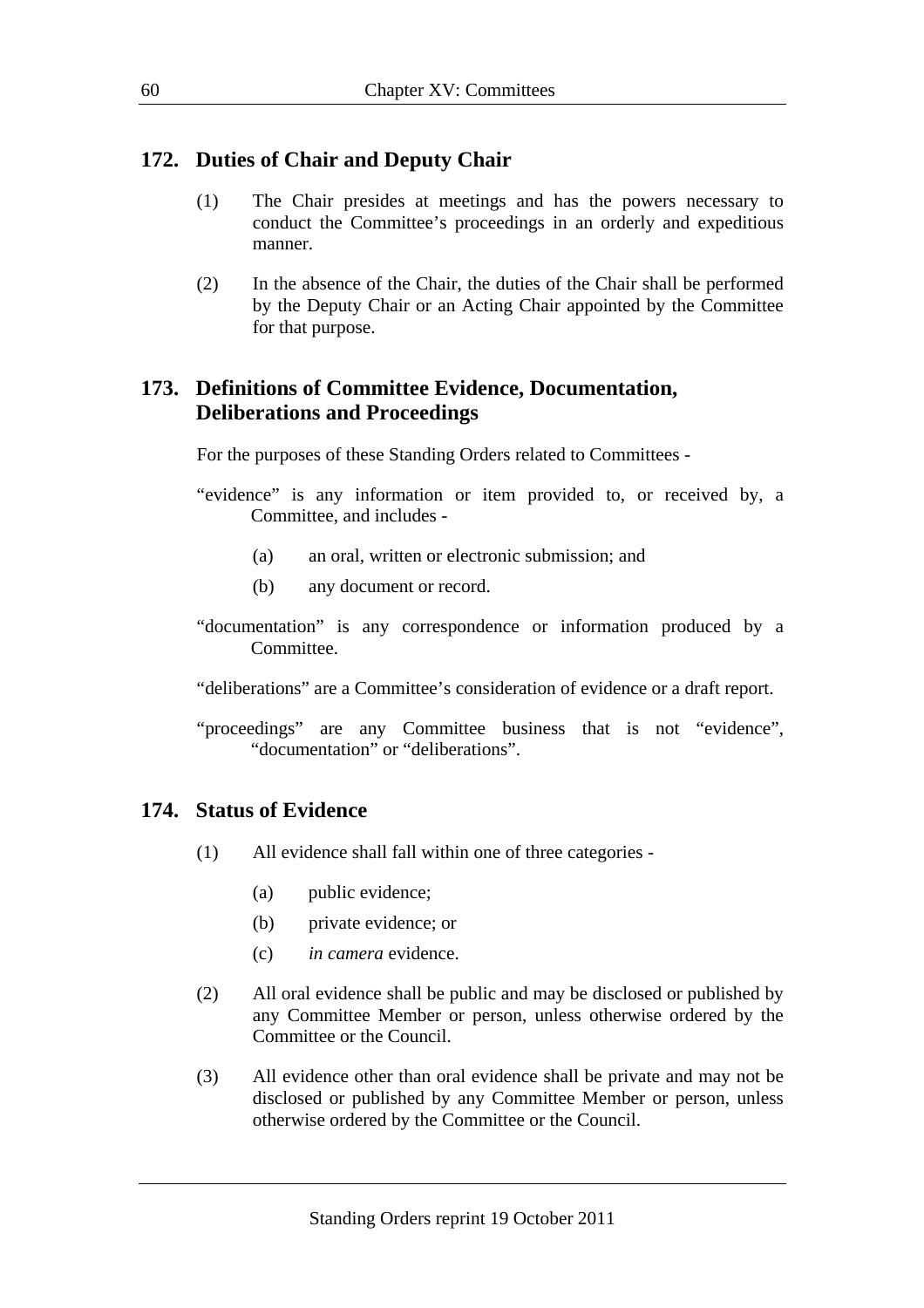- (4) If a Committee orders that any evidence is *in camera* to the Committee, the evidence shall not be disclosed or published by any Committee Member or person unless otherwise ordered by the Council.
- (5) For all private and *in camera* evidence, the Committee shall ensure that the person(s) who provided the evidence to the Committee is advised of the status of the evidence and the effect of that status.

#### **175. Status of Documentation**

- (1) All documentation shall be private to a Committee excluding a third party to whom the documentation is provided by the Committee, and shall not be disclosed or published by any Committee Member or person to whom the documentation is directed unless otherwise ordered by the Committee.
- (2) All persons to whom documentation is directed shall be advised of any restrictions on the release or further publication of that documentation.

#### **176. Status of Deliberations**

Committee deliberations shall be conducted in private session, and shall not be disclosed unless otherwise ordered by the Committee.

#### **177. Status of Proceedings**

Committee proceedings shall be conducted in private session, and may be disclosed unless otherwise ordered by the Committee.

## **178. Committee Initiated Inquiry**

- (1) A Committee may initiate an inquiry of its own motion if the Committee's terms of reference provide that capacity.
- (2) Where a Committee initiates an inquiry under (1), notice of that inquiry shall be reported to the Council within 2 sitting days of the Committee's resolution.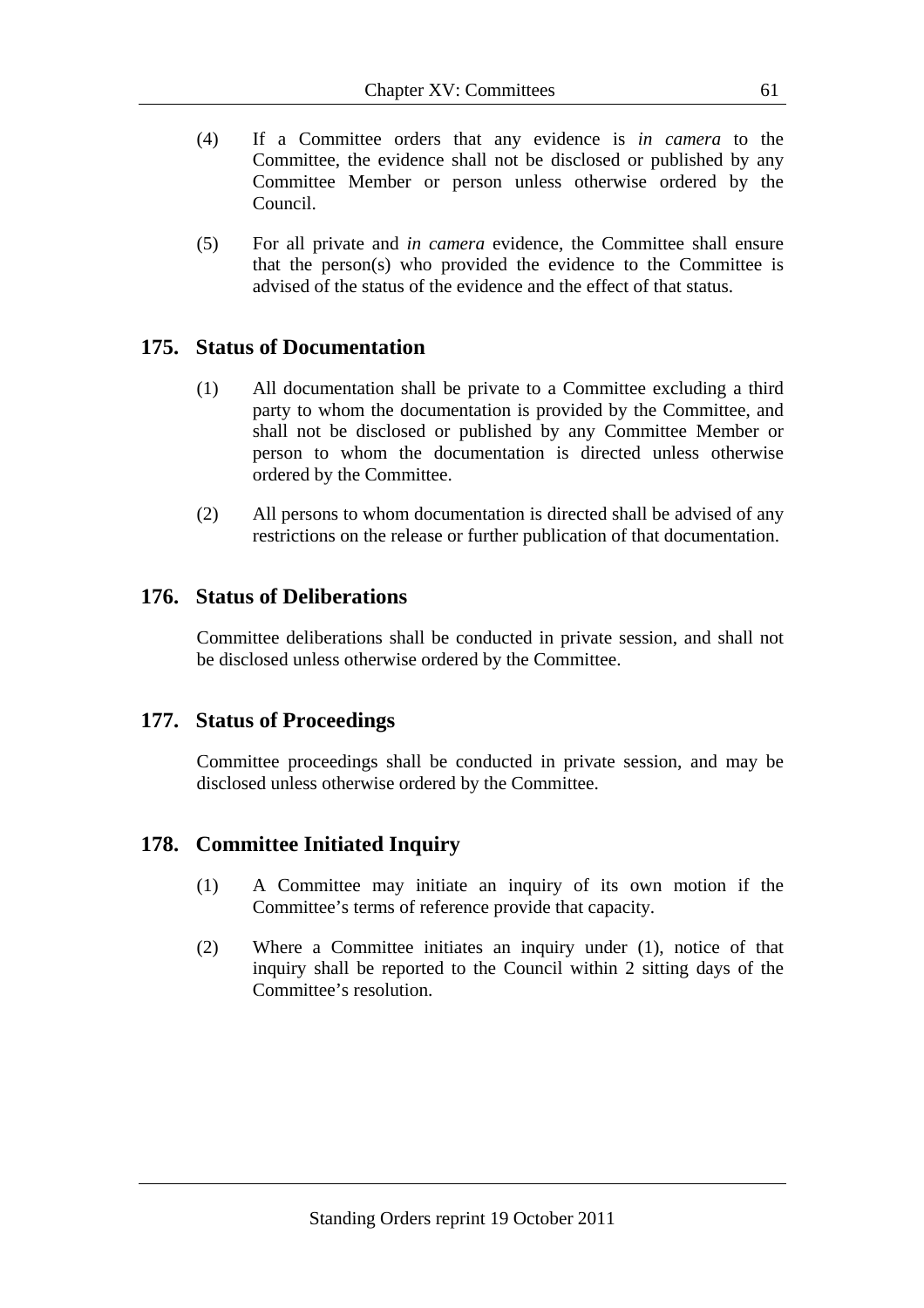## **179. Requests and Orders for Evidence**

- (1) A Committee may request or order a person to provide evidence to the Committee by -
	- (a) appearing in person before the Committee; and/or
	- (b) providing written or documentary evidence to the Committee.
- (2) When a Committee determines to receive evidence from a person, the Committee may seek that evidence by -
	- (a) written request; or
	- (b) summons in accordance with Standing Order 191.
- (3) A Committee may only request that a Member of the Council provide evidence to the Committee and, if the Member declines to provide that evidence, may report the matter to the Council.
- (4) A Committee shall not seek evidence directly from a Member of the Assembly.

#### **180. Witnesses Entitlements**

Any person examined before a Committee is entitled to -

- (a) access to relevant documents before and during examination;
- (b) benefit of counsel;
- (c) request that the evidence be deemed private or *in camera*;
- (d) be informed prior to the examination of the right of objection provided by section 7 of the *Parliamentary Privileges Act 1891*;
- (e) a reasonable opportunity to rebut allegations of criminal, improper or unethical conduct made against the witness if the allegations are relevant to the Committee's inquiry;
- (f) a reasonable opportunity to correct errors of transcription in a transcript of evidence;
- (g) an opportunity to provide supplementary or new evidence; and
- (h) any additional entitlements as determined by the Council.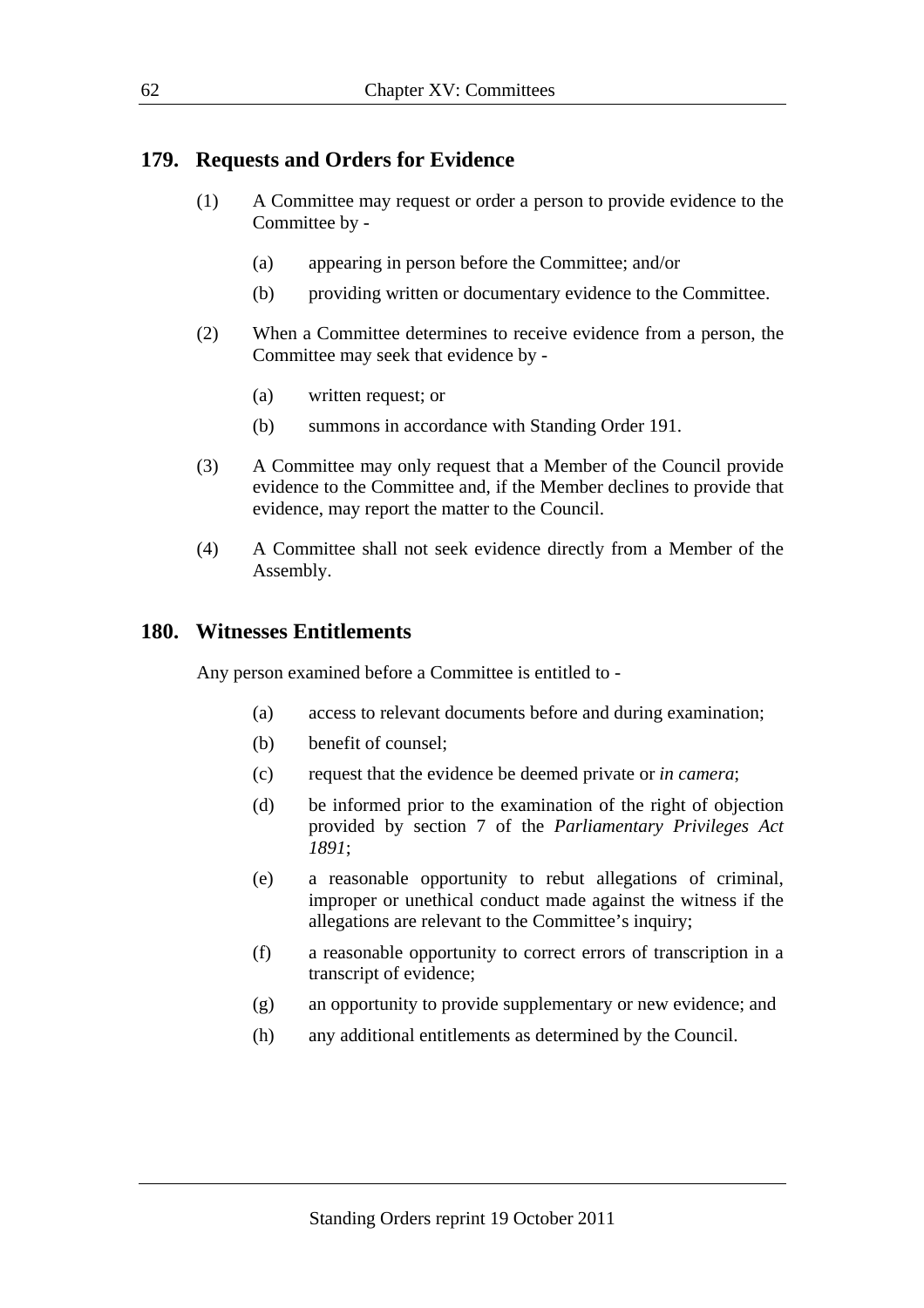# **181. Evidence of Public Servants**

An officer of a government agency -

- (a) shall not be asked to give an opinion on a matter of policy; and
- (b) shall be given reasonable opportunity to refer questions asked of the officer to superior officers or to a Minister.

# **182. Compensation for Witnesses**

Claims for reasonable compensation for expenses or loss of time and special costs may be submitted by witnesses and considered by the Clerk.

# **183. Procedural Rulings by the President**

- (1) The President may provide a procedural ruling to a Committee.
- (2) The President shall report any procedural ruling provided under (1) to the Council.

# **184. Evidence Containing Allegations about Member**

If a Committee receives evidence containing allegations of improper conduct of a Member of the Council or Assembly, the Committee shall not consider that evidence but shall report the evidence to the *Procedure and Privileges Committee*.

# **185. Preparation of Report**

- (1) A draft report shall be prepared under the Committee's direction and circulated to all Members of the Committee.
- (2) A draft report shall be considered and adopted by the Committee in a manner determined by the Committee.
- (3) The Chair shall sign the report as adopted by the Committee.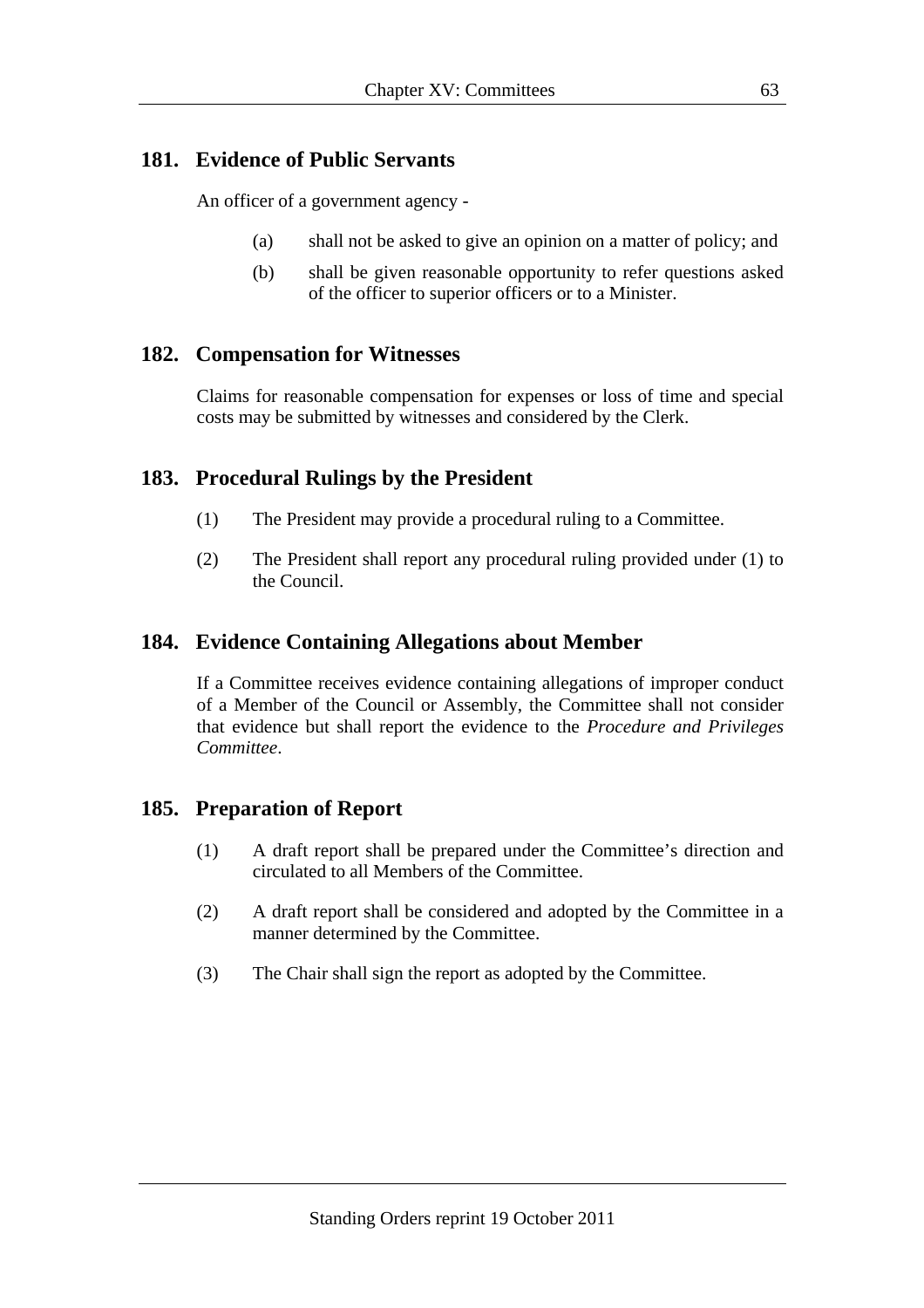### **186. Minority Report**

- (1) A Committee Member may add a minority report to the Committee's report prior to its tabling in the Council, provided that the minority report -
	- (a) is confined to issues in dispute;
	- (b) is signed by the Member; and
	- (c) has been presented to Committee Members at a Committee meeting.
- (2) A reasonable opportunity for presentation of a minority report shall be given by the Committee to any Member who indicates a desire to do so prior to the formal adoption of the Committee's report.

### **187. Tabling of Report**

- (1) A Committee report shall be tabled in the Council by the Chair or another Member of the Committee appointed for that purpose.
- (2) Upon tabling in the Council, a Committee report shall be
	- (a) deemed printed and published under the authority of the Council; and
	- (b) listed for consideration by the Council in accordance with Standing Order 109.
- (3) If the Council is adjourned or in recess, a Committee report may be forwarded to the President and upon receipt it shall be deemed to be tabled.
- (4) The President shall advise the Council of any report deemed tabled under (3) at the next sitting of the Council.

### **188. Chair's Statement on Tabling of Report**

- (1) When a Committee report has been tabled in the Council, the Member tabling the report may make a short statement to the Council, providing an overview of the report and any other relevant matters.
- (2) A Member's statement under (1) must
	- (a) be agreed to by the Committee prior to delivery in the Council; and
	- (b) not exceed 3 minutes.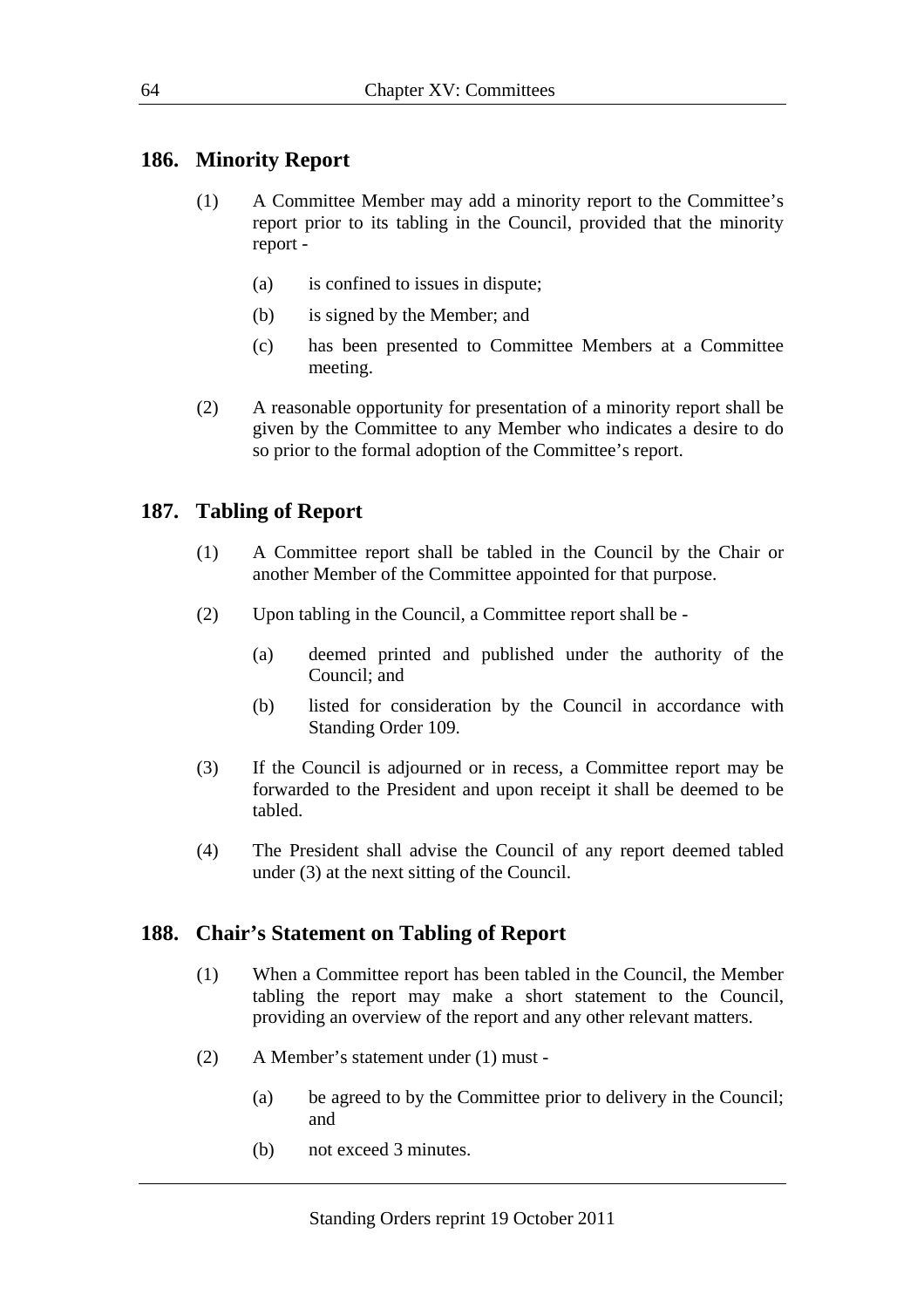# **189. Motions following Tabling of Report**

When a Committee report has been tabled in the Council, any corollary motion without notice may be moved, including a motion that the recommendations contained in the report be agreed to.

## **190. Response to Recommendations**

- (1) Where a report recommends action by, or seeks a response from, the Government, the responsible Minister or the Leader of the House shall provide its response to the Council within not more than 2 months or at the earliest opportunity after that time if the Council is adjourned or in recess.
- (2) The Clerk shall record on the Notice Paper any such requirement for a response together with the time limit for the response.
- (3) Paragraphs (1) and (2) do not apply to a report on a Bill.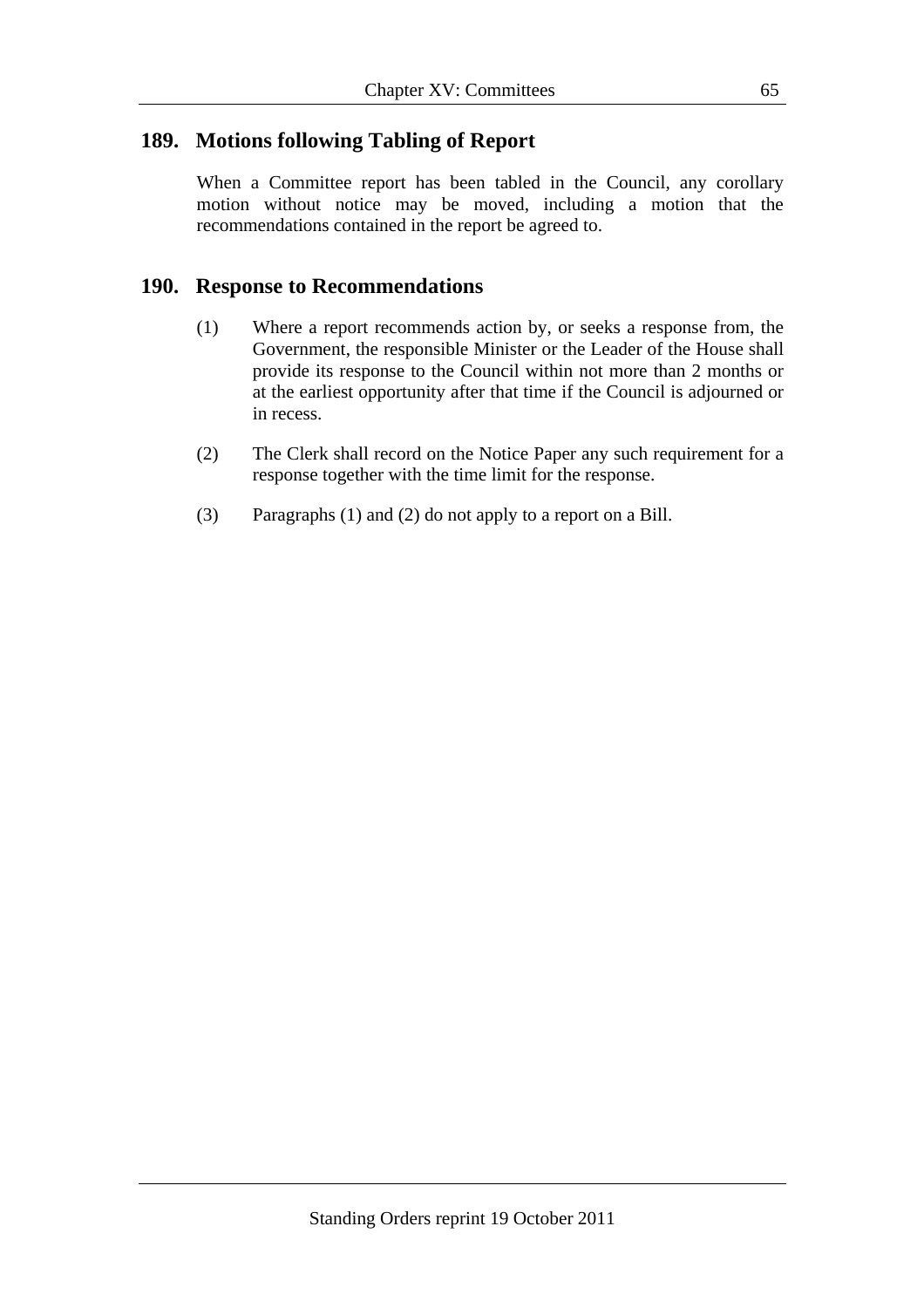# **Chapter XVI: Witnesses**

#### **191. Summoning Witnesses**

Witnesses, not being Members, shall be ordered to -

- (a) attend before the Council; or
- (b) attend before or provide evidence to a Committee,

by summons under the hand of the Clerk.

#### **192. Witness in Custody**

If a witness is in prison, the Council may order that the President issue a warrant to the keeper of the prison to bring the witness in safe custody to be examined.

### **193. Recusant Witness**

If a witness fails or refuses to attend or to provide evidence pursuant to a summons of the Council, the Council shall deal with the matter in accordance with Standing Order 92 or as the Council otherwise determines.

### **194. Members Summoned**

When the Council orders the attendance of a Member, the Member shall be summoned by the President and examined in the Member's place.

# **195. Attendance of Member or Officer of Council before Assembly Committee**

If an Assembly Committee seeks to examine a Member or officer of the Council, the Council may -

- (a) give leave for the Member to attend if the Member thinks fit; or
- (b) order an officer to attend.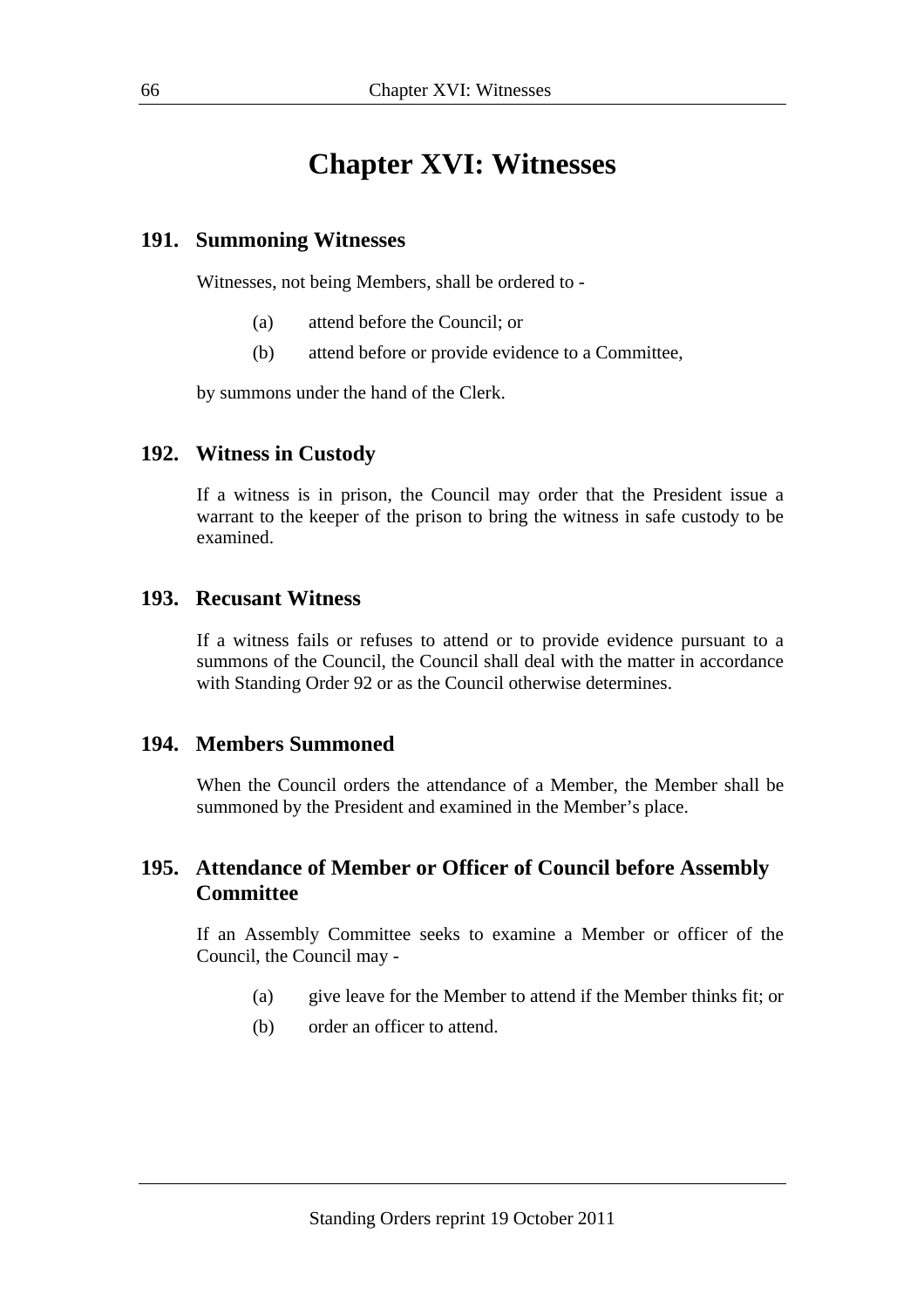### **196. Witness Protected**

Any witness examined by the Council or a Committee is entitled to the protection of the Council, and shall be absolutely privileged in respect of any evidence provided by the witness.

### **197. Examined at the Bar**

A witness shall be examined by the Council at the Bar with the Bar kept closed.

### **198. Procedures for Examination of Witness**

- (1) A witness appearing before the Council shall be examined by Members putting their questions through the President.
- (2) If any question is objected to or other matters arise, the witness shall withdraw while the Council considers the matter.

### **199. Officers not to Give Evidence Elsewhere**

No person employed or contracted to assist the Council or a Committee shall give evidence elsewhere in respect of any proceedings of the Council or its Committees unless ordered by the Council.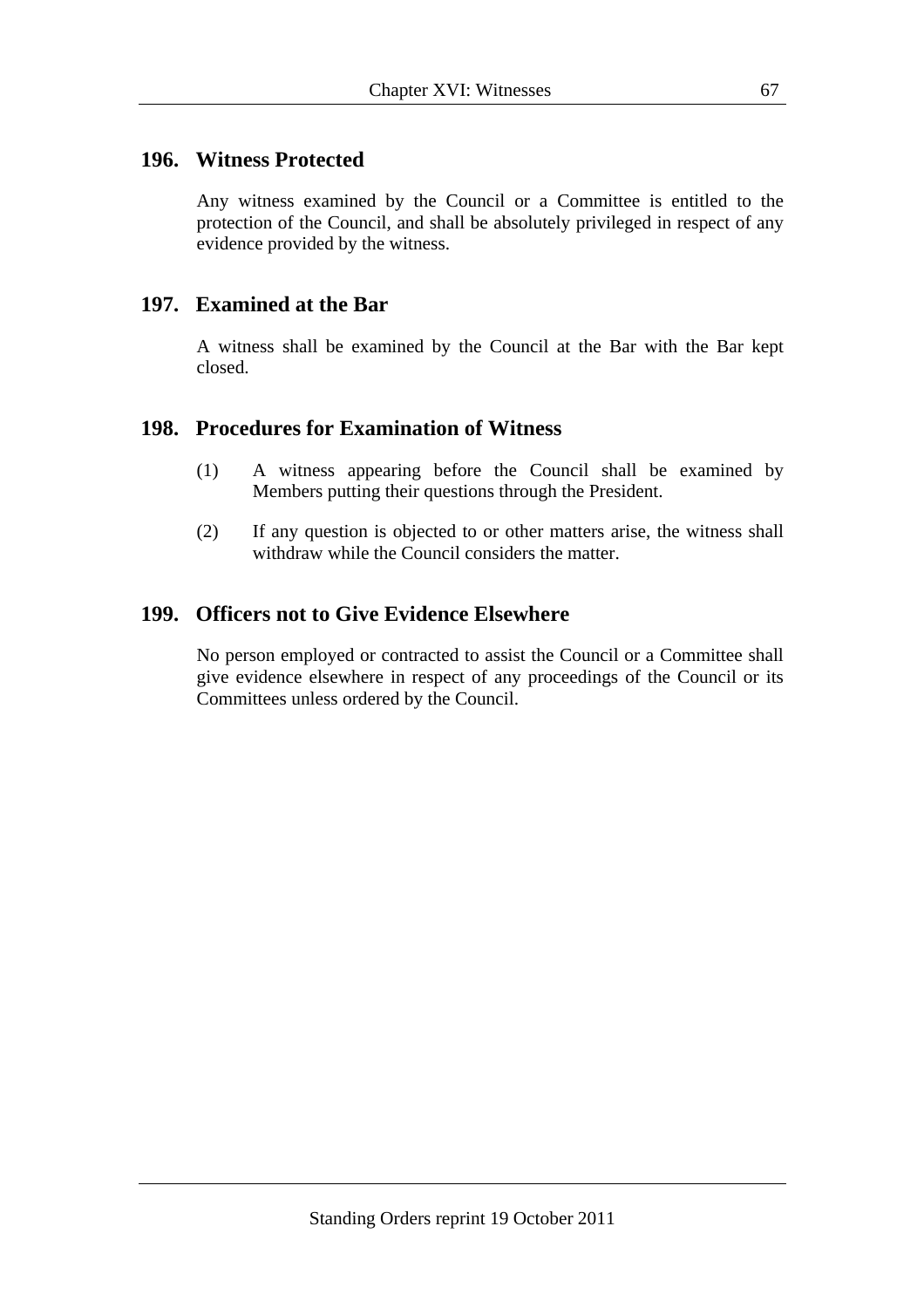# **Chapter XVII: Opening of Parliament**

#### **200. Proceedings for Opening of a New Parliament or Session**

- (1) The President shall take the Chair at the hour named in the Proclamation.
- (2) The Clerk shall read the Proclamation.
- (3) The Governor shall be introduced by the Usher of the Black Rod to the Council, and shall take the President's Chair.
- (4) The Governor shall direct the Usher of the Black Rod to command the attendance of the Members of the Assembly in the Council Chamber.
- (5) Once the Members of the Assembly are present in the Council Chamber, the Governor shall deliver the Governor's speech and declare the Parliament open.
- (6) At the conclusion of the Governor's speech
	- (a) a copy of the speech shall be presented to the President and the Speaker;
	- (b) the Governor shall withdraw from the Council Chamber;
	- (c) the Members of the Assembly shall withdraw from the Council Chamber; and
	- (d) the President shall resume the Chair.
- (7) Before the Governor's speech is reported to the Council, some formal business, including -
	- (a) the presentation of petitions and papers for tabling;
	- (b) the giving of notices of motion; and
	- (c) questions without notice,

may be transacted.

- (8) A Bill is read a first time so as to re-assert and maintain the undoubted rights and privileges of the Council to initiate legislation.
- (9) The President shall report the Speech of the Governor to the Council.
- (10) A Member shall move a motion for an Address-in-Reply to the Speech of the Governor.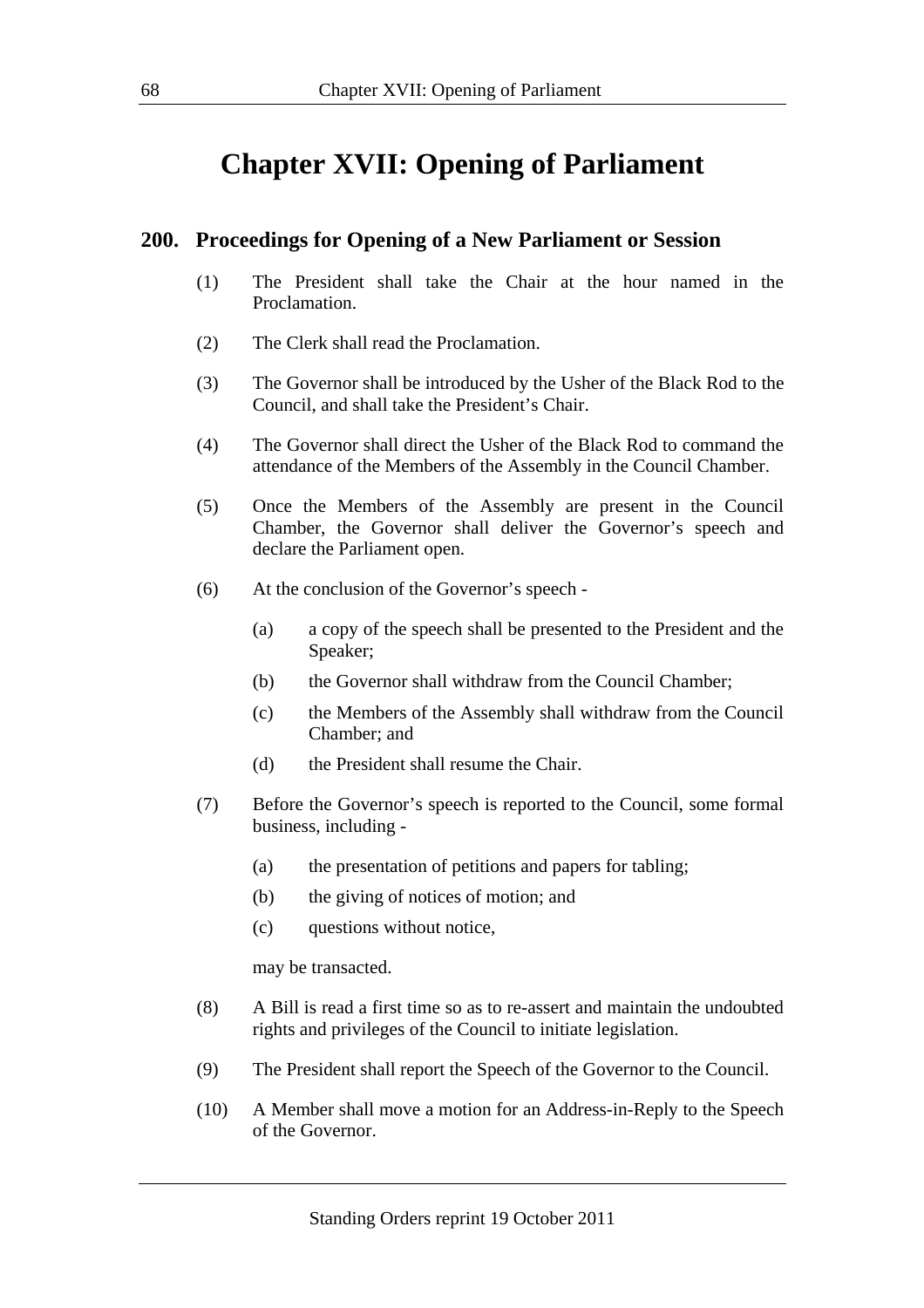# **201. Vacancy in the Office of President at Opening of New Parliament or Session**

Where a vacancy exists in the office of President at the commencement of the first sitting of a new Parliament or Session -

- (a) Members shall convene at the hour named in the proclamation; and
- (b) the Council shall proceed to elect a President in accordance with Standing Orders 206 to 212 inclusive prior to Standing Order 200(4).

### **202. Persons Commissioned by the Governor**

Under commission issued by the Governor -

- (a) another person may undertake the duties of the Governor during the proceedings for the opening of a new Parliament or Session; and
- (b) the President may take the oath or affirmation from new Members in accordance with Standing Order 203.

### **203. Oath or Affirmation - New Members**

- (1) Before a Member may take their seat in the Legislative Council, the Member must take and subscribe an oath or affirmation of office pursuant to section 22 of the *Constitution Act 1889*, at which time a certified copy of the writ of election of the Member shall be produced by the Clerk.
- (2) When a Member commences their parliamentary term on the same day as the opening of a new Parliament or Session, the new Member shall take and subscribe the oath or affirmation of office after Standing Order 200(3).

### **204. Precedence of Address-in-Reply**

Except as provided by Standing Order 66, the order of the day for the Address-in-Reply shall take precedence over all other business until it is resolved.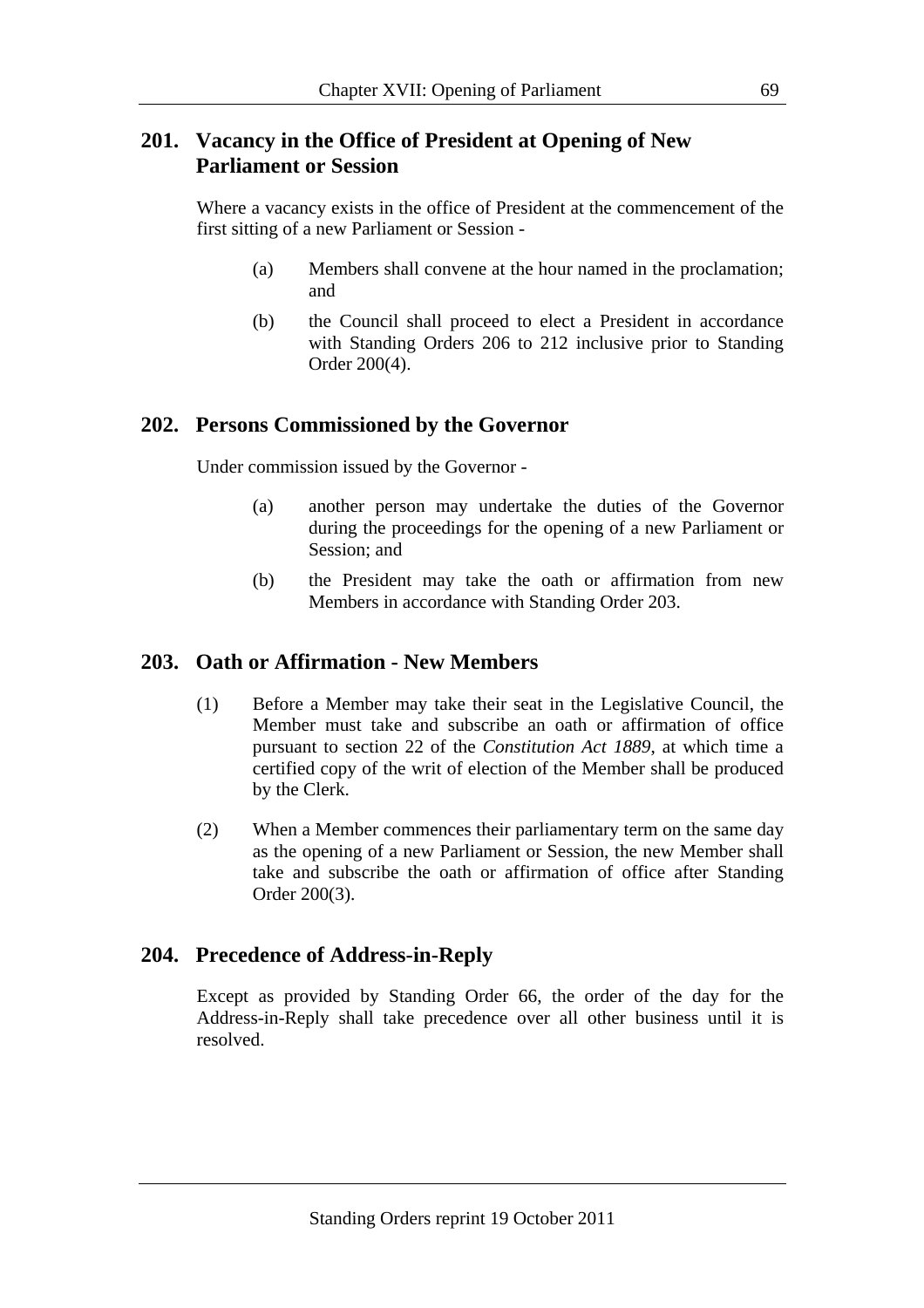### **205. Presentation of the Address-in-Reply**

- (1) The Address-in-Reply, as adopted, shall be presented to the Governor by the President, the mover of the Address-in-Reply, and any other Members who wish to attend.
- (2) The President shall report to the Council the terms of any response by the Governor to the Address-in-Reply.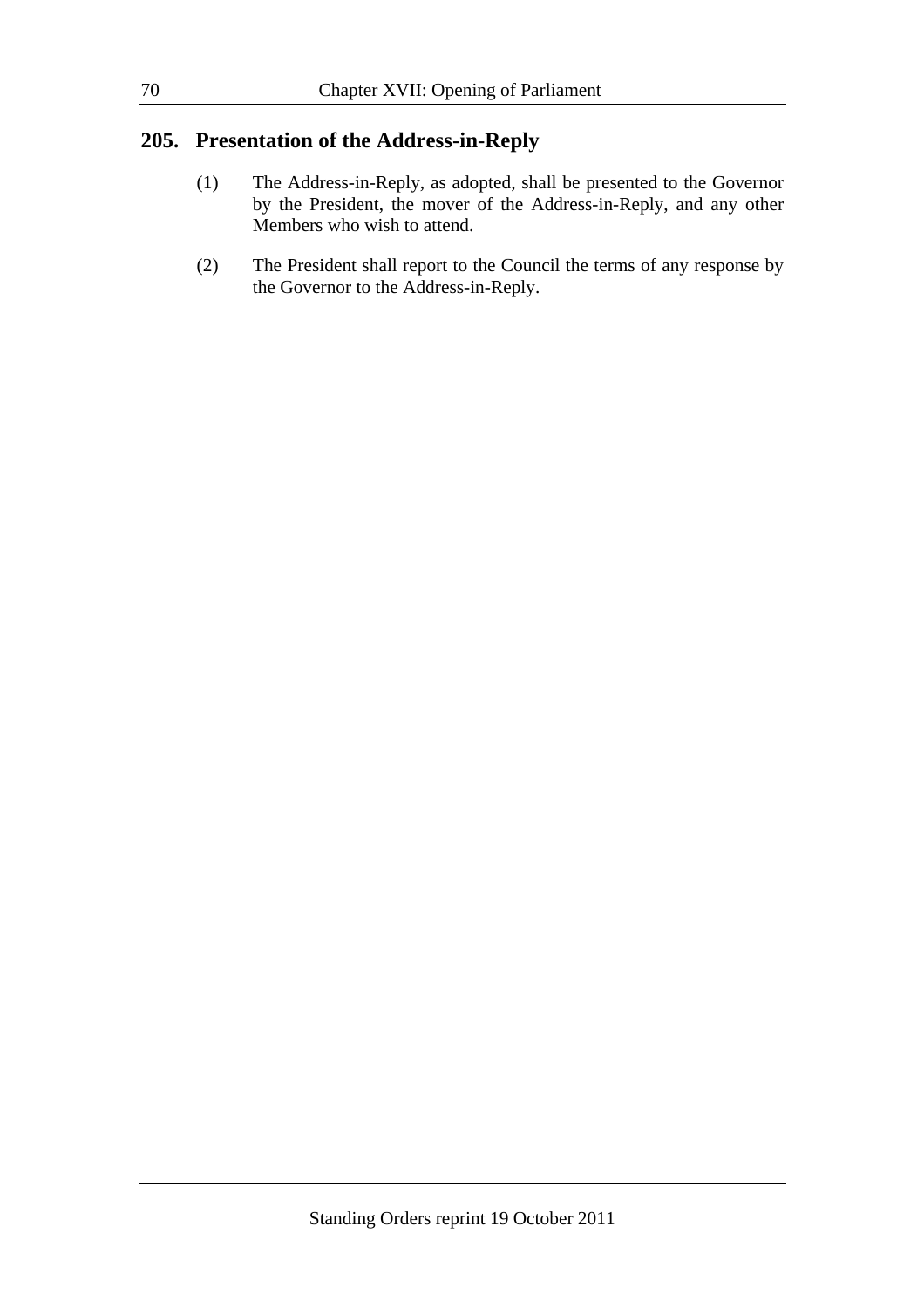# **Chapter XVIII: President and Officers**

# **206. Procedure for Proposing Candidates for President**

- (1) Whenever the office of President becomes vacant, a Member may propose by address to the Clerk that another Member then present be elected to the office, by moving the motion "That the Honourable [........] do take the Chair in the Council as President.". The motion shall be seconded.
- (2) Other Members may similarly propose that other Members of the Council be elected to the office of President by moving a motion in accordance with (1).

## **207. Sole Nomination for President**

If only one Member is proposed and seconded as President -

- (a) that Member shall indicate whether the nomination is accepted; and
- (b) if the nomination is accepted, that Member shall be called to the Chair without a question being put.

# **208. Multiple Nominations for President**

If more than one Member is proposed and seconded as President, and those Members accept their nomination, a ballot shall be conducted in accordance with -

- (a) if there are 2 candidates, Standing Order 209; or
- (b) if there are more than 2 candidates, Standing Order 210.

### **209. Ballot for President - Two Candidates**

- (1) Each Member of the Council then present shall deliver to the Clerk a ballot paper with the name of the candidate that Member chooses to be President.
- (2) The candidate with the most votes shall be elected President and called to the Chair.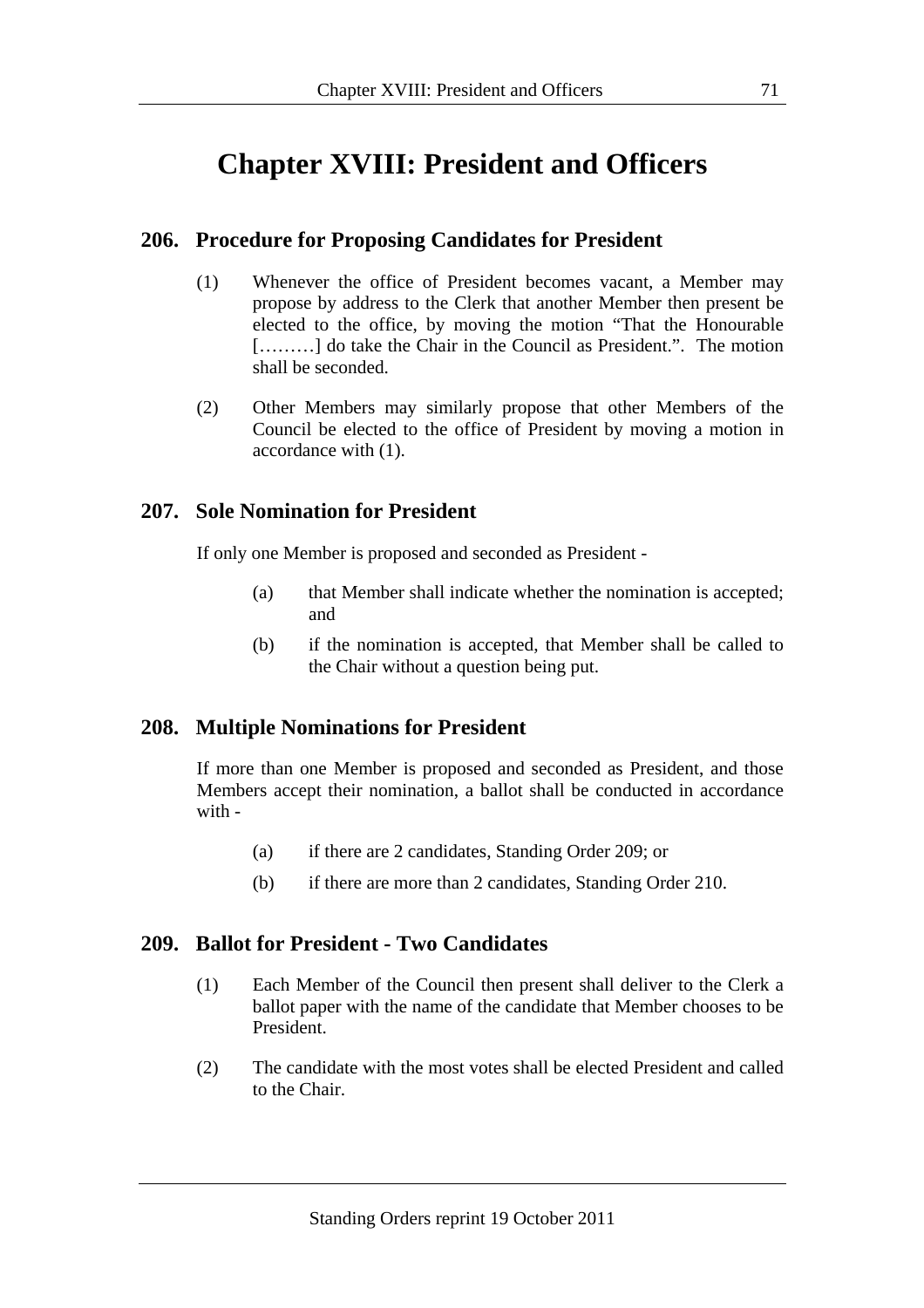- (3) If there is an equality of votes, the ballot shall be conducted again.
- (4) If at the conclusion of a second ballot conducted under (3) there remains an equality of votes, the Clerk shall draw a name by lot which Member shall be President.

### **210. Ballot for President - More than Two Candidates**

- (1) Each Member of the Council then present shall deliver to the Clerk a ballot paper with the name of the candidate that Member chooses to be President.
- (2) The candidate with the most votes, provided that Member also has a majority of the votes of the Members present, shall be elected President and called to the Chair.
- (3) If no candidate has such a majority, the name of the candidate having the smallest number of votes shall be excluded, and a further ballot shall be conducted.
- (4) Further ballots shall be conducted as required until one candidate is supported by the majority of the votes of the Members present.
- (5) If at the conclusion of any ballot under (3) or (4) there is an equality of votes between candidates with the smallest number of votes, the ballot shall be taken again.
- (6) If at the conclusion of a further ballot under (5) there remains an equality of ballots between candidates with the smallest number of votes, the Clerk shall determine by lot which of the candidates shall be excluded.
- (7) If a final ballot is conducted between 2 candidates and there is an equality of votes, the ballot shall be conducted again.
- (8) If at the conclusion of a final ballot conducted under (7) there remains an equality of votes, the Clerk shall draw a name by lot which Member shall be President.

### **211. Procedure after Election of President**

- (1) After the election of a President, the President shall be conducted to the Chair by the mover and seconder.
- (2) The President shall acknowledge the honour that has been conferred, and take the Chair.
- (3) Members may then congratulate the President.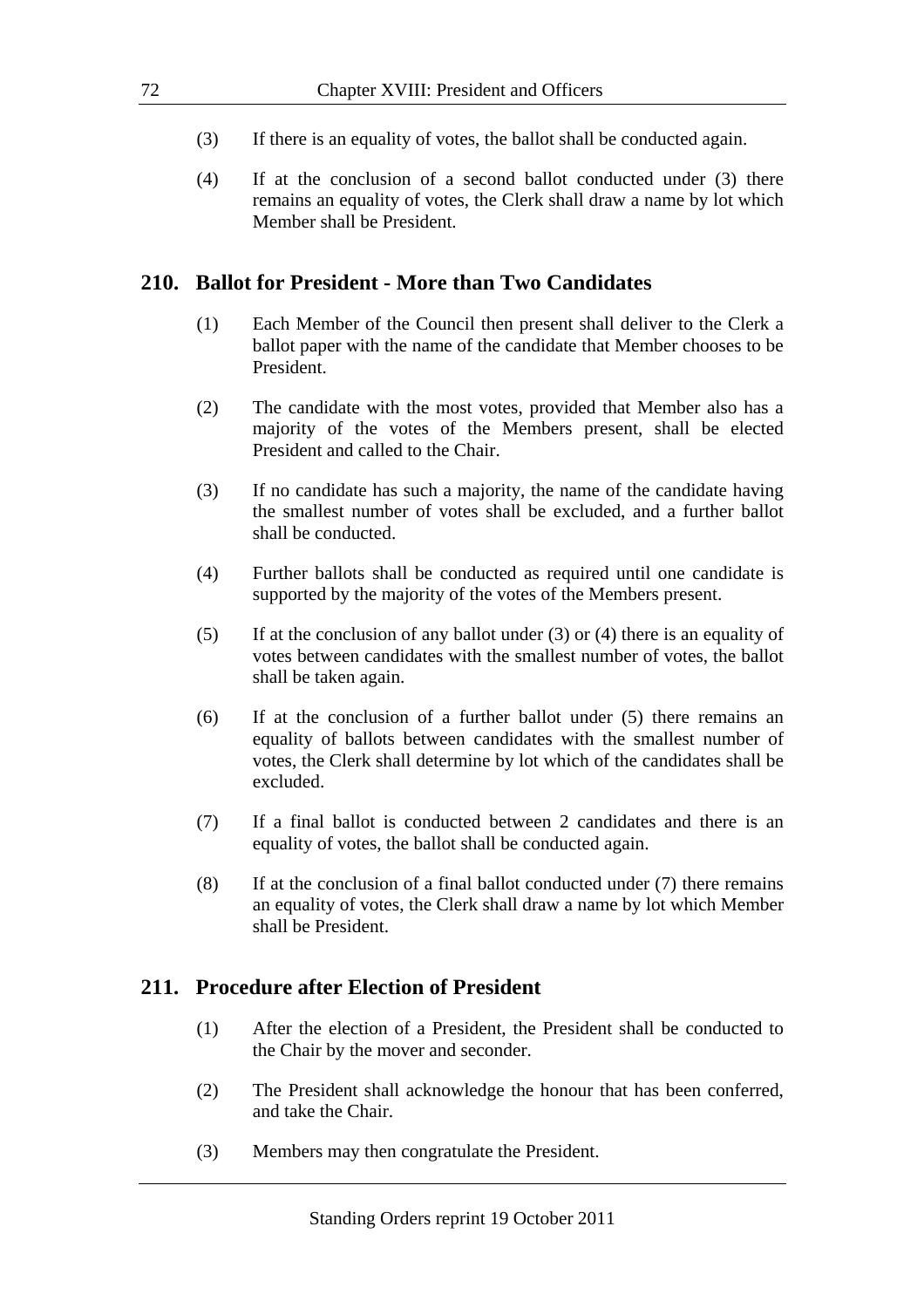### **212. Presentation to the Governor**

- (1) A Minister shall inform the Council at what time the Governor shall be pleased to receive the President.
- (2) The sitting of the Council shall be suspended and the President, accompanied by Members, shall be presented to the Governor.

### **213. Term of Office**

The President shall continue in office until -

- (a) death;
- (b) resignation;
- (c) periodical retirement; or
- (d) removal by the vote of an absolute majority of the Council.

### **214. Vacancy in the Office of President**

- (1) When the office of President becomes vacant, the Clerk shall report the vacancy to the Council at its next sitting.
- (2) The Council shall immediately proceed to elect a new President.

### **215. Election of Chair of Committees**

- (1) The Chair of Committees shall be elected in accordance with the procedures for the election of the President.
- (2) The term of office and procedures related to a vacancy in the office of Chair of Committees shall be the same as those applying to the President.

### **216. Role of Chair of Committees**

The Chair of Committees shall chair proceedings when the Council forms a Committee of the Whole House.

### **217. Deputy Chairs of Committees**

At the commencement of each Parliament, the Council shall elect a panel of five Members to act as President or Chair of Committees in accordance with Standing Order 218.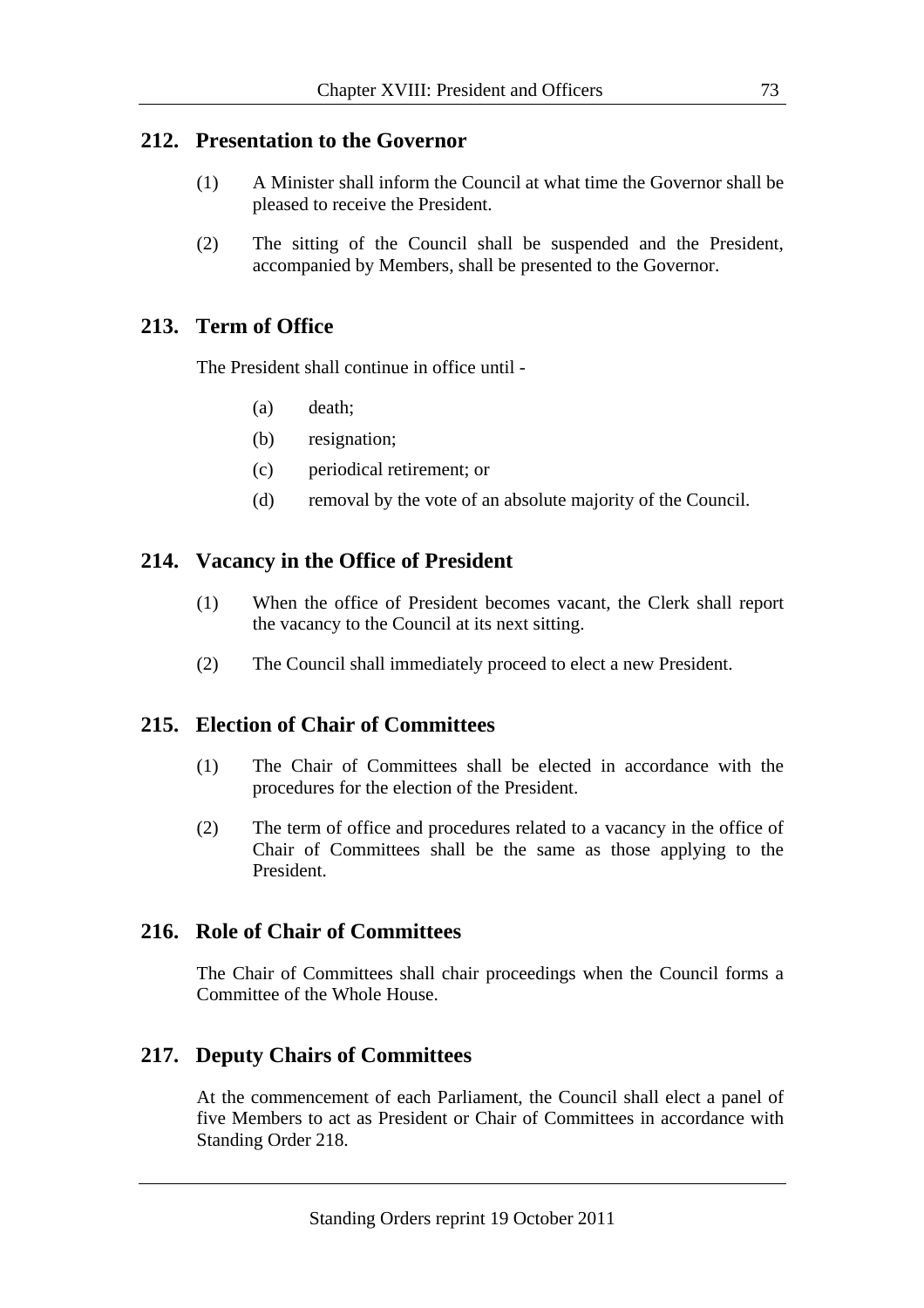### **218. Absence of the President or Chair of Committees**

- (1) In the absence of or at the request of the President, the Chair of Committees shall perform the duties of the President.
- (2) At the request of the President, a Deputy Chair of Committees shall perform the duties of the President or Chair of Committees.
- (3) In the absence of the President and the Chair of Committees, an Acting President and an Acting Chair of Committees shall be elected in accordance with the procedures for the election of President.

### **219. Absence of the Clerk or Usher of the Black Rod**

- (1) In the absence of the Clerk, the Deputy Clerk or a Clerk Assistant shall perform the duties of the Clerk.
- (2) In the absence of the Usher of the Black Rod, an officer appointed by the President and Clerk shall perform the duties of the Usher of the Black Rod.

### **220. Roll of Members**

- (1) The Clerk shall maintain a roll of Members of the Council, detailing the name of each Member and the dates when each Member -
	- (a) was elected;
	- (b) took the oath or affirmation of office; and
	- (c) ceased to be a Member and the cause thereof.
- (2) Each Member shall sign the roll on the day on which the Member takes the oath or affirmation of office.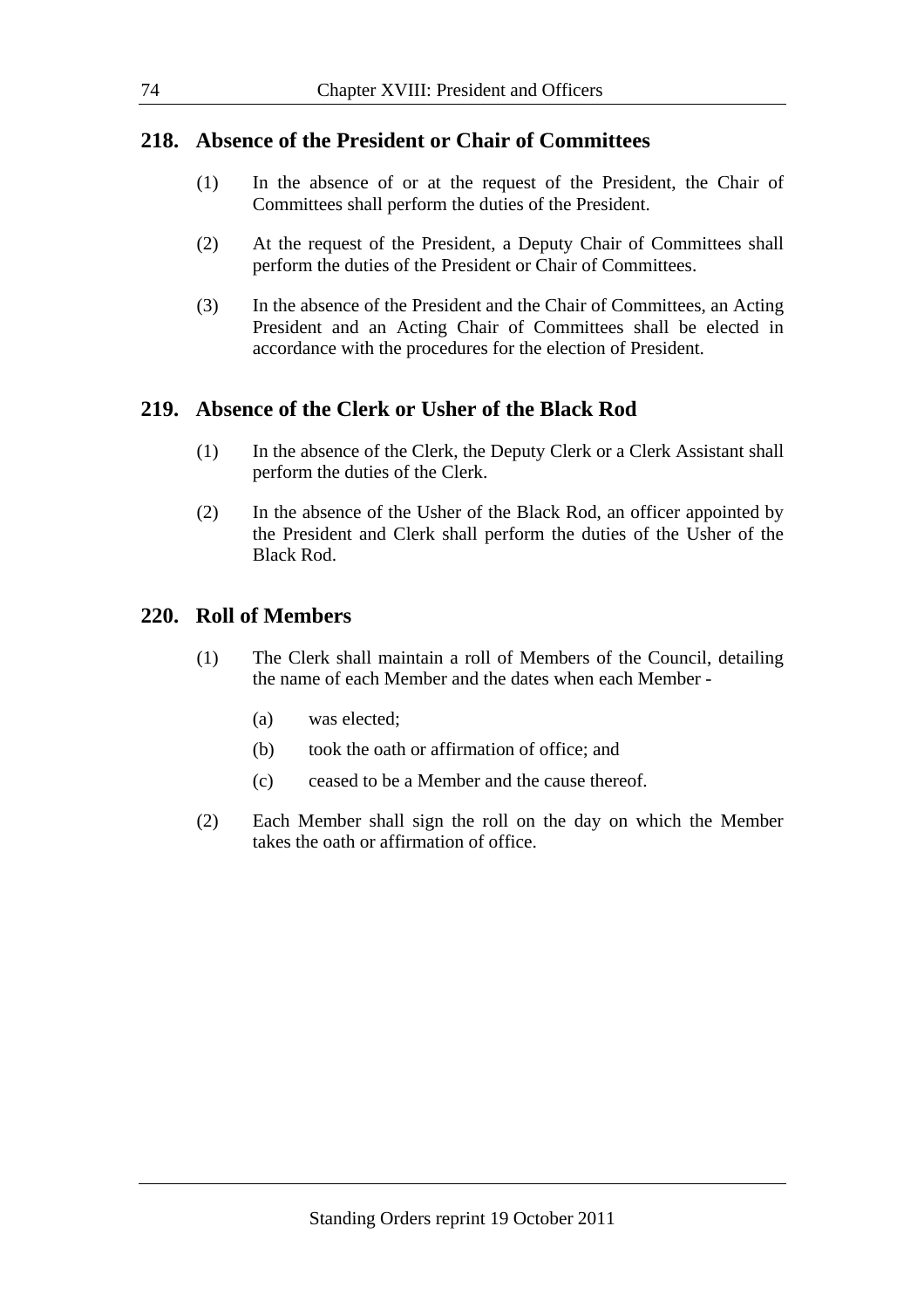# **Chapter XIX: Records of the Council**

## **221. Minutes of Proceedings**

- (1) The proceedings of the Council, and the attendance of Members in their places at any time during the day's sitting, shall be recorded by the Clerk.
- (2) The record as printed and signed by the President and the Clerk shall constitute the Minutes of the Legislative Council, the official record of proceedings of the House.
- (3) If an error in the Minutes is reported to the Council, the President shall direct the record to be corrected.

### **222. Custody of Records**

The Clerk has custody of all records of the Council and its Committees, and shall not allow them to be removed without the consent of the President.

### **223. Examination of Records**

- (1) The public records of the Council shall be available for inspection by Members at any time and by other persons during office hours. Copies or extracts of these records may be taken.
- (2) Records of the Council that have not been published, including unpublished Committee records, may not be inspected or released unless otherwise ordered by the Council.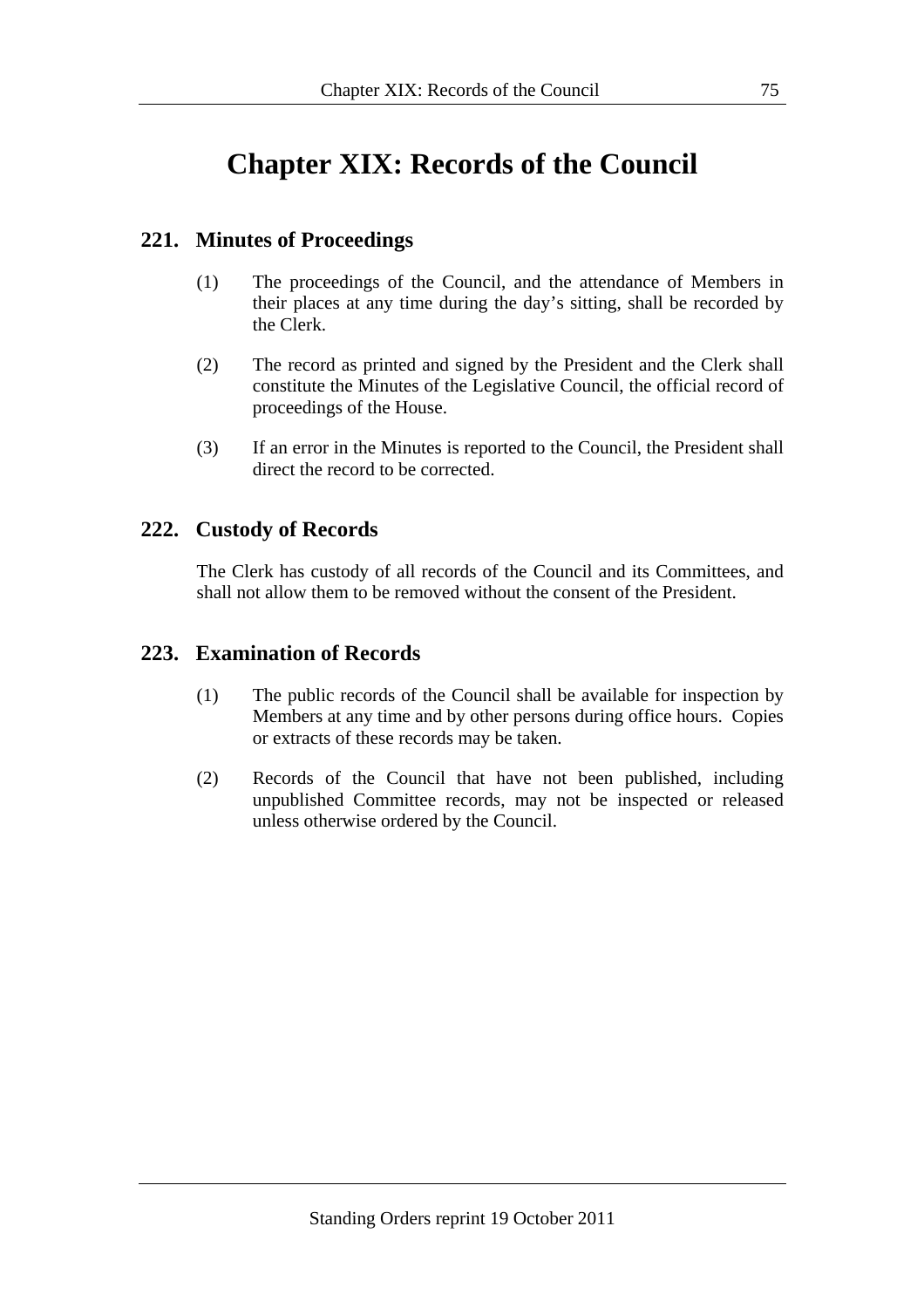# **Chapter XX: Communication between the Houses**

### **224. Methods of Communication**

Communications with the Assembly may be by Message, Conference, or Committees conferring with each other.

#### **225. Message to be Written and Signed by President**

Every Message from the Council to the Assembly shall be in writing, signed by the President and delivered by the Usher of the Black Rod.

### **226. Motion to Communicate Resolution**

A Member may move without notice at any time that any resolution of the Council be communicated by Message to the Assembly.

#### **227. Messages from the Assembly**

- (1) Every Message from the Assembly shall be received without delay at the Bar, or by the Clerk if the Council is not sitting, and shall be reported by the President at the earliest convenient opportunity.
- (2) A Message containing a resolution from the Assembly shall be read and ordered for consideration -
	- (a) at the next sitting of the Council; or
	- (b) by order of the Council, immediately or at a later stage of the sitting.

#### **228. Request for Conference**

Conferences between the Council and the Assembly shall be requested by Message.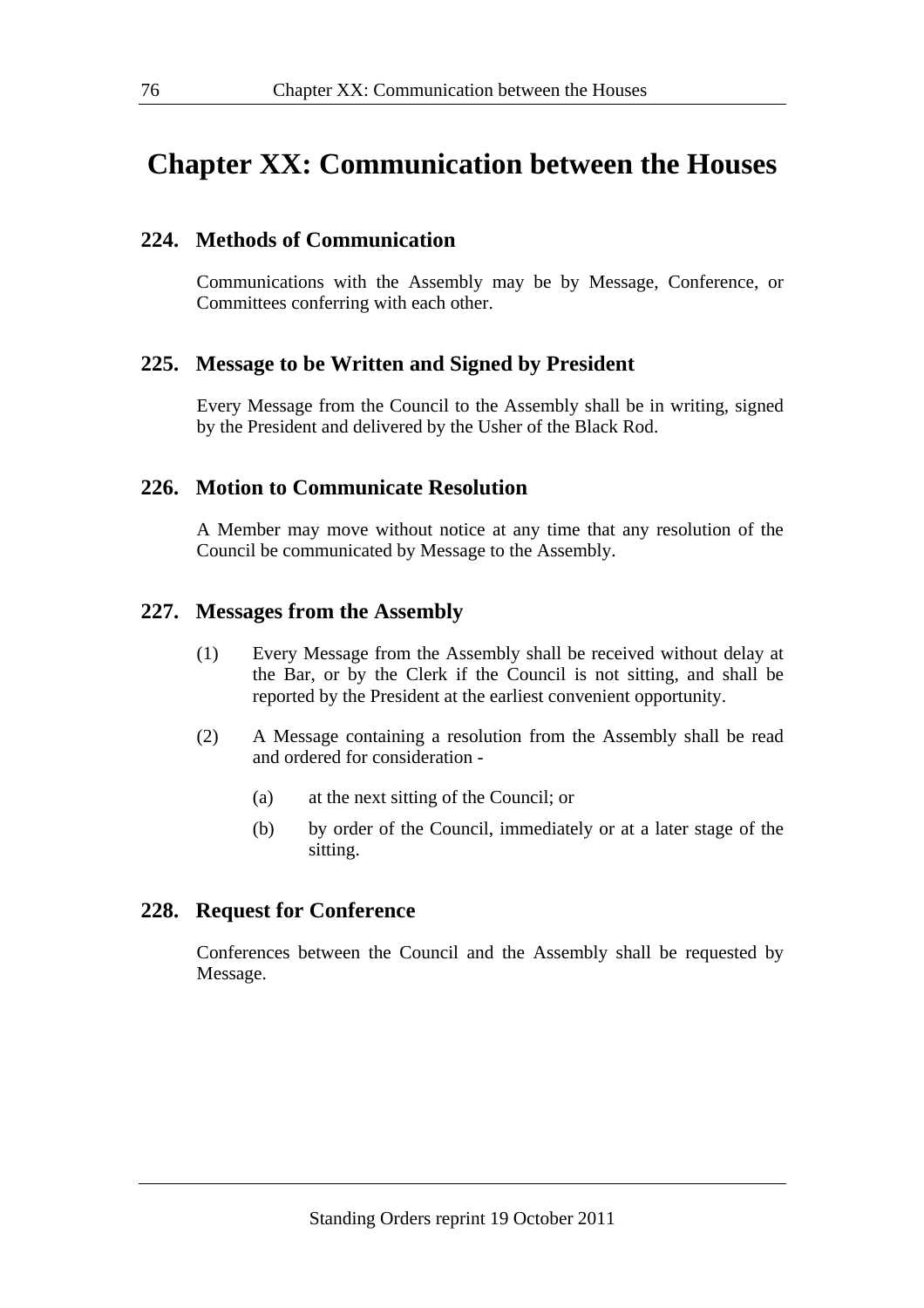## **229. Motion to Request Conference**

Any motion to request a Conference must include the object of the Conference and the names of the Council Managers.

## **230. Council Managers at Conference**

- (1) At least three Managers shall be appointed to represent the Council in a Conference requested by the Council.
- (2) The number of Members appointed to represent the Council in a Conference requested by the Assembly shall be the same number as appointed by the Assembly.
- (3) If a Member so requests, the Managers for the Council shall be appointed by ballot, in the same manner as for a Committee.

## **231. Restriction on Request for Conference**

No Conference shall be requested by the Council on any Bill or motion before the Assembly.

## **232. Conference Time and Place**

- (1) When the Assembly requests a Conference, the time and place for holding the Conference shall be determined by the Council.
- (2) When the Council requests a Conference, the time and place for holding the Conference shall be determined by the Assembly.

### **233. Proceedings at Conference**

- (1) At all Conferences, the Managers for the Council shall meet the Managers for the Assembly at the time and place appointed and, unless otherwise determined by the Council, shall be at liberty to confer freely with them.
- (2) If agreement cannot be reached on the Bill or other matter referred to the Conference, the Council Managers may terminate the Conference and the matter shall be deemed to have been determined.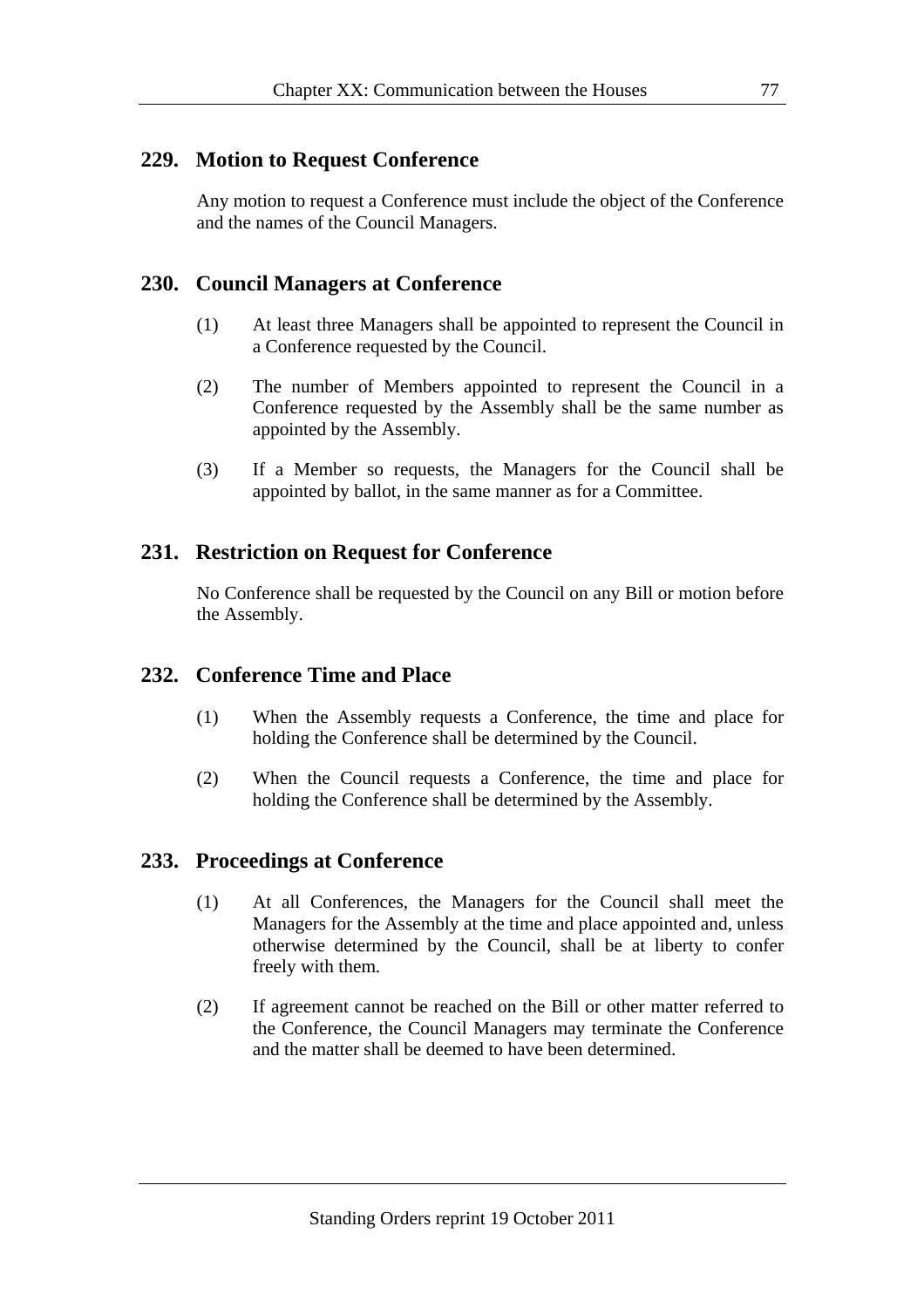## **234. Council Suspended during Conference**

A Conference shall only meet during a suspension or adjournment of the Council.

# **235. Conference Proceedings Reported by Managers**

When the Conference has concluded, the Council Managers shall sign a report on the result of the Conference and immediately present it to the Council.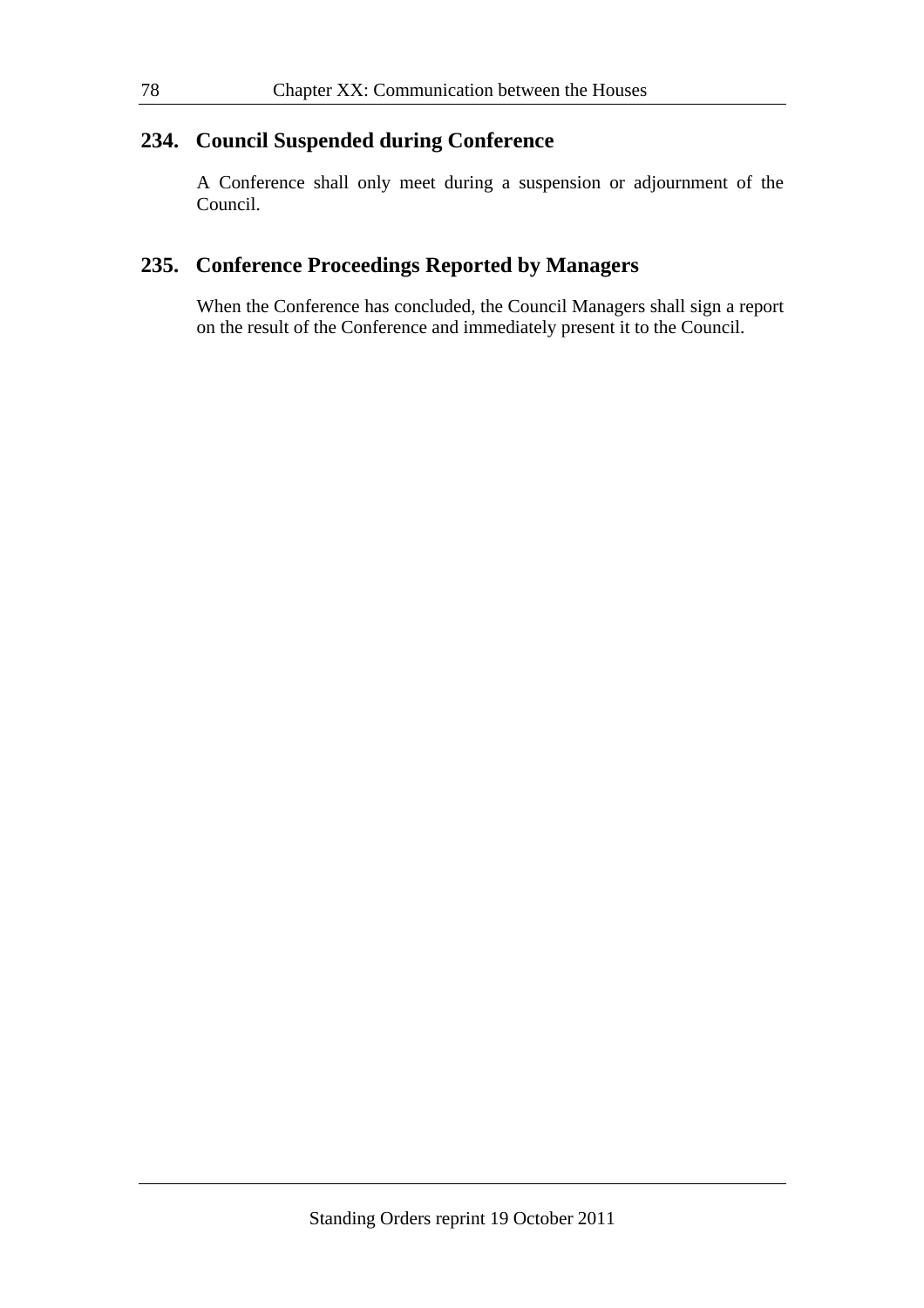# **Chapter XXI: The Sovereign and the Governor**

### **236. Messages**

- (1) A Message from the Governor shall be reported by the President.
- (2) If required, the Council may consider a Governor's Message forthwith or at a later sitting.

## **237. Address to Sovereign or Governor**

- (1) An address to the Sovereign shall be presented by the President to the Governor for presentation to the Sovereign.
- (2) An address to the Governor shall be presented by the President.
- (3) Any response from the Governor to an Address under (1) or (2) shall be reported to the Council by the President.

## **238. Governor's Amendments**

- (1) Whenever the Governor shall return to the Council any Bill presented to the Governor and transmit therewith any amendment which the Governor may recommend, such amendment shall be considered and dealt with in the same manner as amendments proposed by the Assembly to a Bill originated in the Council.
- (2) When the Council shall have agreed to any amendment proposed by the Governor, with or without amendment, such amendment together with any alterations rendered necessary to be made in the Bill in consequence of such amendment, shall be sent to the Assembly for its concurrence, and any amendment made by the Assembly thereto shall be dealt with in the same manner as amendments made by the Assembly to Bills originated in the Council.
- (3) Amendments recommended by the Governor in Bills originated in the Assembly which have been agreed to by the Assembly and are forwarded for the concurrence of the Council, shall be proceeded with in the same manner as amendments made by the Assembly on the Council's amendments to Bills first received from the Assembly.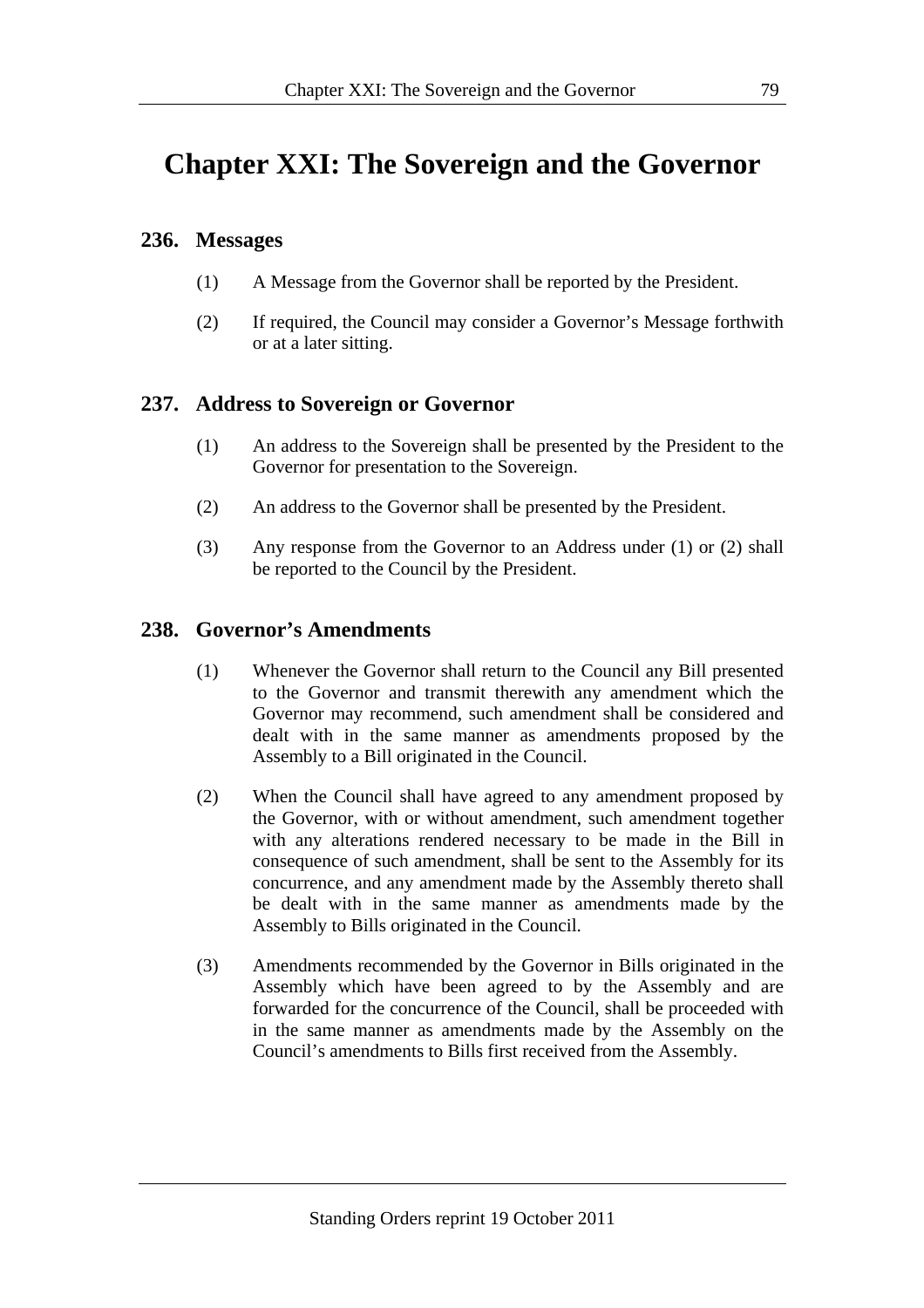(4) When amendments recommended by the Governor in any Bill originated in the Council have been agreed to by both Houses, with or without amendment, the Bill shall be reprinted and presented to the Governor, but if any such amendment be disagreed to by the Council, or if no agreement between the two Houses be arrived at thereon, the Bill shall be again presented to the Governor for assent in the same form as first presented to the Governor for that purpose.

### **239. Royal Prerogative**

- (1) When the Royal Prerogative is concerned in any account or paper, an Address shall be presented to the Governor praying that the same may be laid before the Council.
- (2) Motions for the production of despatches or other correspondence, addressed to or by the Governor, or for any information desired from the Governor, shall be in the form "That an Address be presented to His/Her Excellency", to that effect.
- (3) Other papers may be presented by the Command of the Governor.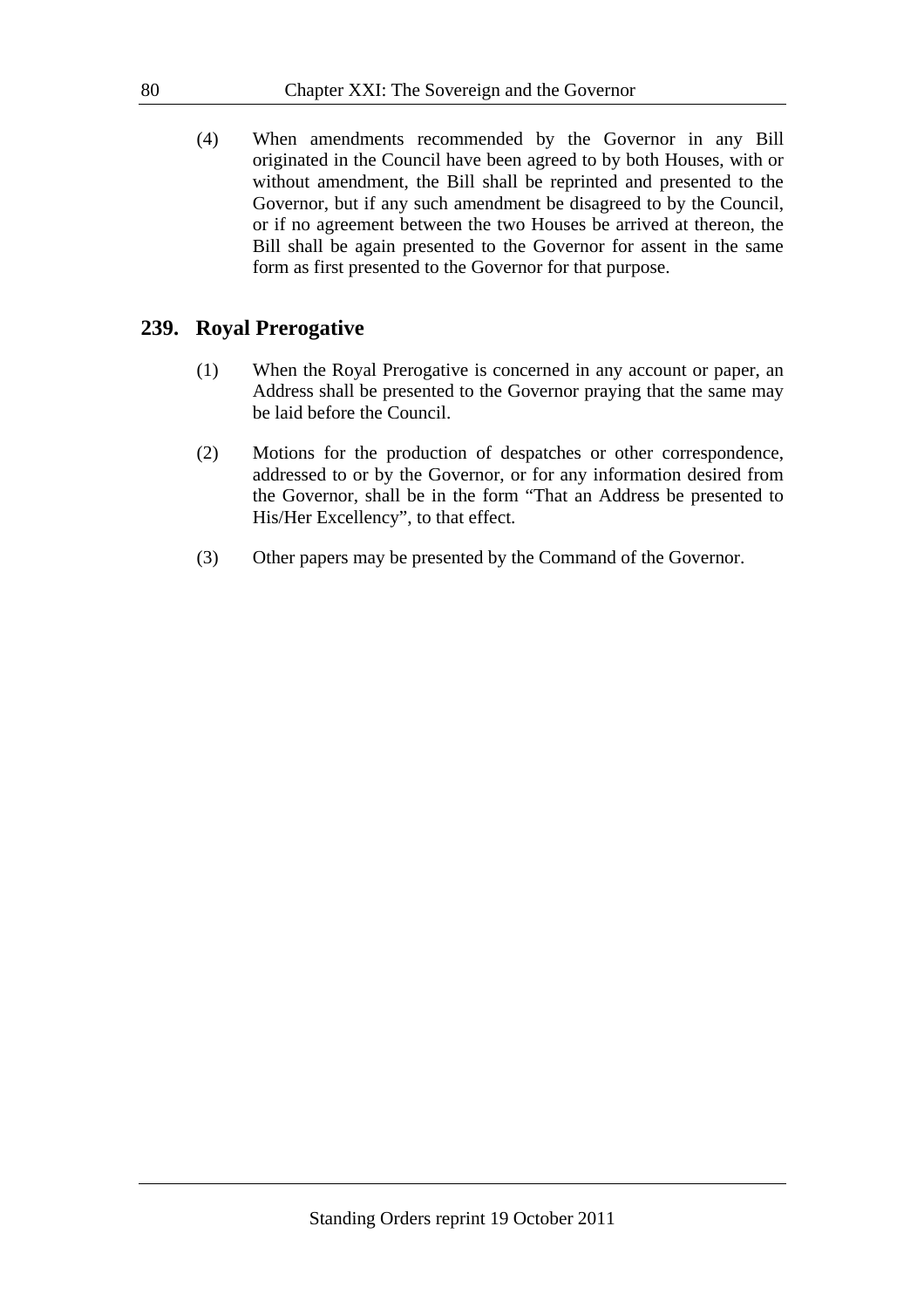# **Schedule 1: Committees**

### **1. Environment and Public Affairs Committee**

- 1.1 An *Environment and Public Affairs Committee* is established.
- 1.2 The Committee consists of 5 members.
- 1.3 The functions of the Committee are to inquire into and report on
	- (a) any public or private policy, practice, scheme, arrangement, or project whose implementation, or intended implementation, within the limits of the State is affecting, or may affect, the environment;
	- (b) any Bill referred by the House; and
	- (c) petitions.
- 1.4 The Committee, where relevant and appropriate, is to assess the merit of matters or issues arising from an inquiry in accordance with the principles of ecologically sustainable development and the minimisation of harm to the environment.
- 1.5 The Committee may refer a petition to another Committee where the subject matter of the petition is within the competence of that Committee.
- 1.6 In this order "**environment**" has the meaning assigned to it under section 3(1), (2) of the *Environmental Protection Act 1986*.

# **2. Estimates and Financial Operations Committee**

- 2.1 An *Estimates and Financial Operations Committee* is established.
- 2.2 The Committee consists of 5 Members, 3 of whom shall be non-Government Members.
- 2.3 The functions of the Committee are to
	- (a) consider and report on
		- (i) the estimates of expenditure laid before the Council each year;
		- (ii) any matter relating to the financial administration of the State; and
		- (iii) any Bill or other matter relating to the foregoing functions referred by the House;

and

(b) consult regularly with the Auditor General.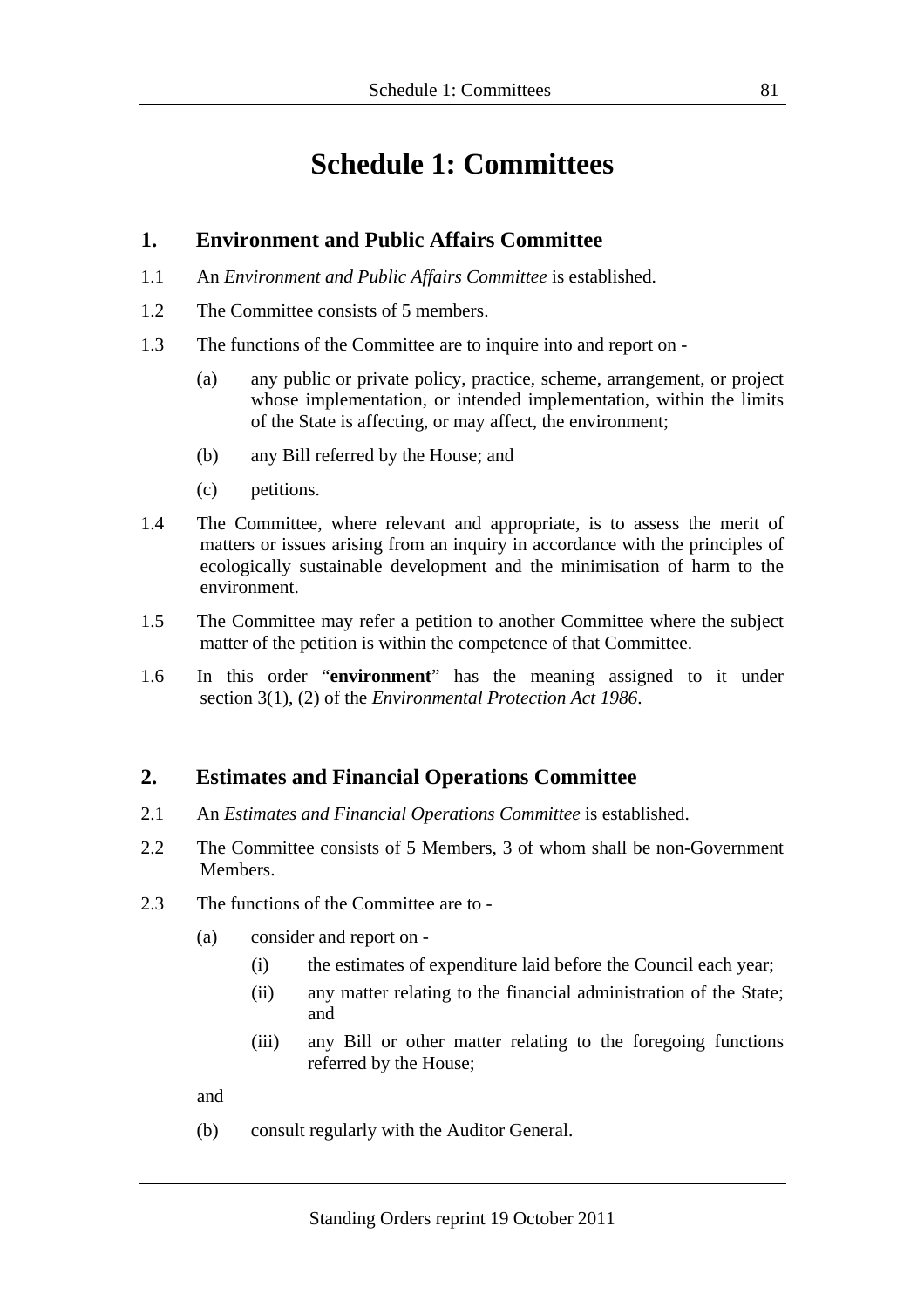## **3. Public Administration Committee**

- 3.1 A *Public Administration Committee* is established.
- 3.2 The Committee consists of 5 Members.
- 3.3 The functions of the Committee are to
	- (a) inquire into and report on
		- (i) the structure, efficiency and effectiveness of the system of public administration;
		- (ii) the extent to which the principles of procedural fairness are embodied in any practice or procedure applied in decision making;
		- (iii) the existence, adequacy, or availability, of merit and judicial review of administrative acts or decisions; and
		- (iv) any Bill or other matter relating to the foregoing functions referred by the House;

and

- (b) consult regularly with the Parliamentary Commissioner for Administrative Investigations, the Public Sector Standards Commissioner, the Information Commissioner, the Inspector of Custodial Services, and any similar officer.
- 3.4 The Committee is not to make inquiry with respect to
	- (a) the constitution, function or operations of the Executive Council;
	- (b) the Governor's Establishment;
	- (c) the constitution and administration of Parliament;
	- (d) the judiciary;
	- (e) a decision made by a person acting judicially;
	- (f) a decision made by a person to exercise, or not exercise, a power of arrest or detention; or
	- (g) the merits of a particular case or grievance that is not received as a petition.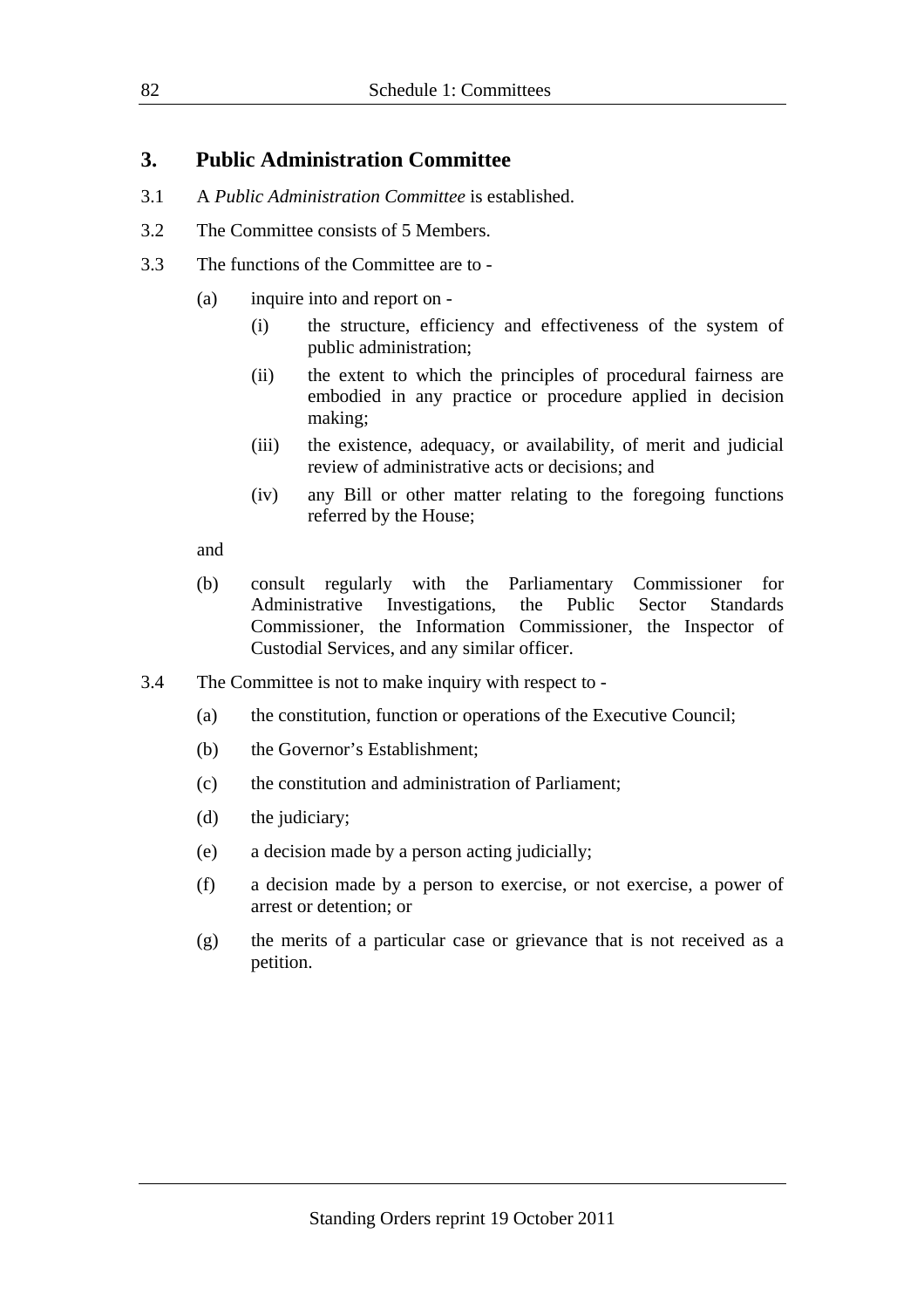### **4. Legislation Committee**

- 4.1 A *Legislation Committee* is established.
- 4.2 The Committee consists of 5 Members.
- 4.3 The functions of the Committee are to consider and report on any Bill referred by the House.
- 4.4 Unless otherwise ordered, any amendment recommended by the Committee must be consistent with the policy of the Bill.

## **5. Uniform Legislation and Statutes Review Committee**

- 5.1 A *Uniform Legislation and Statutes Review Committee* is established.
- 5.2 The Committee consists of 4 Members.
- 5.3 The functions of the Committee are
	- (a) to consider and report on Bills referred under Standing Order 125;
	- (b) on reference from the House, to consider or review the development and formulation of any proposal or agreement whose implementation would require the enactment of legislation made subject to Standing Order 125;
	- (c) to examine the provisions of any treaty that the Commonwealth has entered into or presented to the Commonwealth Parliament, and determine whether the treaty may impact upon the sovereignty and law-making powers of the Parliament of Western Australia;
	- (d) to review the form and content of the statute book; and
	- (e) to consider and report on any matter referred by the House.
- 5.4 In relation to function 5.3(a) and (b), the Committee is to confine any inquiry and report to an investigation as to whether a Bill or proposal may impact upon the sovereignty and law-making powers of the Parliament of Western Australia.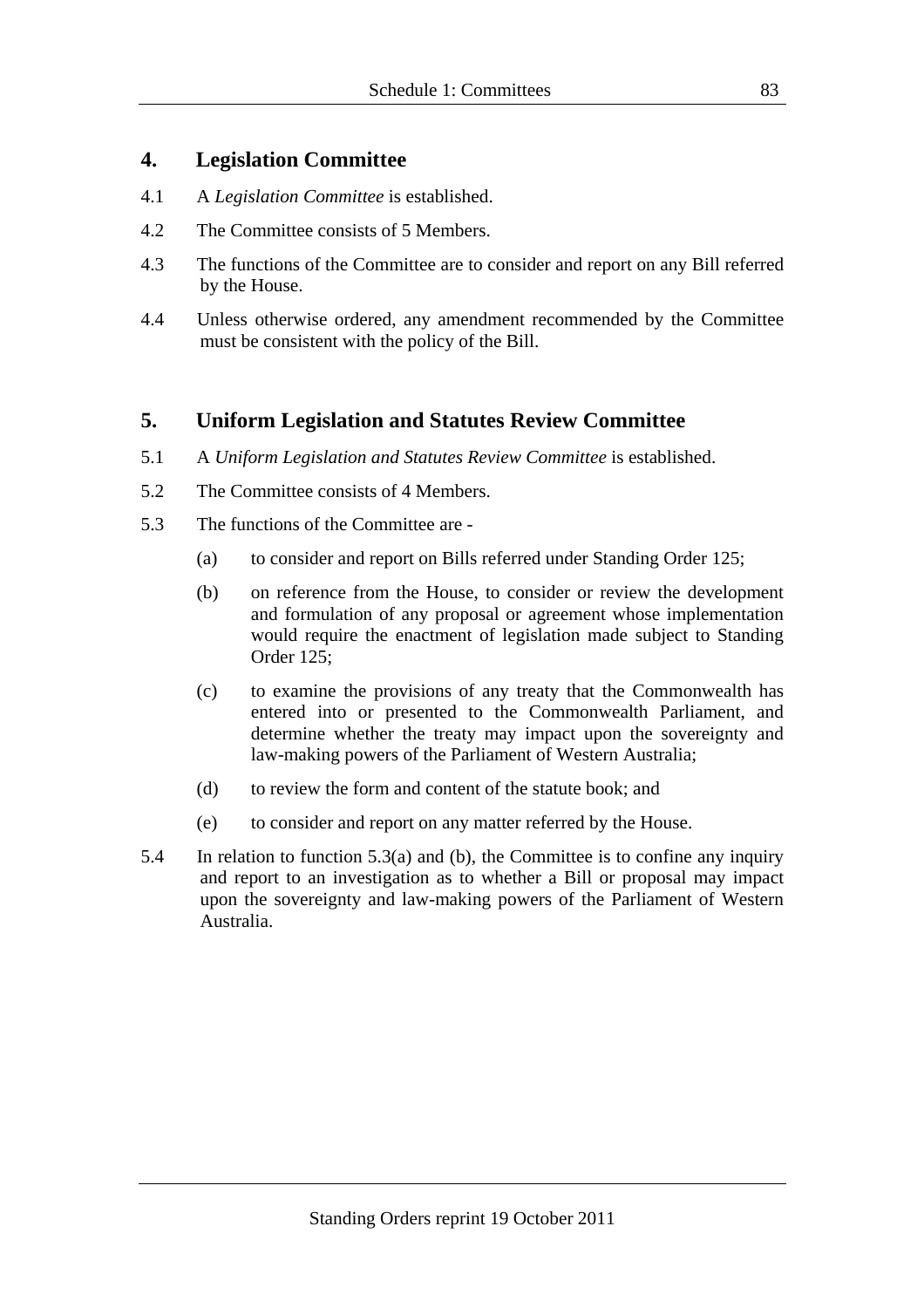### **6. Joint Delegated Legislation Committee**

- 6.1 A *Joint Delegated Legislation Committee* is established.
- 6.2 The Committee consists of 8 Members, 4 of whom are appointed from each House. The Chair must be a Member of the Committee who supports the Government.
- 6.3 A quorum is 4 Members of whom at least one is a Member of the Council and one a Member of the Assembly.
- 6.4 (a) A report of the Committee is to be presented to each House by a Member of each House appointed for the purpose by the Committee.
	- (b) Where a notice of motion to disallow an instrument has been given in either House pursuant to recommendation of the Committee, the Committee shall present a report to both Houses in relation to that instrument prior to the House's consideration of that notice of motion. If the Committee is unable to report a majority position in regards to the instrument, the Committee shall report the contrary arguments.
- 6.5 Upon its publication, whether under section 41(1)(a) of the *Interpretation Act 1984* or another written law, an instrument stands referred to the Committee for consideration.
- 6.6 In its consideration of an instrument, the Committee is to inquire whether the instrument –
	- (a) is within power;
	- (b) has no unintended effect on any person's existing rights or interests;
	- (c) provides an effective mechanism for the review of administrative decisions; and
	- (d) contains only matter that is appropriate for subsidiary legislation.

### 6.7 In this clause –

#### **"instrument"** means –

- (a) subsidiary legislation in the form in which, and with the content it has, when it is published;
- (b) an instrument, not being subsidiary legislation, that is made subject to disallowance by either House under a written law;

**"subsidiary legislation"** has the meaning given to it by section 5 of the *Interpretation Act 1984*.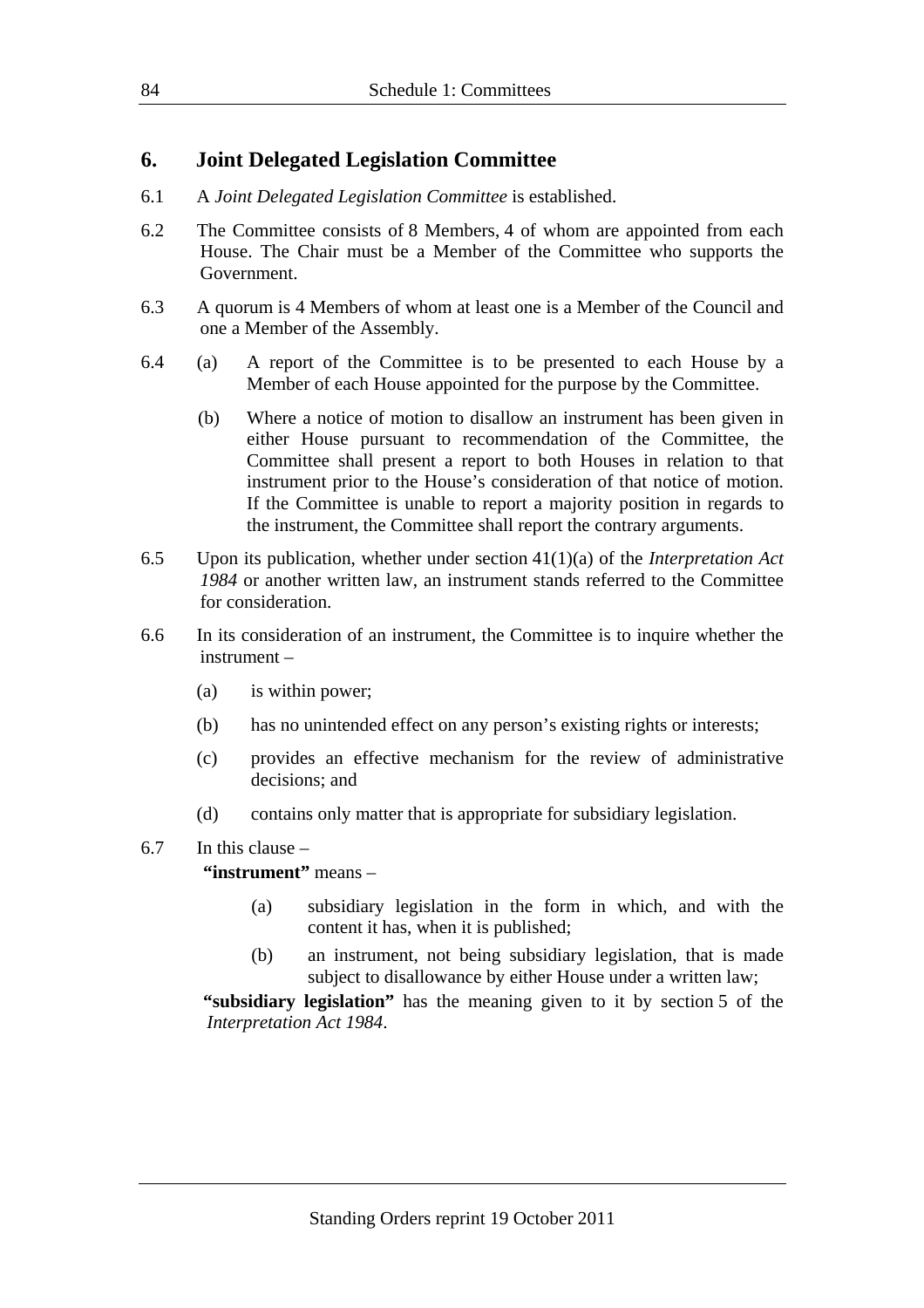## **7. Procedure and Privileges Committee**

- 7.1 A *Procedure and Privileges Committee* is established.
- 7.2 The Committee consists of 5 Members, including the President and the Chair of Committees, and any Members co-opted by the Committee whether generally or in relation to a particular matter. The President is the Chair, and the Chair of Committees is the Deputy Chair, of the Committee.
- 7.3 With any necessary modifications, Standing Order 162 applies to a co-opted Member.
- 7.4 The Committee is to keep under review the law and custom of Parliament, the rules of procedure of the House and its Committees, and recommend to the House such alterations in that law, custom, or rules that, in its opinion, will assist or improve the proper and orderly transaction of the business of the House or its Committees.

# **8. Parliamentary Services Committee**

- 8.1 A *Parliamentary Services Committee* is established.
- 8.2 The Committee consists of 5 Members.
- 8.3 It is the function of the Committee to advise the President on any matter under the joint control of the President and the Speaker and on any other matter referred to the Committee for its consideration by the President.
- 8.4 The Committee has power to confer with a committee of the Legislative Assembly having similar functions.
- 8.5 The Committee is not to exercise a power under section 4 or section 5 of the *Parliamentary Privileges Act 1891* without prior order of the House on each occasion.
- 8.6 The President presides at any meeting of the Committee attended by the President.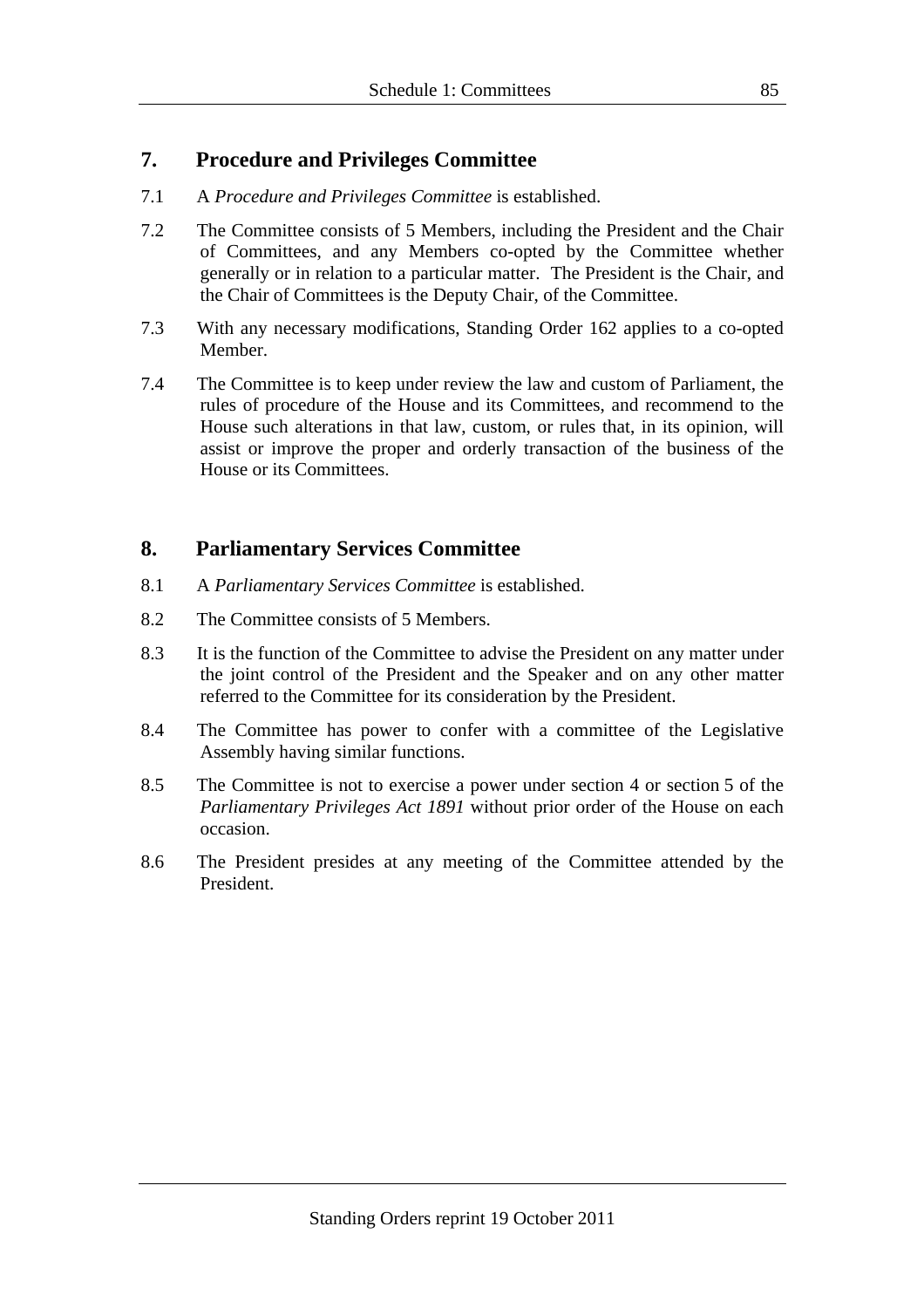# **Schedule 2: Joint Standing Rules and Orders of the Legislative Council and Legislative Assembly**

# **STANDING COMMITTEES**

**1. Appointment of standing committees**  *Repealed by Resolution of the House June, 10 1998* 

# **JOINT COMMITTEES**

**2. Constitution of committees**  *Repealed by Resolution of the House June, 10 1998* 

# **BILLS<sup>4</sup>**

-

4

# **3. Bills fair printed when passed**

Every Bill shall be fair printed immediately after it shall have been passed in the House in which it originated, and the Clerk of the House in which the Bill shall have passed shall certify the passing thereof on such fair print, together with the day upon which the Bill did pass.

# **4. Bill printed on vellum<sup>5</sup>**

When such Bill shall have passed both Houses of the Legislature, it shall be fair printed by the Government Printer, who shall furnish 3 fair prints thereof on vellum or other suitable material to the Clerk of the Parliaments.

# **5. Bills to be authenticated**

Such 3 fair prints of each Bill shall be duly authenticated by the Clerk of the Parliaments.

5 Amended, Votes and Proceedings November 6 1930, p. 131.

For Joint Standing Rules and Orders relating to Private Bills see the 1969 volume of the Legislative Council Standing Orders.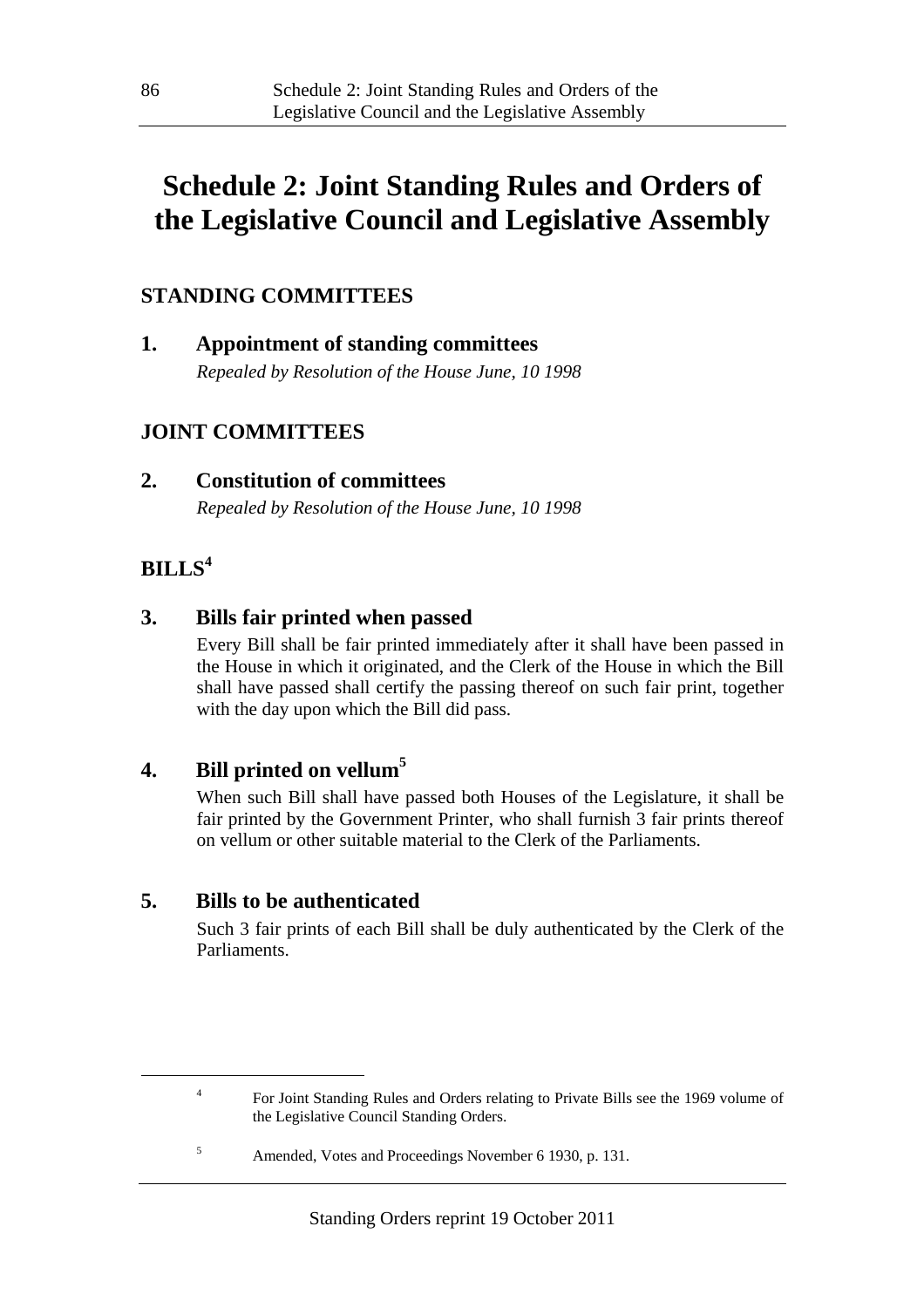## **6. Bills presented to Governor by Clerk of Parliaments**

The 3 fair prints of all Bills, except the Appropriation Bill, shall, when passed, be presented to His Excellency the Governor for Her Majesty's assent, by the Clerk of the Parliaments.

# **7. Disposal of Bills<sup>6</sup>**

When His Excellency the Governor shall have assented in the name of Her Majesty to any Bill, one of the fair prints thereof, on vellum, or other suitable material, shall be deposited by the Clerk of the Parliaments in the Registry of the Supreme Court, another shall be delivered to the Private Secretary of His Excellency the Governor for transmission to Her Majesty's Principal Secretary of State for the Colonies, and the third shall be registered and retained in the office of the Chief Secretary.

# **8. Title to set forth objects of Bill**

The Title of every Bill shall succinctly set forth the general objects thereof.

# **9. Numbering of Acts<sup>7</sup>**

All public Acts assented to on behalf of Her Majesty, and all public Bills reserved for the signification of Her Majesty's pleasure, shall be numbered by the Clerk of the Parliaments immediately before the Title, and shall have the date of such assent or reservation following the words "assented to" or "reserved" (as the case may be) immediately after the Title, commencing a new series of numbers in each calendar year.

# **10. Clerk of the Parliaments**

The Clerk of the Legislative Council shall be Clerk of the Parliaments.

# **11. In case of absence of Clerk of the Parliaments**

In case of the unavoidable absence or illness of the Clerk of the Parliaments, the duties imposed upon him by these rules shall be performed by the Clerk of the Legislative Assembly.

7

1

- - Amended, Votes and Proceedings September 30 1969, p. 199.

<sup>6</sup> Amended, Votes and Proceedings November 6 1930, p. 131.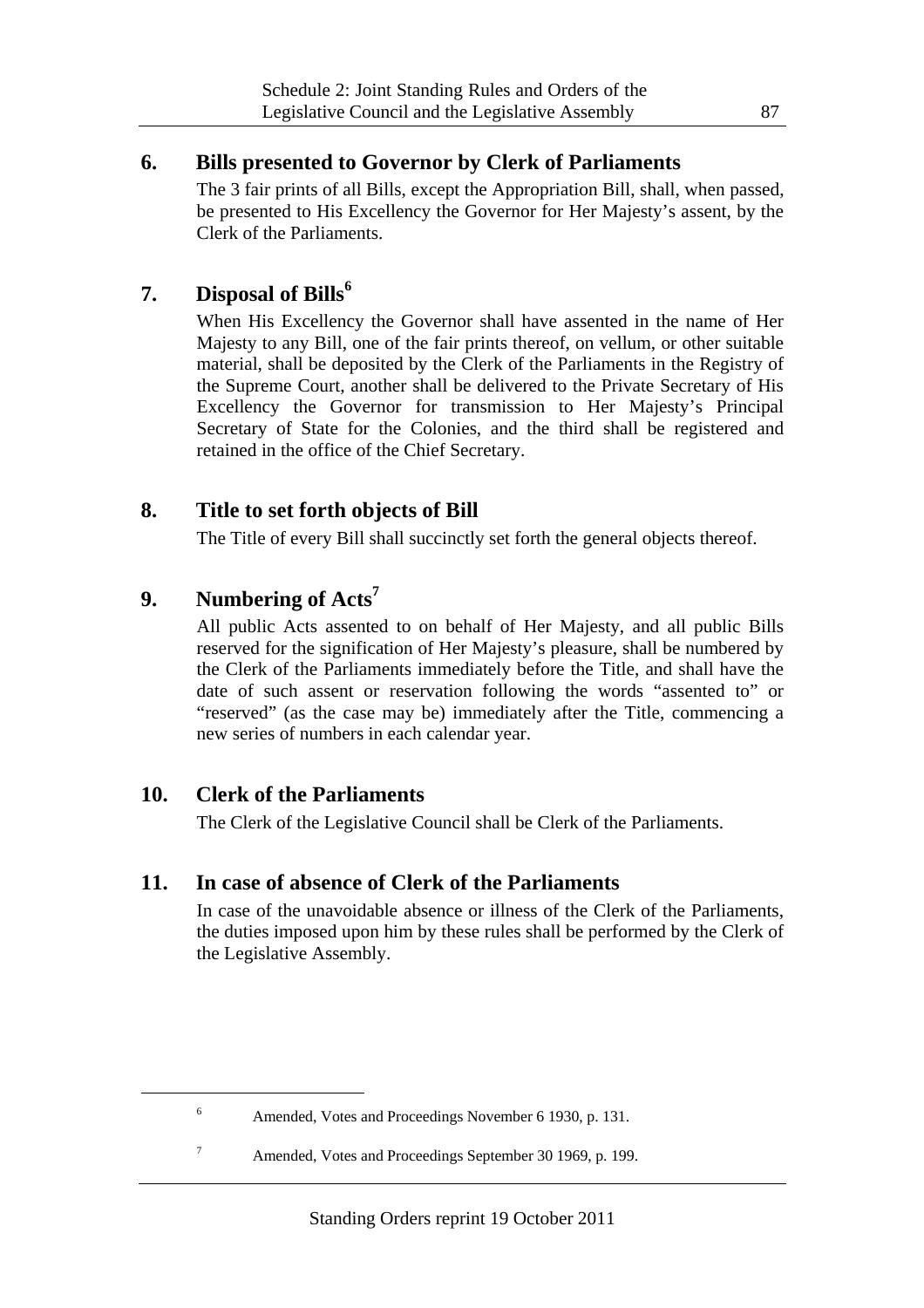### **12. Clerical Errors**

Upon the discovery of any clerical error in any Bills which shall have passed both Houses of Parliament, and before the same be presented to His Excellency the Governor for the Royal Assent, the Clerk of the Parliaments shall report the same to the House in which the Bill originated, which House may deal with the same as with other amendments.

### **13. Interpretation**

In any Joint Standing Rules and Orders of the Legislative Council and Legislative Assembly, the words "in writing" or "written" shall be deemed to mean and include either written or printed, or partly written and partly printed.<sup>8</sup>

1

<sup>8</sup> The aforementioned Joint Standing Rules and Orders were adopted by the Legislative Council on February 10 1891 and were approved by His Excellency the Governor on February 13 1891.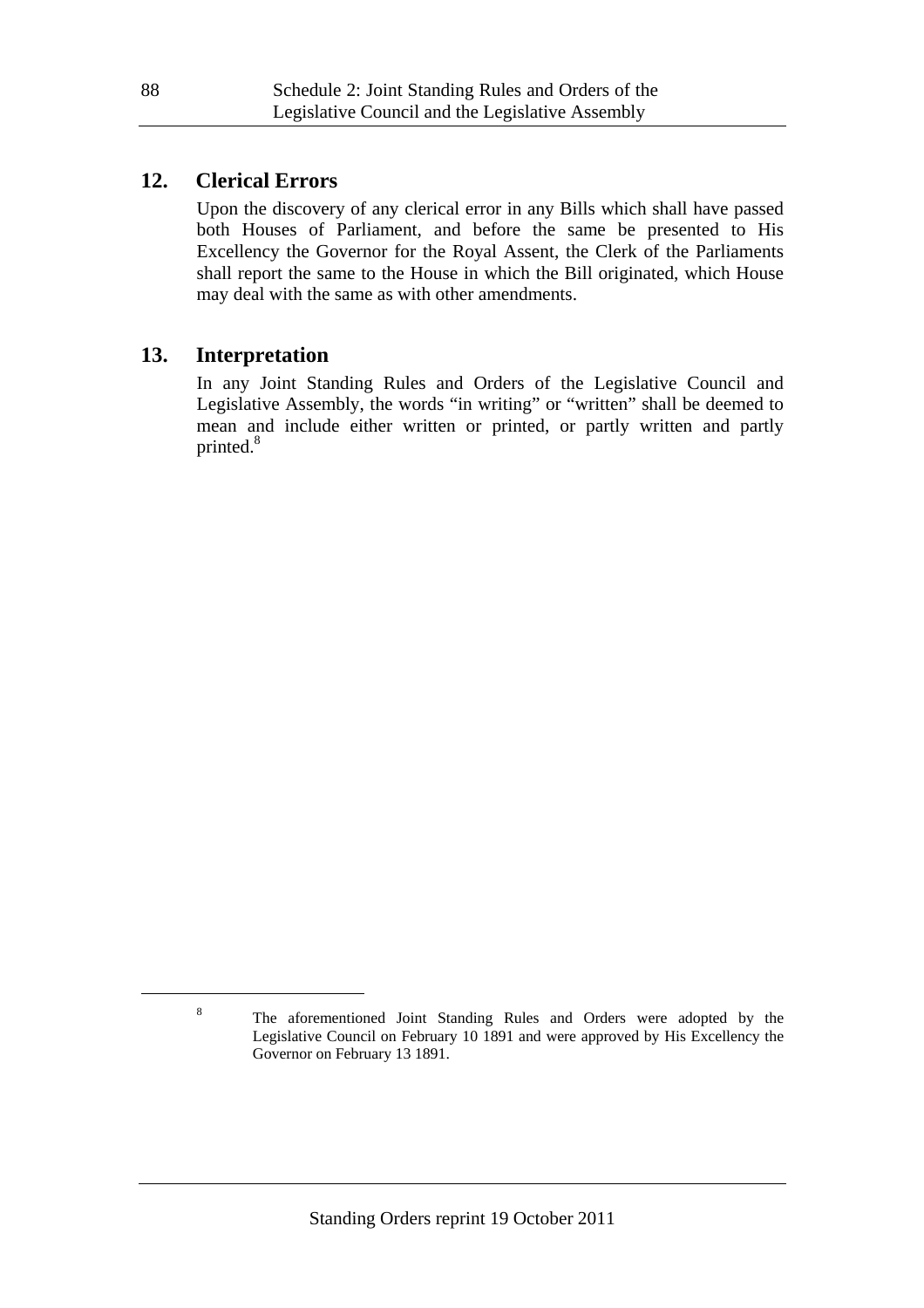# **Schedule 3: Definitions**

### **1. Definitions**

In these Standing Orders, the following words and phrases shall have the meanings hereby respectively assigned to them:

"absolute majority"<sup>9</sup> means the majority of the total membership of the House (including the President).

"**Assembly**" means the Legislative Assembly of Western Australia.

"**Assembly Bill**" means a Bill originating in the Legislative Assembly.

"**Clerk**" means the Clerk of the Legislative Council.

"**committal**" means referred to the Committee of the Whole House.

In relation to **Committees** -

"**evidence**" is any information or item provided to, or received by, a Committee, and includes -

- (a) an oral, written or electronic submission; and
- (b) any document or record.
- "**documentation**" is any correspondence or information produced by a Committee.
- "**deliberations**" are a Committee's consideration of evidence or a draft report.
- "**proceedings**" are any Committee business that is not "evidence", "documentation" or "deliberations".

"**Constitution**" means the Constitution of Western Australia (comprising the *Constitution Act 1889*, *Constitution Acts Amendment Act 1899* and the other sources of Western Australian constitutional law).

"**Council**" means the Legislative Council of Western Australia or the Council sitting as a House in contradistinction to sitting as a Committee of the Whole House.

"**Council Bill**" means a Bill originating in the Legislative Council.

"**floor of the Council**" means the area from behind the President's Chair to the Bar of the House/President's Gallery.

"**instruction**" means a resolution passed to instruct or direct a Committee or the Committee of the Whole House.

1

whilst the total membership of the House is 36 Members, the absolute majority is 19 Members.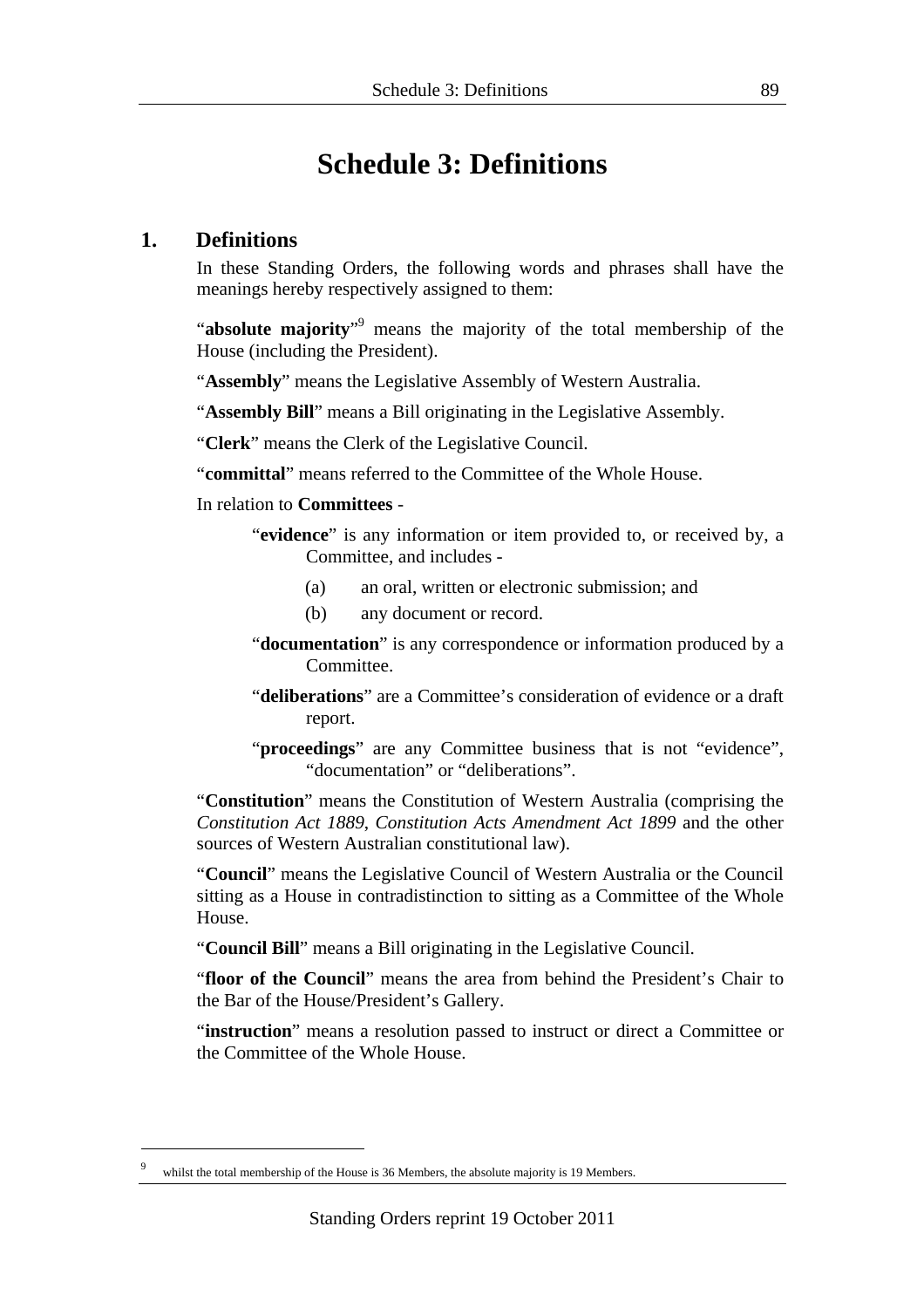"**Joint Committee**" means a Committee created pursuant to resolution of both Houses, comprising Members from both Houses.

"**laid aside**" means that the House has decided not to proceed with a particular proposal and has resolved to defeat it.

"**leave**" and "**leave of the Council**" means leave granted by all Members of the Legislative Council present without a dissentient voice.

"**Managers**" means Members appointed by the Council to represent the House at a Conference of Managers.

"**Member**" means a Member of the Legislative Council.

"**Minister**" means a Minister of the Crown.

"**Minutes**" means the Minutes of Proceedings of the Legislative Council.

"**Non-Government Member**" is a Member of the Legislative Council who does not support the Government.

"**notice**" means a stated intention for a new item of business to be considered by the House.

"**order of the day**" means a formal agenda item of business, including a Bill or motion.

"**prorogation**" means the formal ending of a session of Parliament by the Governor.

"**quorum**"<sup>10</sup> (s.14 of the *Constitution Acts Amendment Act 1899*) means at least one-third of the Members of the Legislative Council, exclusive of the President (such whole number as is next greater).

"**recommitted**"/"**recommittal**" means referred again to the Committee of the Whole House.

"**records of the Council**" means the original documents and items presented to or created by the House or its Committees, including tabled papers, minutes, Committee evidence and Committee documentation.

"**Select Committee**" means a Committee established by the House for a specific purpose and for a specific period of time. A Select Committee is dissolved upon its final report to the House.

"**Standing Committee**" means a permanent, ongoing Committee established by the House.

"**strangers**" means all persons other than Members of the Legislative Council and parliamentary officers.

"**Subject Matter of a Bill**" means the provisions of the Bill as printed, read a second time and referred to the Committee of the Whole House (also referred to as 'scope of the Bill').

-

<sup>&</sup>lt;sup>10</sup> whilst the total membership of the House is 36 Members, a quorum is 12 Members excluding the President (where the President is absent from the Chamber, the 12 Members includes the Member in the Chair)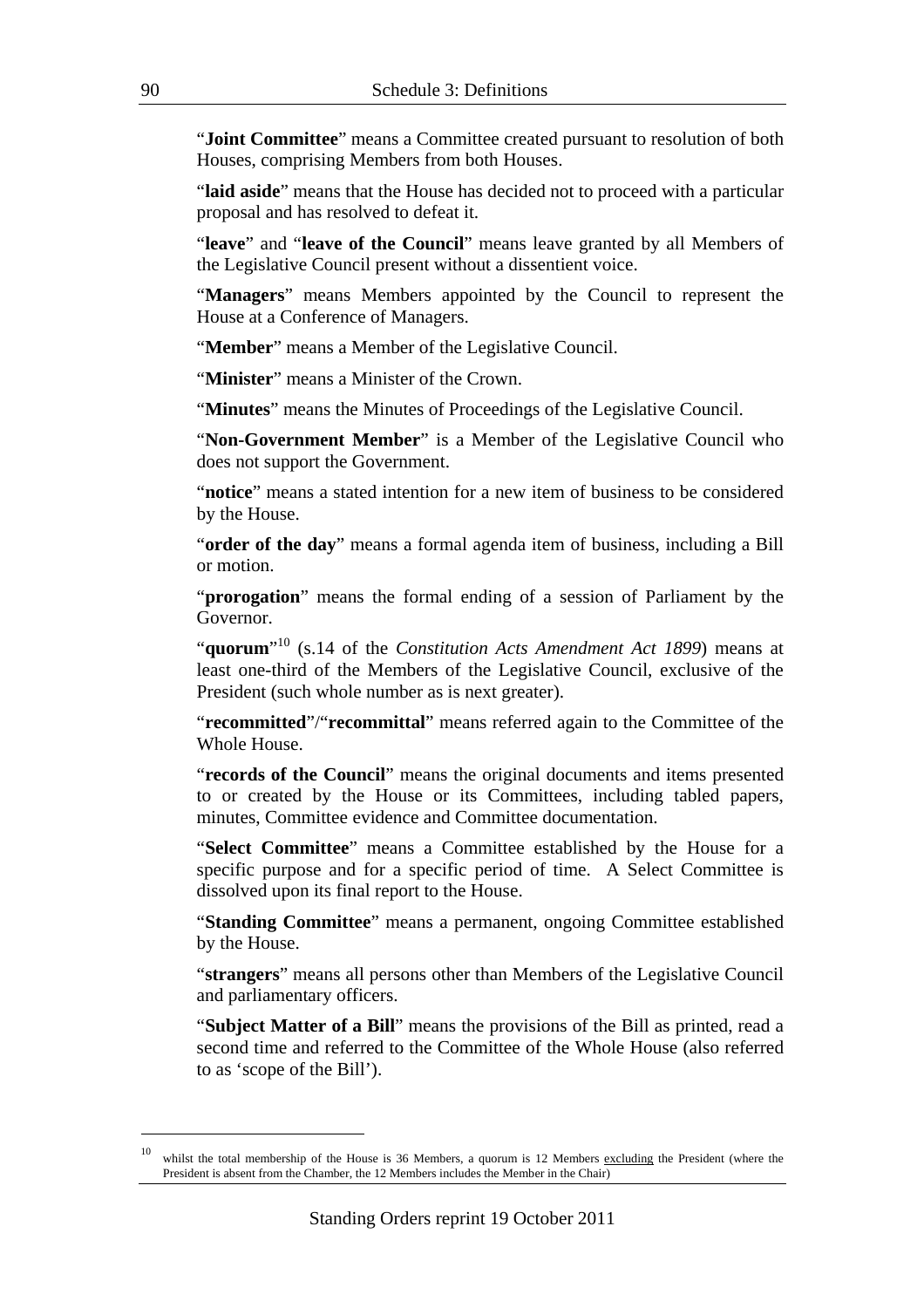"**substantive motion**" means a self-contained proposal, drafted in a form capable of expressing a decision or opinion of the House.

"**unparliamentary language**" means any language that falls within Standing Orders 43 and 44.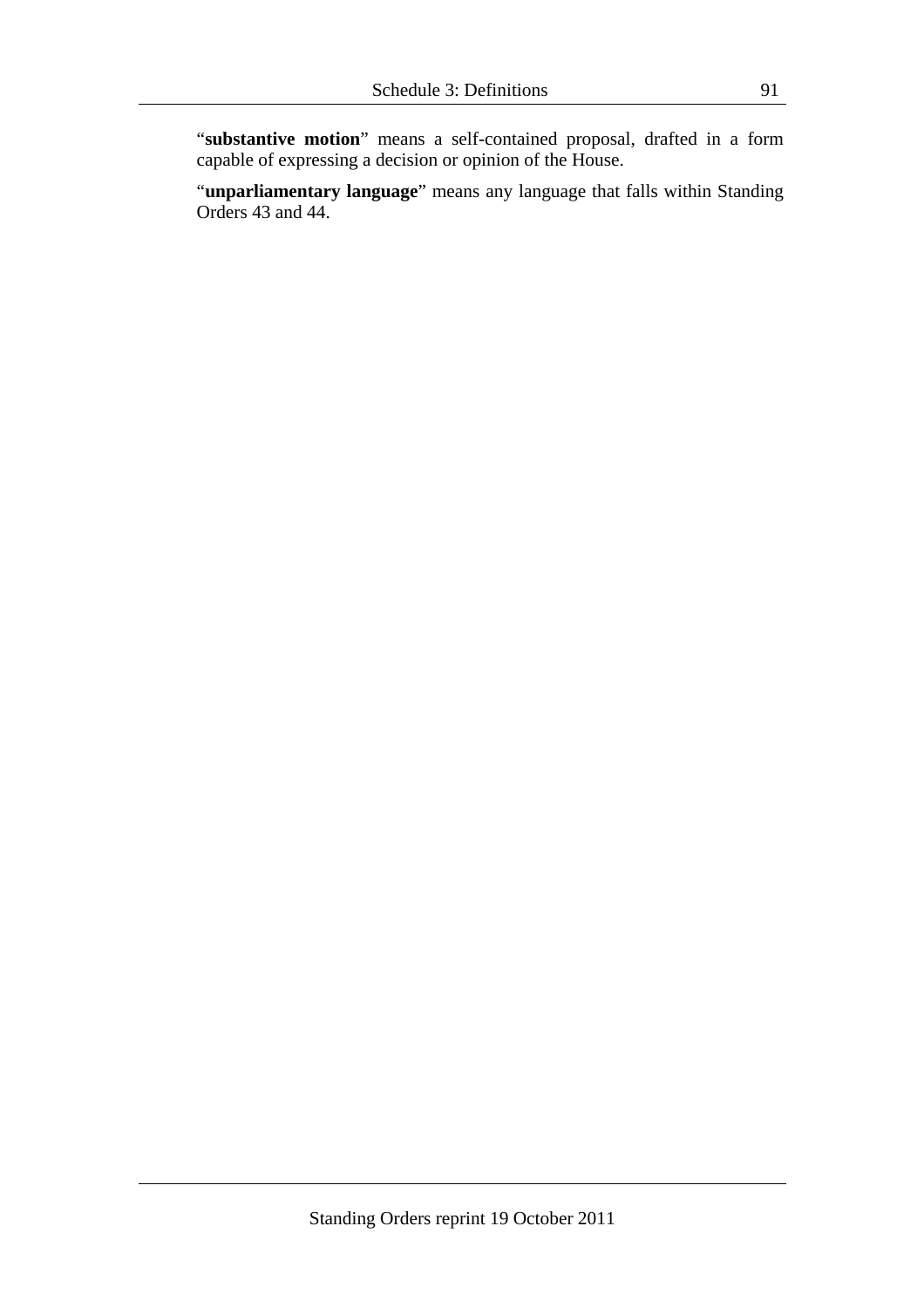# **Schedule 4: Contempts of the Council [Standing Order 93]**

# **Criteria to be taken into Account when Determining Matters relating to Contempt**

The Council shall take into account the following criteria when determining whether matters possibly involving contempt should be referred to the *Procedure and Privileges Committee* and whether a contempt has been committed, and requires the *Procedure and Privileges Committee* to take these criteria into account when inquiring into any matter referred to it -

- (a) the principle that the Council's power to adjudge and deal with contempts should be used only where it is necessary to provide reasonable protection for the Council and its Committees and for Members against improper acts tending substantially to obstruct them in the performance of their functions, and should not be used in respect of matters which appear to be of a trivial nature or unworthy of the attention of the Council;
- (b) the existence of any remedy other than that power for any act which may be held to be a contempt; and
- (c) whether a person who committed any act which may be held to be a contempt -
	- (i) knowingly committed that act; or
	- (ii) had any reasonable excuse for the commission of that act.

# **Matters constituting Contempts**

That, without derogating from its power to determine that particular acts constitute contempts, the Council declares, as a matter of general guidance, that breaches of the following prohibitions, and attempts or conspiracies to do the prohibited acts, may be treated by the Council as contempts.

# *1. Interference with the Council*

A person shall not improperly interfere with the free exercise by the Council or a Committee of its authority, or with the free performance by a Member of the Council's duties as a Member.

# *2. Improper Influence of Members*

A person shall not, by fraud, intimidation, force or threat of any kind, by the offer or promise of any inducement or benefit of any kind, or by other improper means, influence a Member in the Member's conduct as a Member or induce a Member to be absent from the Council or a Committee.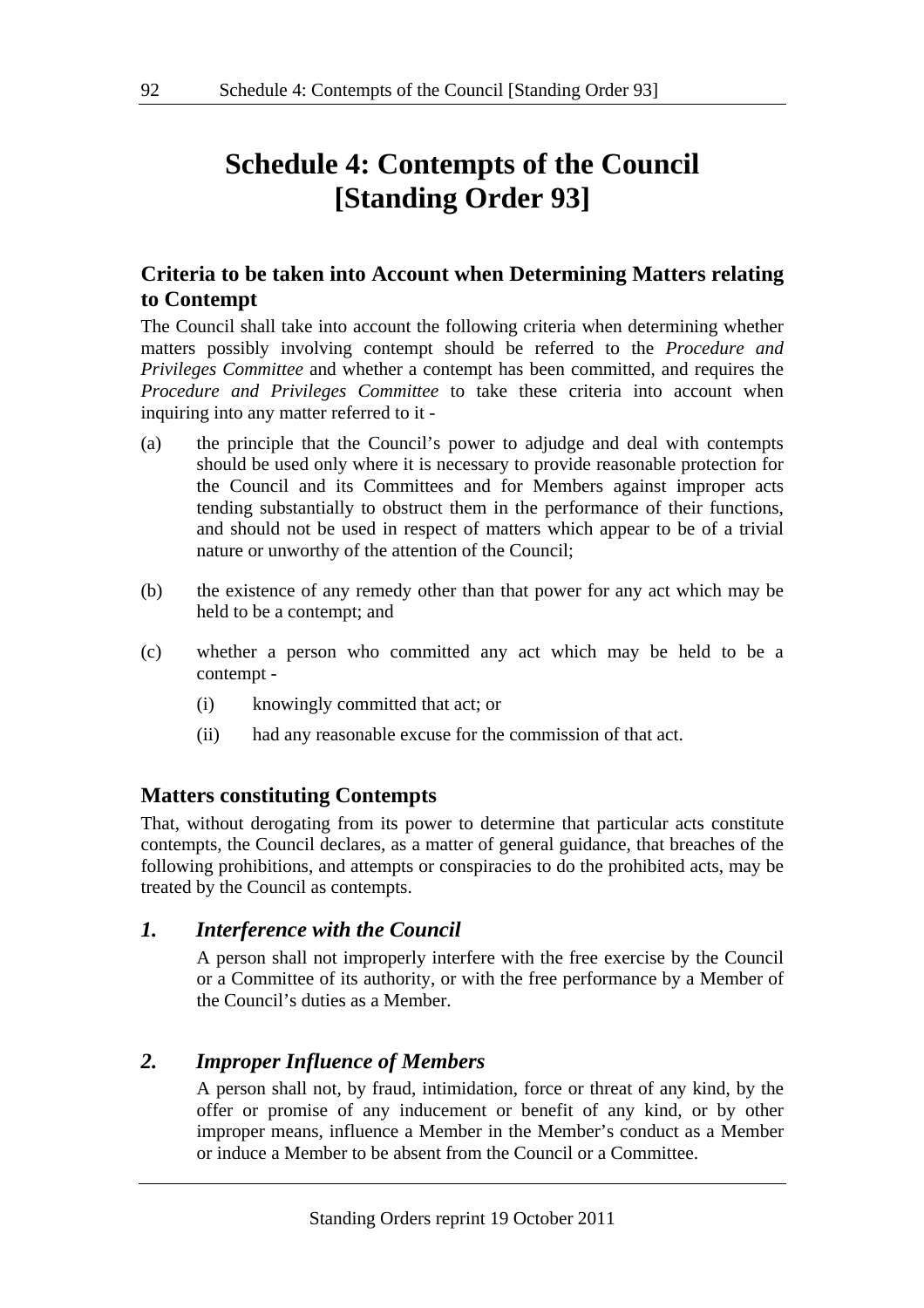# *3. Members Seeking or Receiving Benefits*

A Member shall not ask for, receive or obtain, any property or benefit for the Member, or another person, on any understanding that the Member will be influenced in the discharge of the Member's duties, or enter into any contract, understanding or arrangement having the effect, or which may have the effect, of controlling or limiting the Member's independence or freedom of action as a Member, or pursuant to which the Member is in any way to act as the representative of any outside body in the discharge of the Member's duties.

## *4. Molestation of Members*

A person shall not inflict any punishment, penalty or injury upon, or deprive of any benefit, a Member on account of the Member's conduct as a Member.

## *5. Disturbance of the Council*

A person shall not wilfully disturb the Council or a Committee while it is meeting, or wilfully engage in any disorderly conduct in the precincts of the Council or a Committee tending to disturb its proceedings.

# *6. Service of Writs*

A person shall not serve or execute any criminal or civil process in the precincts of the Council except with the consent of the Council or the President.

# *7. Exemption from Compulsory Attendance in a Court or Tribunal*

A Member shall not be required to attend before a court or tribunal, if that attendance would interfere with the proceedings of the House or its Committees, but may attend voluntarily.

# *8. False Reports of Proceedings*

A person shall not wilfully publish any false or misleading report of the proceedings of the Council or of a Committee.

# *9. Disobedience of Orders*

A person shall not, without reasonable excuse, disobey a lawful order of the Council or of a Committee.

# *10. Obstruction of Orders*

A person shall not interfere with or obstruct another person who is carrying out a lawful order of the Council or of a Committee.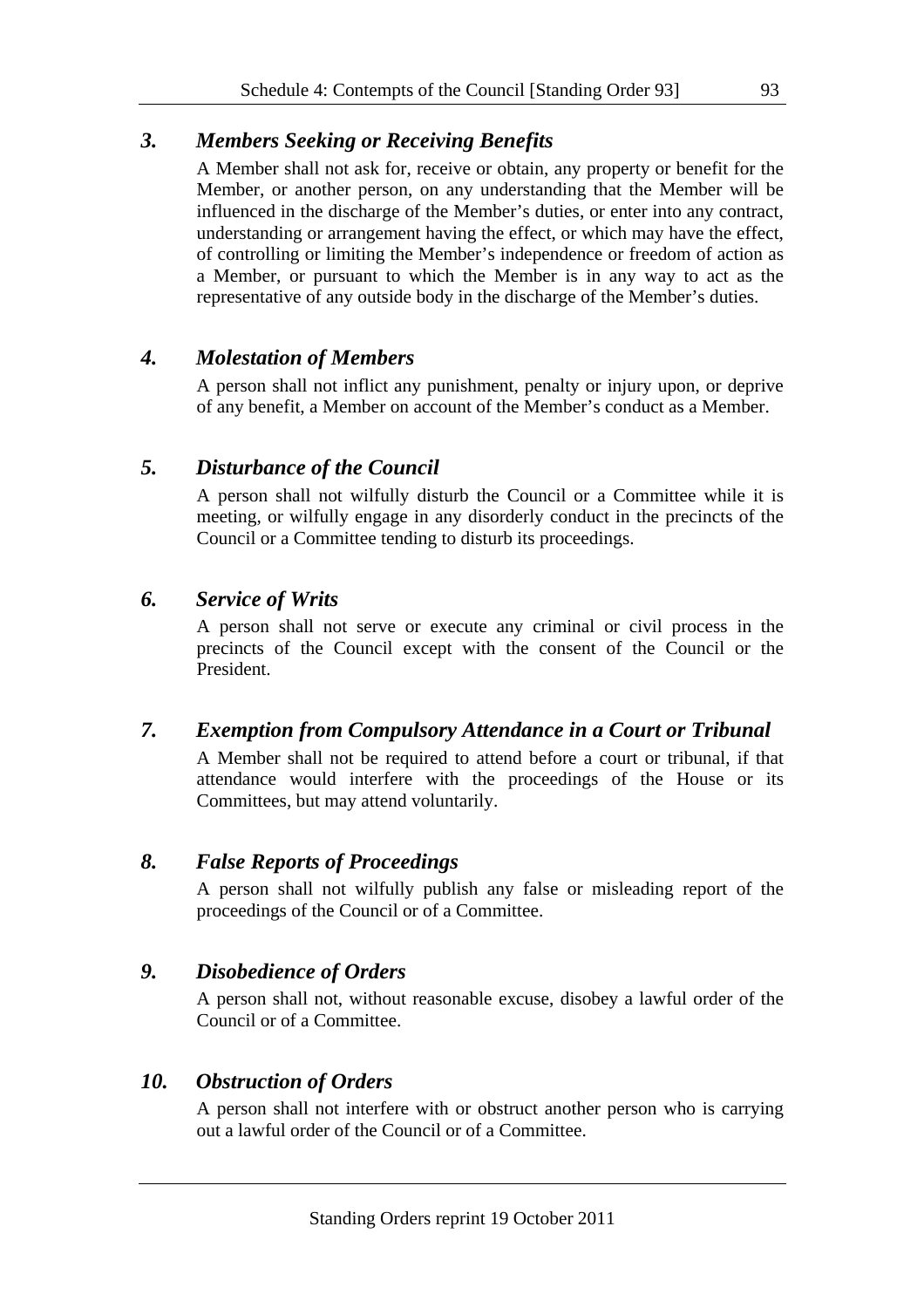### *11. Interference with Witnesses*

A person shall not, by fraud, intimidation, force or threat of any kind, by the offer or promise of any inducement or benefit of any kind, or by other improper means, influence another person in respect of any evidence given or to be given before the Council or a Committee, or induce another person to refrain from giving such evidence.

### *12. Molestation of Witnesses*

A person shall not inflict any penalty or injury upon, or deprive of any benefit, another person on account of any evidence given or to be given before the Council or a Committee.

### *13. Obstruction by Witnesses*

- (1) A witness before the Council or a Committee shall not
	- (a) without reasonable excuse, refuse to make an oath or affirmation or give some similar undertaking to tell the truth when required to do so;
	- (b) without reasonable excuse, refuse to answer any relevant question put to the witness when required to do so; or
	- (c) give any evidence which the witness knows to be false or misleading in a material particular, or which the witness does not believe on reasonable grounds to be true or substantially true in every material particular.
- (2) A person shall not, without reasonable excuse
	- (a) refuse or fail to attend before the Council or a Committee when ordered to do so; or
	- (b) refuse or fail to produce documents, or to allow the inspection of documents, in accordance with an order of the Council or of a Committee.
- (3) A person shall not wilfully avoid service of an order of the Council or of a Committee.
- (4) A person shall not destroy, damage, forge or falsify any document required to be produced by the Council or by a Committee.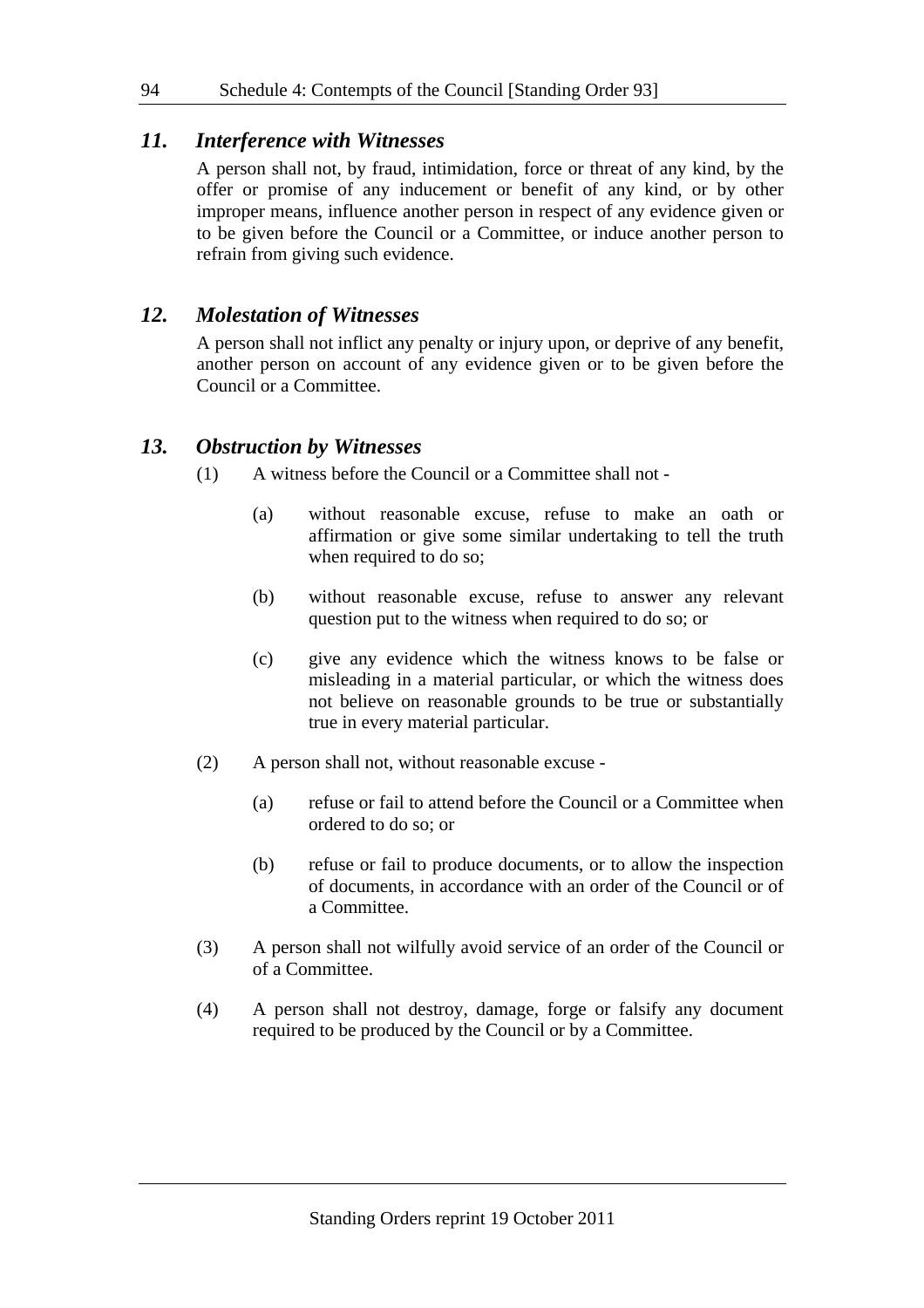### *14. Unauthorised Disclosure*

A person shall not, without the authority of the Council or a Committee, disclose or publish -

- (a) a document submitted to the House, where the House has ordered that document not be made public;
- (b) any private or *in camera* evidence received by a Committee;
- (c) any documentation produced by a Committee; or
- (d) any deliberation of a Committee.